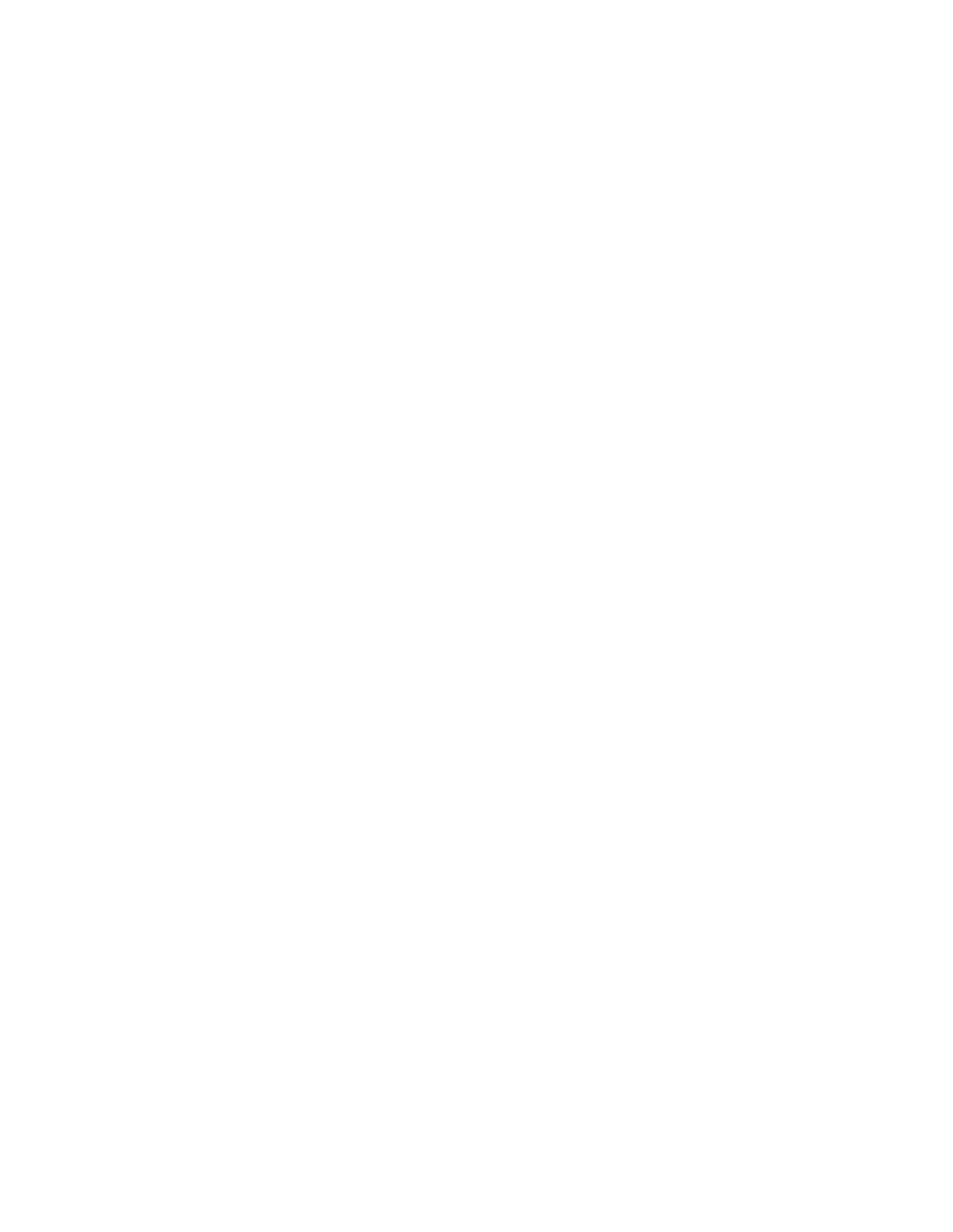# **TABLE OF CONTENTS**

| $\mathbf{I}$ . |                |                                                                     |  |
|----------------|----------------|---------------------------------------------------------------------|--|
| II.            |                |                                                                     |  |
| III.           |                |                                                                     |  |
|                |                |                                                                     |  |
|                |                |                                                                     |  |
|                |                |                                                                     |  |
|                |                |                                                                     |  |
|                |                |                                                                     |  |
|                |                |                                                                     |  |
|                |                |                                                                     |  |
|                |                |                                                                     |  |
|                | $\mathbf{I}$ . |                                                                     |  |
|                | $J_{-}$        |                                                                     |  |
|                |                |                                                                     |  |
|                |                |                                                                     |  |
|                |                |                                                                     |  |
| Appendix 1:    |                |                                                                     |  |
| Appendix 2:    |                | CMS Standards and Conditions and Supporting State Documentation  29 |  |
| Appendix 3:    |                |                                                                     |  |
| Appendix 4:    |                |                                                                     |  |
| Appendix 5:    |                |                                                                     |  |
| Appendix 6:    |                |                                                                     |  |
| Appendix 7:    |                |                                                                     |  |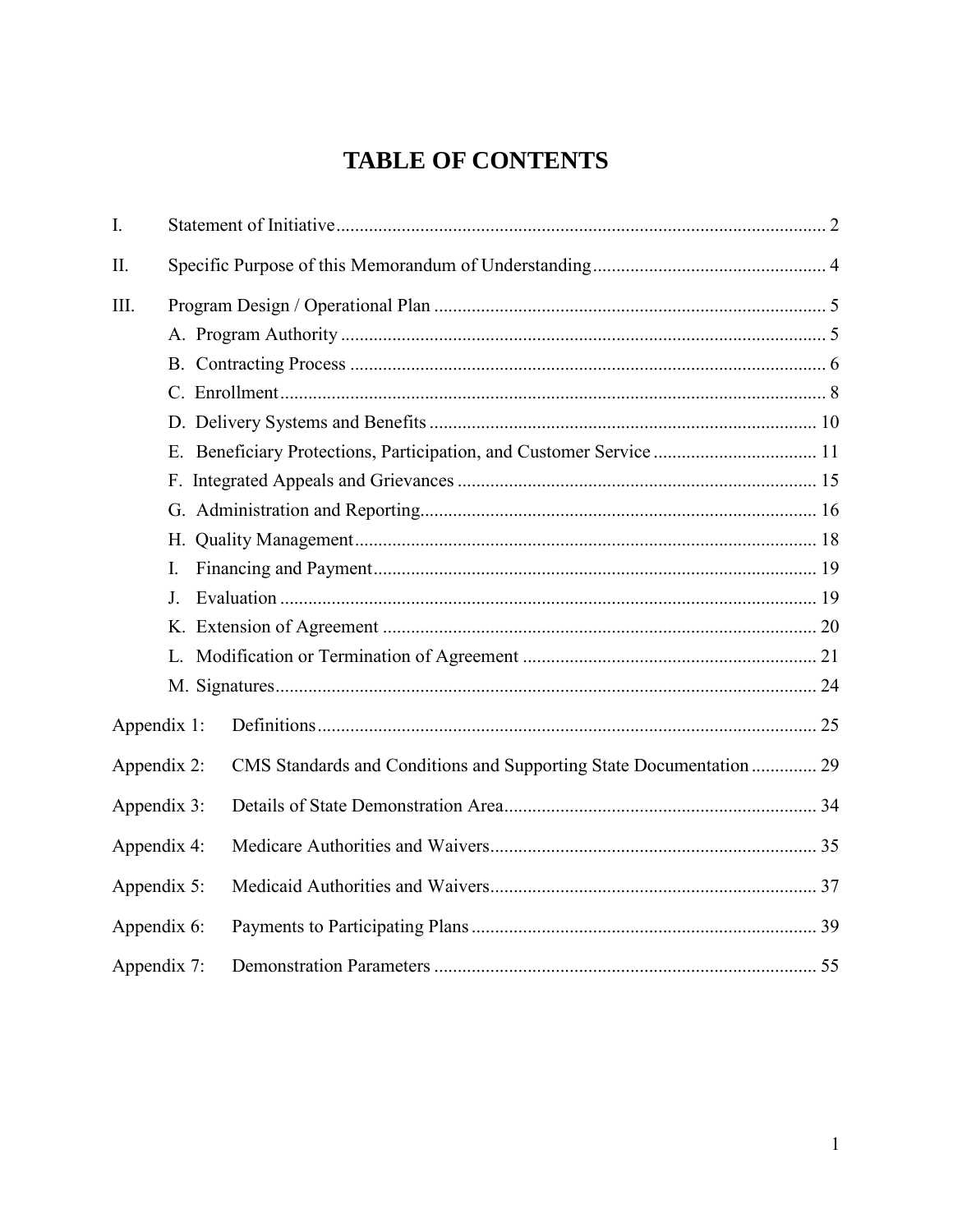## <span id="page-3-0"></span>**I. STATEMENT OF INITIATIVE**

To establish a Federal-State partnership between the Centers for Medicare & Medicaid Services (CMS) and the Commonwealth of Massachusetts (Commonwealth/State/MassHealth) to implement the Demonstration to Integrate Care for Dual Eligible Individuals (Demonstration) to better serve individuals eligible for both Medicare and Medicaid ("Medicare-Medicaid Enrollees" or "dual eligibles"). The Federal-State partnership will include a three-way contract with Participating Plans and other qualified entities ("Participating Plans") that will provide integrated benefits to Medicare-Medicaid Enrollees in the targeted geographic area(s). The Demonstration will begin on April 1, 2013 and continue until December 31, 2016, unless terminated pursuant to section L or continued pursuant to section K of this Memorandum of Understanding (MOU). The initiative is intended to alleviate the fragmentation and improve coordination of services for Medicare-Medicaid Enrollees, enhance quality of care and reduce costs for both the Commonwealth and the Federal government. (See Appendix 1 for definitions of terms and acronyms used in this MOU.)

Individuals ages 21 through 64 at the time of enrollment who are enrolled in Medicare Parts A and B and eligible for Medicare Part D and MassHealth Standard or CommonHealth and who have no other comprehensive private or public health insurance will be eligible for enrollment in this initiative, as discussed in more detail in section C.1 below.

Under this initiative, Participating Plans will be required to provide for, either directly or through subcontracts, Medicare and Medicaid-covered services, as well as supplemental items and services, under a capitated model of financing. CMS, the Commonwealth, and the Participating Plans will ensure that beneficiaries have access to an adequate network of medical and supportive services.

CMS and the Commonwealth shall jointly select and monitor the Participating Plans. CMS will implement this initiative under Demonstration authority for Medicare and Demonstration or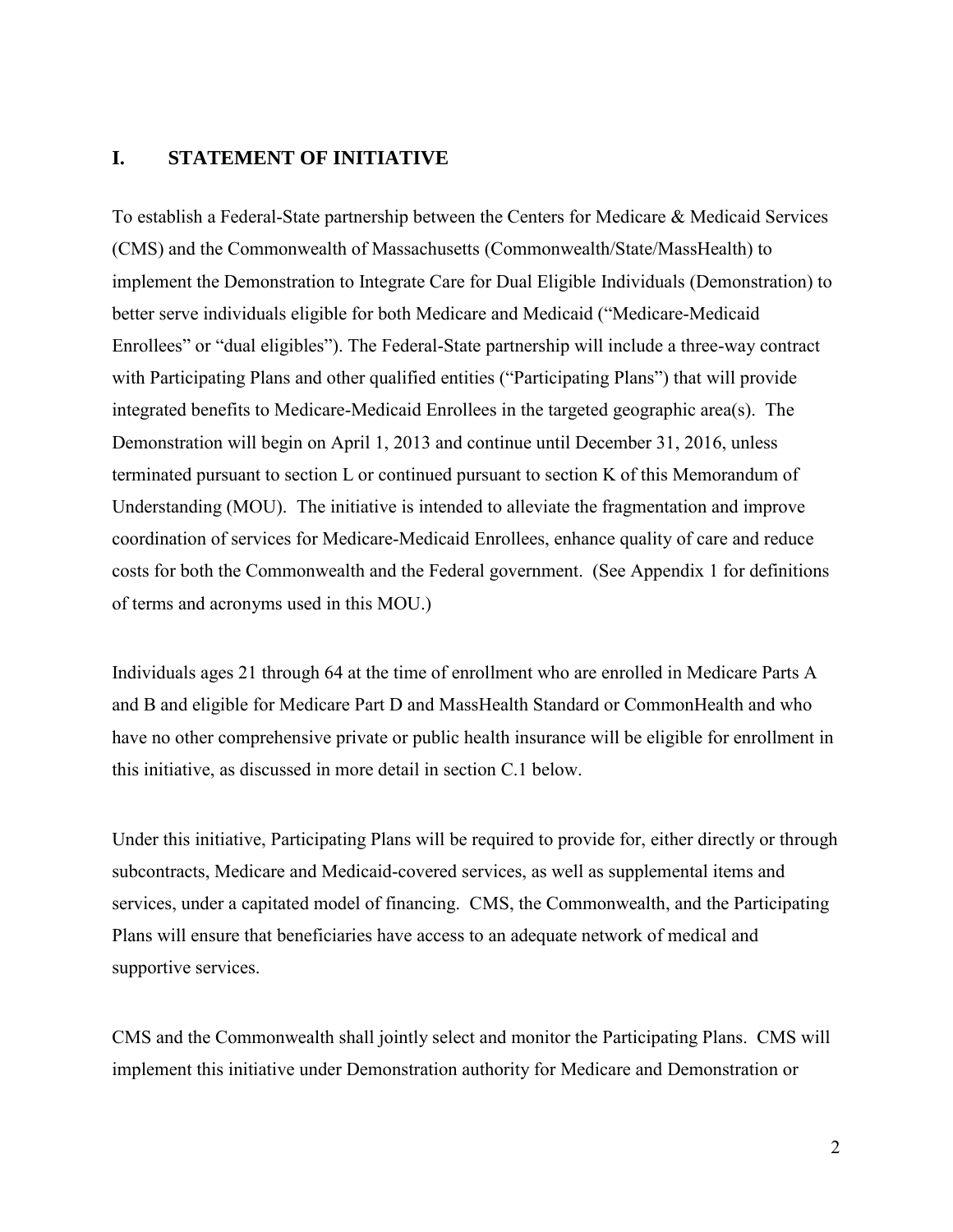State Plan authority or waiver for Medicaid as described in section IIIA and detailed in Appendices 4 and 5.

Key objectives of the initiative are to improve the beneficiary experience in accessing care, deliver person-centered care, promote independence in the community, improve quality, eliminate cost shifting between Medicare and Medicaid and achieve cost savings for the Commonwealth and Federal government through improvements in care and coordination. CMS and the Commonwealth expect this model of integrated care and financing to, among other things, improve quality of care and reduce health disparities, meet both health and functional needs, and improve transitions among care settings. Meeting beneficiary needs, including the ability to self-direct care, be involved in one's care, and live independently in the community, are central goals of this initiative. CMS and the Commonwealth expect Integrated Care Organization (ICO) and provider implementation of the independent living and recovery philosophy, wellness principles, and cultural competence to contribute to achieving these goals.

The initiative will test the effect of an integrated care and payment model on serving both community and institutional populations. In order to accomplish these objectives, comprehensive contract requirements will specify access, quality, network, financial solvency and oversight standards. Contract management will focus on performance measurement and continuous quality improvement. Except as otherwise specified in this MOU or the Massachusetts Section 1115 Demonstration, Participating Plans will be required to comply with all applicable existing Medicare and Medicaid laws, rules, and regulations as well as program specific and evaluation requirements, as will be further specified in a three-way contract to be executed among the Participating Plans, the Commonwealth, and CMS.

As part of this initiative, CMS and the Commonwealth will test a new Medicare and Medicaid payment methodology designed to support Participating Plans in serving Medicare-Medicaid Enrollees in the Demonstration. This financing approach will minimize cost-shifting, align incentives between Medicare and Medicaid, and support the best possible health and functional outcomes for Enrollees.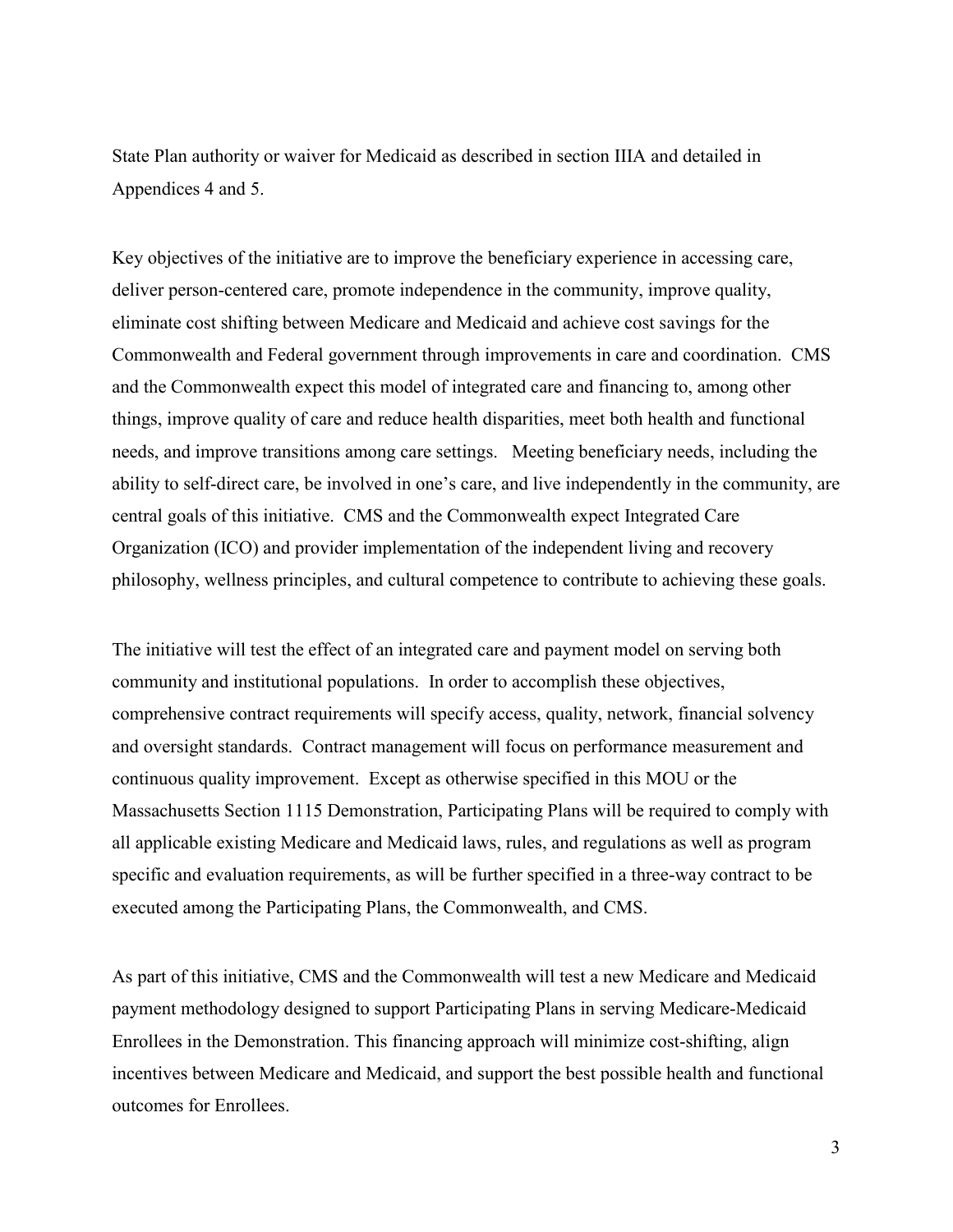CMS and the Commonwealth will allow for certain flexibilities that will further the goal of providing a seamless experience for Medicare-Medicaid Enrollees, utilizing a simplified and unified set of rules, as detailed in the sections below. Flexibilities will be coupled with specific beneficiary safeguards and will be included in this MOU and the three-way contract. Participating Plans will have full accountability for managing the integrated blended capitated payment to best meet the needs of Enrollees according to Individualized Care Plans developed using a person-centered planning process. CMS and the Commonwealth expect Participating Plans to achieve savings through better integrated and coordinated care. Subject to CMS and Commonwealth oversight, Participating Plans will have significant flexibility to innovate around care delivery and to provide a range of community-based services as alternatives to or means to avoid high-cost traditional services if indicated by the Enrollees' wishes, needs and Individualized Care Plan.

Preceding the signing of this MOU, the Commonwealth has undergone necessary planning activities consistent with the CMS standards and conditions for participation, as detailed through supporting documentation provided in Appendix 2. This includes a robust beneficiary- and stakeholder- engagement process.

#### <span id="page-5-0"></span>**II. SPECIFIC PURPOSE OF THIS MEMORANDUM OF UNDERSTANDING**

This document details the agreement between CMS and the Commonwealth regarding the principles under which the initiative will be implemented and operated. It also outlines the activities which CMS and the Commonwealth agree to conduct in preparation for planned implementation of the initiative. Further detail about Participating Plan responsibilities will be included in and appended to the three-way contract.

The Commonwealth has released a Participating Plans Procurement Document, known as a Request for Responses (RFR). The Commonwealth and CMS will ultimately enter into threeway contracts with selected Plans, which will have also met the Medicare components of the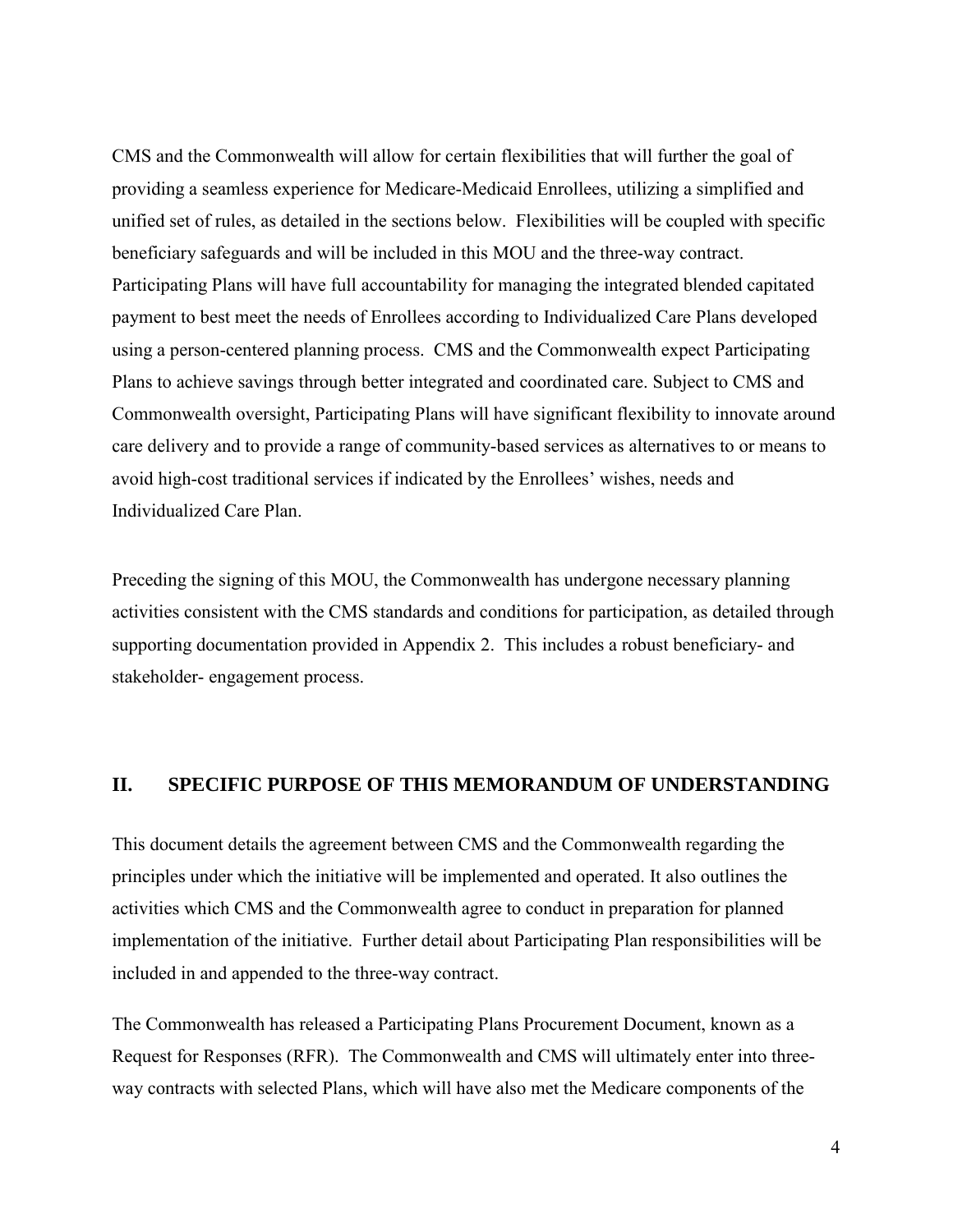plan selection process, including submission of a successful Medicare Part C and Part D application to CMS, and adherence to any annual contract renewal requirements and guidance updates, as specified in Appendix 7.

## <span id="page-6-0"></span>**III. PROGRAM DESIGN / OPERATIONAL PLAN**

#### <span id="page-6-1"></span>*A. PROGRAM AUTHORITY*

- **1. Medicare Authority:** The Medicare elements of the initiative shall operate according to existing Medicare Parts C and D laws and regulations, as amended or modified, except to the extent these requirements are waived or modified as provided for in Appendix 4. As a term and condition of the initiative, Participating Plans will be required to comply with Medicare Advantage and Medicare Prescription Drug Program requirements in Part C and Part D of Title XVIII of the Social Security Act, and 42 C.F.R. Parts 422 and 423, and applicable subregulatory guidance, as amended from time to time, except to the extent specified in this MOU, including Appendix 4 and, for waivers of sub-regulatory guidance, the three-way contract.
- **2. Medicaid Authority:** The Medicaid elements of the initiative shall operate according to existing Medicaid law and regulation and sub-regulatory guidance, as amended or modified, except to the extent waived as provided for in Appendix 5. As a term and condition of the initiative, Participating Plans will be required to comply with Medicaid managed care requirements under Title XIX and 42 C.F.R. §438 et. seq., and applicable sub-regulatory guidance, as amended or modified, except to the extent specified in this MOU, including Appendix 5 and, for waivers of sub-regulatory guidance, the three-way contract.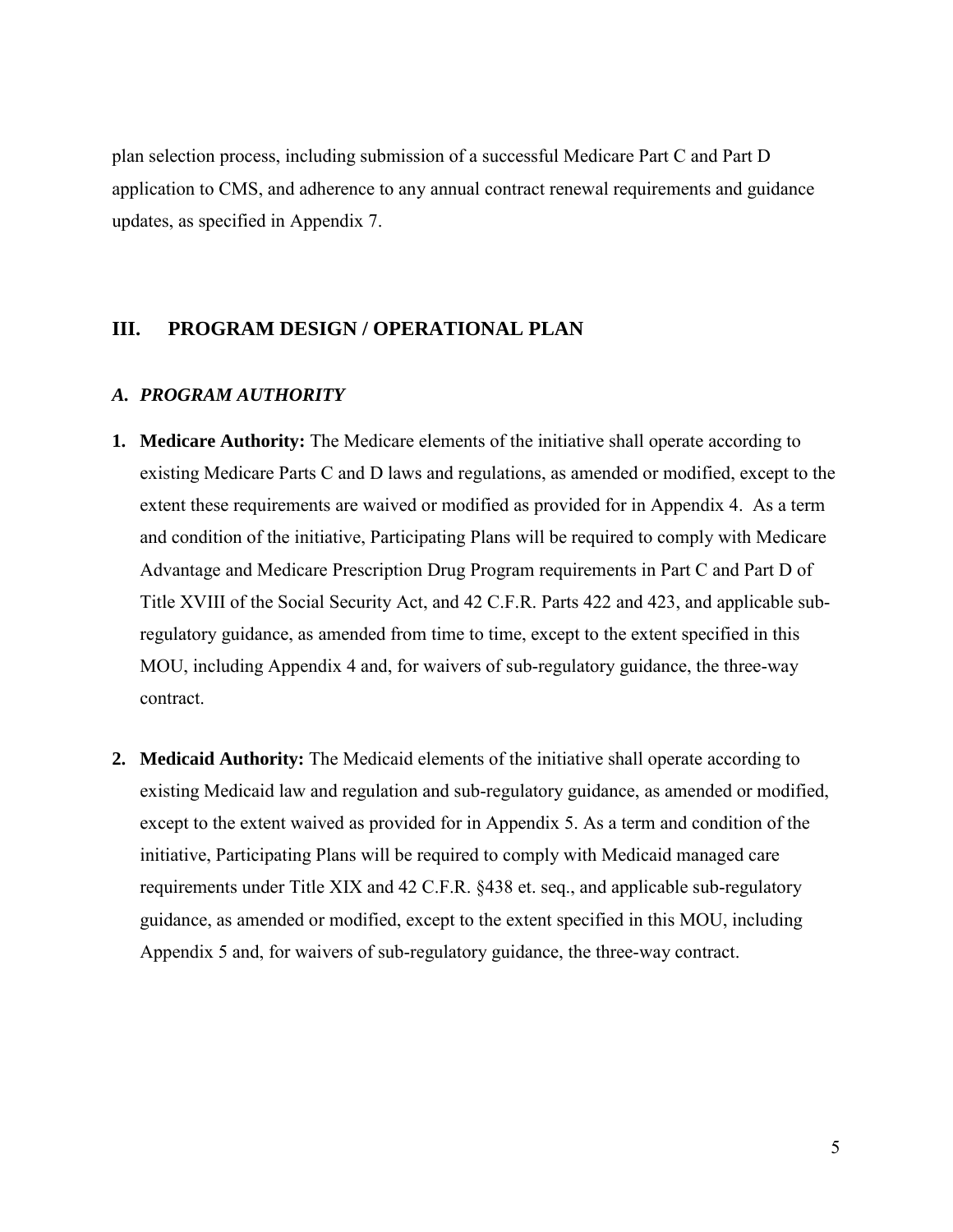#### <span id="page-7-0"></span>*B. CONTRACTING PROCESS*

**1. Participating Plan Procurement Document:** The Commonwealth has issued an RFR that, consistent with applicable State law and regulations, includes purchasing specifications that reflect the integration of Medicare and Medicaid payment and benefits. As articulated in January 25, 2012 and March 29, 2012 guidance from CMS, Participating Plans are also required to submit a Capitated Financial Alignment Demonstration application to CMS and meet all of the Medicare components of the plan selection process. The Commonwealth procurement and CMS plan selection process will be utilized to select entities that will be eligible to contract with CMS and the Commonwealth.

All applicable Medicare Advantage/ Part D requirements and Medicaid managed care requirements are cited in the RFR.

- **2. Participating Plan Selection:** CMS and the Commonwealth shall contract with qualified Participating Plans on a selective basis. See Appendix 7 for more information on the plan selection process.
- **3. Medicare Waiver Approval:** CMS approval of Medicare waivers is reflected in Appendix 4. CMS reserves the right to withdraw waivers or expenditure authorities at any time it determines that continuing the waivers or expenditure authorities would no longer be in the public interest or promote the objectives of Title XVIII. CMS will promptly notify the Commonwealth in writing of the determination and the reasons for the withdrawal, together with the effective date, and, subject to Section 1115A(d)(2) of the Act, afford the Commonwealth a reasonable opportunity to request reconsideration of CMS' determination prior to the effective date. Termination and phase out would proceed as described in Section L of this MOU. If a waiver or expenditure authority is withdrawn, FFP is limited to normal closeout costs associated with terminating the waiver or expenditure authority, including covered services and administrative costs of disenrolling participants.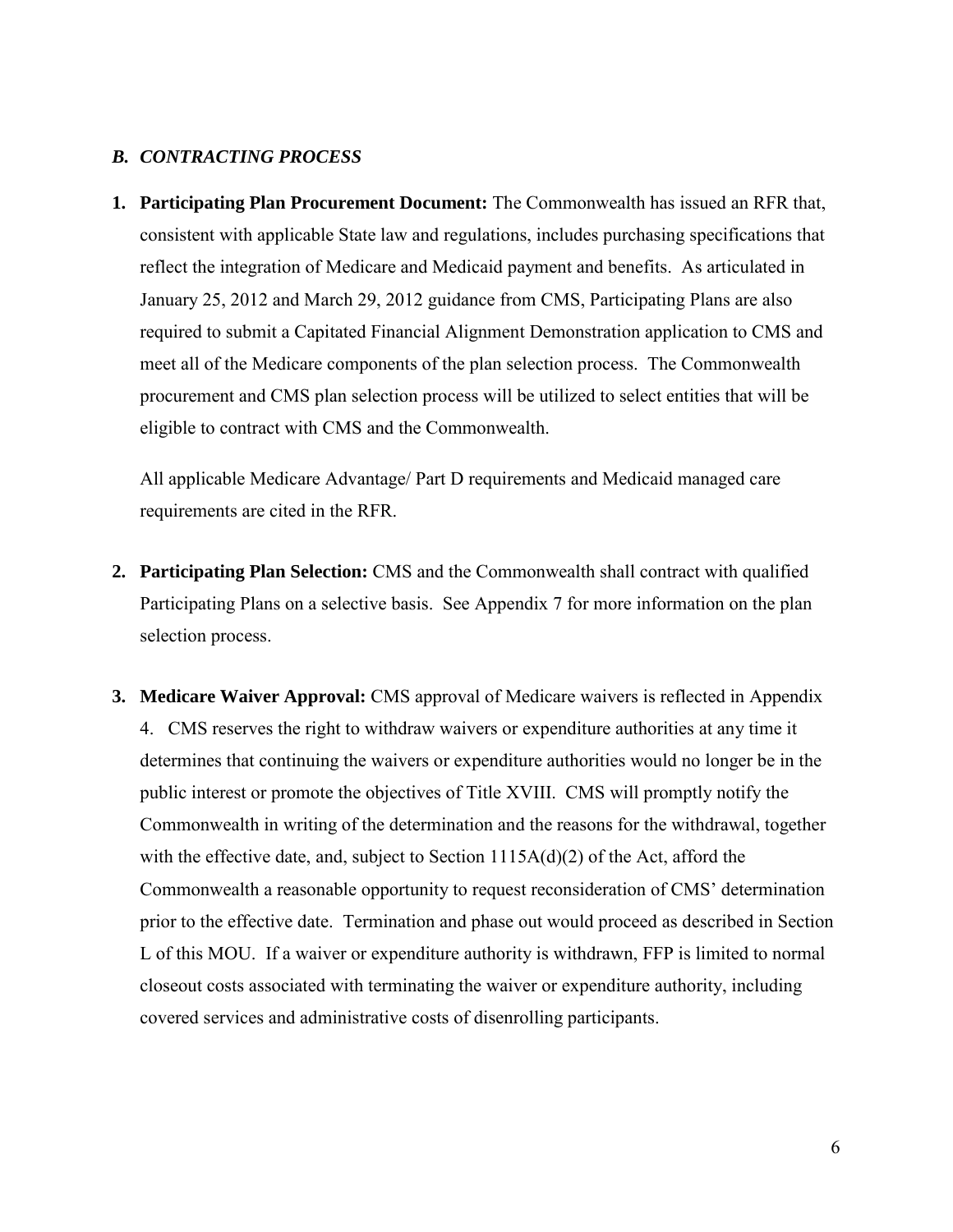- **4. Medicaid Waiver and/or Medicaid State Plan Approval:** CMS approval of any new Medicaid waivers pursuant to Sections 1115, 1115A, or 1915 of the Social Security Act authority and processes is reflected in Appendix 5. CMS reserves the right to withdraw waivers or expenditure authorities at any time it determines that continuing the waivers or expenditure authorities for the purpose of this Demonstration would no longer be in the public interest or promote the objectives of Title XIX. CMS will promptly notify the Commonwealth in writing of the determination and the reasons for the withdrawal, together with the effective date, and, subject to Section 1115A(d)(2) of the Act, afford the Commonwealth an opportunity to request a hearing to appeal CMS' determination prior to the effective date. Termination and phase out would proceed as described in Section L of this MOU. If a waiver or expenditure authority is withdrawn, FFP is limited to normal closeout costs associated with terminating the waiver or expenditure authority, including covered services and administrative costs of disenrolling participants.
- **5. Readiness Review:** CMS and the Commonwealth, either directly or with contractor support, shall conduct a readiness review of each selected Participating Plan. Following the signing of the three-way contract, CMS and the Commonwealth must agree that a Participating Plan has passed readiness prior to that Plan accepting any enrollment. CMS and the Commonwealth will collaborate in the design and implementation of the readiness review process and requirements. This readiness review shall include an evaluation of the capacity of each potential Participating Plan and its ability to meet all program requirements, including having an adequate network that addresses the full range of beneficiary needs, and the capacity to uphold all beneficiary safeguards and protections.
- **6. Three-way Contract:** CMS and the Commonwealth shall develop a single three-way contract and contract negotiation process that both parties agree is administratively effective and ensures coordinated and comprehensive program operation, enforcement, monitoring, and oversight.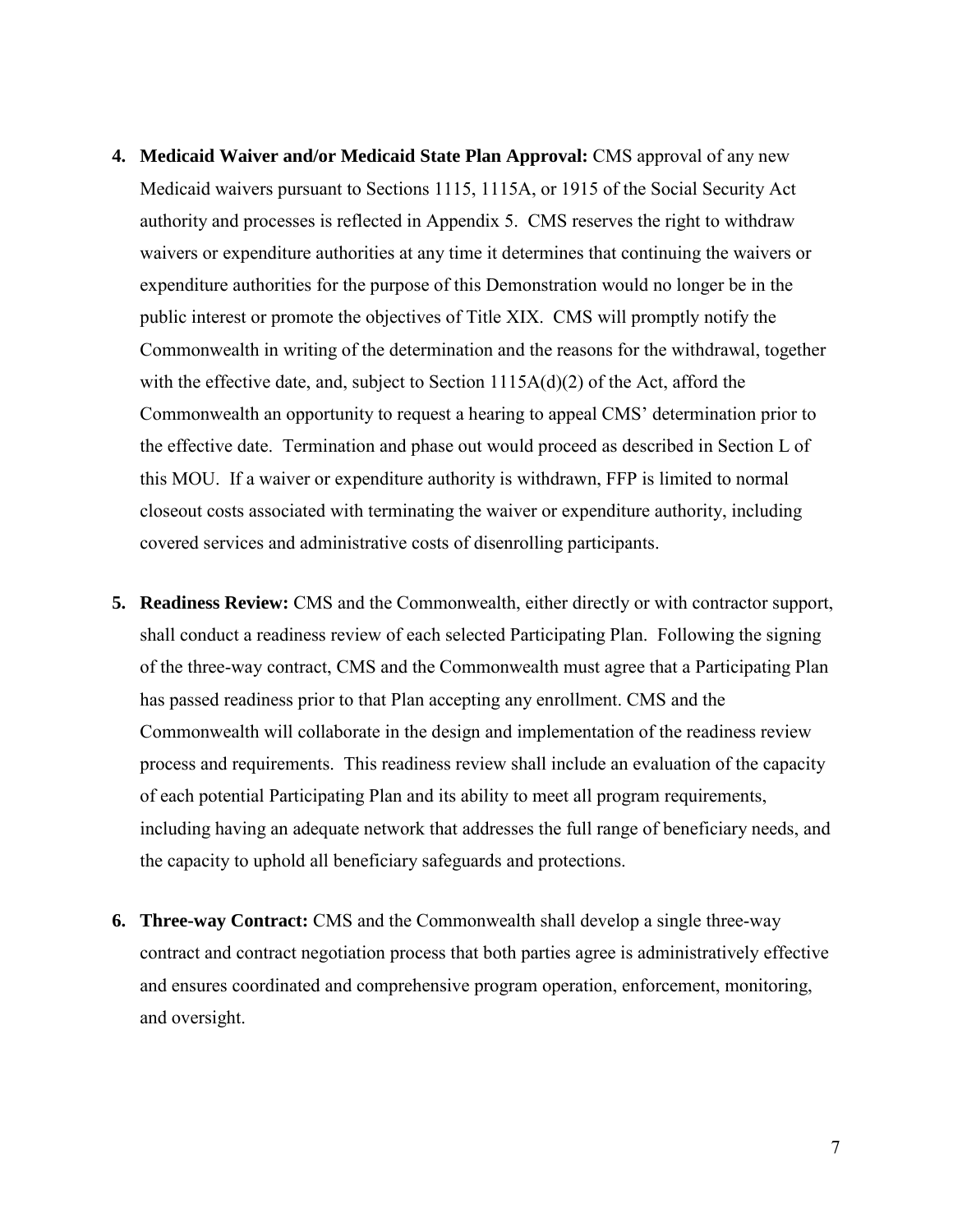#### <span id="page-9-0"></span>*C. ENROLLMENT*

#### **1. Eligible Populations:**

- Individuals in the Commonwealth ages 21 through 64 at the time of enrollment who are enrolled in Medicare Parts A and B and eligible for Medicare Part D and MassHealth Standard and who have no other comprehensive private or public health insurance will be eligible for enrollment in this initiative. This includes individuals receiving MassHealth Standard benefits under the Commonwealth's Section 1115(a) Demonstration, and individuals with End Stage Renal Disease (ESRD) at the time of enrollment.
- Individuals in the Commonwealth ages 21 through 64 who are enrolled in Medicare Parts A and B and eligible for Medicare Part D and MassHealth CommonHealth who have no other private or public health insurance will also be eligible for enrollment. This includes individuals receiving MassHealth CommonHealth benefits under the Commonwealth's Section 1115(a) Demonstration, and individuals with ESRD at the time of enrollment.
- Individuals who turn 65 while enrolled in the Demonstration may remain enrolled as long as they continue to be enrolled in Medicare Parts A and B and eligible for Medicare Part D and MassHealth Standard, and have no other comprehensive private or public health insurance.
- Beneficiaries enrolled in a Medicare Advantage plan, Program of All-inclusive Care for the Elderly (PACE), Employer Group Waiver Plans (EGWP) or other Employer-Sponsored Plans, or plans receiving a Retiree Drug Subsidy (RDS), and who meet the eligibility criteria for this Demonstration, may participate in this initiative if they choose to disenroll from their existing programs.
- Individuals participating in the CMS Independence at Home (IAH) demonstration who meet the eligibility criteria for this Demonstration may enroll or be enrolled in this Demonstration if they choose to disenroll from IAH.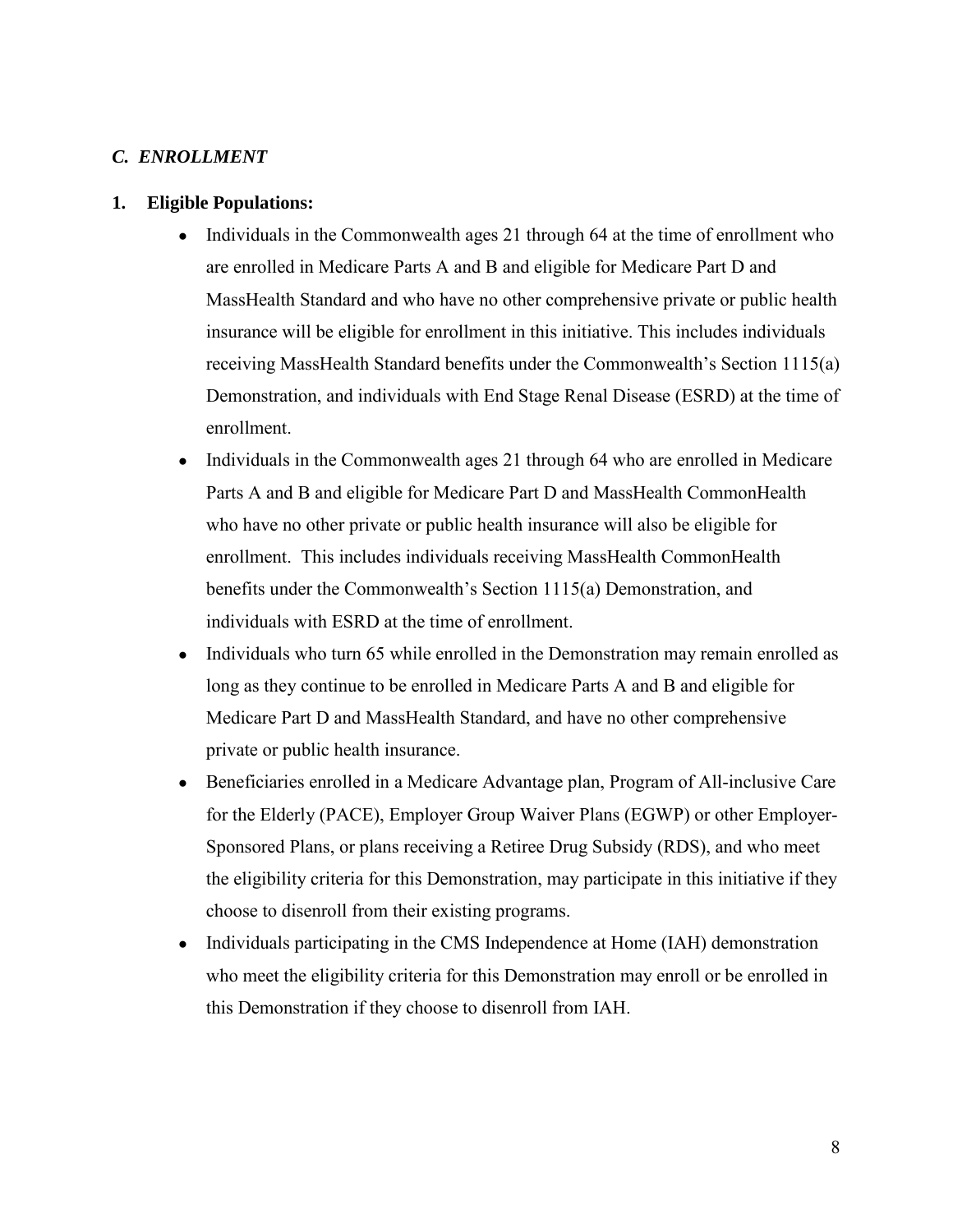- Individuals residing in an ICF/MR facility may not enroll or be enrolled in this Demonstration. Individuals enrolled in a 1915(c) waiver may not enroll or be enrolled in this Demonstration. 1915(c) waiver participants are an important population that CMS and the Commonwealth may seek to bring into this Demonstration in the future, through an amendment of this MOU and the three-way contract.
- To best ensure continuity of beneficiary care and provider relationships, CMS will work with the Commonwealth to address beneficiary or provider participation in other programs or initiatives, such as Accountable Care Organizations (ACOs). A beneficiary enrolled in the Demonstration will not be attributed to an ACO or any other shared savings initiative for the purposes of calculating shared Medicare savings under those initiatives. Additional State-specific eligibility criteria are provided in Appendix 7.
- **2. Enrollment and Disenrollment Processes:** Enrollment into a Participating Plan may be conducted using a seamless, passive enrollment process that provides the opportunity for beneficiaries to make a voluntary choice to enroll or disenroll from the Participating Plan at any time. Prior to the effective date of their enrollment, individuals who would be passively enrolled will have the opportunity to opt-out and will receive sufficient notice and information with which to do so, as further detailed in Appendix 7. Disenrollment from Participating Plans and transfers between Participating Plans shall be allowed on a month-tomonth basis any time during the year; however, coverage for these individuals will continue through the end of the month. CMS and the Commonwealth will monitor enrollments and disenrollments for both evaluation purposes and for compliance with applicable marketing laws, for the purposes of identifying any inappropriate or illegal marketing practices. Any illegal marketing practices will be referred to appropriate agencies for investigation. As mutually agreed upon, and as discussed further in Appendix 7 and the three-way contract, CMS and the Commonwealth will utilize an independent third party entity to facilitate all enrollment into the Participating Plans. Participating Plan enrollments and disenrollments shall become effective on the same day for both Medicare and Medicaid (the first of the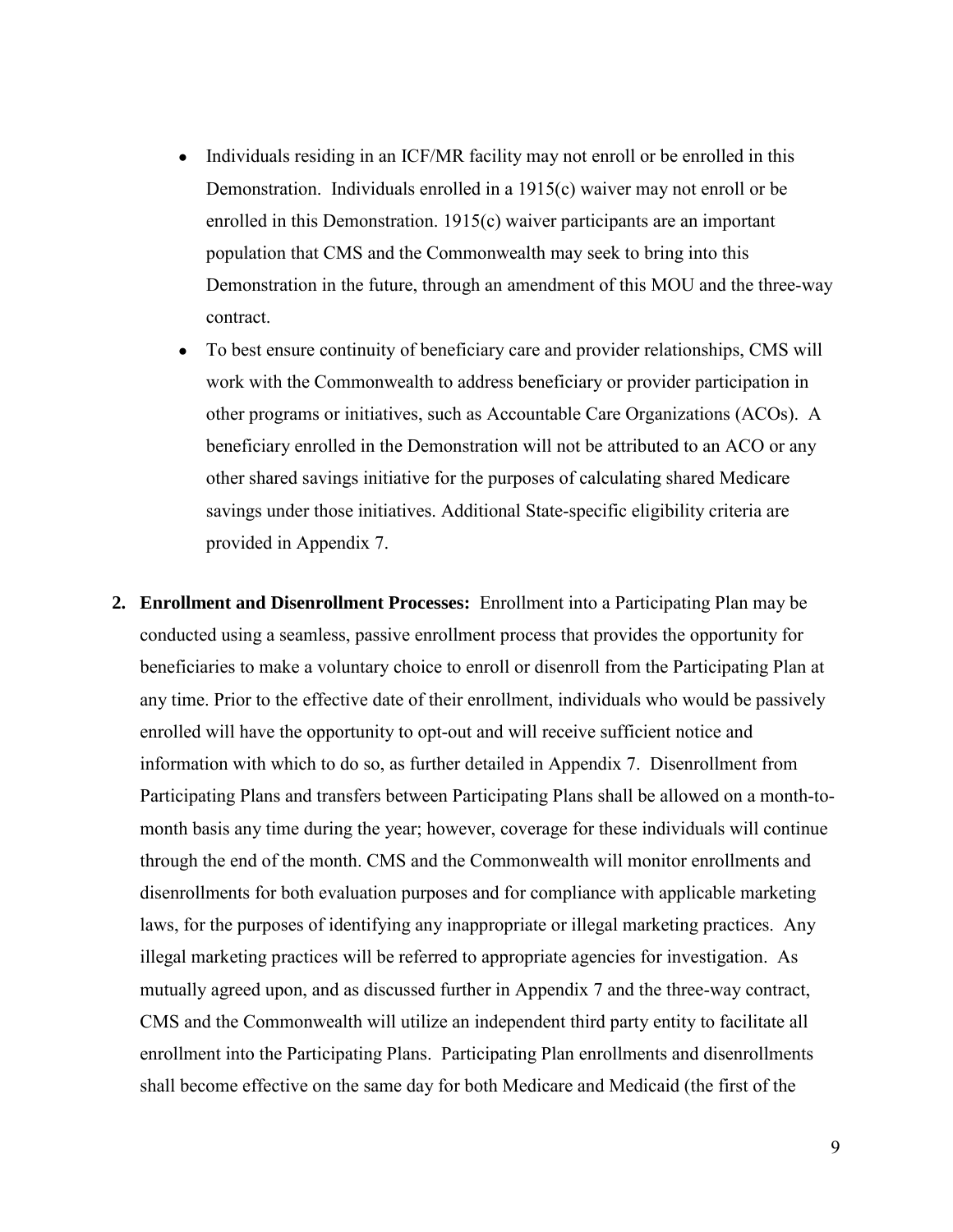month). For those who lose Medicaid eligibility during the month, coverage and Federal financial participation will continue through the end of that month.

- **3. Uniform Enrollment/Disenrollment Documents:** CMS and the Commonwealth shall develop uniform enrollment and disenrollment forms and other documents.
- **4**. **Outreach and Education:** Participating Plan outreach and marketing materials will be subject to a single set of marketing rules by CMS and the Commonwealth, as further detailed in Appendix 7.
- **5**. **Single Identification Card:** CMS and the Commonwealth shall work with Participating Plans to develop a single identification card that can be used to access all care needs, as further detailed in Appendix 7.

#### <span id="page-11-0"></span>*D. DELIVERY SYSTEMS AND BENEFITS*

**1. Participating Plan Service Capacity:** CMS and the Commonwealth shall contract with Participating Plans that demonstrate the capacity to provide, directly or by subcontracting with other qualified entities, the full continuum of Medicare and Medicaid covered services to Enrollees, in accordance with this MOU, CMS guidance, and the three-way contract. Medicare covered benefits shall be provided in accordance with 42 CFR 422 and 42 CFR 423 et seq. Medicaid covered benefits shall be provided in accordance with the requirements in the approved Medicaid State Plan, including any applicable State Plan Amendments, the 1115(a) MassHealth Demonstration, and in accordance with the requirements specified in the Commonwealth RFR and this MOU. In accordance with the three-way contract and this MOU, CMS and the Commonwealth may choose to allow for greater flexibility in offering supplemental benefits that exceed those currently covered by either Medicare or Medicaid, as discussed in Appendix 7. CMS, the Commonwealth, and Participating Plans will ensure that beneficiaries have access to an adequate network of medical, drug, behavioral health, and supportive service providers that are appropriate and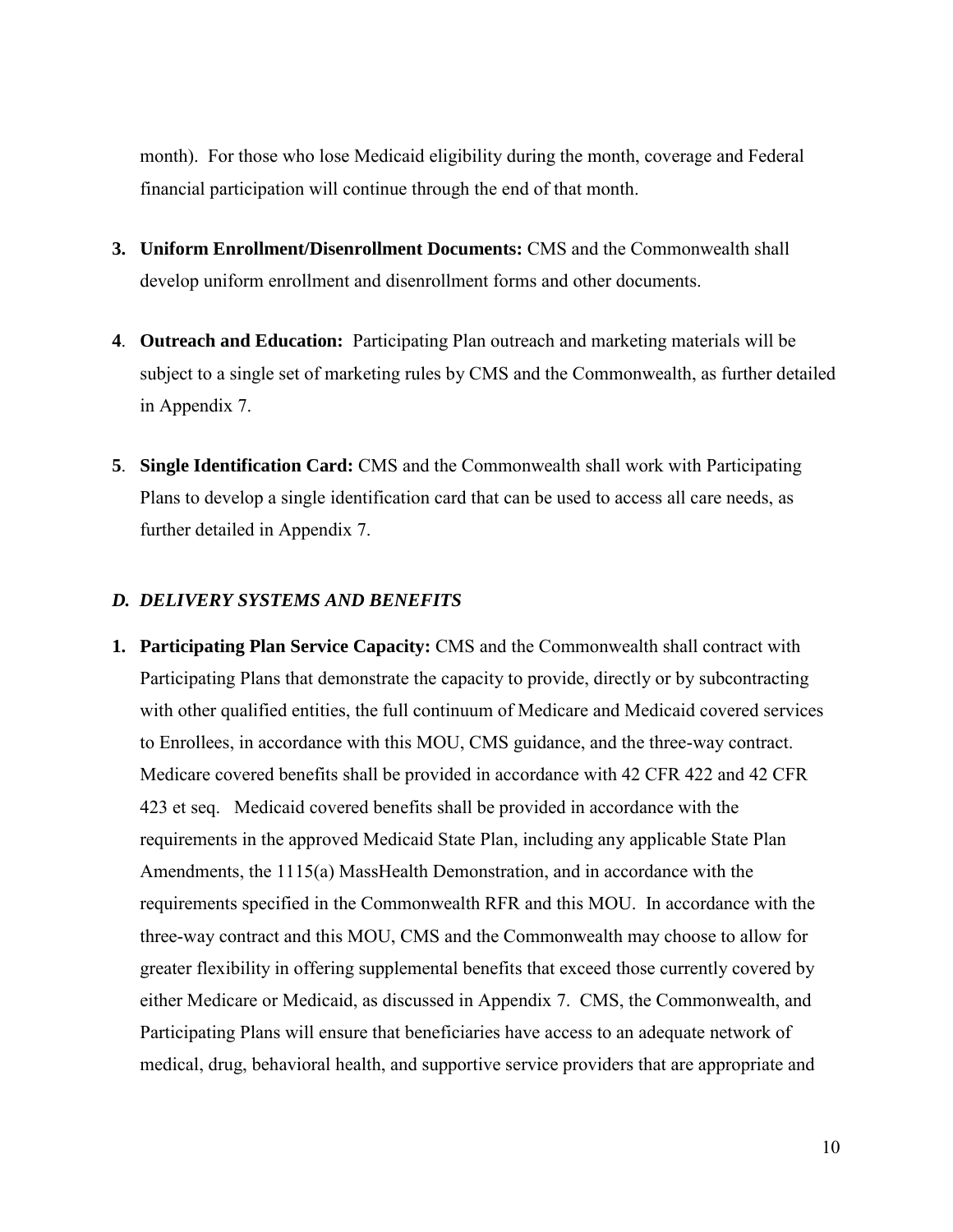capable of addressing the needs of this diverse population, as discussed in more detail in Appendix 7.

- **2. Participating Plan Risk Arrangements:** CMS and the Commonwealth shall require each Participating Plan to provide a detailed description of its risk arrangements with providers under subcontract with the Participating Plan. This description shall be made available to Plan Enrollees upon request. It will not be permissible for any incentive arrangements to include any payment or other inducement that serves to withhold, limit or reduce necessary medical or non-medical services to Enrollees.
- **3. Participating Plan Financial Solvency Arrangements:** CMS and the Commonwealth have established a standard for all Participating Plans, as articulated in Appendix 7.

#### <span id="page-12-0"></span>*E. BENEFICIARY PROTECTIONS, PARTICIPATION, AND CUSTOMER SERVICE*

- **1. Choice of Plans and Providers:** As referenced in section C.2, Medicare-Medicaid beneficiaries will maintain their choice of plans and providers, and may exercise that choice at any time, effective the first calendar day of the following month. This includes the right to choose a different Demonstration Plan, a Medicare Advantage Plan, to receive care through Medicare Fee-For-Service (FFS) and a Prescription Drug Plan, and to receive Medicaid services in accordance with the Commonwealth's approved State Plan and any approved waiver programs.
- **2. Continuity of Care:** CMS and the Commonwealth will require Participating Plans to ensure that individuals continue to have access to medically necessary items, services, and medical and long-term service and support providers for the transition period as specified in Appendix 7. In addition, Participating Plans will advise beneficiaries and providers that they have received care that would not otherwise be covered at an in-network level. On an ongoing basis, Plans must also contact providers not already members of their network with information on becoming credentialed as in-network providers. Part D transition rules and rights will continue as provided for in current law and regulation.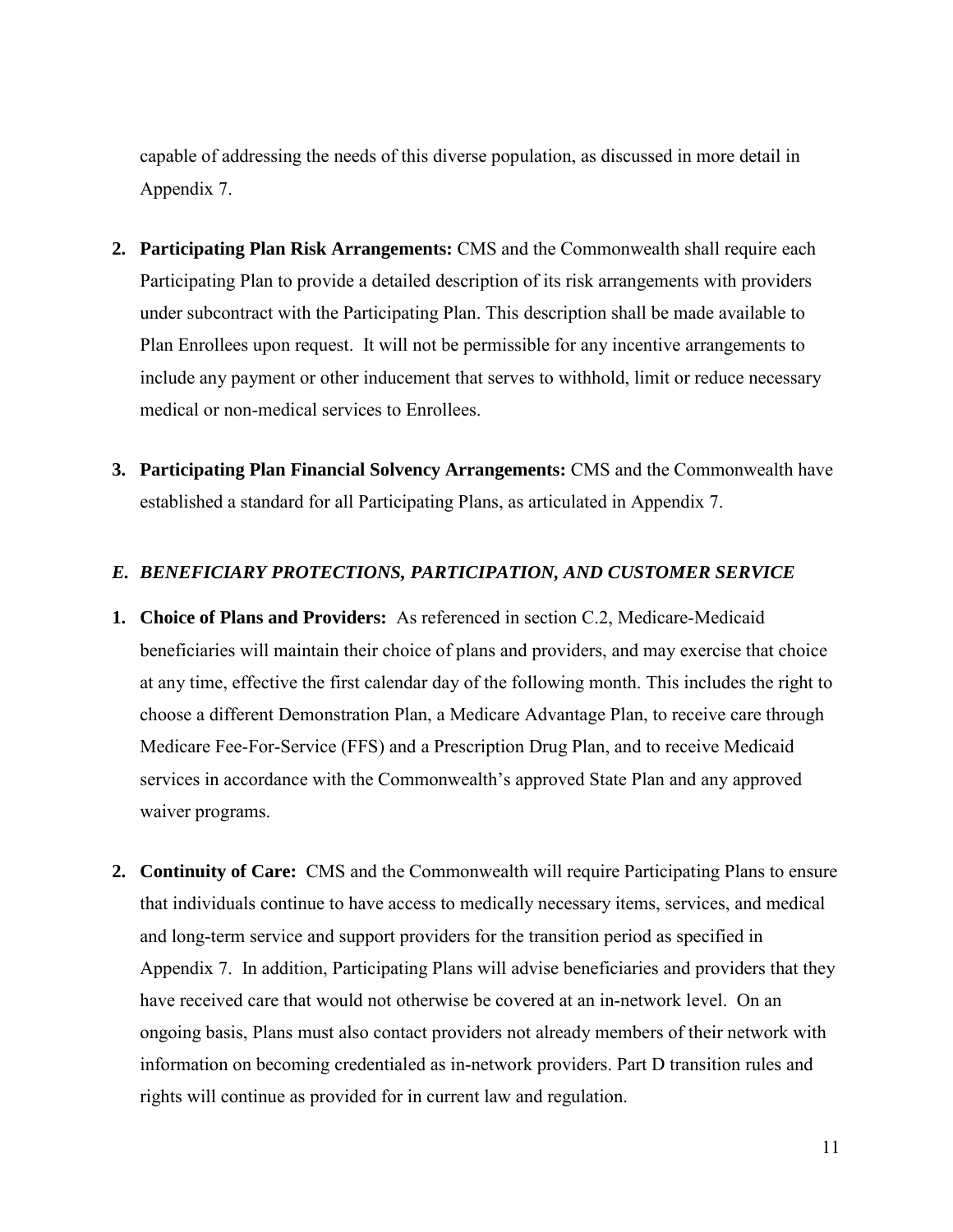- **3. Enrollment Assistance and Options Counseling:** As referenced in section C.2 and Appendix 7, Medicaid-Medicare beneficiaries will be provided with independent enrollment assistance and options counseling to help them make an enrollment decision that best meets their needs.
- **4. Person-Centered**, **Appropriate Care:** CMS, the Commonwealth, and Participating Plans shall ensure that all medically necessary covered benefits are provided to Enrollees and are provided in a manner that is sensitive to the beneficiary's functional and cognitive needs, language and culture, allows for involvement of the beneficiary and caregivers, and are in a care setting appropriate to their needs, with a preference for the home and the community. CMS, the Commonwealth, and Participating Plans shall ensure that care is person-centered and can accommodate and support self-direction. Participating Plans shall also ensure that medically necessary covered services are provided to beneficiaries, in the least restrictive community setting, and in accordance with the Enrollee's wishes and Individualized Care Plan.
- **5. Americans with Disabilities Act (ADA) and Civil Rights Act of 1964:** CMS and MassHealth expect Plan and provider compliance with the ADA and the Civil Rights Act of 1964 to promote the success of the ICO model and will support better health outcomes for ICO Enrollees. In particular, CMS and MassHealth recognize that successful person-centered care requires physical access to buildings, services and equipment and flexibility in scheduling and processes. MassHealth and CMS will require ICOs to contract with providers that demonstrate their commitment and ability to accommodate the physical access and flexible scheduling needs of their Enrollees. MassHealth and CMS also recognize that access includes effective communication. MassHealth and CMS will require ICOs and their providers to communicate with their Enrollees in a manner that accommodates their individual needs, including providing interpreters for those who are Deaf or hard of hearing and accommodations for members with cognitive limitations, and translators for those who do not speak English. Also, CMS and MassHealth recognize the importance of staff training on accessibility and accommodation, independent living and recovery models, and wellness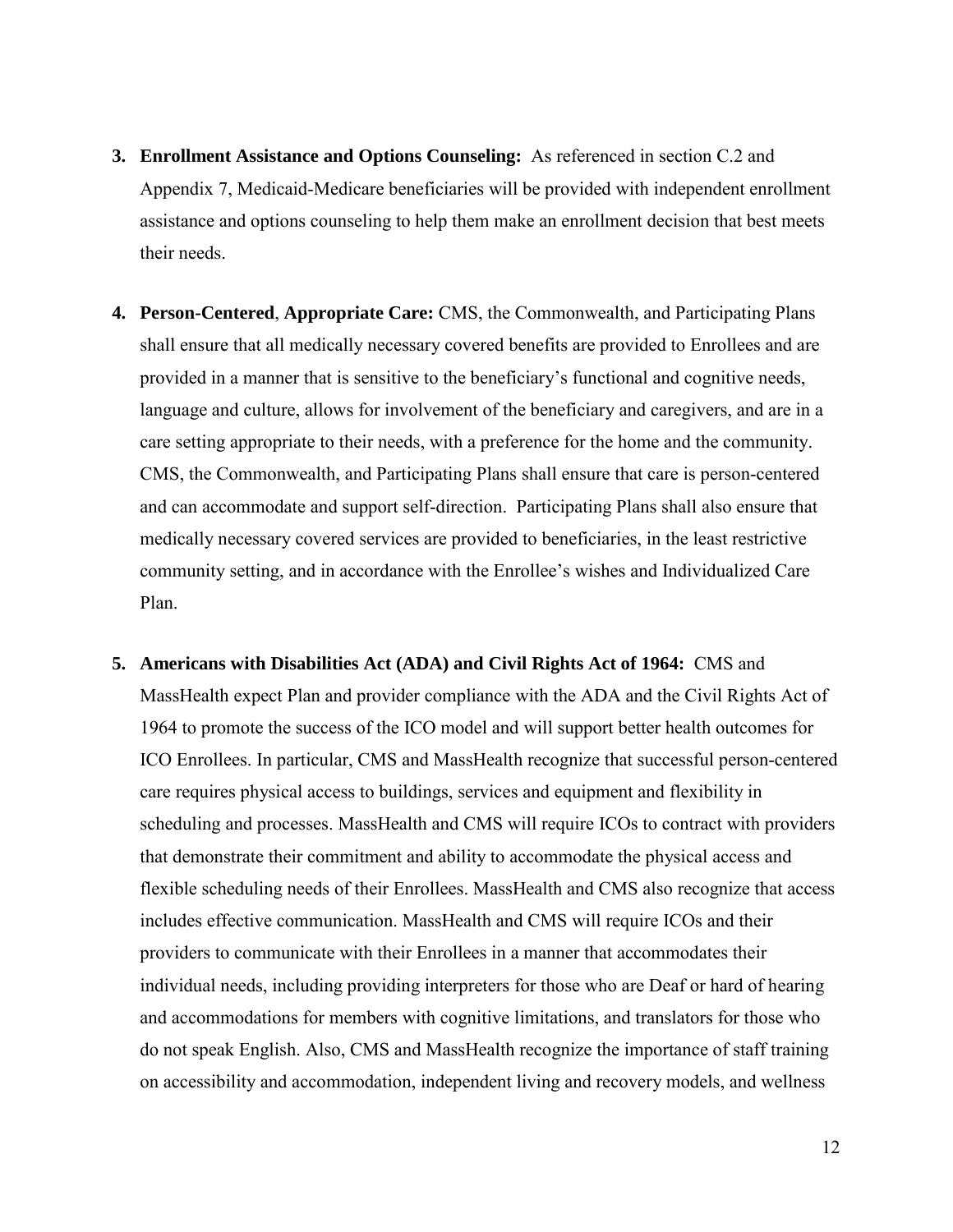philosophies. CMS and MassHealth will continue to work with stakeholders, including Demonstration participants, to further develop learning opportunities, monitoring mechanisms and quality measures to ensure that ICOs and their providers comply with all requirements of the ADA. Finally, CMS and MassHealth are committed to compliance with the ADA, including application of the Supreme Court's Olmstead decision, and agree to ensure that ICOs provide for Demonstration Enrollees long-term services and supports in care settings appropriate to their needs.

- **6. Enrollee Communications:** CMS and the Commonwealth agree that Enrollee and prospective Enrollee materials, in all forms, shall require prior approval by CMS and the Commonwealth unless CMS and the Commonwealth agree that one or the other entity is authorized to review and approve such documents on behalf of CMS and the Commonwealth. CMS and the Commonwealth will also work to develop pre-approved documents that may be used, under certain circumstances, without additional CMS or Commonwealth approval. All materials shall be integrated and include, but not be limited to: outreach and education materials; enrollment and disenrollment materials; benefit coverage information; and operational letters for enrollment, disenrollment, claims or service denials, complaints, internal appeals, external appeals, and provider terminations. Such uniform/integrated materials will be required to be accessible and understandable to the beneficiaries that will be enrolled in the Participating Plans, and their caregivers. This includes individuals with disabilities, including, but not limited to, those with cognitive and functional limitations, and those with limited English proficiency, in accordance with current Federal guidelines for Medicare and Medicaid. Where Medicare and Medicaid standards differ, the standard providing the greatest access to individuals with disabilities or limited English proficiency will apply.
- **7. Beneficiary Participation on Governing and Advisory Boards:** As part of the three-way contract, CMS and the Commonwealth shall require Participating Plans to obtain consumer and community input on issues of program management and Enrollee care through a range of approaches, which may include beneficiary participation on Participating Plan governing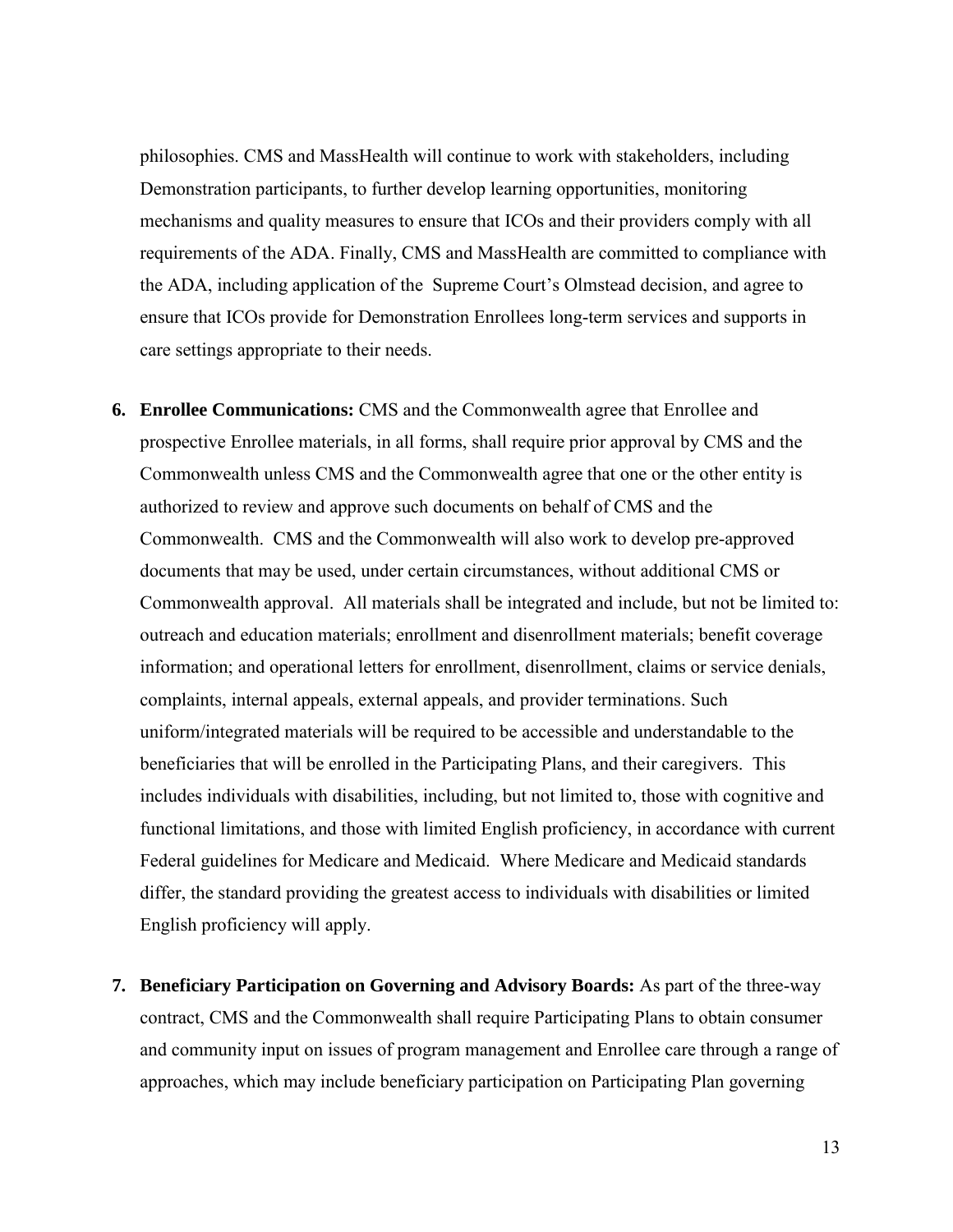boards and quality review bodies. The ICO must also establish at least one consumer advisory committee and a process for that committee to provide input to the governing board. The ICO must also demonstrate participation of consumers with disabilities, including Enrollees, within the governance structure of the ICO.

- **8. Participating Plan Customer Service Representatives:** CMS and the Commonwealth shall require Participating Plans to employ sufficient numbers of customer service representatives who shall answer all inquiries and respond to Enrollee complaints and concerns. In addition, CMS and the Commonwealth shall themselves employ or contract with sufficient call center and customer service representatives to address Enrollee questions and concerns. Participating Plans, CMS, and the Commonwealth shall work to assure the language and cultural competency of customer service representatives to adequately meet the needs of the Enrollee population. All services must be culturally and linguistically appropriate and accessible. More detailed information about customer service requirements is included in Appendix 7.
- **9. Privacy and Security:** CMS and the Commonwealth shall require all Participating Plans to ensure privacy and security of Enrollee health records, and provide for access by Enrollees to such records as specified in the three-way contract.
- **10. Integrated Appeals and Grievances:** As referenced in section F and Appendix 7, Medicare-Medicaid beneficiaries will have access to an integrated appeals and grievance process.
- **11. Limited Cost Sharing:** Participating Plans will not charge Medicare Parts C or D premiums, nor assess any cost sharing for Medicare Parts A and B services. For drugs and pharmacy products (including both those covered by both Medicare Part D and MassHealth), Plans will be permitted to charge copays to individuals currently eligible to make such payments. Copays charged by Participating Plans must not exceed the lesser of: the applicable amounts for brand and generic drugs established yearly by CMS under the Part D Low Income Subsidy, or the applicable MassHealth copay amounts. This will allow CMS to test whether reducing Enrollee cost sharing for pharmacy products improves health outcomes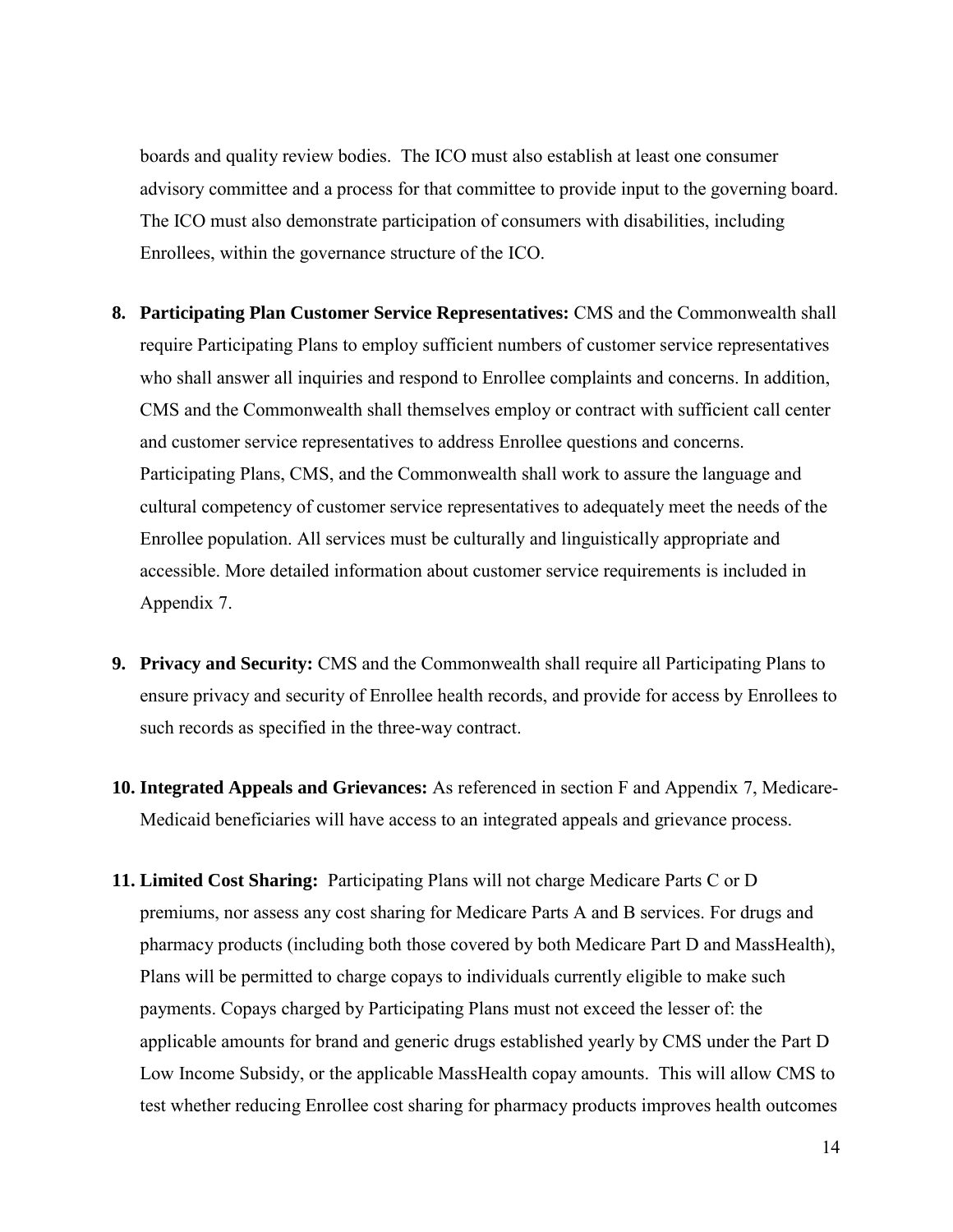and reduces overall health care expenditures through improved medication adherence under the Demonstration. Participating Plans will not assess any cost sharing for MassHealth services, beyond the pharmacy cost sharing described here.

**12. No Balance Billing:** No Enrollee may be balance billed by any provider for any reason for covered services.

## <span id="page-16-0"></span>*F. INTEGRATED APPEALS AND GRIEVANCES*

- **1. Participating Plan Grievances and Internal Appeals Processes:** CMS and the Commonwealth agree to develop a unified set of requirements for Participating Plan grievances and internal appeals processes that incorporate relevant Medicare Advantage, and Medicaid managed care requirements, to create a more beneficiary-friendly and easily navigable system, which is discussed in further detail in Appendix 7 and will be specified in the three-way contract. All Participating Plan Grievances and Internal Appeals procedures shall be subject to the review and prior approval of CMS and the Commonwealth. Part D appeals and grievances will continue to be managed under existing Part D rules, and non-Part D pharmacy appeals will be managed by MassHealth. CMS and MassHealth will work to continue to coordinate grievances and appeals for pharmacy.
- **2. External Appeals Processes:** CMS and the Commonwealth agree to utilize a streamlined Appeals process that will be developed conforming to both Medicare and Medicaid requirements, to create a more beneficiary-friendly and easily navigable system. Protocols will be developed to assure coordinated access to the appeals mechanism. This process and these protocols are discussed in further detail in Appendix 7. Part D appeals and grievances will continue to be managed under existing Part D rules.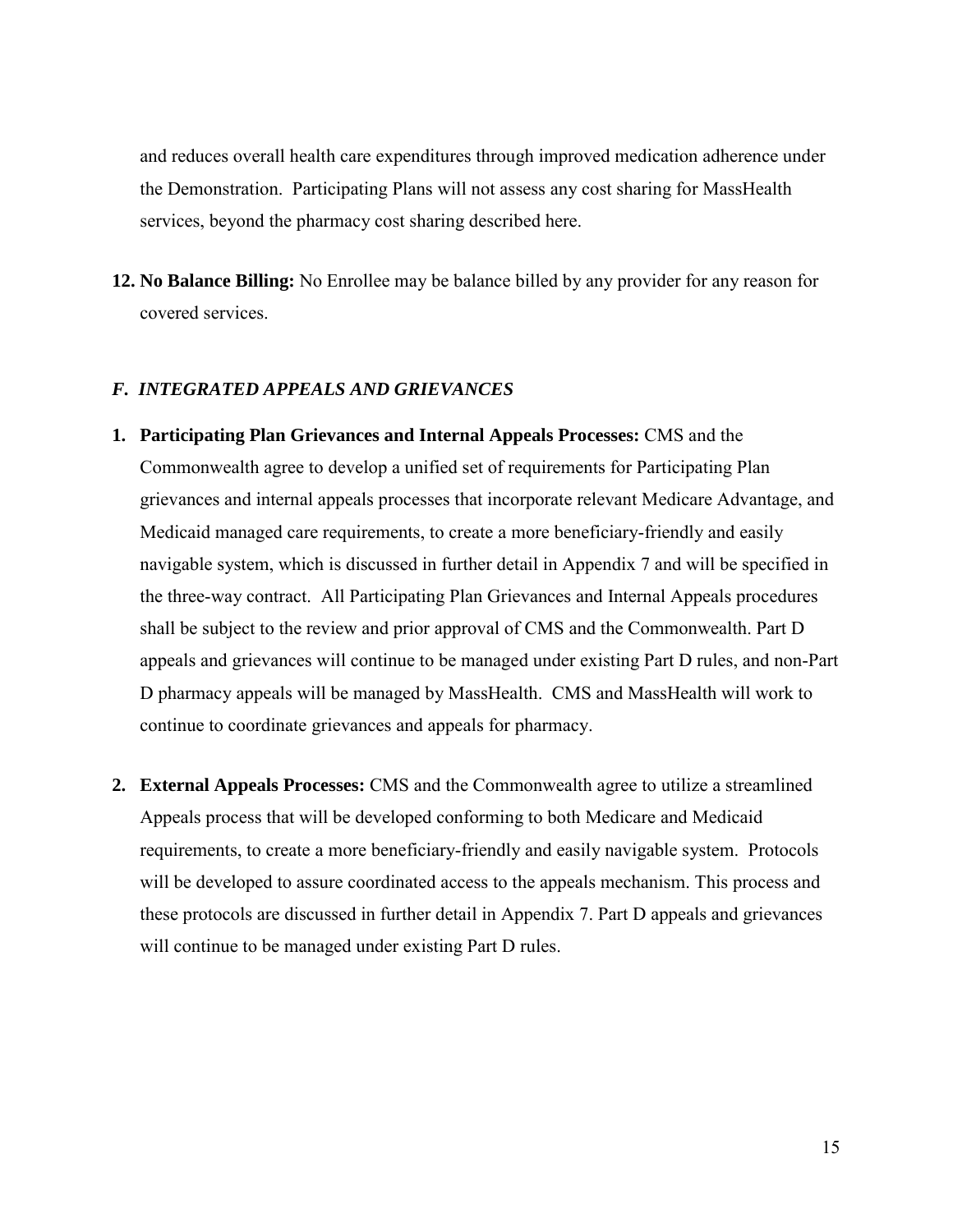# <span id="page-17-0"></span>*G. ADMINISTRATION AND REPORTING*

**1. Participating Plan Contract Management:** As more fully discussed in Appendix 7, CMS and the Commonwealth agree to designate representatives to serve on a CMS-State Contract Management team which shall conduct Participating Plan contract management activities related to ensuring access, quality, program integrity, program compliance, and financial solvency.

These activities shall include but not be limited to:

- Reviewing and analyzing Health Care Effectiveness Data and Information Set (HEDIS) data, Consumer Assessment of Health Care Providers and Systems (CAHPS) Survey data, Health Outcomes Survey (HOS) data, enrollment and disenrollment reports.
- Reviewing any other performance metrics applied for quality withhold or other purposes.
- Reviewing reports of Enrollee complaints, reviewing compliance with applicable CMS and/or State Medicaid Agency standards, and initiating programmatic changes and/or changes in clinical protocols, as appropriate.
- Reviewing and analyzing reports on Participating Plans' fiscal operations and financial solvency, conducting program integrity studies to monitor fraud, waste and abuse as may be agreed upon by CMS and the Commonwealth, and ensuring that Participating Plans take corrective action, as appropriate.
- Reviewing and analyzing reports on Participating Plans' network adequacy, including the Plans' ongoing efforts to replenish their networks and to continually enroll qualified providers.
- Reviewing any other applicable ratings and measures.
- Responding to and investigating beneficiary complaints and quality of care issues.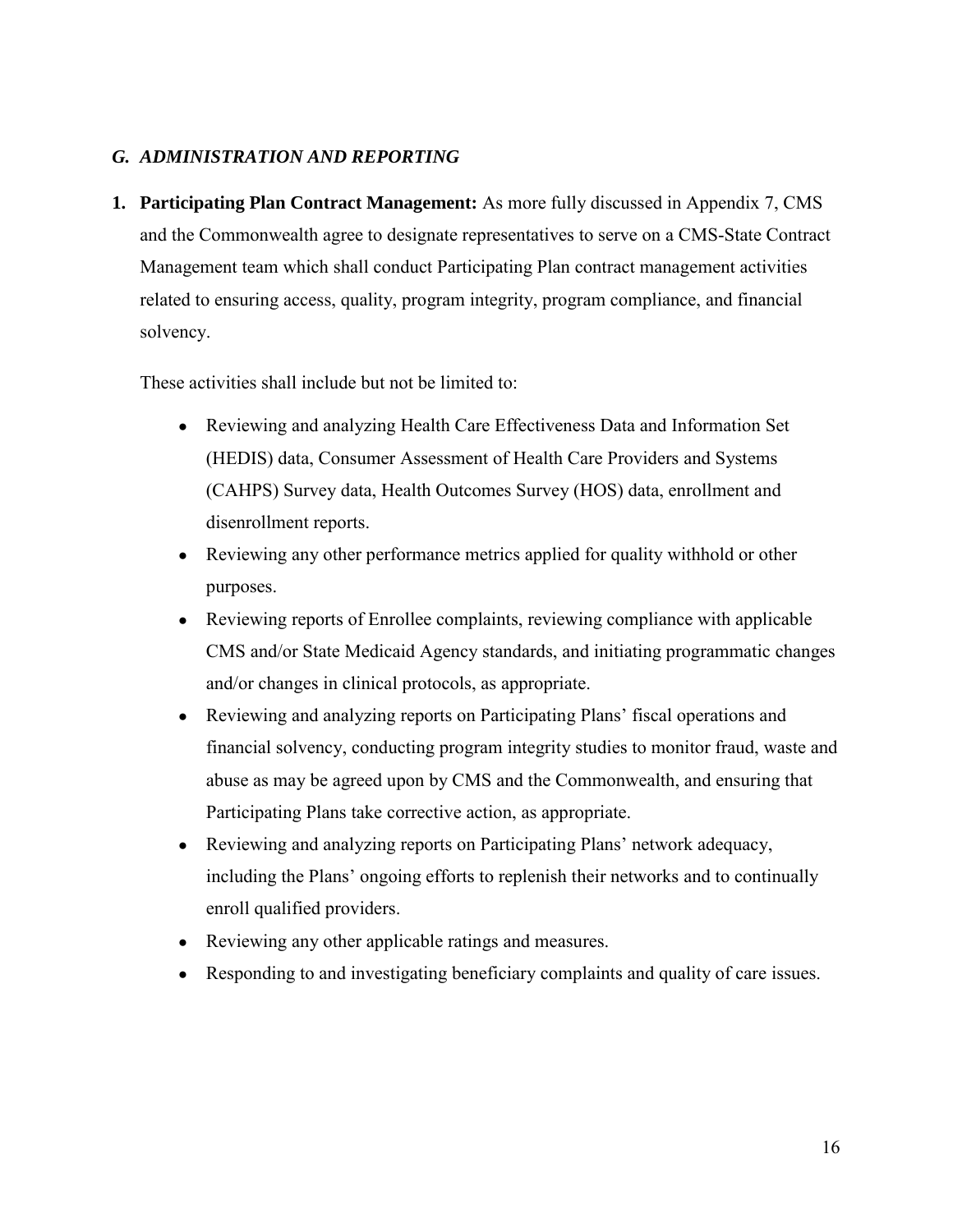- **2. Day-to-Day Participating Plan Monitoring:** CMS and the Commonwealth will establish procedures for Participating Plan daily monitoring, as described in Appendix 7. Oversight shall generally be conducted in line with the following principles:
	- The Commonwealth and CMS will each retain, yet coordinate, current responsibilities toward the beneficiary such that beneficiaries maintain access to their benefits across both programs.
	- CMS and the Commonwealth will leverage existing protocols (for example, in responding to beneficiary complaints, conducting account management, and analyzing enrollment data) to identify and solve beneficiary access problems in realtime.
	- Oversight will be coordinated and subject to a unified set of requirements. CMS-State contract management teams, as described in Appendix 7, will be established. Oversight will build on areas of expertise and capacity of the Commonwealth and CMS.
	- Oversight of the Participating Plans and providers will be at least as rigorous as existing procedures for Medicare Advantage, Part D, and the Commonwealth's Medicaid managed care programs.
	- Part D oversight will continue to be a CMS responsibility, with appropriate coordination and communication with the Commonwealth. Demonstration Plans will be included in all existing Medicare Advantage and Part D oversight activities, including (but not limited to) data-driven monitoring, secret shopping, contracted monitoring projects, plan ratings, formulary administration and transition review, and possibly audits.
	- CMS and the Commonwealth will enhance existing mechanisms and develop new mechanisms to foster performance improvement and remove consistently poor performers from the program, leveraging existing CMS tools, such as the Complaints Tracking Module, and existing Commonwealth oversight and tracking tools. Standards for removal on the grounds of poor performance will be articulated in the three-way contract.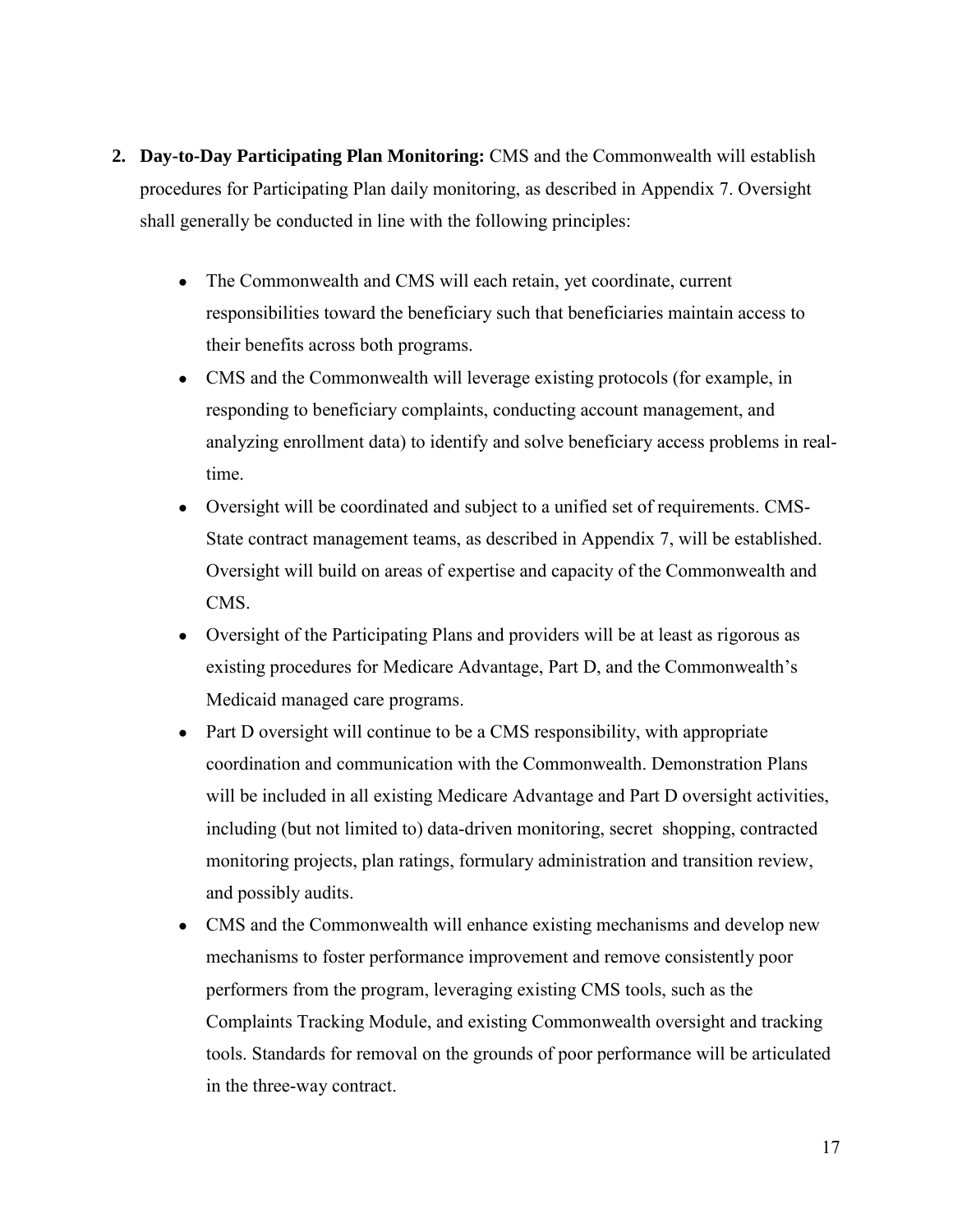- **3. Consolidated Reporting Requirements:** CMS and the Commonwealth shall define and specify in the three-way contract a Consolidated Reporting Process for Participating Plans that ensures the provision of the necessary data on diagnosis, HEDIS and other quality measures, Enrollee satisfaction and evidence-based measures and other information as may be beneficial in order to monitor each Participating Plan's performance. Participating Plans will be required to meet the encounter reporting requirements that are established for the Initiative. See Appendix 7 for more detail.
- **4. Accept and Process Data:** CMS, or its designated agent(s), and the Commonwealth shall accept and process uniform person-level Enrollee Data, for the purposes of program eligibility, payment, and evaluation. Submission of data to the Commonwealth and CMS must comply with all relevant Federal and State laws and regulations, including, but not limited to, regulations related to HIPAA and to electronic file submissions of patient identifiable information. Such data will be shared by each party with the other party to the extent allowed by law and regulation. This is discussed in more detail in Appendix 7. CMS and the Commonwealth shall streamline data submissions for Participating Plans wherever practicable.

#### <span id="page-19-0"></span>*H. QUALITY MANAGEMENT*

**1. Quality Management and Monitoring:** As a model conducted under the authority of Section 1115A of the Social Security Act, the Demonstration and independent evaluation will include and assess quality measures designed to ensure beneficiaries are receiving high quality care. In addition, CMS and the Commonwealth shall conduct a joint comprehensive performance and quality monitoring process that is at least as rigorous as Medicare Advantage, Medicare Prescription Drug, and Medicaid managed care requirements. The reporting frequency and monitoring process will be specified in the three-way contract.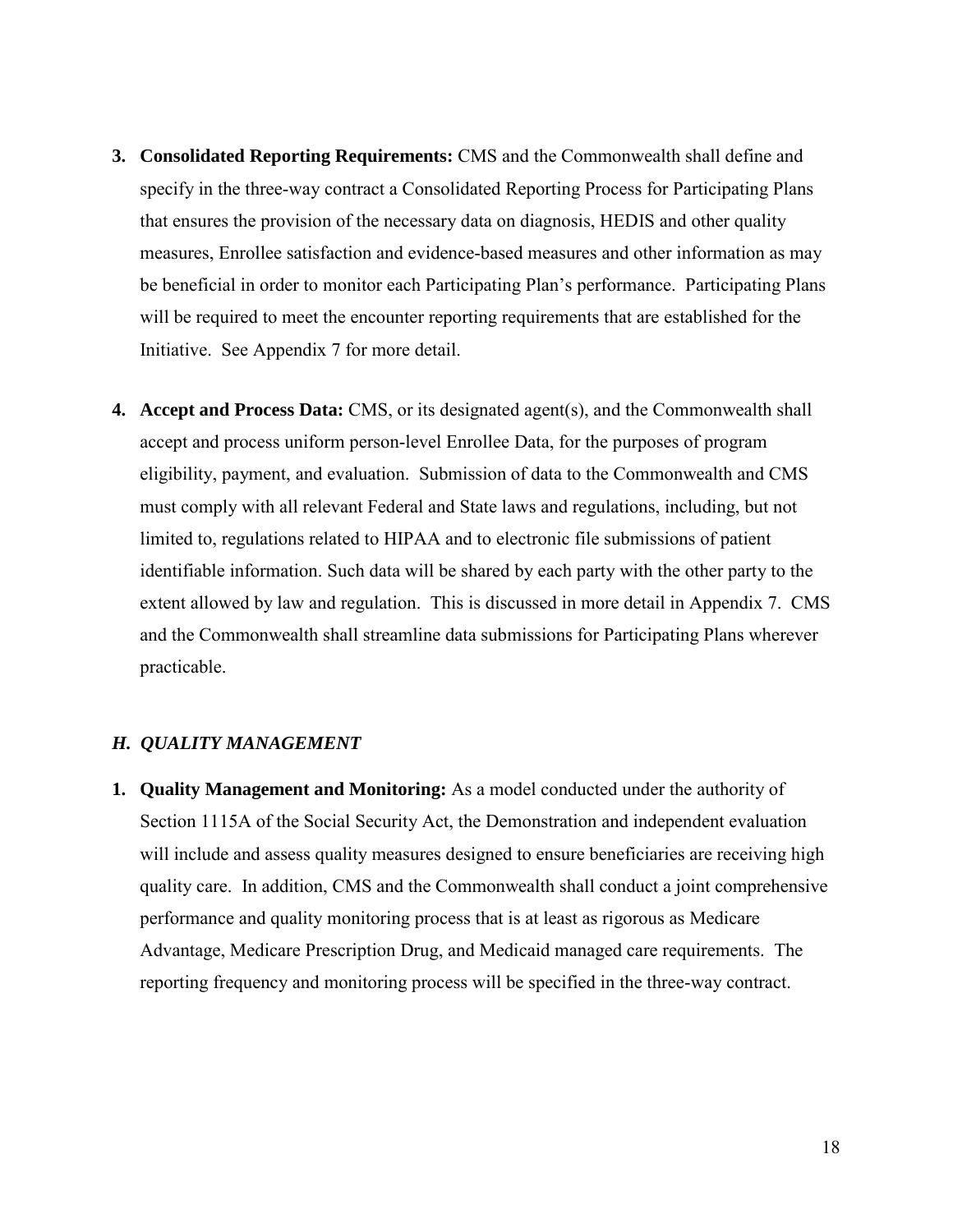- **2. External Quality Reviews:** CMS and the Commonwealth shall coordinate the Participating Plan external quality reviews conducted by the Quality Improvement Organization (QIO) and External Quality Review Organization (EQRO).
- **3. Determination of Applicable Quality Standards:** CMS and the Commonwealth shall determine applicable quality standards and monitor the Participating Plans' compliance with those standards. These standards are articulated in Appendix 7 and the Participating Plan three-way contract.

# <span id="page-20-0"></span>*I. FINANCING AND PAYMENT*

- **1. Rates and Financial Terms:** For each calendar year of the Demonstration, before rates are offered to Participating Plans, CMS shall share with the Commonwealth the amount of the Medicare portion of the capitated rate, as well as collaborate to establish the data and documentation needed to assure that the Medicaid portion of the capitation rate is consistent with all applicable Federal requirements.
- **2. Blended Medicare and Medicaid Payment:** CMS will make separate payments to the Participating Plans for the Medicare A/B and Part D components of the rate. The Commonwealth will make a payment to the Participating Plans for the Medicaid component of the rate, as more fully detailed in Appendix 6.

#### <span id="page-20-1"></span>*J. EVALUATION*

**1. Evaluation Data to be Collected:** CMS and the Commonwealth have developed processes and protocols, as specified in Appendix 7 and as will be further detailed in the three-way contract, for collecting or ensuring the Participating Plans or their contractors collect and report to CMS and the Commonwealth the data needed for the CMS evaluation.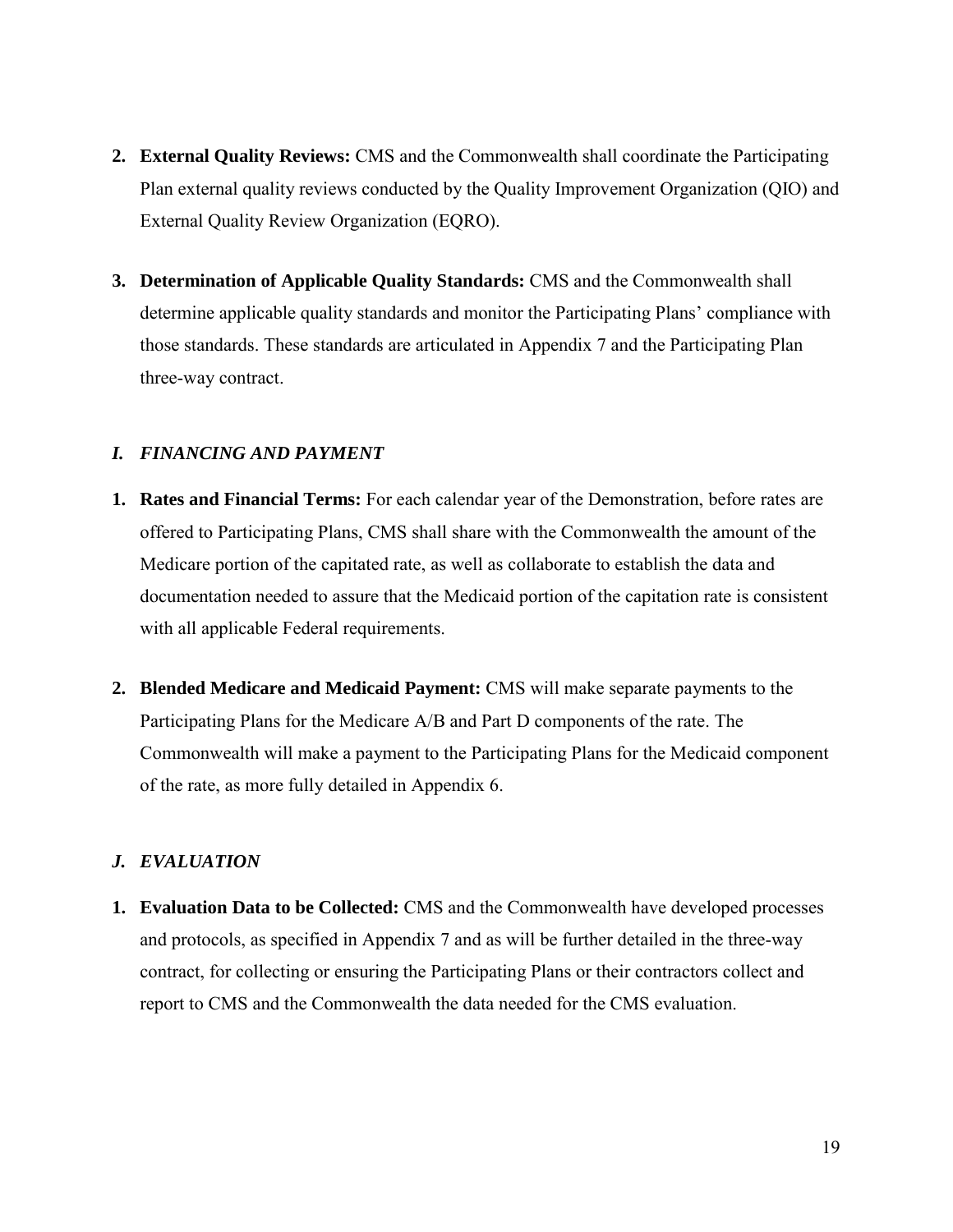**2. Monitoring and Evaluation:** CMS will fund an external evaluation.The Demonstration will be evaluated in accordance with Section 1115A(b)(4) of the Social Security Act. As further detailed in Appendix 7, CMS or its contractor will measure, monitor, and evaluate the overall impact of the Demonstration including the impacts on program expenditures and service utilization changes, including monitoring any shifting of services between medical and non-medical services. Changes in person-level health outcomes, experience of care, and costs by sub-population(s), and changes in patterns of primary, acute, and long-term care and social support services use and expenditures will be assessed. Rapid-cycle evaluation and feedback will be implemented. Key aspects and administrative features of the Demonstration, including but not limited to enrollment, marketing, and appeals and grievances will also be examined per qualitative and descriptive methods. The evaluation will consider potential interactions with other demonstrations and initiatives, and seek to isolate the effect of this Demonstration as appropriate. The Commonwealth will collaborate with CMS or its designated agent during all monitoring and evaluation activities. The Commonwealth and Participating Plans will submit all data required for the monitoring and evaluation of this Demonstration, according to the data and timeframe requirements listed in the three-way contract with Participating Plans. The Commonwealth and Participating Plans will submit both historical data relevant to the evaluation, including MSIS data from the years immediately preceding the Demonstration, and data generated during the Demonstration period.

#### <span id="page-21-0"></span>*K. EXTENSION OF AGREEMENT*

The Commonwealth may request an extension of this Demonstration, which will be evaluated consistent with terms specified under Section 1115A(b)(3) of the Social Security Act such as ensuring the Demonstration is improving the quality of care without increasing spending; reducing spending without reducing the quality of care; or improving the quality and care and reducing spending. Any extension request will be subject to CMS approval.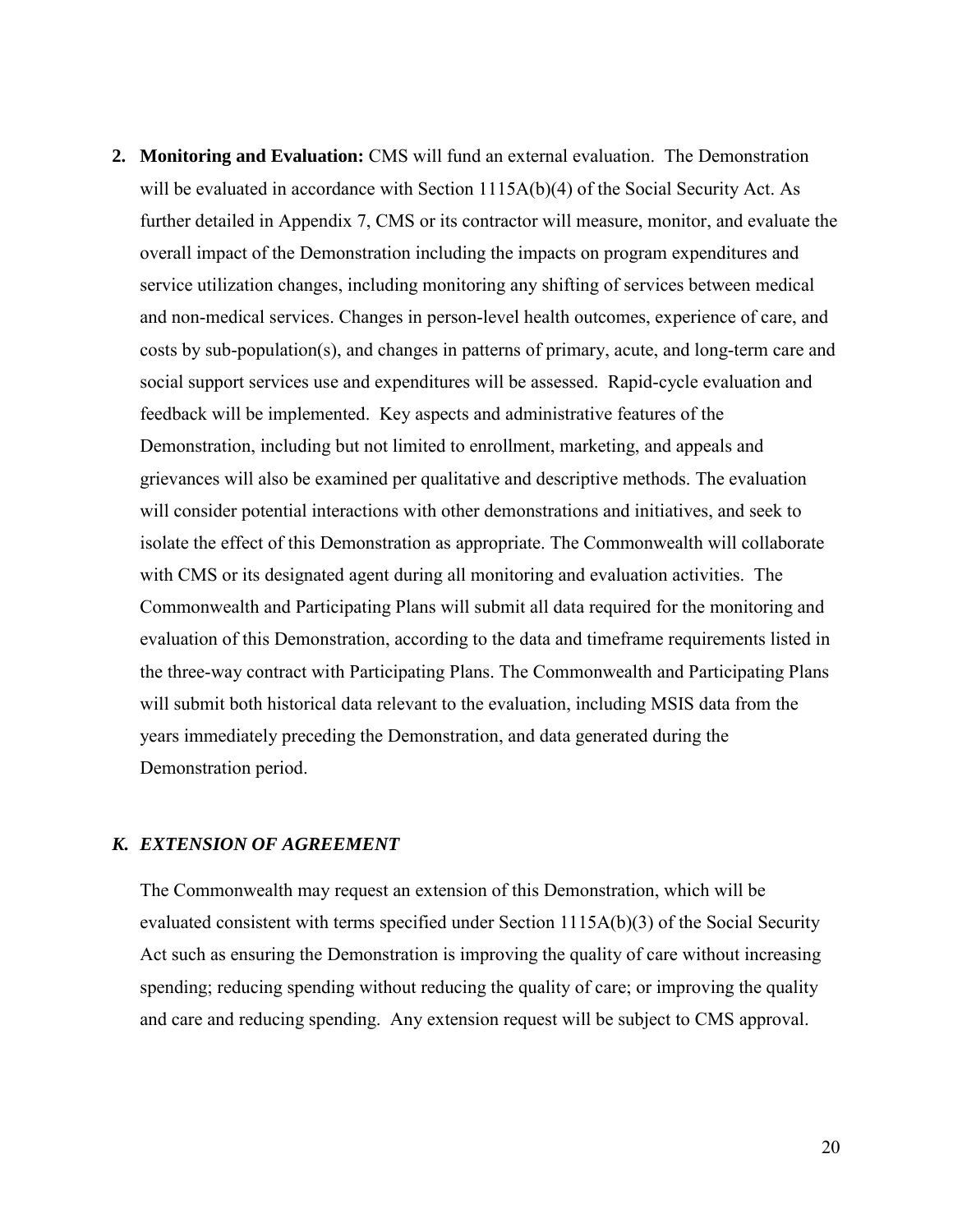# <span id="page-22-0"></span>*L. MODIFICATION OR TERMINATION OF AGREEMENT*

The Commonwealth agrees to provide notice to CMS of any State Plan or waiver changes that may have an impact on the Demonstration.

- **1. Modification of this Agreement:** Either CMS or the Commonwealth may seek to modify or amend the MOU per a written request and subject to requirements set forth in Section 1115A(b)(3) of the Social Security Act such as ensuring the Demonstration is improving the quality of care without increasing spending; reducing spending without reducing the quality of care; or improving the quality and care and reducing spending. Any material modification shall require written agreement by both parties and a stakeholder engagement process that is consistent with the process required under this Demonstration.
- **2. Termination of this Agreement** is allowed under the following circumstances:
	- a. Termination without cause Except as otherwise permitted below, a termination of this MOU by CMS or the Commonwealth for any reason will require that CMS or the Commonwealth provides a minimum of 90-day advance notice to the other party, 90 day advance notice to the Participating Plans, and 60-day advance notice to Enrollees and the general public. During the advance notice period, all Enrollees must be successfully enrolled in a Part D plan prior to termination of the Demonstration.
	- b. Termination pursuant to Social Security Act § 1115A(b)(3)(B).
	- c. Termination for cause Either party may terminate this Agreement upon 30 days' notice due to a material breach of a provision of this MOU or the three-way contract.
	- d. Termination due to a Change in Law **-** In addition, CMS or the Commonwealth may terminate this agreement upon 30 days' notice due to a material change in law, or with less or no notice if required by law.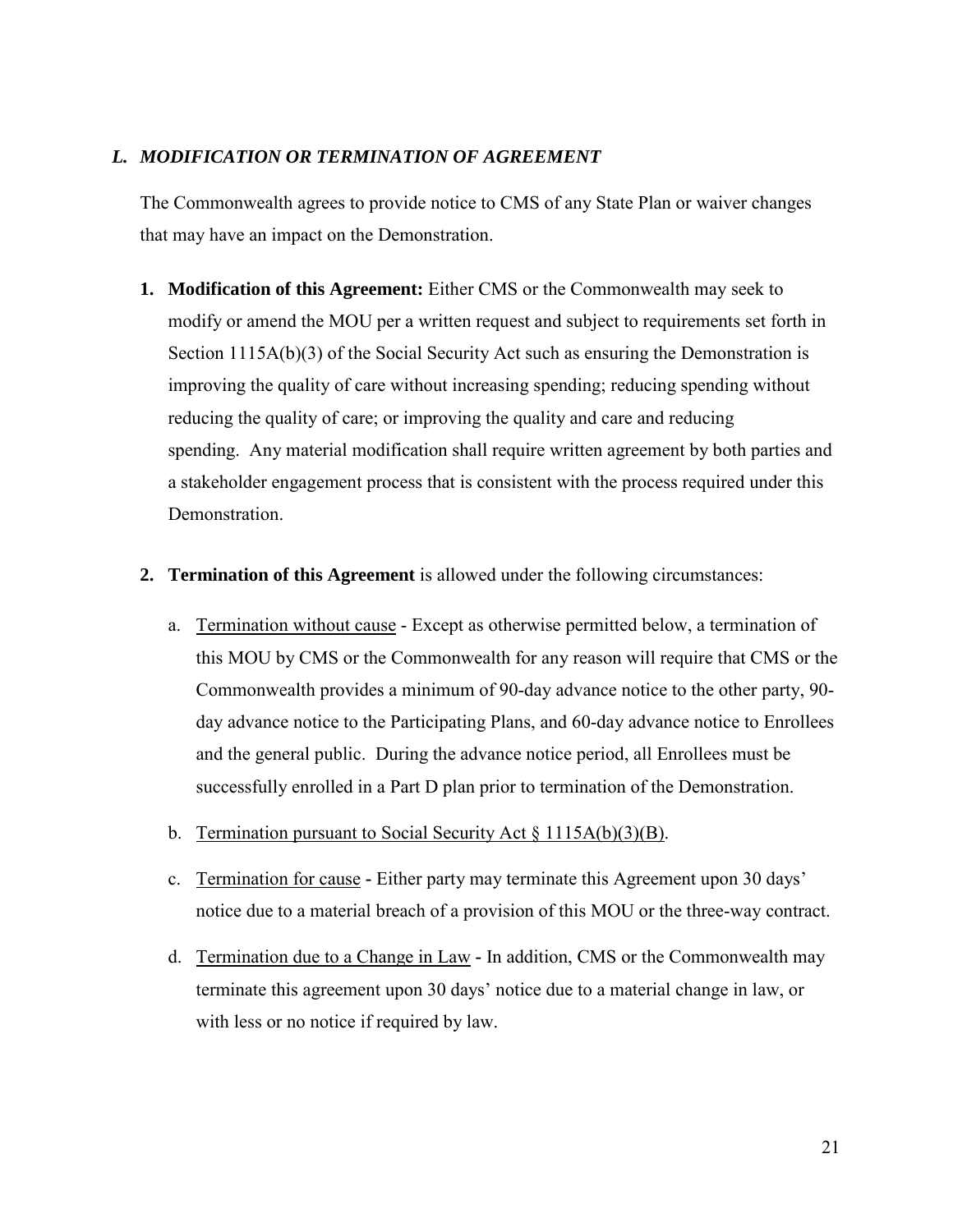- **3. Demonstration phase-out:** Any planned termination at the end of the Demonstration must follow the following procedures:
	- a. Notification of Suspension or Termination The Commonwealth must promptly notify CMS in writing of the reason(s) for the suspension or termination, together with the effective date and a phase-out plan. The Commonwealth must submit its notification letter and a draft phase-out plan to CMS no less than 5 months before the effective date of the Demonstration's suspension or termination. Prior to submitting the draft phase-out plan to CMS, the Commonwealth must publish on its website the draft phase-out plan for a 30-day public comment period. In addition, the Commonwealth must conduct tribal consultation in accordance with its approved tribal consultation State Plan Amendment. The Commonwealth shall summarize comments received and share such summary with CMS. The Commonwealth must obtain CMS approval of the phase-out plan prior to the implementation of the phaseout activities. Implementation of phase-out activities must be no sooner than 14 days after CMS approval of the phase-out plan.
	- b. Phase-out Plan Requirements The Commonwealth must include, at a minimum, in its phase-out plan the process by which it will notify affected beneficiaries, the content of said notices (including information on the beneficiary's appeal rights), and if applicable, the process by which the Commonwealth will conduct administrative reviews of Medicaid eligibility for the affected beneficiaries, and ensure ongoing coverage for eligible individuals, as well as any community outreach activities. In addition, such plan must include any ongoing ICO and Commonwealth responsibilities.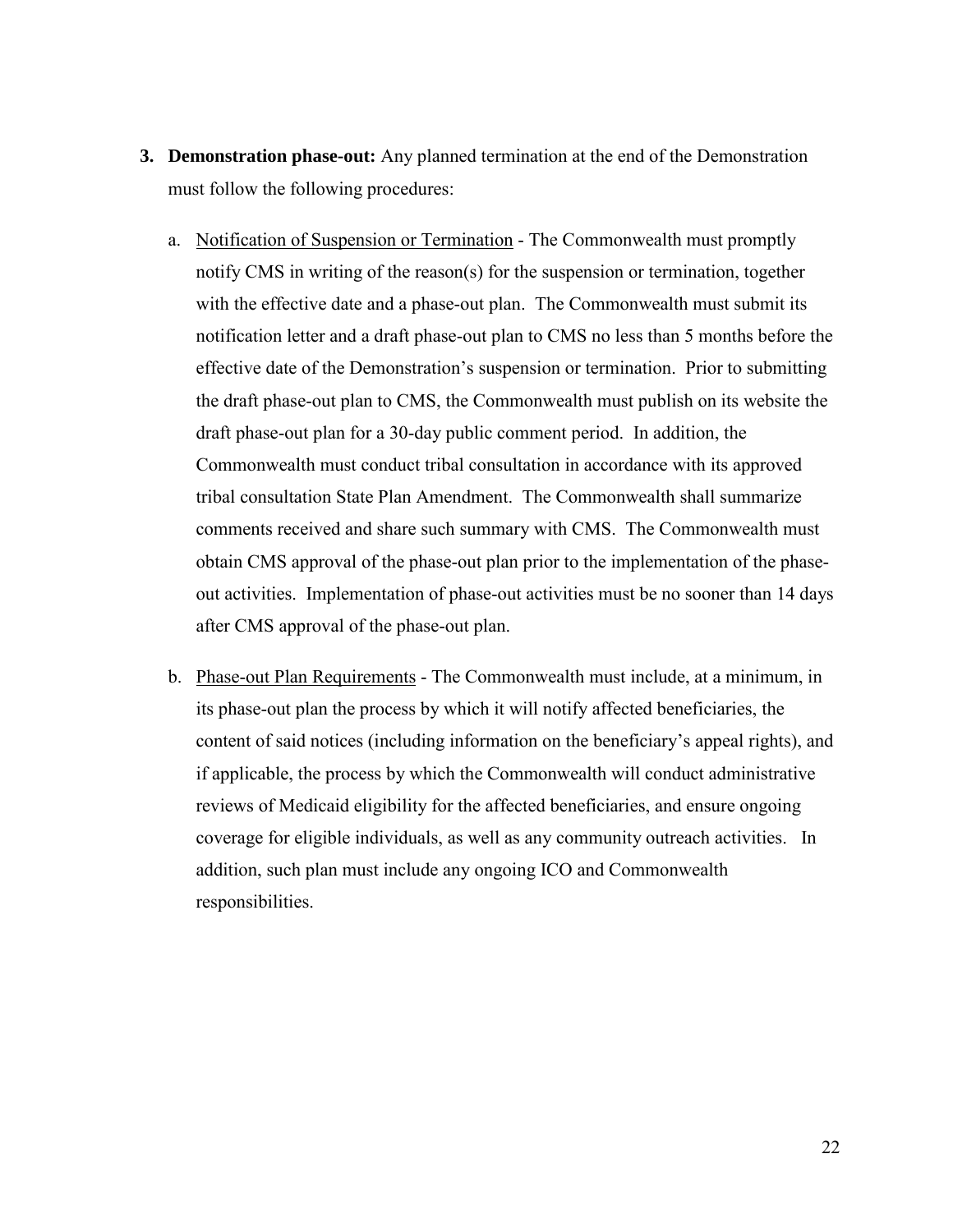- c. Phase-out Procedures The Commonwealth must comply with all notice requirements found in 42 CFR §431.206, 431.210 and 431.213. In addition, the Commonwealth must assure all appeal and hearing rights afforded to Demonstration participants as outlined in 42 CFR §431.220 and 431.221. If a Demonstration participant requests a hearing before the date of action, the Commonwealth must maintain benefits as required in 42 CFR §431.230. If applicable, the Commonwealth must conduct administrative renewals for all affected beneficiaries in order to determine if they qualify for Medicaid eligibility under a different eligibility category as discussed in October 1, 2010, State Health Official Letter #10-008.
- d. FFP If the Demonstration is terminated by either party, or any relevant waivers are suspended or withdrawn by CMS, FFP shall be limited to normal closeout costs associated with terminating the Demonstration including covered services and administrative costs of disenrolling participants.
- e. If the Demonstration is terminated as set forth in Paragraphs 2a.- 2d. above, CMS shall provide the Commonwealth with the opportunity to propose and implement a phase-out plan that assures notice and access to ongoing coverage for Demonstration Enrollees. During the phase-out period, all enrollees must be successfully enrolled in a Part D plan prior to termination of the Demonstration.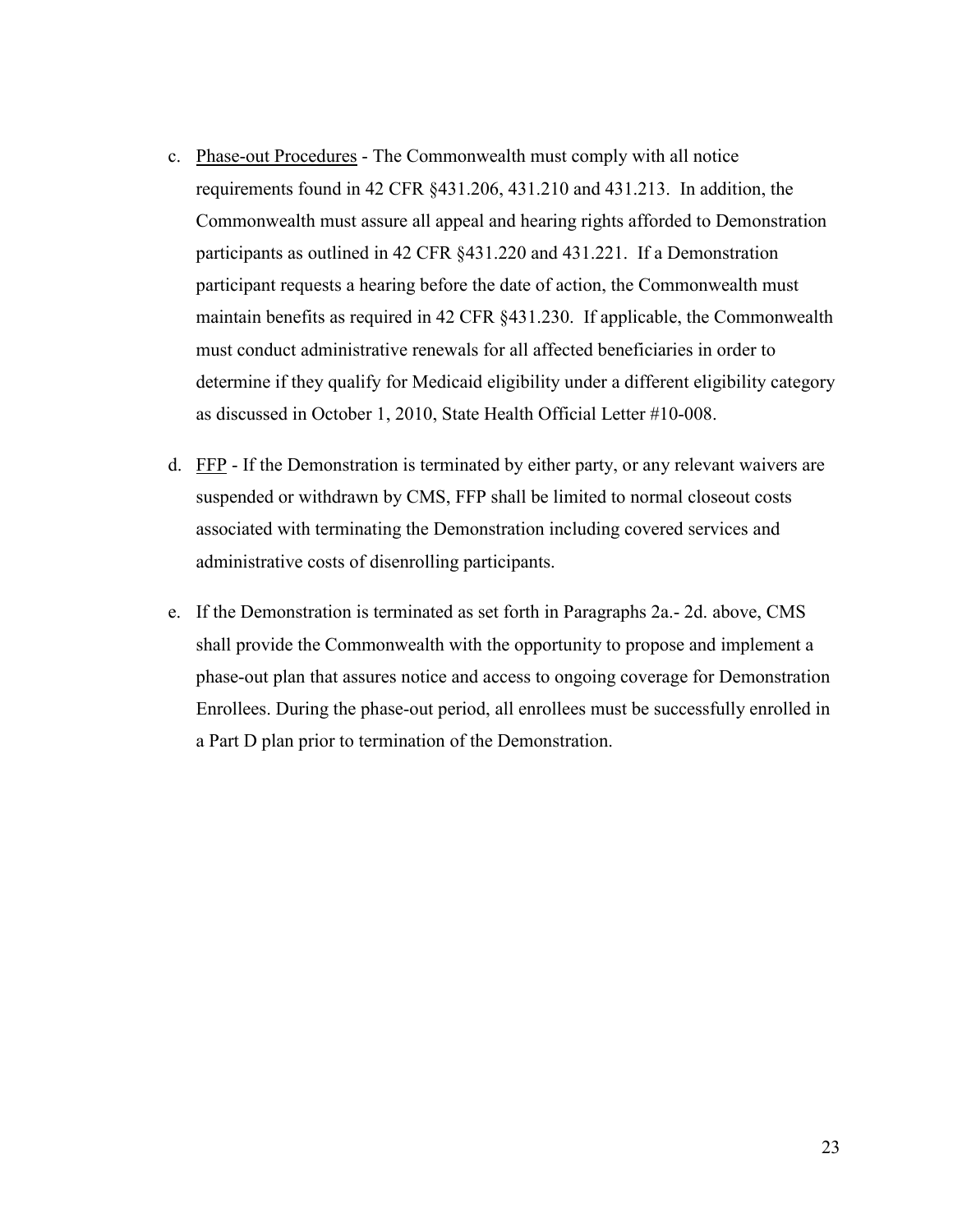#### <span id="page-25-0"></span>*M. SIGNATURES*

This MOU is effective on this day forward [August 22, 2012] through the end of the Demonstration period [December 31, 2016]. Additionally, the terms of this MOU shall continue to apply to the Commonwealth and Participating Plans as they implement associated phase-out activities beyond the end of the Demonstration period.

In Witness Whereof, CMS and the Commonwealth of Massachusetts have caused this Agreement to be executed by their respective authorized officers:

United States Department of Health and Human Services, Centers for Medicare & **Medicaid Services:** 

(Authorized Signatory) administrato

(Date)

(Title)

Commonwealth of Massachusetts, MassHealth:

 $2/12$ 

(Date)

Ann Bigby, MD Secretary, Executive Office of Health and Human Services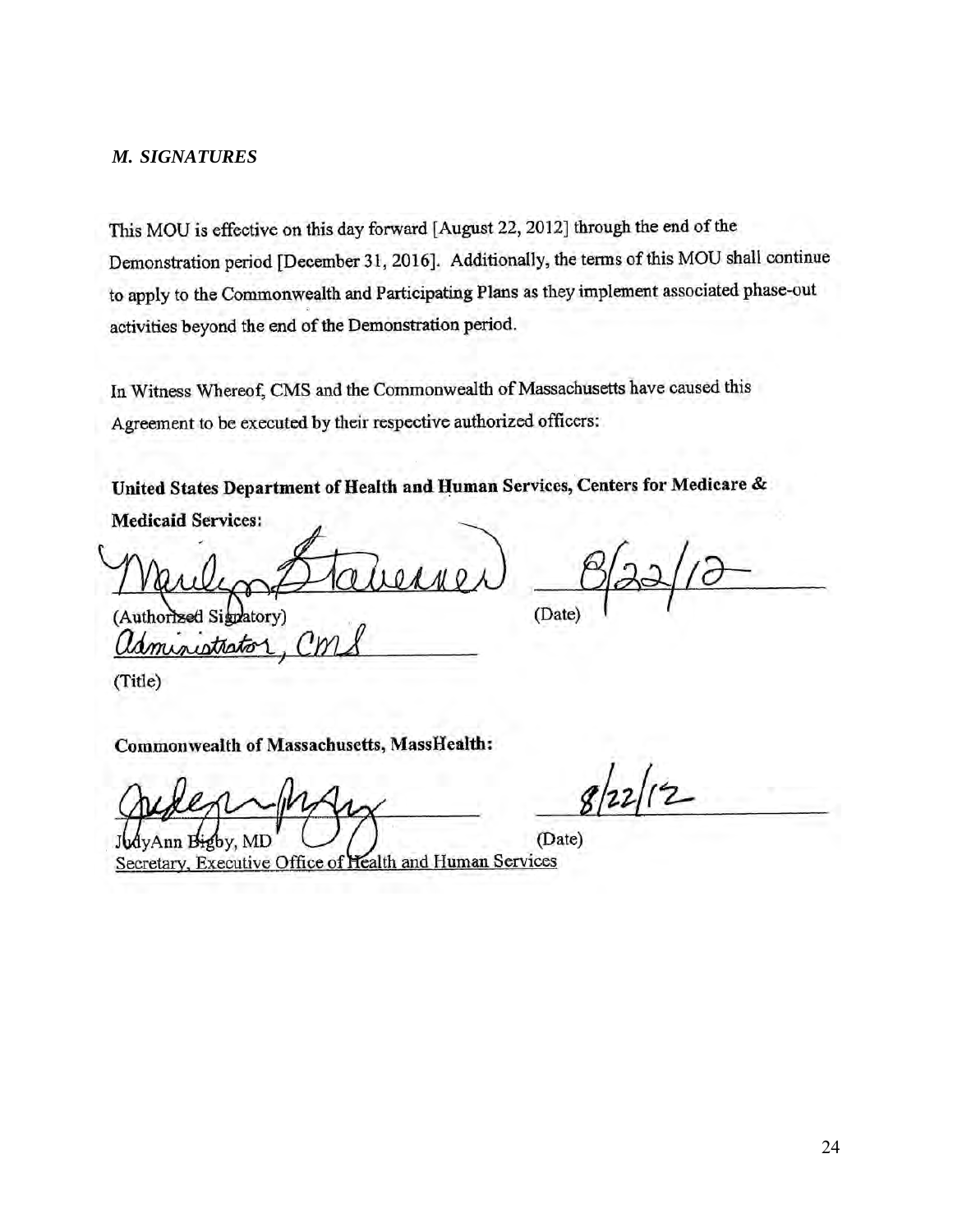# <span id="page-26-0"></span>**Appendix 1: Definitions**

**Appeals** - an Enrollee's request for review of a Participating Plan's (Integrated Care Organization's) coverage or payment determination.

**Consumer Assessment of Healthcare Providers and Systems (CAHPS)** - beneficiary survey tool developed and maintained by the Agency for Healthcare Research and Quality to support and promote the assessment of consumers' experiences with health care.

**Care Coordinator** - a clinician or other trained individual employed or contracted by the Primary Care Provider or the ICO who is accountable for providing care coordination services, which include assuring appropriate referrals and timely two-way transmission of useful patient information; obtaining reliable and timely information about services other than those provided by the primary care provider; participating in the initial assessment; and supporting safe transitions in care for Enrollees moving between settings. The Care Coordinator serves on one or more Interdisciplinary Care Teams (ICT), coordinates and facilitates meetings and other activities of those ICTs. The Care Coordinator also participates in the Initial Assessment of each Enrollee on whose ICT he or she serves.

**Center for Medicare and Medicaid Innovation (CMMI)** - established by Section 3021 of the Affordable Care Act, CMMI was established to test innovative payment and service delivery models to reduce program expenditures under Medicare and Medicaid while preserving or enhancing the quality of care furnished to individuals under such titles.

**Clinical Care Management -** a set of services provided by a Clinical Care Manager that comprise intensive monitoring, follow-up, and care coordination, clinical management of highrisk Enrollees.

**Clinical Care Manager** - a licensed registered nurse or other individual licensed to provide Clinical Care Management.

**CMS** - Centers for Medicare & Medicaid Services.

**CommonHealth** - MassHealth coverage type as specified at 130 CMR 505.004 that offers health benefits to certain working and non-working disabled adults between the ages of 19 and 64.

**Contract** - the participation agreement that CMS and MassHealth have with an ICO for the terms and conditions pursuant to which an ICO may participate in this Demonstration.

**Contract Management Team** - a group of CMS and MassHealth representatives responsible for overseeing the contract.

**Covered Services** - the set of services to be offered by the Participating Plans (Integrated Care Organizations).

**Covered Individuals** - individuals enrolled in the Demonstration, including the duration of any month in which their eligibility for MassHealth or Medicare ends.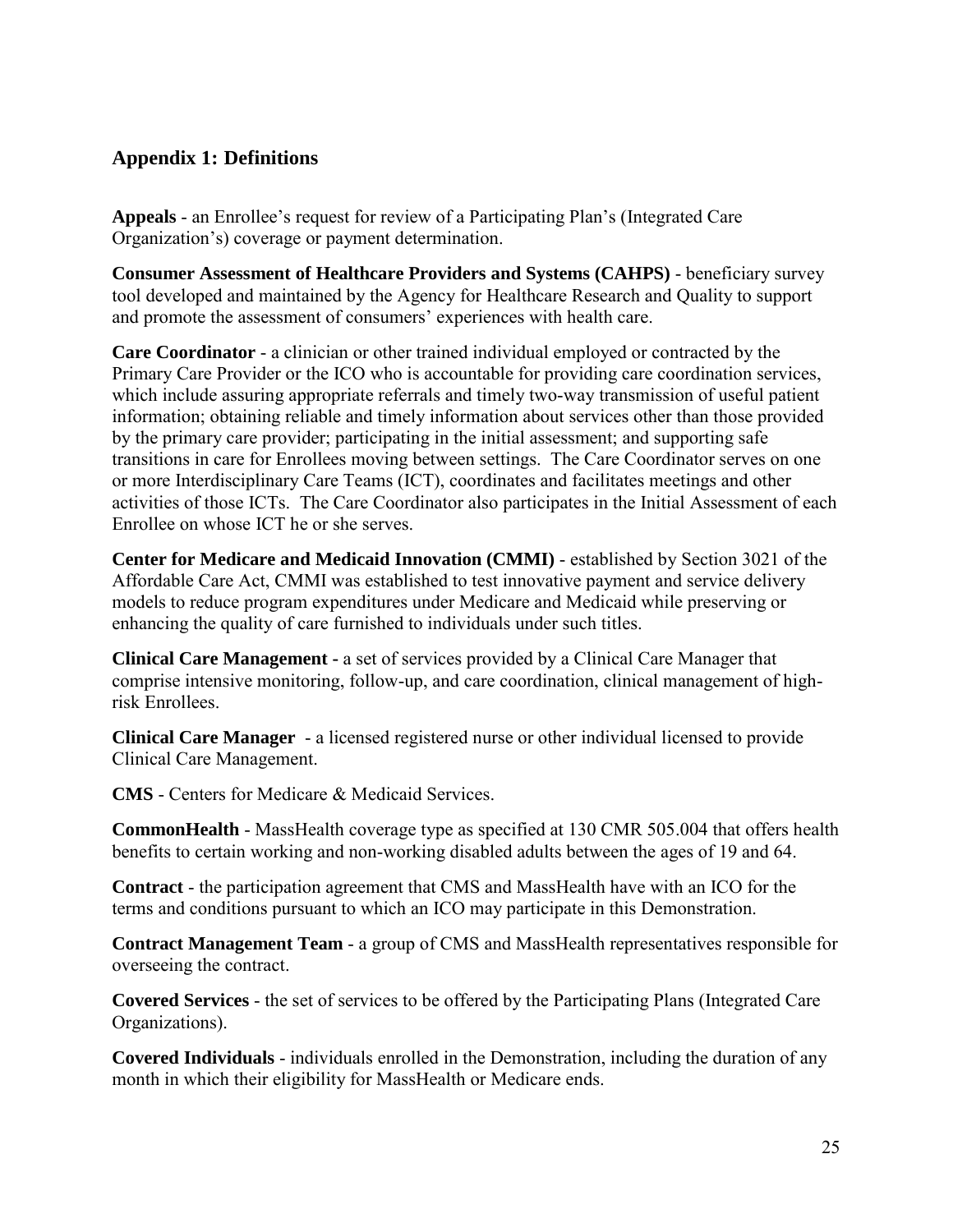**Cueing and monitoring** - providing a prompt or direction to assist an individual in performing activities they are physically capable of performing but unable to independently initiate.

**Cultural Competence** - understanding those values, beliefs, and needs that are associated with patients' age, gender identity, sexual orientation, and/or racial, ethnic, or religious backgrounds. Cultural Competence also includes a set of competencies which are required to ensure appropriate, culturally sensitive health care to persons with congenital or acquired disabilities.

**Enrollee** - any dual eligible individual who is enrolled in an ICO.

**Enrollment** - the processes by which an individual who is eligible for the Demonstration is enrolled in a Participating Plan. Such processes include completion of an enrollment form or application in order to become a member of an ICO. (Passive enrollment is defined below.)

**Enrollee Communications** - materials designed to communicate to Enrollees plan benefits, policies, processes and/or Enrollee rights. This includes pre-enrollment, post-enrollment, and operational materials.

**Healthcare Effectiveness Data and Information Set (HEDIS)** - tool developed and maintained by the National Committee for Quality Assurance that is used by health plans to measure performance on dimensions of care and service in order to maintain and/or improve quality.

**Health Outcomes Survey (HOS)** - beneficiary survey used by the Centers for Medicare and Medicaid Services to gather valid and reliable health status data in Medicare managed care for use in quality improvement activities, plan accountability, public reporting, and improving health.

**Independent Living and Long Term Services and Supports (LTSS)** - a wide variety of services and supports that help people with disabilities meet their daily needs for assistance and improve the quality of their lives. Examples include assistance with bathing, dressing and other basic activities of daily life and self-care, as well as support for everyday tasks such as laundry, shopping, and transportation. LTSS are provided over an extended period, predominantly in homes and communities, but also in facility-based settings such as nursing facilities**.** 

**Independent Living and Long Term Services and Supports (IL-LTSS) Coordinator** - a coordinator contracted by the ICO with a Community Based Organization (CBO) to ensure that an independent resource is assigned to and available to the Enrollee to assist with the coordination of his/her LTSS needs and to provide expertise and community supports to the Enrollee and his/her care team. The IL-LTSS Coordinator's primary responsibilities will be to: ensure person-centered care, counsel potential Enrollees; provide communication and support needs; and act as an independent facilitator and liaison between the Enrollee, ICO and service providers.

**Individualized Care Plan - the plan of care developed by an Enrollee and an Enrollee's** Interdisciplinary Care Team.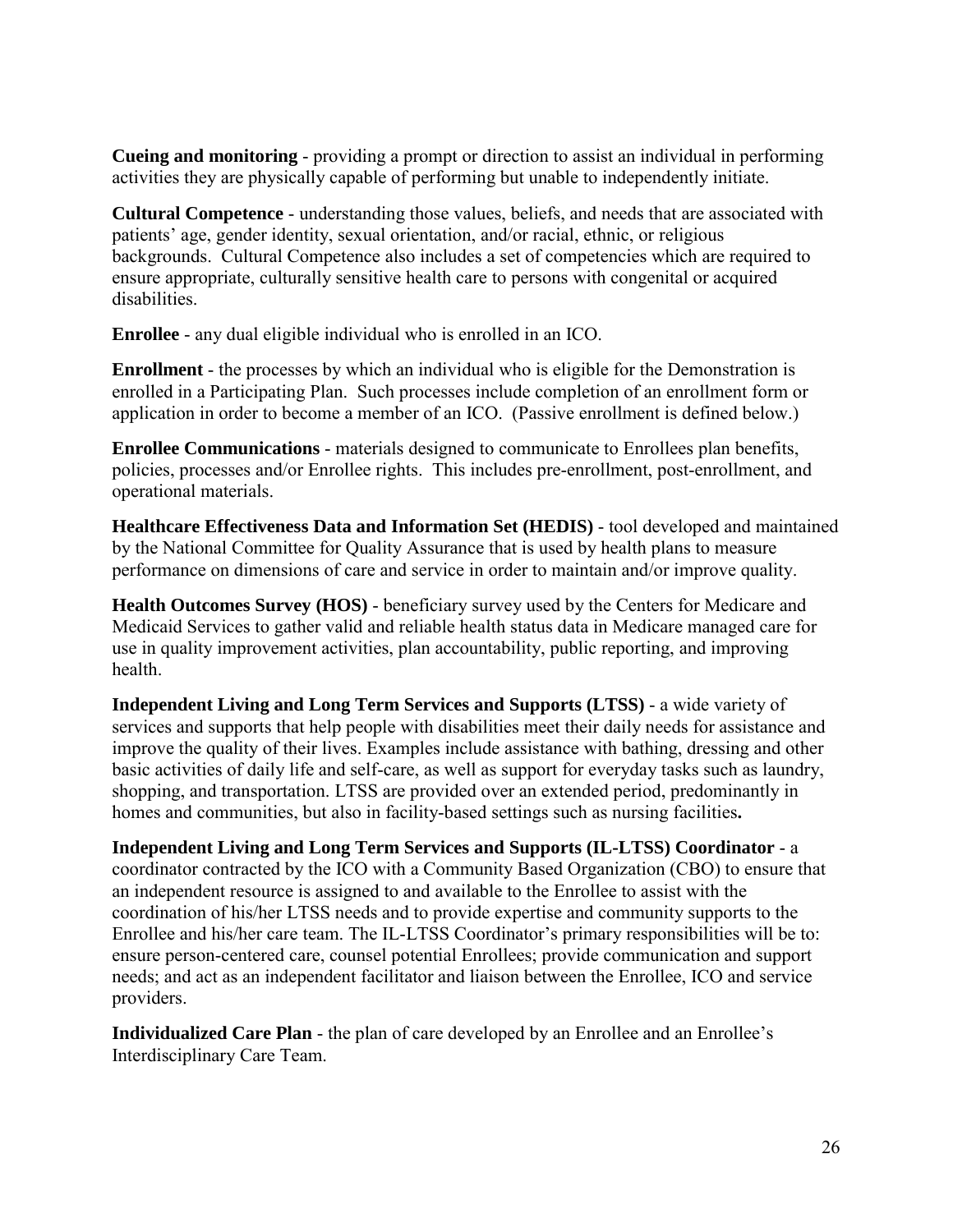**Integrated Care Organization (ICO)** - a health plan or provider-based organization contracted to provide and accountable for providing integrated care to Enrollees. All Participating Plans shall be designated as ICOs.

**Interdisciplinary Care Team (ICT)** - a team of primary care provider, Care Coordinator, Independent Living and Long Term Services and Supports Coordinator and other individuals at the discretion of the Enrollee that work with the Enrollee to develop, implement, and maintain the Individualized Care Plan.

**MassHealth** - the medical assistance and benefit programs administered by the Massachusetts Executive Office of Health and Human Services pursuant to Title XIX of the Social Security Act, Section 1115 demonstration, M.G.c. 118E, and other applicable laws and regulations (Medicaid).

**Medically Necessary Services** - services must be provided in a way that provides all protections to the Enrollee provided by Medicare and MassHealth. Per Medicare, services must be reasonable and necessary for the diagnosis or treatment of illness or injury or to improve the functioning of a malformed body member, or otherwise medically necessary under 42 USC 1395y. In accordance with Medicaid law and regulations, and per MassHealth, services must be:

- provided in accordance with MassHealth regulations at 130 CMR 450.204;
- which are reasonably calculated to prevent, diagnose, prevent the worsening of, alleviate, correct, or cure conditions in the Enrollee that endanger life, cause suffering or pain, cause physical deformity or malfunction, threaten to cause or to aggravate a disability, or result in illness or infirmity; and
- for which there is no other medical service or site of service, comparable in effect, available, and suitable for the Enrollee requesting the service, that is more conservative or less costly. Medically Necessary services must be of a quality that meets professionally recognized standards of health care, and must be substantiated by records including evidence of such medical necessity and quality.

**Medicare-Medicaid Coordination Office** - formally the Federal Coordinated Health Care Office, established by Section 2602 of the Affordable Care Act.

**Medicare-Medicaid Enrollees** - for the purposes of this Demonstration, individuals who are enrolled in Medicare Parts A and B and eligible for and receiving MassHealth Standard or CommonHealth and no other comprehensive private or public health coverage.

**Medicaid** - the program of medical assistance benefits under Title XIX of the Social Security Act and various Demonstrations and Waivers thereof.

**Medicare** - Title XVIII of the Social Security Act, the Federal health insurance program for people age 65 or older, people under 65 with certain disabilities, and people with End Stage Renal Disease (ESRD) or Amyotrophic Lateral Sclerosis (ALS).

**Medicare Waiver** - generally, a waiver of existing law authorized under Section 1115A of the Social Security Act.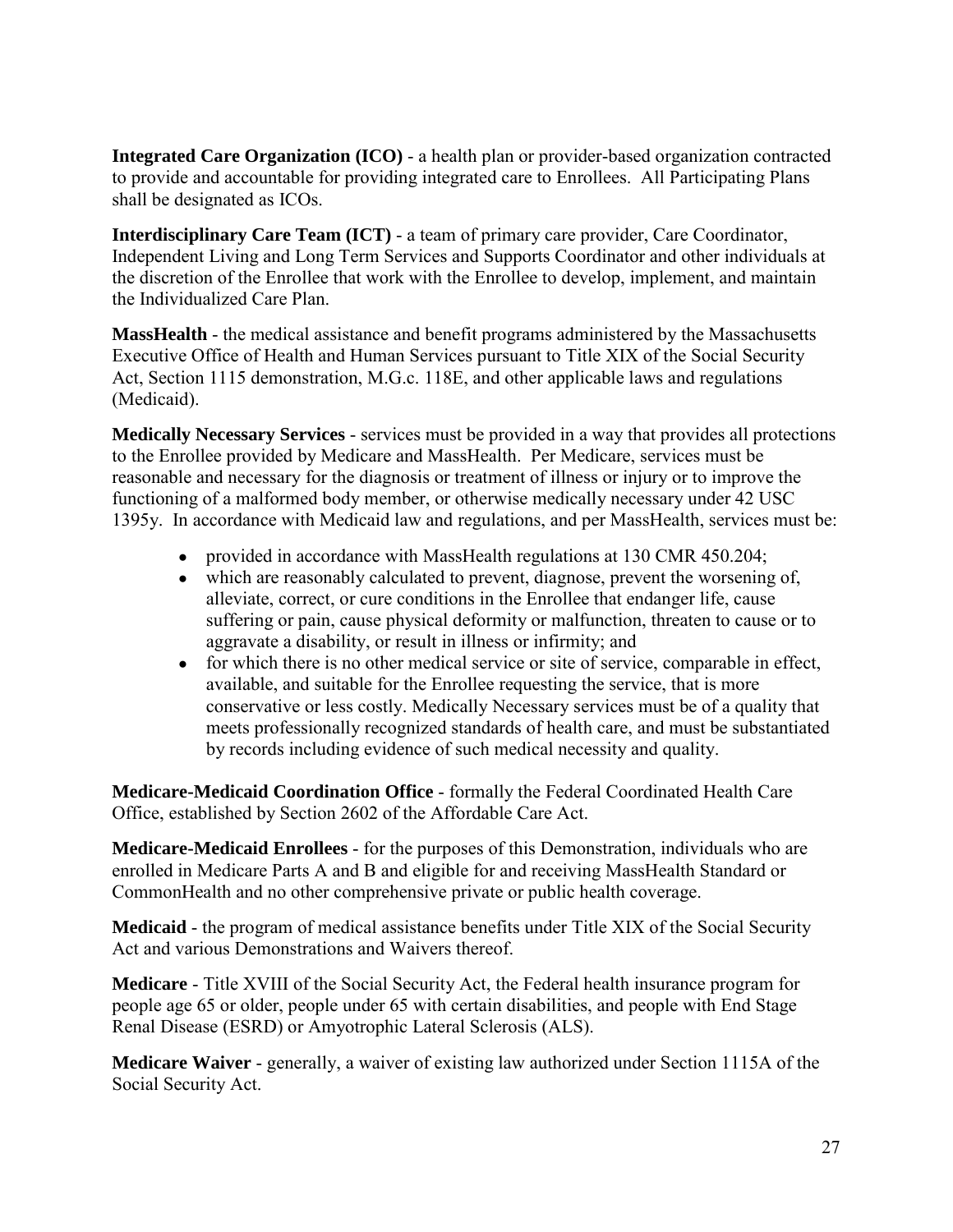**Medicaid Waiver** - generally, a waiver of existing law authorized under Section 1115(a), 1115A, or 1915 of the Social Security Act.

**Participating Plan** - a health plan or other qualified entity serving as an Integrated Care Organization jointly selected by the Commonwealth and CMS for participation in this Demonstration.

**Passive Enrollment** - an enrollment process through which an eligible individual is enrolled by the Commonwealth (or its vendor) into a Participating Plan, following a minimum 60-day advance notification that includes the opportunity to make another enrollment decision or opt out of the Demonstration prior to the effective date.

**Privacy** - requirements established in the Health Insurance Portability and Accountability Act of 1996, and implementing regulations, as well as relevant Massachusetts privacy laws.

**Readiness Review** - prior to entering into a three way agreement with the Commonwealth and CMS, each Integrated Care Organization selected to participate in the Demonstration will undergo a readiness review. The readiness review will evaluate each ICO's ability to comply with the Demonstration requirements, including but not limited to, the ability to quickly and accurately process claims and enrollment information, accept and transition new members, and provide adequate access to all Medicare- and Medicaid-covered medically necessary services. CMS and the Commonwealth will use the results to inform their decision of whether the ICO is ready to participate in the Demonstration. At a minimum, each readiness review will include a desk review and potentially a site visit to the ICO's headquarters.

**Recovery Model** - framework for behavioral health that uses "recovery oriented" services in recognition that systems of care that focus primarily on symptom reduction and maintaining people at a baseline actually create long term disability and dysfunction. "Recovery oriented" systems shift the focus from illness to wellness, custodial care to community integration, and seek meaningful outcomes such as health, home, purpose and community. Core practices within recovery-oriented systems include peer support, individual choice and person-driven approaches. The recovery model recognizes that behavioral health issues involve an individualized complex interaction between social, environmental and physiological components, and the need to incorporate all of these factors within the care system in order to achieve health and wellness.

**Solvency** - standards for requirements on cash flow, net worth, cash reserves, working capital requirements, insolvency protection and reserves established by the Commonwealth and agreed to by CMS.

**State** - the Commonwealth of Massachusetts.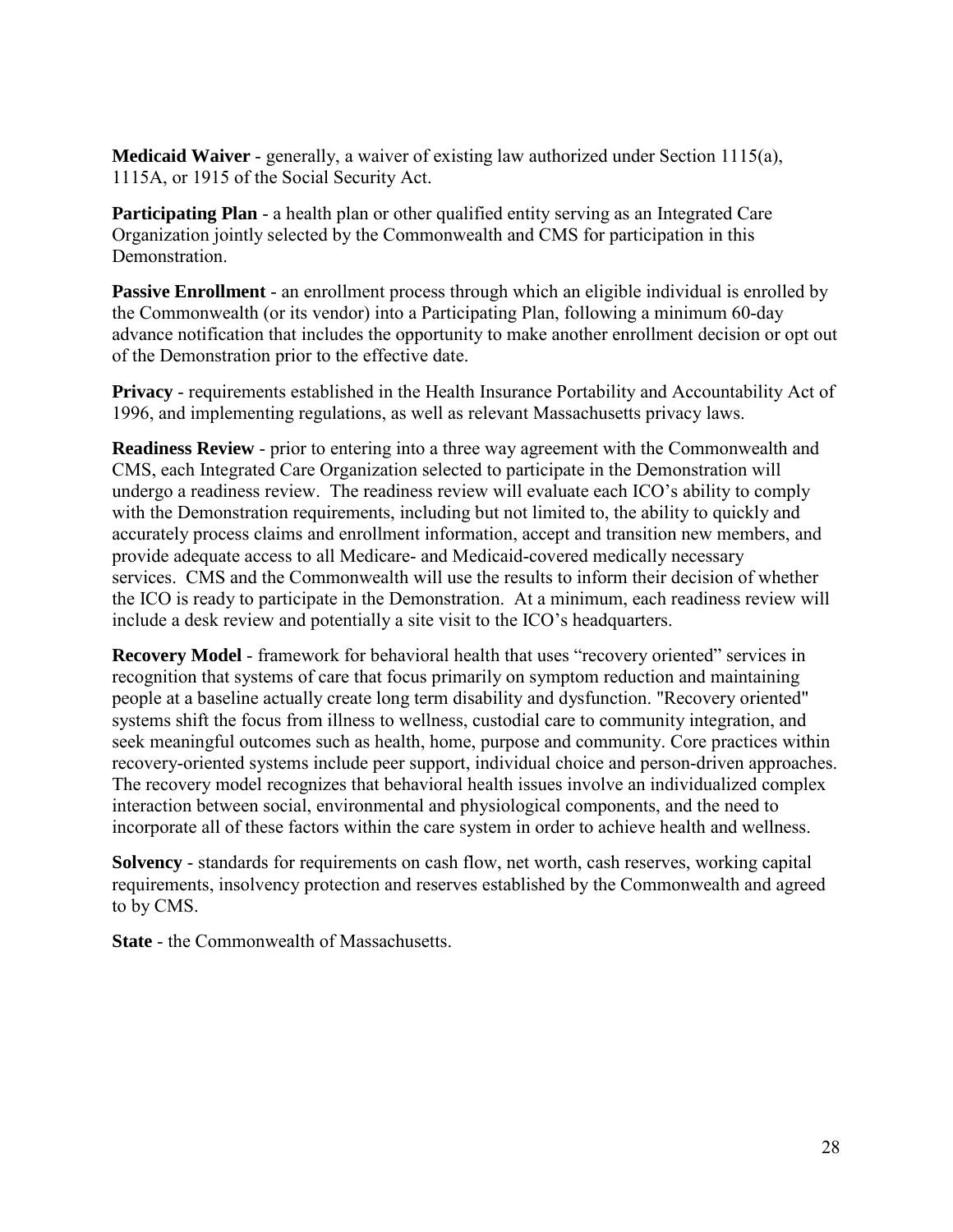<span id="page-30-0"></span>

| <b>Appendix 2: CMS Standards and Conditions and Supporting State Documentation</b> |
|------------------------------------------------------------------------------------|
|------------------------------------------------------------------------------------|

| Standard/<br><b>Condition</b> | <b>Standard/Condition Description</b>                                                  | <b>Location in proposal</b><br>$(i.e., page \#)$ |
|-------------------------------|----------------------------------------------------------------------------------------|--------------------------------------------------|
| <b>Integration of</b>         | Proposed model ensures the provision and                                               | pp. 7-9, 14-18; Addendum1                        |
| <b>Benefits</b>               | coordination of all necessary Medicare and                                             |                                                  |
|                               | Medicaid-covered services, including                                                   |                                                  |
|                               | primary, acute, prescription drug,                                                     |                                                  |
|                               | behavioral health, and long-term supports                                              |                                                  |
|                               | and services.                                                                          |                                                  |
| <b>Care Model</b>             | Proposed model offers mechanisms for                                                   | pp. 7-11, 17-18                                  |
|                               | person-centered coordination of care and                                               |                                                  |
|                               | includes robust and meaningful                                                         |                                                  |
|                               | mechanisms for improving care transitions                                              |                                                  |
|                               | (e.g., between providers and/or settings) to                                           |                                                  |
|                               | maximize continuity of care.                                                           |                                                  |
| <b>Stakeholder</b>            | State can provide evidence of ongoing and                                              | pp. 21-23; Cover memo                            |
| <b>Engagement</b>             | meaningful stakeholder engagement during                                               | listing changes to proposal                      |
|                               | the planning phase and has incorporated                                                |                                                  |
|                               | such input into its proposal. This will<br>include dates/descriptions of all meetings, |                                                  |
|                               | workgroups, advisory committees, focus                                                 |                                                  |
|                               | groups, etc. that were held to discuss the                                             |                                                  |
|                               | proposed model with relevant stakeholders.                                             |                                                  |
|                               | Stakeholders include, but are not limited to,                                          |                                                  |
|                               | beneficiaries and their families, consumer                                             |                                                  |
|                               | organizations, beneficiary advocates,                                                  |                                                  |
|                               | providers, and plans that are relevant to the                                          |                                                  |
|                               | proposed population and care model.                                                    |                                                  |
|                               | State has also established a plan for                                                  | p. 26                                            |
|                               | continuing to gather and incorporate                                                   |                                                  |
|                               | stakeholder feedback on an ongoing basis                                               |                                                  |
|                               | for the duration of the Demonstration (i.e.,                                           |                                                  |
|                               | implementation, monitoring and                                                         |                                                  |
|                               | evaluation), including a process for                                                   |                                                  |
|                               | informing beneficiaries (and their                                                     |                                                  |
|                               | representatives) of the changes related to                                             |                                                  |
|                               | this initiative.                                                                       |                                                  |

<span id="page-30-1"></span> $\overline{a}$  $1$ <sup>1</sup> The proposal Addendum attached to this MOU containing modifications made to the Massachusetts proposal, and agreed to by CMS, after the Commonwealth submitted its proposal to CMS.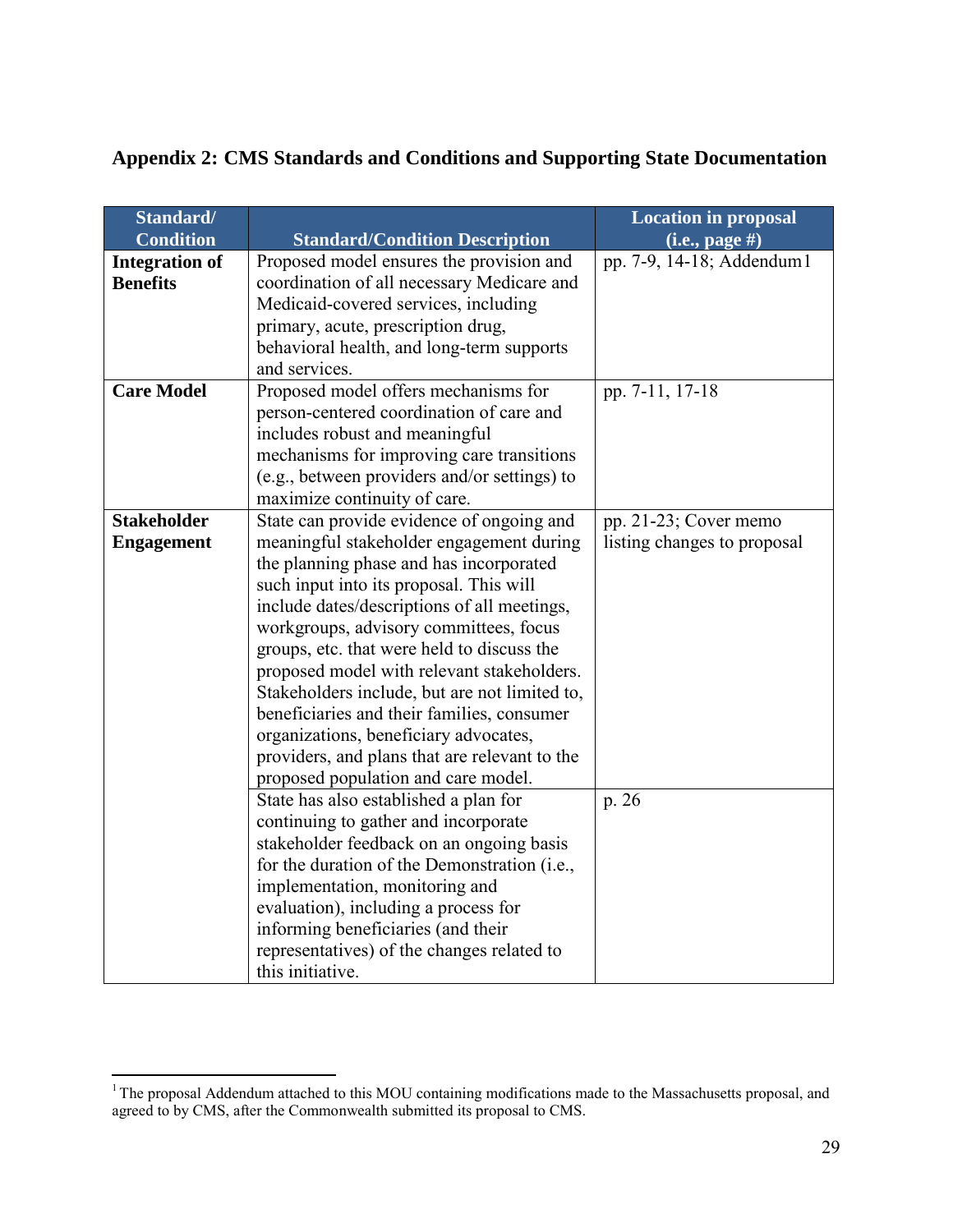| Standard/          |                                                    | <b>Location in proposal</b> |
|--------------------|----------------------------------------------------|-----------------------------|
| <b>Condition</b>   | <b>Standard/Condition Description</b>              | $(i.e., page \#)$           |
| <b>Beneficiary</b> | State has identified protections (e.g.,            |                             |
| <b>Protections</b> | enrollment and disenrollment procedures,           |                             |
|                    | grievances and appeals, process for                |                             |
|                    | ensuring access to and continuity of care,         |                             |
|                    | etc.) that would be established, modified, or      |                             |
|                    | maintained to ensure beneficiary health and        |                             |
|                    | safety and beneficiary access to high              |                             |
|                    | quality health and supportive services             |                             |
|                    | necessary to meet the beneficiary's needs.         |                             |
|                    | At a minimum, States will be required to:          |                             |
|                    | Establish meaningful beneficiary input             | p. 26                       |
|                    | processes which may include                        |                             |
|                    | beneficiary participation in                       |                             |
|                    | development and oversight of the model             |                             |
|                    | (e.g., participation on Participating Plan         |                             |
|                    | governing boards and/or establishment              |                             |
|                    | of beneficiary advisory boards).                   |                             |
|                    | Develop, in conjunction with CMS,<br>$\bullet$     | pp. 13-14, 25               |
|                    | uniform/integrated Enrollee materials              |                             |
|                    | that are accessible and understandable             |                             |
|                    | to the beneficiaries who will be enrolled          |                             |
|                    | in the plans, including those with                 |                             |
|                    | disabilities, speech, hearing and vision           |                             |
|                    | limitations, and limited English                   |                             |
|                    | proficiency.                                       |                             |
|                    | Ensure privacy of Enrollee health                  | p. 25                       |
|                    | records and provide for access by                  |                             |
|                    | Enrollees to such records.                         |                             |
|                    | Ensure that all medically necessary                | pp. 9, 11                   |
|                    | benefits are provided, allow for                   |                             |
|                    | involvement of caregivers, and in an               |                             |
|                    | appropriate setting, including in the              |                             |
|                    | home and community.                                |                             |
|                    | Ensure access to services in a manner<br>$\bullet$ | pp. 10, 12, 25              |
|                    | that is sensitive to the beneficiary's             |                             |
|                    | language and culture, including                    |                             |
|                    | customer service representatives that              |                             |
|                    | are able to answer Enrollee questions              |                             |
|                    | and respond to complaints/concerns                 |                             |
|                    | appropriately.                                     |                             |
|                    | Ensure an adequate and appropriate<br>$\bullet$    | pp. 12                      |
|                    | provider network, as detailed below.               |                             |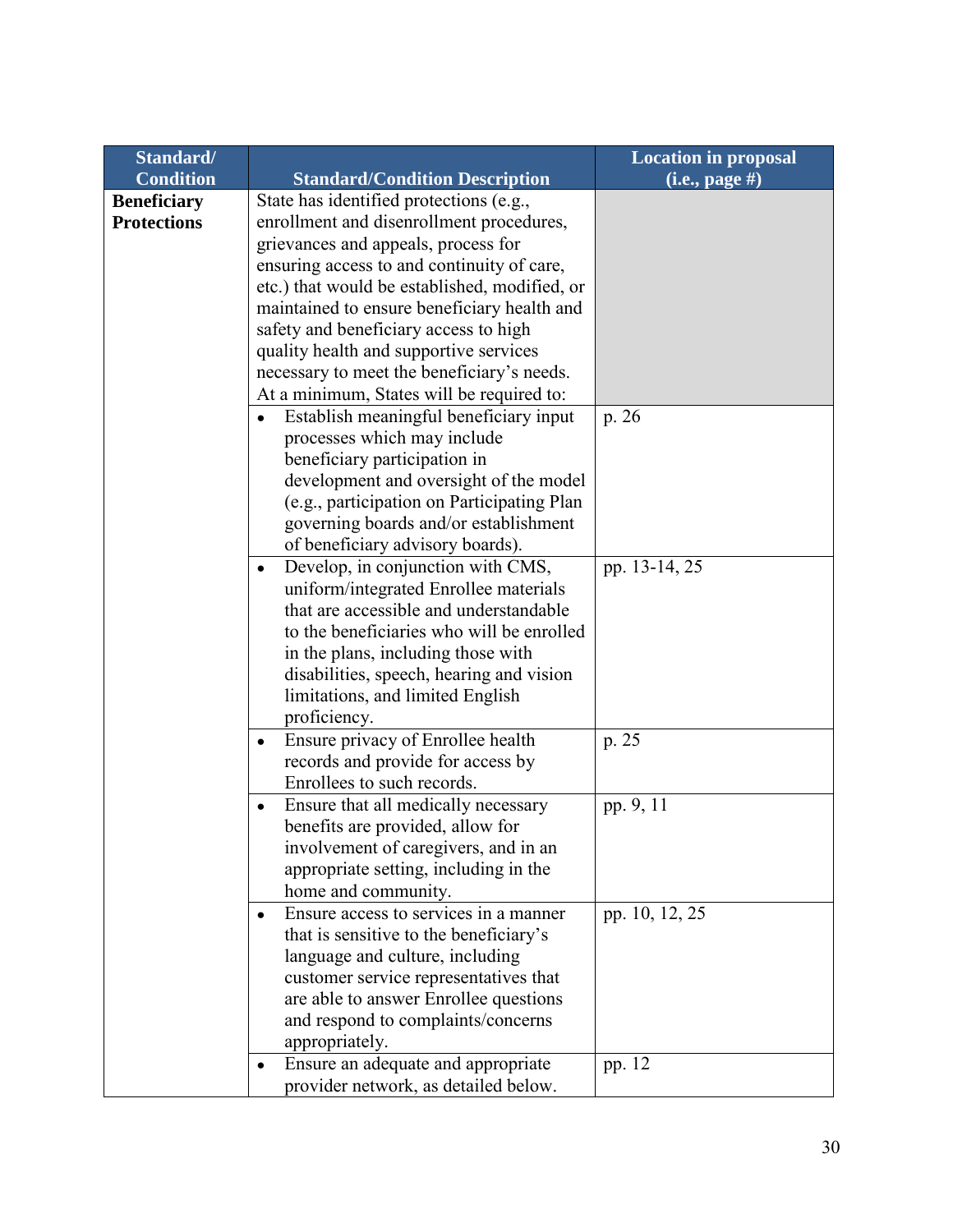| Standard/             |                                                                                                                                                                                                                                                                                                                                                                                        | <b>Location in proposal</b> |
|-----------------------|----------------------------------------------------------------------------------------------------------------------------------------------------------------------------------------------------------------------------------------------------------------------------------------------------------------------------------------------------------------------------------------|-----------------------------|
| <b>Condition</b>      | <b>Standard/Condition Description</b>                                                                                                                                                                                                                                                                                                                                                  | $(i.e., page \#)$           |
|                       | Ensure that beneficiaries are<br>$\bullet$<br>meaningfully informed about their care<br>options.                                                                                                                                                                                                                                                                                       | pp. 9-10, 25                |
|                       | Ensure access to grievance and appeals<br>rights under Medicare and/or Medicaid.                                                                                                                                                                                                                                                                                                       |                             |
|                       | For Capitated Model, this includes<br>$\bullet$<br>development of a unified set of<br>requirements for Participating Plan<br>complaints and internal appeals<br>processes.                                                                                                                                                                                                             | pp. 24-26                   |
|                       | For Managed FFS Model, the State will<br>$\bullet$<br>ensure a mechanism is in place for<br>assisting the participant in choosing<br>whether to pursue grievance and appeal<br>rights under Medicare and/or Medicaid<br>if both are applicable.                                                                                                                                        |                             |
| <b>State Capacity</b> | State demonstrates that it has the necessary<br>infrastructure/capacity to implement and<br>oversee the proposed model or has<br>demonstrated an ability to build the<br>necessary infrastructure prior to<br>implementation. This includes having<br>necessary staffing resources, an appropriate<br>use of contractors, and the capacity to<br>receive and/or analyze Medicare data. | pp. 33-35                   |
| <b>Network</b>        | The Demonstration will ensure adequate                                                                                                                                                                                                                                                                                                                                                 | pp. 7, 11-12                |
| <b>Adequacy</b>       | access to medical and supportive service<br>providers that are appropriate for and<br>proficient in addressing the needs of the<br>target population as further described in the<br>MOU template.                                                                                                                                                                                      |                             |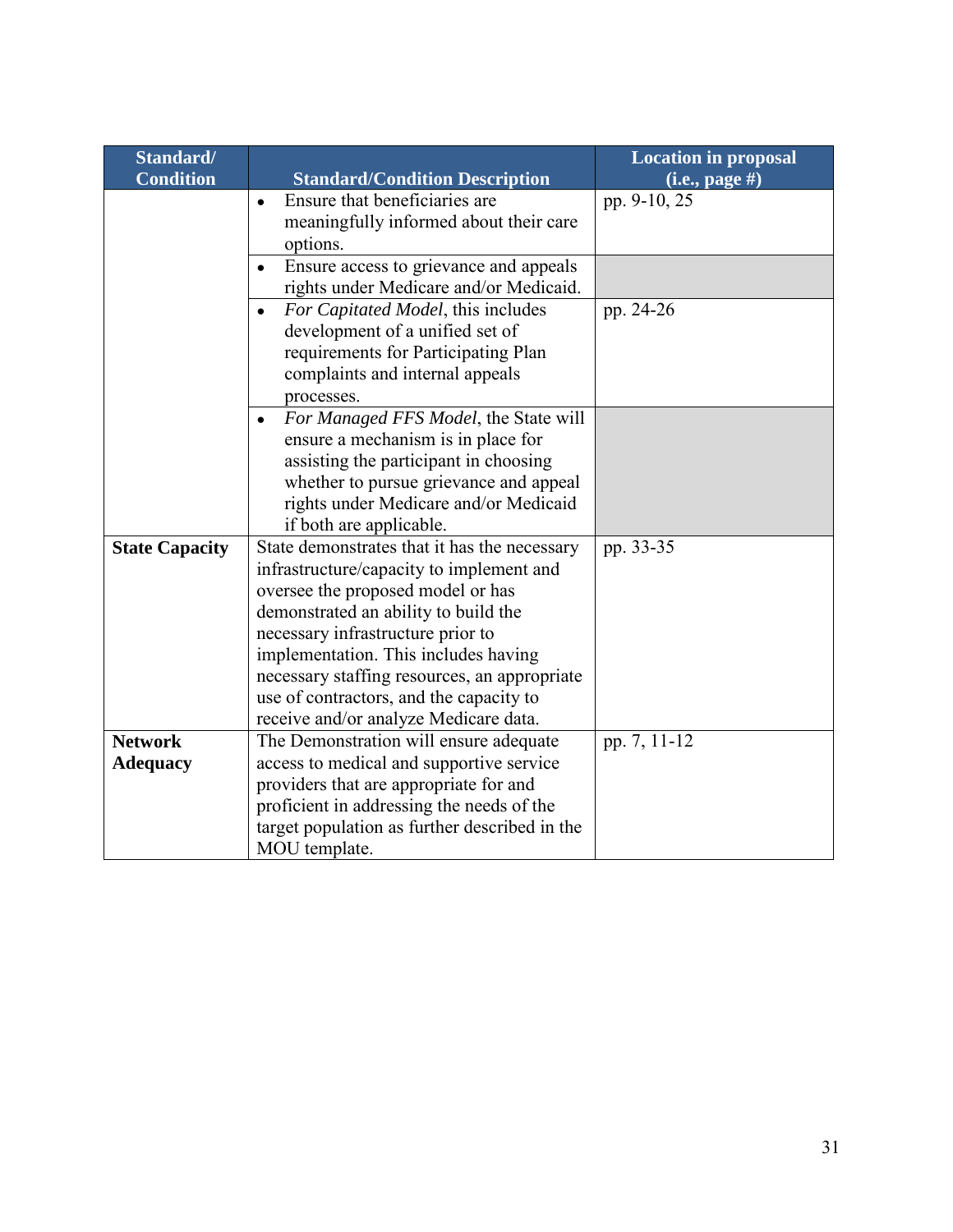| Standard/         |                                                      | <b>Location in proposal</b> |
|-------------------|------------------------------------------------------|-----------------------------|
| <b>Condition</b>  | <b>Standard/Condition Description</b>                | $(i.e., page \#)$           |
| Measurement/      | State demonstrates that it has the necessary         | pp. 27-28, 31-34, xix-xx    |
| <b>Reporting</b>  | systems in place for oversight and                   |                             |
|                   | monitoring to ensure continuous quality              |                             |
|                   | improvement, including an ability to collect         |                             |
|                   | and track data on key metrics related to the         |                             |
|                   | model's quality and cost outcomes for the            |                             |
|                   | target population. These metrics may                 |                             |
|                   | include, but are not limited to beneficiary          |                             |
|                   | experience, access to and quality of all             |                             |
|                   | covered services (including behavioral               |                             |
|                   | health and long term services and supports),         |                             |
|                   | utilization, etc., in order to promote               |                             |
|                   | beneficiaries receiving high quality care            |                             |
|                   | and for purposes of the evaluation.                  |                             |
| Data              | State has agreed to collect and/or provide           |                             |
|                   | data to CMS to inform program                        |                             |
|                   | management, rate development and                     |                             |
|                   | evaluation, including but not limited to:            |                             |
|                   | Beneficiary level expenditure data and               | pp. 4-6, 37; Addendum       |
|                   | covered benefits for most recently                   |                             |
|                   | available three years, including                     |                             |
|                   | available encounter data in capitated                |                             |
|                   | models;                                              |                             |
|                   | Description of any changes to the State<br>$\bullet$ | pp. 19, 34; Addendum        |
|                   | Plan that would affect Medicare-                     |                             |
|                   | Medicaid Enrollees during this three                 |                             |
|                   | year period (e.g., payment rate changes,             |                             |
|                   | benefit design, addition or expiration of            |                             |
|                   | waivers, etc.); and                                  |                             |
|                   | State supplemental payments to                       | Addendum                    |
|                   | providers (e.g., DSH, UPL) during the                |                             |
|                   | three-year period.                                   |                             |
| <b>Enrollment</b> | State has identified enrollment targets for          | pp. 2, 12-14                |
|                   | proposed Demonstration based on analysis             |                             |
|                   | of current target population and has                 |                             |
|                   | strategies for conducting beneficiary                |                             |
|                   | education and outreach. Enrollment is                |                             |
|                   | sufficient to support financial alignment            |                             |
|                   | model to ensure a stable, viable, and                |                             |
|                   | evaluable program.                                   |                             |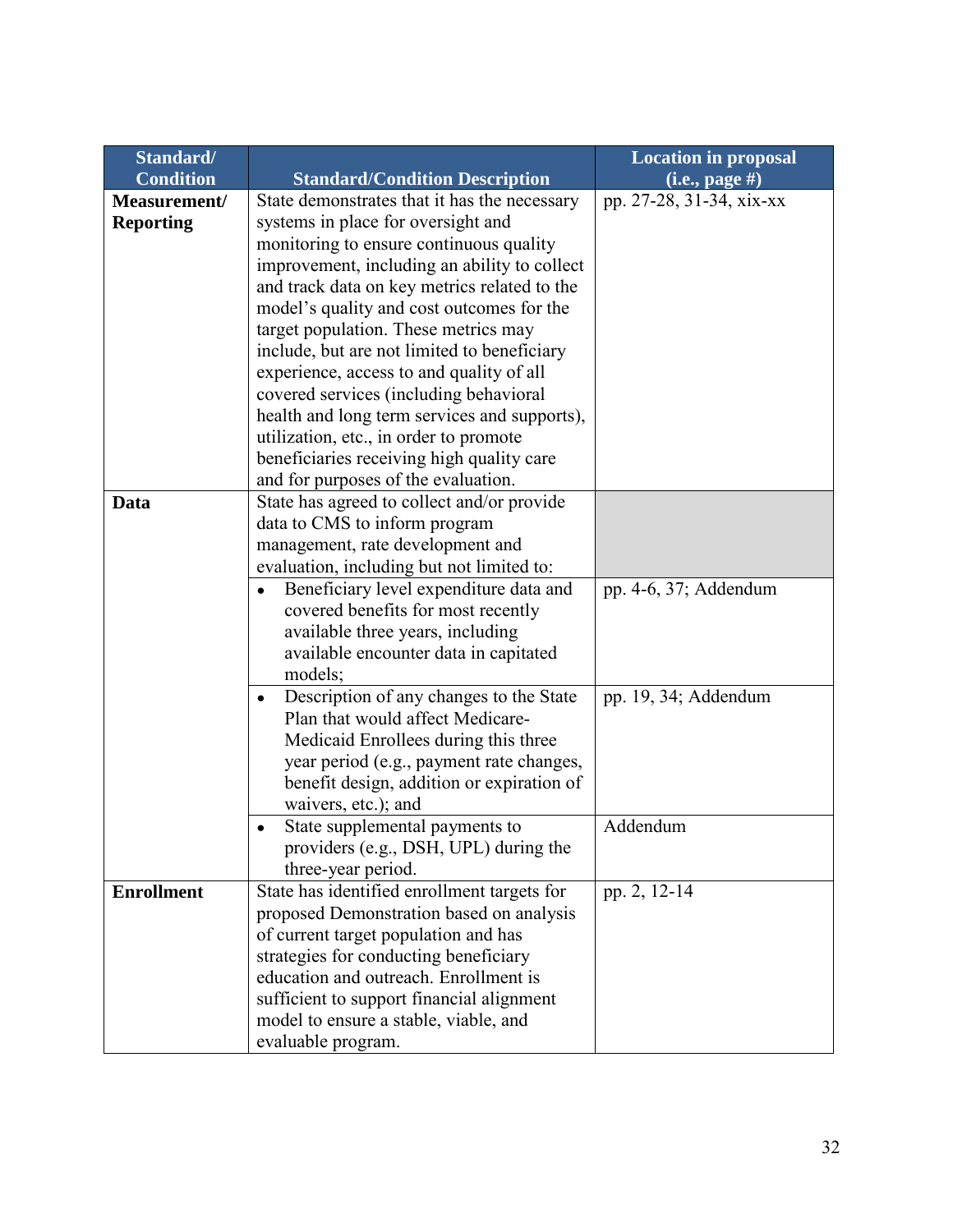| Standard/            |                                                       | <b>Location in proposal</b> |
|----------------------|-------------------------------------------------------|-----------------------------|
| <b>Condition</b>     | <b>Standard/Condition Description</b>                 | $(i.e., page \#)$           |
| <b>Expected</b>      | Financial modeling demonstrates that the              | p. 30                       |
| <b>Savings</b>       | payment model being tested will achieve               |                             |
|                      | meaningful savings while maintaining or               |                             |
|                      | improving quality.                                    |                             |
| <b>Public Notice</b> | State has provided sufficient public notice,          |                             |
|                      | including:                                            |                             |
|                      | At least a 30-day public notice process               | p. 23                       |
|                      | and comment period;                                   |                             |
|                      | At least two public meetings prior to<br>$\bullet$    | p. 23                       |
|                      | submission of a proposal; and                         |                             |
|                      | Appropriate tribal consultation for any               | p. 34; Addendum             |
|                      | new or changes to existing Medicaid                   |                             |
|                      | waivers, State Plan Amendments, or                    |                             |
|                      | Demonstration proposals.                              |                             |
| Implementation       | State has demonstrated that it has the                |                             |
|                      | reasonable ability to meet the following              |                             |
|                      | planning and implementation milestones by             |                             |
|                      | end of 2012:                                          |                             |
|                      | Meaningful stakeholder engagement.<br>$\bullet$       | p. 26                       |
|                      | Submission and approval of any<br>$\bullet$           | p. 34; Addendum             |
|                      | necessary Medicaid waiver applications                |                             |
|                      | and/or State Plan amendments.                         |                             |
|                      | Receipt of any necessary State<br>$\bullet$           | p. 36; Addendum             |
|                      | legislative or budget authority.                      |                             |
|                      | Joint procurement process (for capitated<br>$\bullet$ | p. 35                       |
|                      | models only).                                         |                             |
|                      | Beneficiary outreach/notification of<br>$\bullet$     | pp. 13                      |
|                      | enrollment processes, etc. (CMS and                   |                             |
|                      | Massachusetts subsequently agreed that                |                             |
|                      | outreach/notification would occur no                  |                             |
|                      | earlier than January 2013 for April 1,                |                             |
|                      | 2013 effective enrollment.)                           |                             |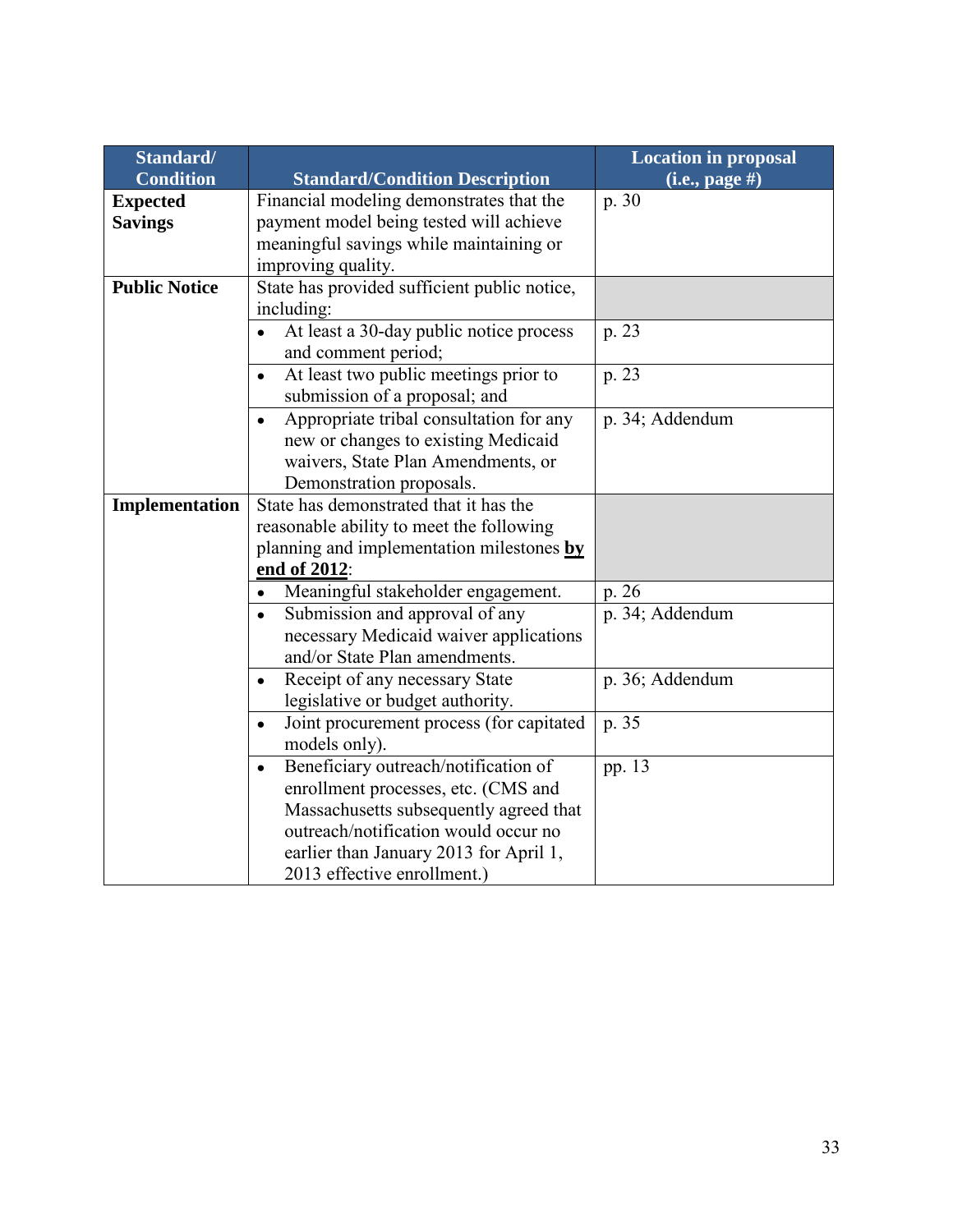# **Appendix 3: Details of State Demonstration Area**

<span id="page-35-0"></span>All service areas with one or more successful ICO bids.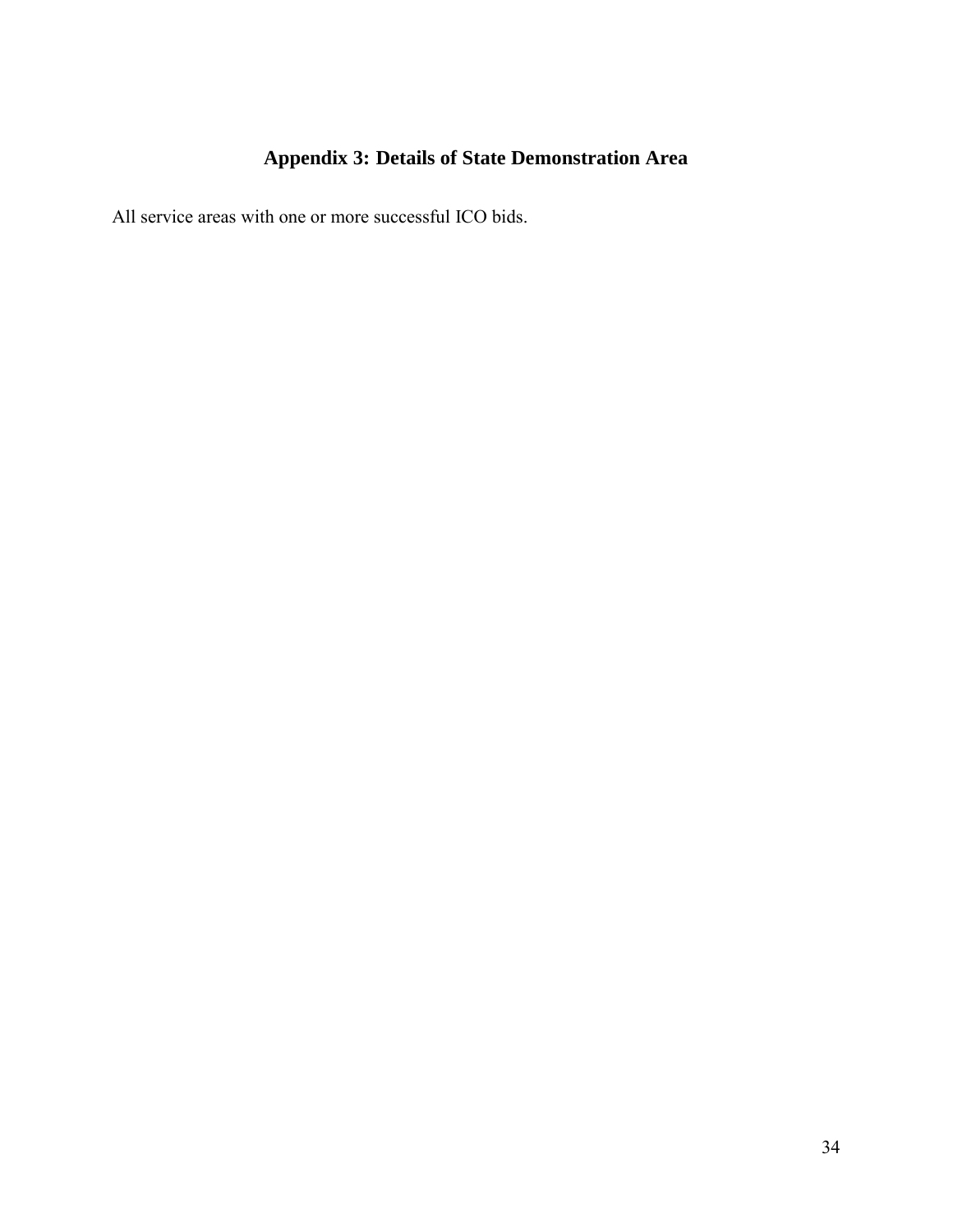#### **Appendix 4: Medicare Authorities and Waivers**

Medicare provisions described below are waived as necessary to allow for implementation of the Demonstration. Except as waived, Medicare Advantage and Medicare Part D provide the authority and statutory and regulatory framework for the operation of the Demonstration to the extent that Medicare (versus Medicaid) authority applies. Unless waived, all applicable statutory and regulatory requirements of the Medicare program for Medicare Advantage plans that provide qualified Medicare Part D prescription coverage, including Medicare Parts A, B, C, and D, shall apply to Participating Plans and their sponsoring organizations for the Demonstration period beginning April 1, 2013 through December 31, 2016, as well as for periods preceding and following the Demonstration period as applicable to allow for related implementation and closeout activities. Any conforming exceptions to existing Medicare manuals will be noted and reflected in an appendix to the three-way contracts.

Under the authority at Section 1115A of the Social Security Act, codified at 42 U.S.C. 1315a, the Center for Medicare and Medicaid Innovation is authorized to "…test payment and service delivery models …to determine the effect of applying such models under [Medicare and Medicaid]." 42 U.S.C. 1315a(b)(1). One of the models listed in Section 1315a(b)(2)(B) that the Center for Medicare and Medicaid Innovation is permitted to test is "[a]llowing States to test and evaluate fully integrating care for dual eligible individuals in the State, including the management and oversight of all funds under the applicable titles with respect to such individuals." § 1315a(b)(2)(B)(x). Section 1315a(d)(1) provides that "The Secretary may waive such requirements of Titles XI and XVIII and of Sections [1902\(a\)\(1\),](http://www.ssa.gov/OP_Home/ssact/title19/1902.htm#act-1902-a-1) [1902\(a\)\(13\),](http://www.ssa.gov/OP_Home/ssact/title19/1902.htm#act-1902-a-13) and [1903\(m\)\(2\)\(A\)\(iii\)](http://www.ssa.gov/OP_Home/ssact/title19/1903.htm#act-1903-m-2-a-iii) [of the Social Security Act] as may be necessary solely for purposes of carrying out this section with respect to testing models described in subsection (b)."

Pursuant to the foregoing authority, CMS will waive the following Statutory and Regulatory requirements: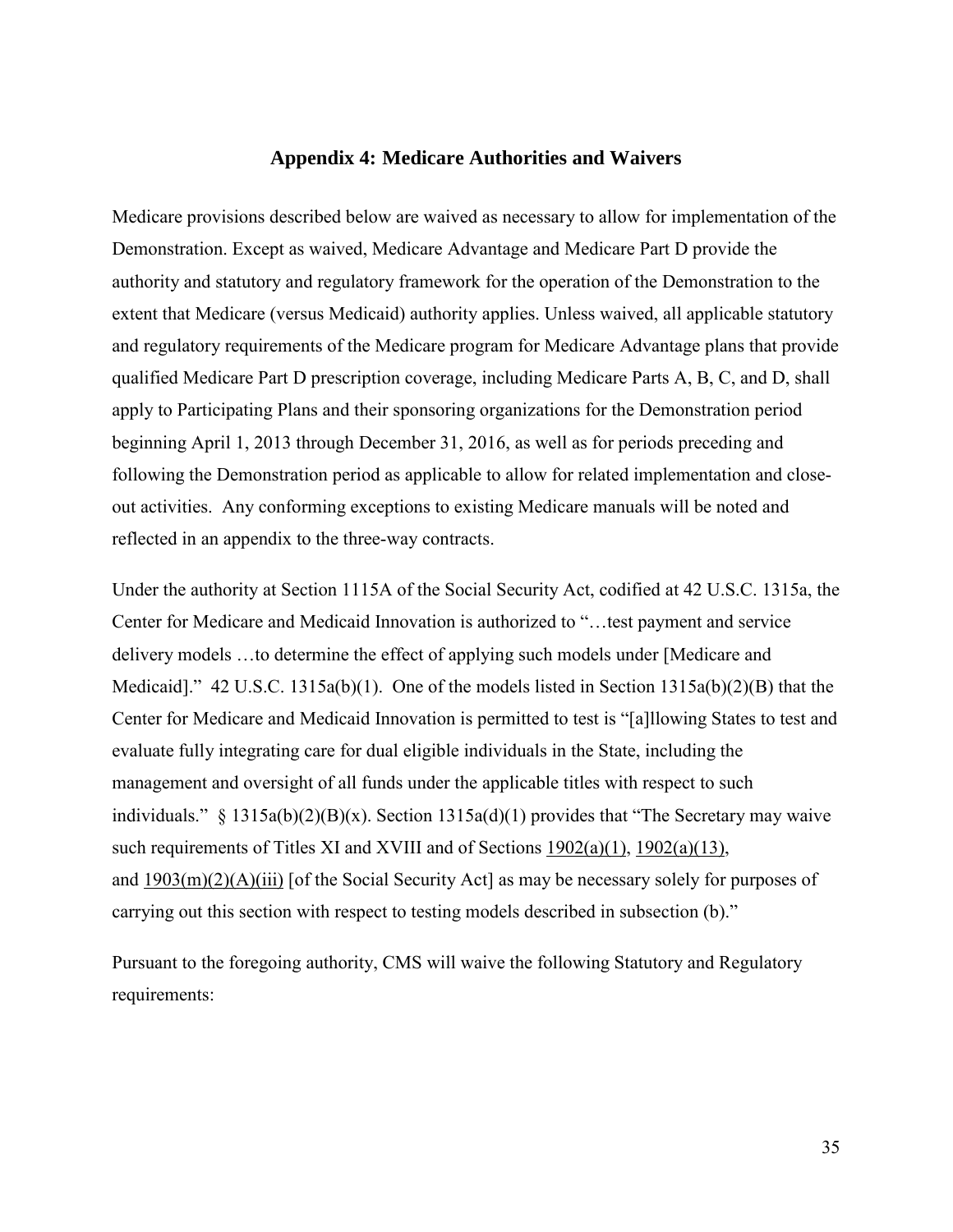- Section 1851(a), (c), (e), and (g) of the Social Security Act, and implementing regulations at 42 CFR, Part 422, Subpart B, only insofar as such provisions are inconsistent with (1) limiting enrollment in ICOs to Medicare-Medicaid beneficiaries who are between the ages of 21 and 64, including beneficiaries who may have end-stage renal disease, and (2) the passive enrollment process provided for under the Demonstration.
- Sections 1853, 1854, 1857(e), 1860D-11, 1860D-13, 1860D-14, and 1860D-15 of the Social Security Act, and implementing regulations at 42 CFR Part 422, Subparts F and G, and Part 423, Subparts F and G, only insofar as such provisions are inconsistent with the methodology for determining payments and Enrollee liability under the Demonstration as specified in this MOU, including Appendix 6, which differs as to the method for calculating payment amounts and does not involve the submission of a bid or calculation and payment of premiums, rebates, or quality bonus payments, as provided under Sections 1853, 1854, 1860D-11, 1860D-13, 1860D-14, and 1860D-15, and implementing regulations.
- The provisions regarding deemed approval of marketing materials in Sections 1851(h) and 1860D-1(b)(1)(B)(vi) and implementing regulations at 42 CFR 422.2266 and 423.2266, with respect to marketing and Enrollee communications materials in categories of materials that CMS and the State have agreed will be jointly and prospectively reviewed, such that the materials are not deemed to be approved until both CMS and the Commonwealth have agreed to approval.
- Sections 1852 (f) and (g) and implementing regulations at 42 CFR Part 422, Subpart M, only insofar as such provisions are inconsistent with the grievance and appeals processes provided for under the Demonstration.
- Section 1860D-14(a)(1)(D) and implementing regulations at 42 CFR Part 423, Subpart P, only insofar as the implicit requirement that cost-sharing for noninstitutionalized individuals eligible for the low-income subsidy be greater than \$0, to permit Participating Plans to reduce Part D cost sharing below the levels required under Section 1860D-14(a)(1)(D)(ii) and (iii).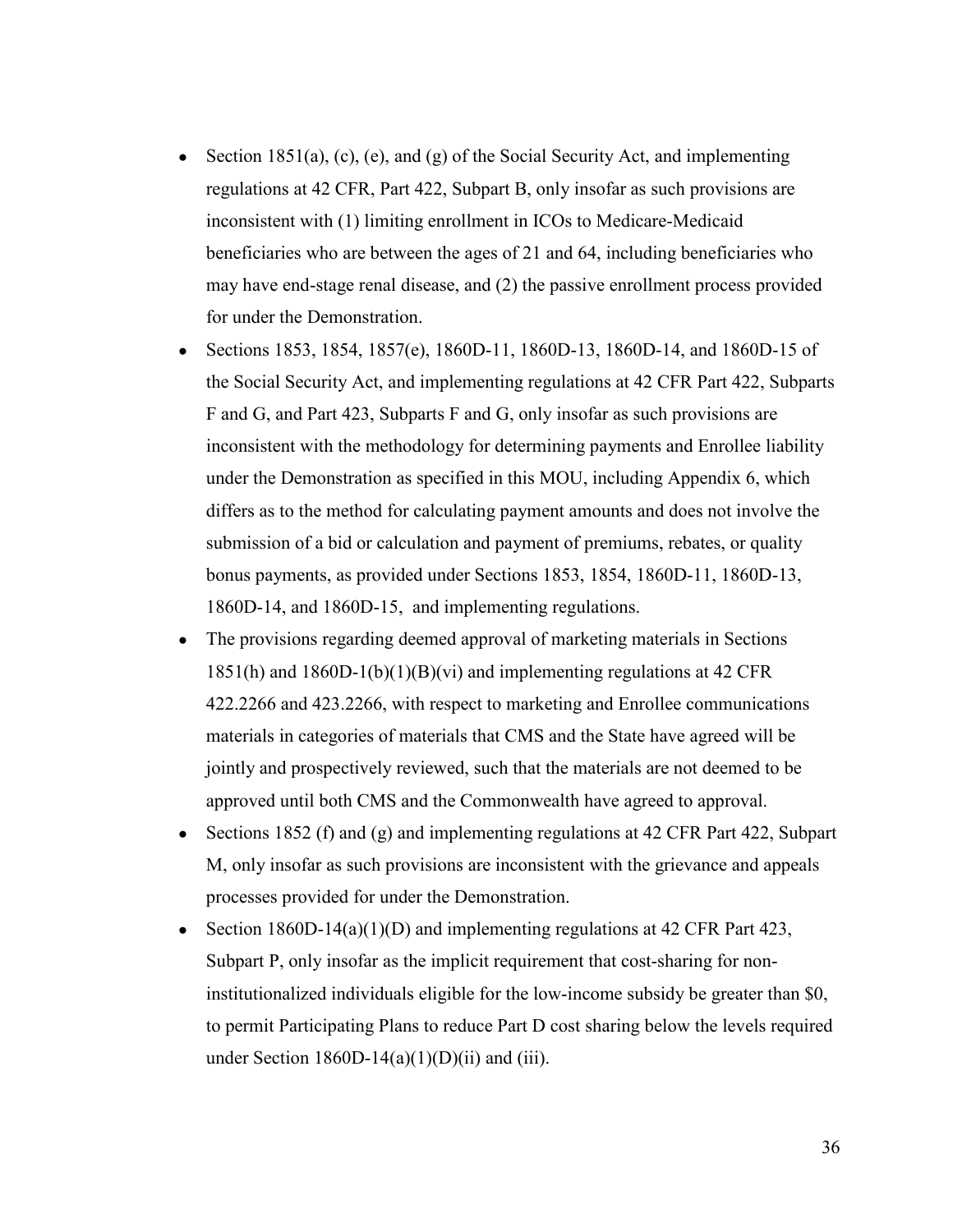#### **Appendix 5: Medicaid Authorities and Waivers**

All requirements of the Medicaid program expressed in law and regulation, not expressly waived in this list, shall apply to the Demonstration beginning April 1, 2013 through December 31, 2016, as well as for periods preceding and following the Demonstration period as applicable to allow for related implementation and close-out activities. Any conforming exceptions to existing sub-regulatory guidance will be noted and reflected in an appendix to the three-way contracts.

Title XIX duals Demonstration savings may not be added to budget neutrality savings under the Commonwealth's existing Section 1115(a) demonstration. When Massachusetts' Section 1115(a) demonstration is considered for renewal and at the end of the duals Demonstration, the Office of the Actuary will estimate and certify actual Title XIX savings to date under the duals Demonstration attributable to populations and services authorized under the 1115(a) demonstration. This amount will be subtracted from the 1115(a) budget neutrality savings approved for the renewal.

#### **1115A Medicaid Waivers**

Under the authority of Section 1115A of the Social Security Act (the Act), the following waivers of State Plan requirements contained in Section 1902 and 1903 of the Act are granted to enable the Commonwealth of Massachusetts (State/Commonwealth) to carry out the State Demonstration to Integrate Care for Dual Eligible Individuals. These authorities shall be in addition to those in the State Plan and the existing Section 1115(a) MassHealth Demonstration.

#### 1. **Statewideness** Section 1902(a)(1)

To enable Massachusetts to provide managed care plans or certain types of managed care plans (ICOs for Medicare-Medicaid Enrollees) only in certain geographical areas of the **Commonwealth**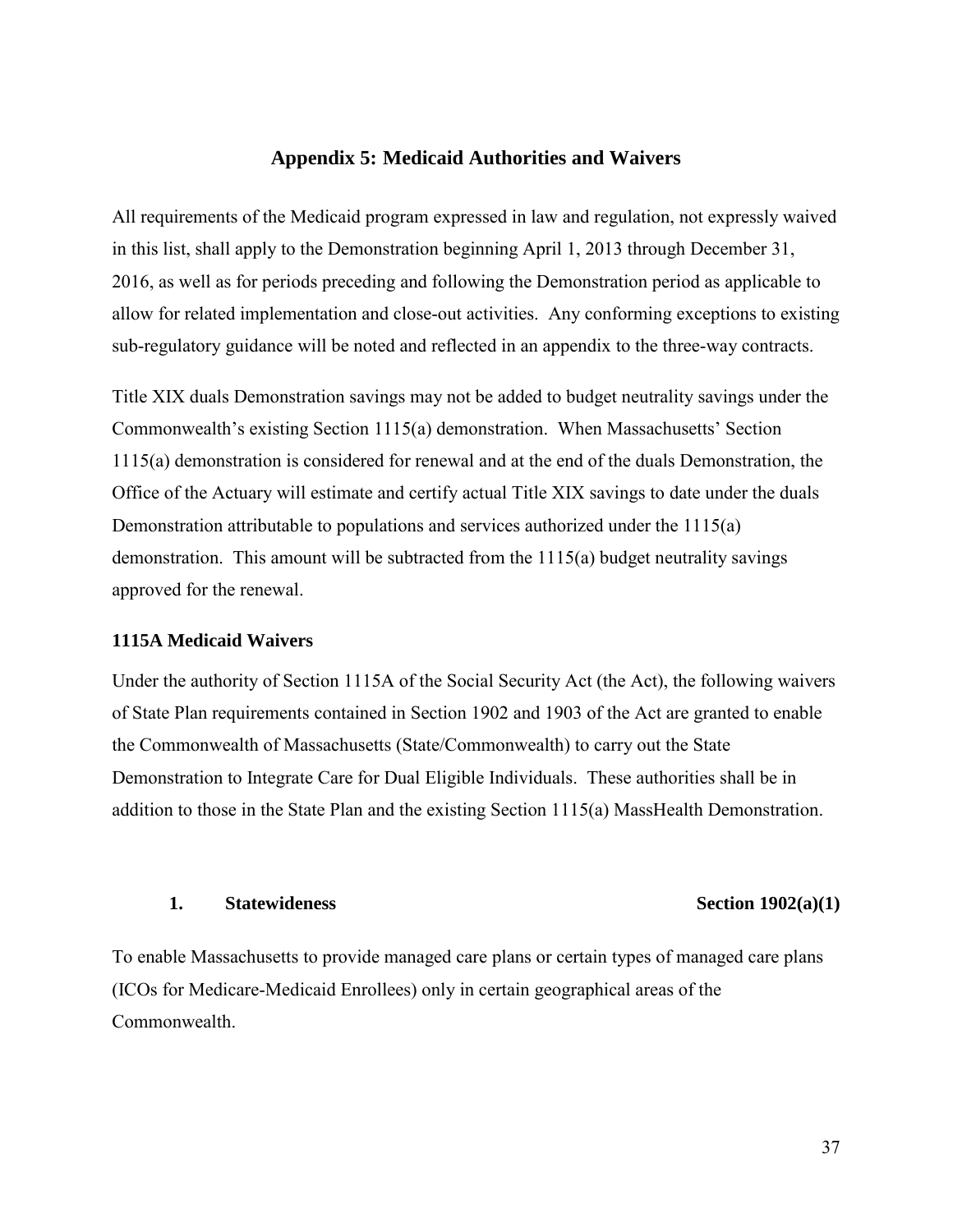### **2. Provisions Related to Contract Requirements Section 1903(m)(2)(A)(iii) (as implemented in 42 C.F.R. 438.6)**

Waiver of contract requirement rules at 42 CFR 438.6(a), insofar as its provisions are inconsistent with methods used for prior approval under this Demonstration, and rules at 42 CFR  $438.6(c)(5)(ii)$  necessary to allow CMS and the Commonwealth to follow the specified methodology outlined in Appendix 6.

Actuarially sound capitation rates for this Demonstration refer to the total capitation rates paid to Participating Plans, including both Medicare and Medicaid contributions. For Medicare-Medicaid beneficiaries, CMS considers the Medicaid actuarial soundness requirements to be flexible enough to consider efficiencies and savings that may be associated with Medicare. Therefore, CMS does not believe that a waiver of Medicaid actuarial soundness principles is necessary.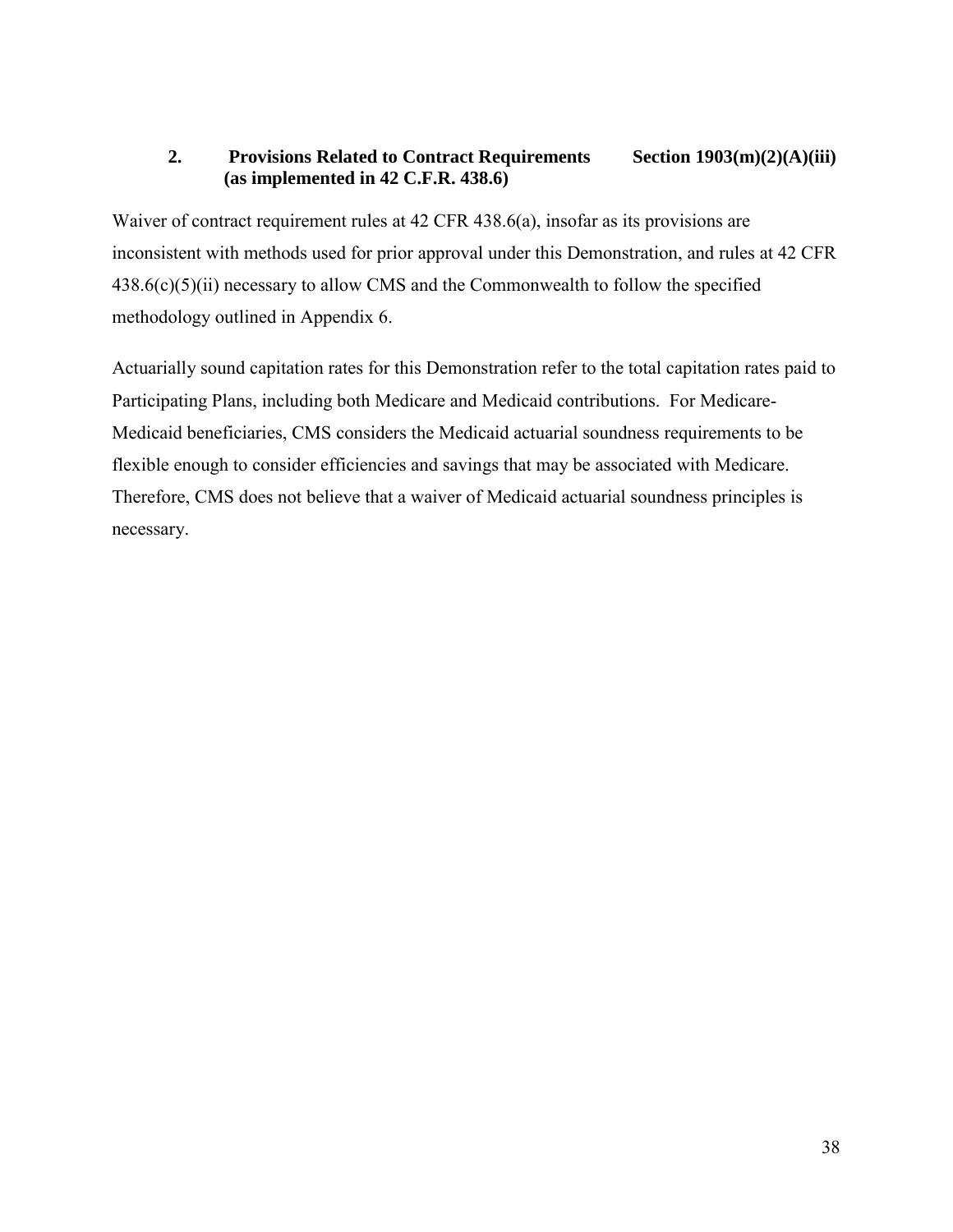## **Appendix 6: Payments to Participating Plans**

The Centers for Medicare and Medicaid Services (CMS) and the Commonwealth of Massachusetts will enter into a joint rate-setting process based on the following principles:

- (1) Medicare and Medicaid will each contribute to the total capitation payment consistent with baseline spending contributions;
- (2) Demonstration savings percentages assume that Participating Plans are responsible for the full range of services covered under the Demonstration;
- (3) Aggregate savings percentages will be applied equally to the Medicaid and Medicare A/B components; and
- (4) Both CMS and the Commonwealth will contribute to the methodologies used to develop their respective components of the overall blended rate as summarized in Figure 6-2 and further described below.

Figure 6-1 below outlines how the Demonstration Years will be defined for the purposes of this effort. (Note: rate updates will take place on January  $1<sup>st</sup>$  of each calendar year, with changes to savings percentages and quality withholds applicable on a Demonstration Year basis.)

| <b>Demonstration Year</b> | <b>Calendar Dates</b>               |
|---------------------------|-------------------------------------|
|                           | April 1, 2013 – December 31, 2014   |
|                           | January 1, 2015 – December 31, 2015 |
|                           | January 1, 2016 – December 31, 2016 |

|  | <b>Figure 6-1: Demonstration Year Dates</b> |  |
|--|---------------------------------------------|--|
|--|---------------------------------------------|--|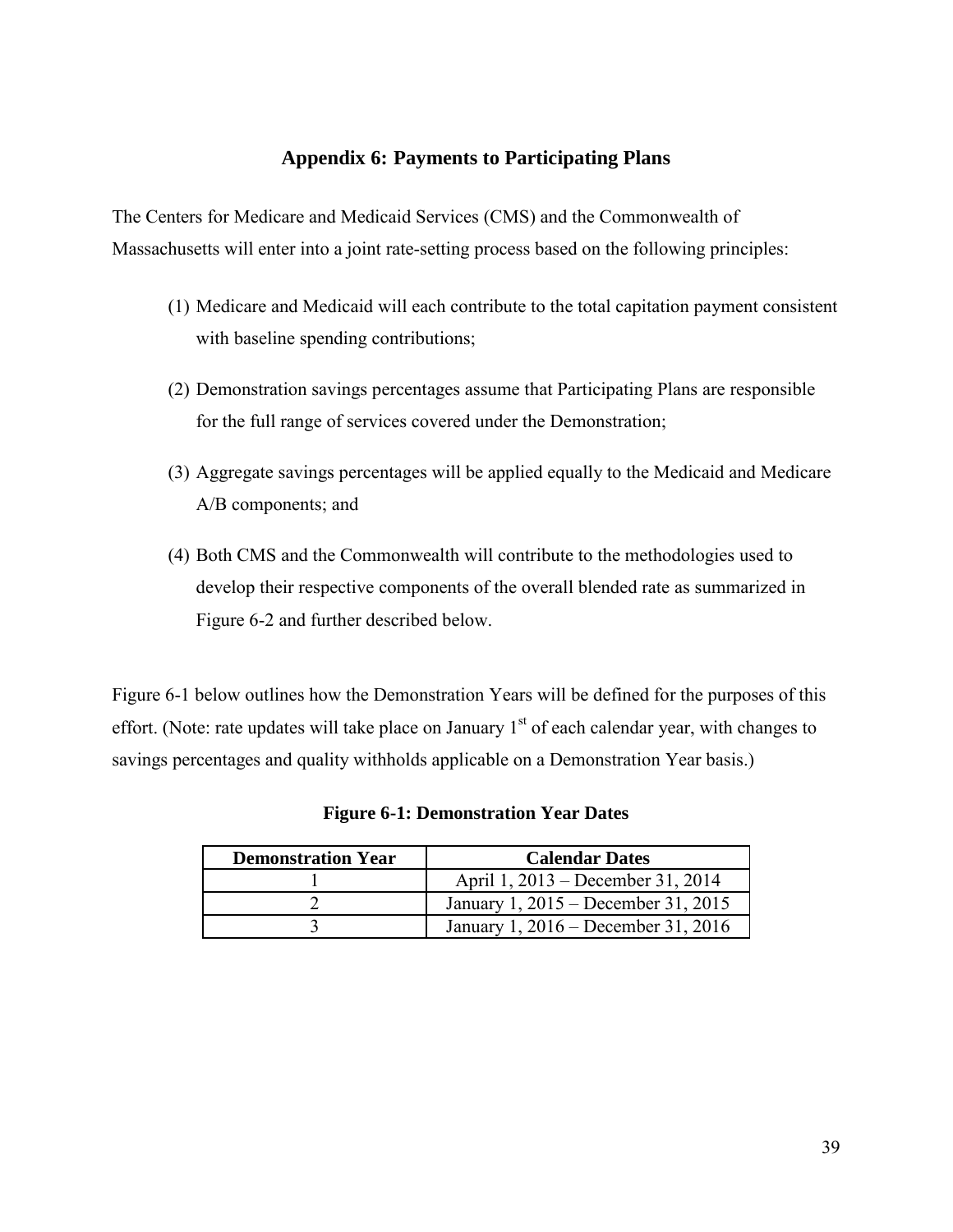### **Figure 6-2: Summary of Payment Methodology under Massachusetts Demonstration to Integrate Care for Dual Eligible Beneficiaries**

| <b>Rate Element</b>            | <b>Medicare A/B</b>      | <b>Medicare D</b>      | <b>Medicaid</b>        |
|--------------------------------|--------------------------|------------------------|------------------------|
| <b>2013 Baseline costs for</b> | <b>Blend of Medicare</b> | National average       | Historical State data. |
| the purposes of setting        | Advantage payments       | monthly bid amount     | Trend rates            |
| payment rates                  | and Medicare             | (NAMBA) will be        | developed by State     |
|                                | standardized Fee-        | used as the baseline   | actuaries based on     |
|                                | For-Service weighted     | for the direct subsidy | State Plan services,   |
|                                | by where dual            | portion of Part D      | with oversight from    |
| Medicare baseline              | eligibles who meet       | spending.              | CMS contractor and     |
| spending will be               | the criteria and who     |                        | staff; projections     |
| established                    | are expected to          | Note that additional   | completed by CMS.      |
| prospectively on a             | transition into the      | costs associated with  |                        |
| calendar year basis for        | Demonstration are        | low-income subsidy     |                        |
| each Demonstration             | enrolled in the prior    | payments, reinsurance  |                        |
| county.                        | year. Baseline costs     | payments, and risk-    |                        |
|                                | will be calculated as    | sharing are included   |                        |
| Medicaid baseline              | a per member per         | in the Part D baseline |                        |
| spending amounts shall         | month (PMPM)             | for the purposes of    |                        |
| be set up front and will       | standardized cost.       | tracking and           |                        |
| be applied in future           |                          | evaluating Part D      |                        |
| years unless more              |                          | costs but not for the  |                        |
| recent historical data         |                          | purposes of setting    |                        |
| are available and/or           |                          | payment rates. These   |                        |
| CMS' actuaries and the         |                          | amounts will be        |                        |
| Commonwealth                   |                          | factored into plan     |                        |
| determine that a               |                          | payments, but these    |                        |
| substantial change is          |                          | amounts are subject    |                        |
| necessary to calculate         |                          | to reconciliation      |                        |
| accurate payment rates         |                          | consistent with Part D |                        |
| for the Demonstration.         |                          | reconciliation rules.  |                        |
| <b>Responsible for</b>         | <b>CMS</b>               | <b>CMS</b>             | <b>State Medicaid</b>  |
| producing data                 |                          |                        | agency, validated by   |
|                                |                          |                        | <b>CMS</b>             |
| <b>Savings percentages</b>     | Demonstration Year       | Not Applicable         | Demonstration Year     |
|                                | 1:1%                     |                        | 1: $1\%$               |
|                                | Demonstration Year       |                        | Demonstration Year     |
|                                | $2:2\%$                  |                        | $2:2\%$                |
|                                | Demonstration Year       |                        | Demonstration Year     |
|                                | $3:4\%$                  |                        | $3:4\%$                |
|                                |                          |                        |                        |

**State:** Commonwealth of Massachusetts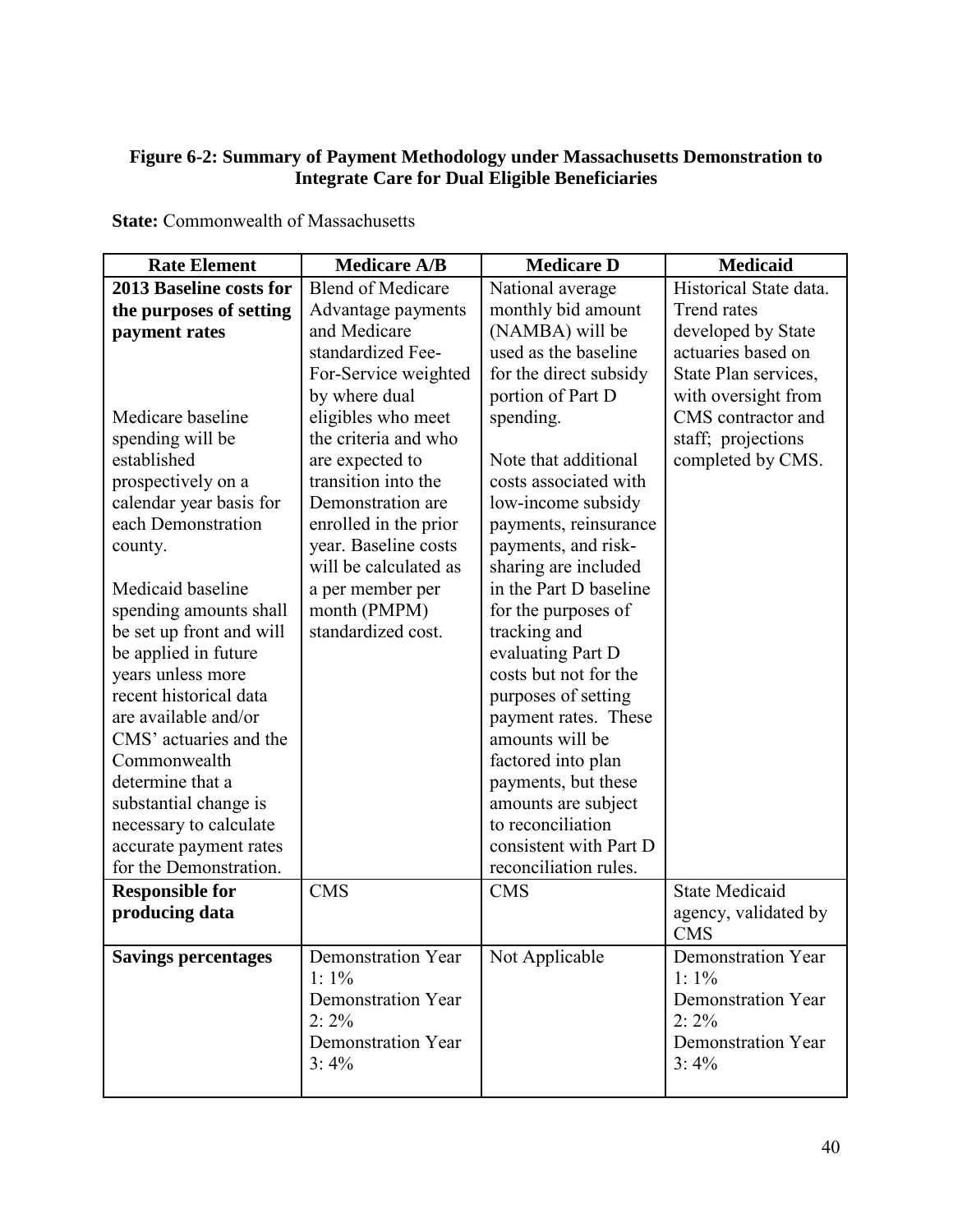| <b>Rate Element</b>     | <b>Medicare A/B</b>                                                                                                                         | <b>Medicare D</b>                              | <b>Medicaid</b>                                                                                                                             |
|-------------------------|---------------------------------------------------------------------------------------------------------------------------------------------|------------------------------------------------|---------------------------------------------------------------------------------------------------------------------------------------------|
| <b>Risk adjustment</b>  | Part D RxHCC Model<br>Medicare Advantage<br><b>CMS-HCC Model</b>                                                                            |                                                | Commonwealth will<br>use rating categories<br>as described in<br>section I, plus high-<br>cost risk pools                                   |
| <b>Quality withhold</b> | Applied<br>Demonstration Year<br>1:1%<br>Demonstration Year<br>$2:2\%$<br><b>Demonstration Year</b><br>$3:3\%$                              | Not applied                                    | Applied<br>Demonstration Year<br>1:1%<br>Demonstration Year<br>$2:2\%$<br>Demonstration Year<br>$3:3\%$                                     |
| <b>Risk Sharing</b>     | Combined (all<br>eligible costs except<br>Part D) ICO-level<br>tiered risk corridors<br>will be applied, in<br>Demonstration Year<br>1 only | <b>Existing Part D</b><br>processes will apply | Combined (all<br>eligible costs except<br>Part D) ICO-level<br>tiered risk corridors<br>will be applied, in<br>Demonstration Year<br>1 only |

### **I. Underlying Rate Structure for Medicaid Components of the Rates**

The rating categories to be utilized in the Massachusetts Demonstration to Integrate Care for Dual Eligible Beneficiaries are described below. The data sources listed below for Demonstration Year 1 may be updated in Demonstration Years 2 and 3 to take into account actual experience.

- A. F1: Facility-based Care.
	- a. Includes individuals identified by MassHealth indication as having a long-term facility stay of more than 90 days.
	- b. Data based on member months in a facility beyond the first 90 days. Applicable facilities include nursing facilities and chronic, rehabilitation, and psychiatric hospitals.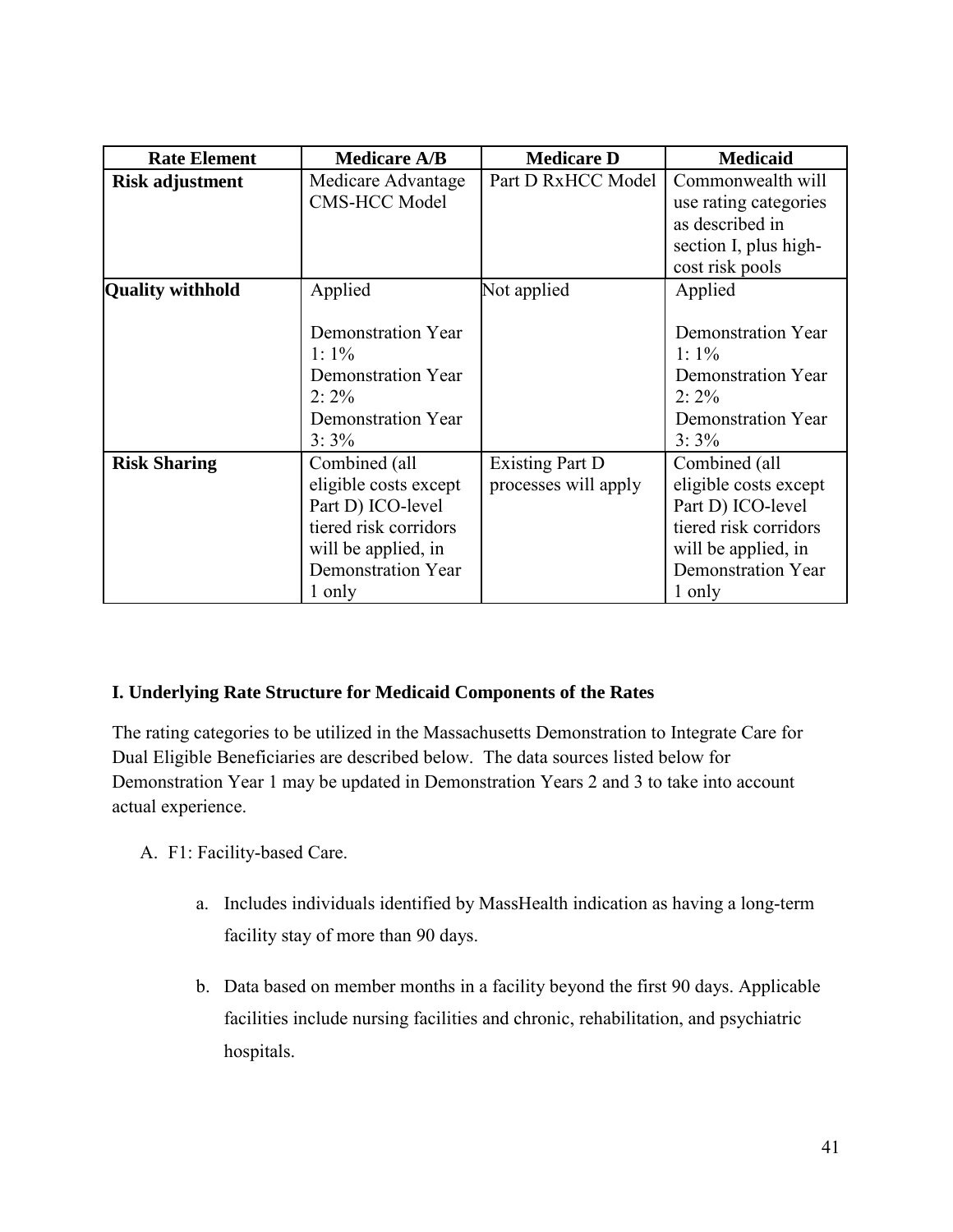- B. C3: Community Tier 3 High Community Needs.
	- a. Includes individuals who do not meet F1 criteria, and for whom an MDS-HC assessment indicates:
		- i. Have a skilled need to be met by the ICO seven days a week;
		- ii. Have two or more Activities of Daily Living (ADL) limitations AND three or more days a week of skilled nursing need to be met by the ICO; or
		- iii. Have four or more ADL limitations.
	- b. Data based on member months not in F1, that are within episodes of 3+ consecutive months in which member is in a facility and/or using more than \$500 in community-based LTSS.
- C. C2: Community Tier 2 Community High Behavioral Health.
	- a. Includes individuals who do not meet F1 or C3 criteria, and who have one or more of the following Behavioral Health diagnoses, listed by ICD-9 code, validated by medical records, reflecting an ongoing, chronic condition such as schizophrenic or episodic mood disorders; psychosis; or alcohol or drug dependence not in remission.
		- i. 295.xx
		- ii. 296.xx
		- iii. 298.9x
		- iv. 303.90, 303.91, 303.92
		- v. 304.xx excluding 304.x3
	- b. Data based on member months not in F1 or C3, with the identified diagnoses in Medicaid claims data.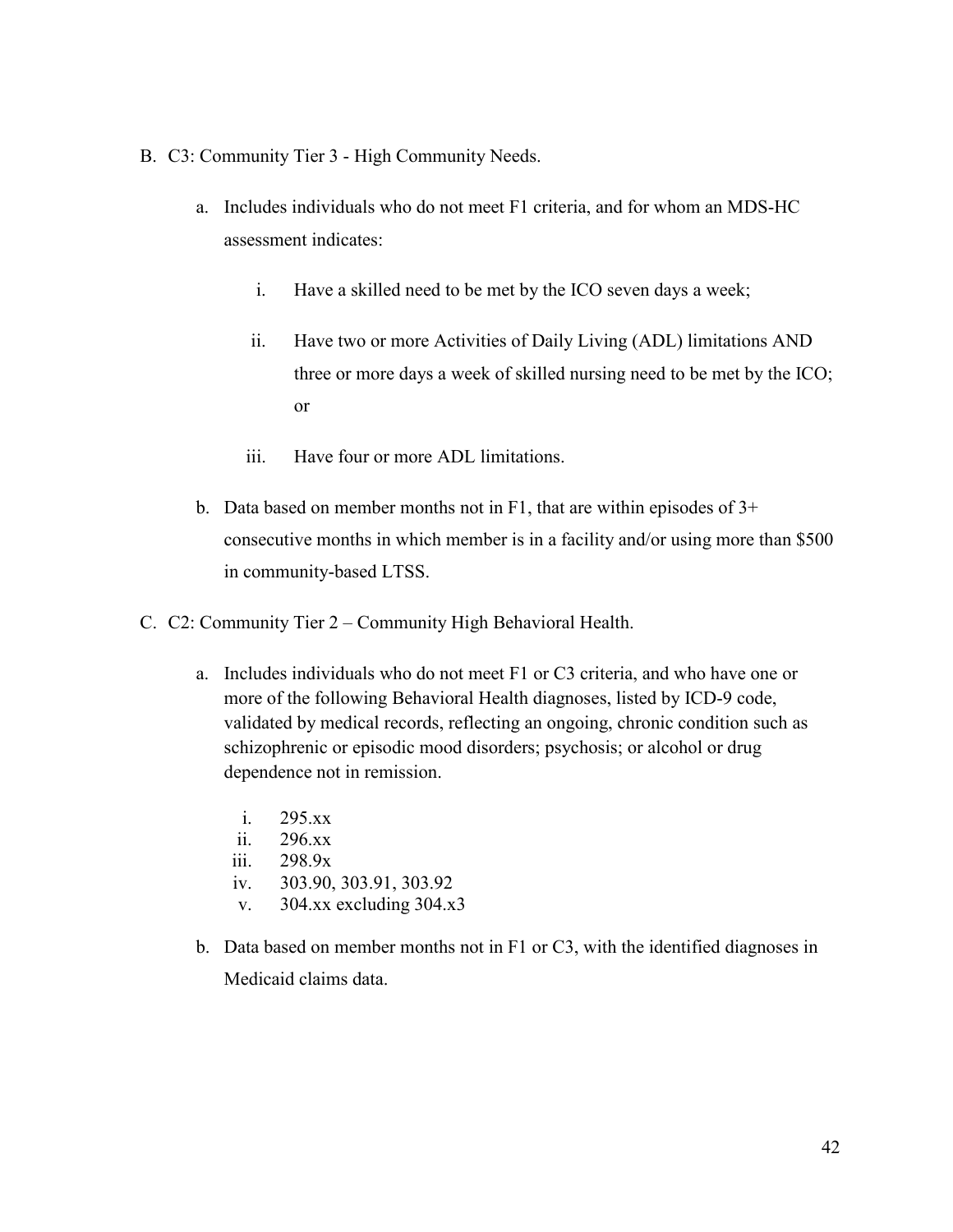- D. C1: Community Tier 1 Community Other.
	- a. Includes individuals in the community who do not meet the F1, C2 or C3 criteria.
	- b. Data based on member months not in F1, C2 or C3.

#### **II. Baseline Spending and Payment Rates for Target Population in the Demonstration Area**

Baseline spending is an estimate of what would have been spent in the payment year had the Demonstration not existed. Medicare baselines will be expressed as standardized (1.0) amounts and applicable on a calendar year basis. The baseline costs include three components: Medicaid, Medicare Parts A and B, and Medicare Part D. Payment rates will be determined by applying savings percentages (see sections III and IV) to the baseline spending amounts.

- A. Medicaid:
	- a. Prior to implementation of the Demonstration, the Commonwealth and its actuaries will be responsible for establishing the baseline spending for Medicaid services that will be included under the Demonstration using the most recent data available. The baseline will take into account historic costs, and will be trended forward to the Demonstration period.

Baseline data will be calculated using historic data at least through calendar year 2010, but CMS may update in subsequent years for more recent historical Commonwealth data. CMS will review and validate the Medicaid baseline data.

- b. The Commonwealth and its actuaries will provide the estimated baseline spending and underlying data for each year of the Demonstration at the beginning of the Demonstration period to the CMS contracted actuary, who will validate the estimate of projected costs in Medicaid (absent the Demonstration).
- c. Medicaid payment rates will be determined by applying the annual savings percentages (see section III and IV) to the baseline spending amounts.
- d. The Commonwealth may combine some counties into larger regions, with regional rates.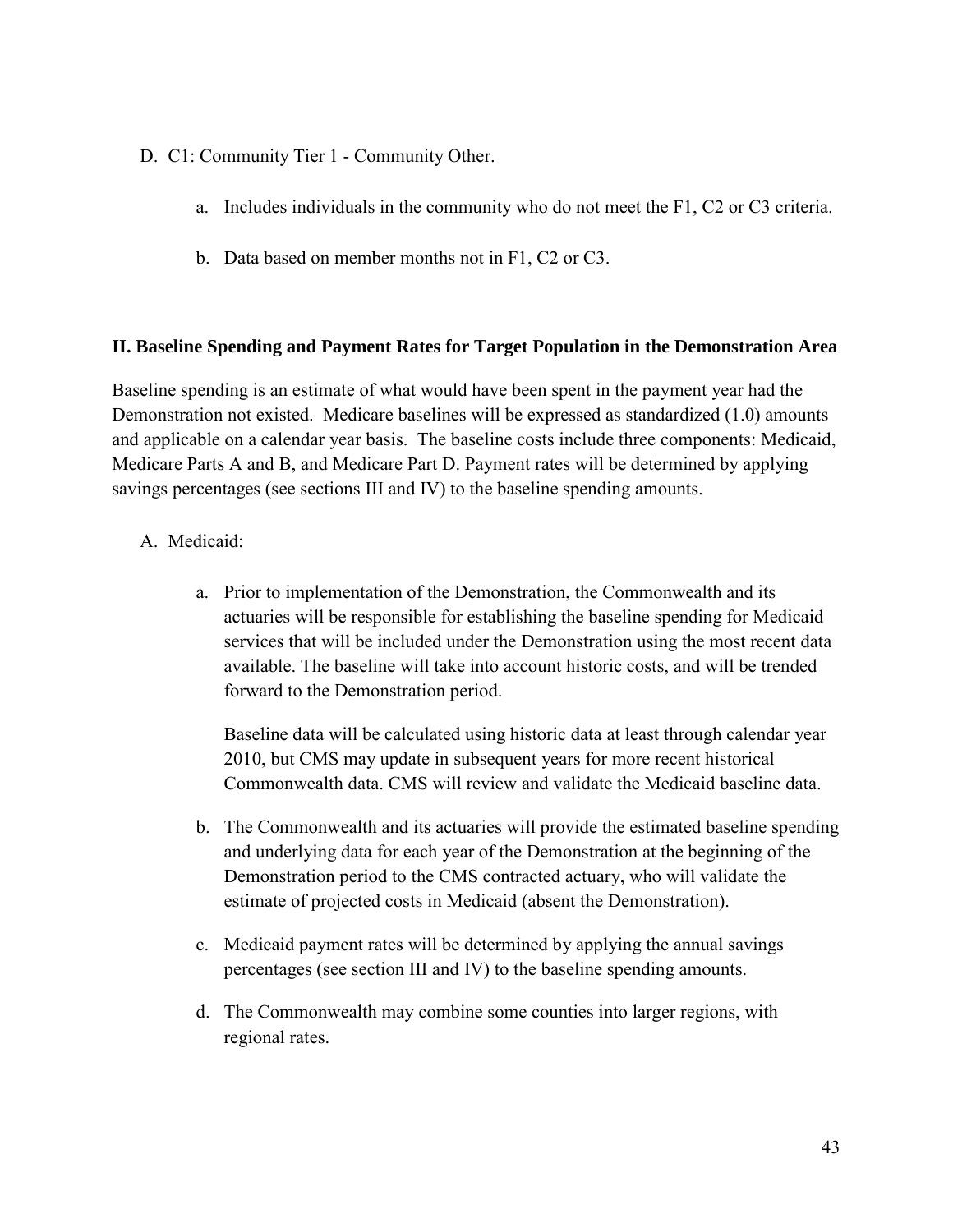- e. Except for updates based on more recent historical data, updates to the Medicaid baseline will not be allowable unless CMS and the Commonwealth determine the update would result in a substantial change to the baseline necessary to calculate accurate payment rates for the Demonstration.
- B. Medicare Part A/B:
	- a. CMS will develop baseline spending (costs absent the Demonstration) and payment rates for Medicare A and B services using estimates of what Medicare would have spent on behalf of the beneficiaries absent the Demonstration.
	- b. The Medicare baseline rate for A/B services will be a blend of the Medicare Advantage projected payment rates and the Medicare FFS standardized county rates for each year, weighted by the proportion of the target population that will be transitioning from each program into the Demonstration. The Medicare Advantage baseline spending will include costs that would have occurred absent the Demonstration, such as quality bonus payments for applicable Medicare Advantage plans.
	- c. Medicare A/B payment rates will be determined by applying the annual savings percentages (see section III and IV) to the baseline spending amounts.
	- d. Both baseline spending and payment rates under the Demonstration for Medicare A/B services will be calculated as pmpm standardized amounts for each county participating in the Commonwealth's Demonstration for each year. Beneficiary risk scores will be applied to the standardized payment rates at the time of payment.
	- e. Depending on the definition of the Demonstration-eligible group, CMS may require the Commonwealth to provide a data file for beneficiaries who would be included in the Demonstration as of a certain date, in order for CMS to more accurately identify the target population to include/exclude in the baseline spending. CMS will specify the format and layout of the file.
	- f. The Medicare portion of the baseline will be updated annually consistent with the annual Fee-For-Service (FFS) estimates and benchmarks released each year with the annual rate announcement.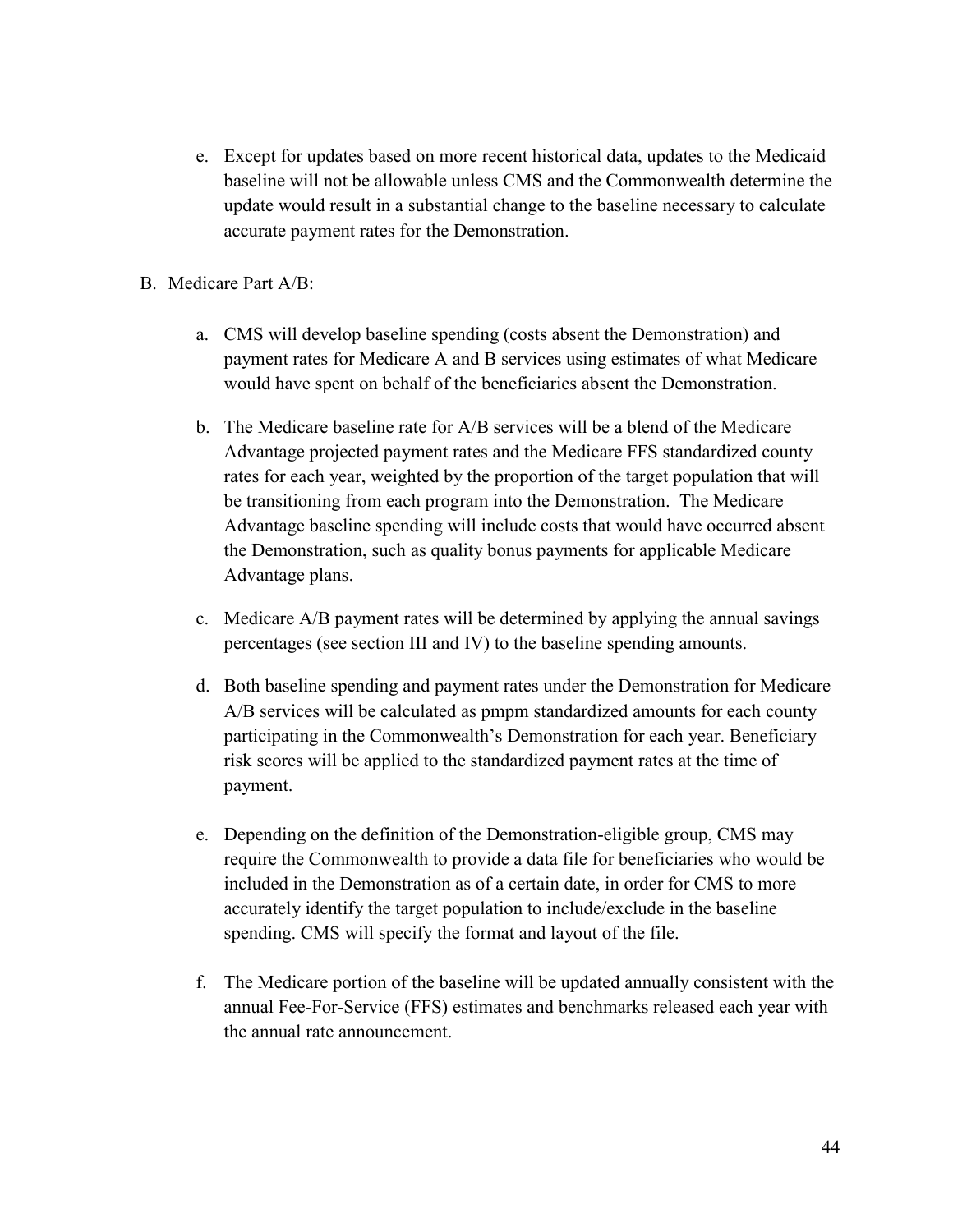g. CMS annually applies a coding intensity adjustment factor to Medicare Advantage risk scores to account for differences in diagnosis coding patterns between the Medicare Advantage and the Original Fee-for-Service Medicare programs. The adjustment for 2013 is 3.41%. Virtually all new ICO Enrollees will come from Medicare FFS, and 2013 ICO risk scores for those individuals will be based solely on prior FFS claims, beyond the control of the ICOs themselves. Therefore, CMS will not apply the coding intensity adjustment factor in calendar year 2013 to reflect the fact that virtually all Enrollees were receiving care in FFS Medicare and thus there should be no coding pattern differences for which to adjust. After calendar year 2013, CMS will apply the prevailing Medicare Advantage coding intensity adjustment to all ICO Enrollees.

#### C. Medicare Part D:

a. The Medicare Part D baseline for the Part D Direct Subsidy will be set at the Part D national average monthly bid amount (NAMBA) for the calendar year. CMS will estimate an average monthly prospective payment amount for the low income cost-sharing subsidy and Federal reinsurance amounts; these payments will be reconciled after the end of each payment year in the same manner as for all Part D sponsors.

The CY 2013 Part D NAMBA is \$79.64.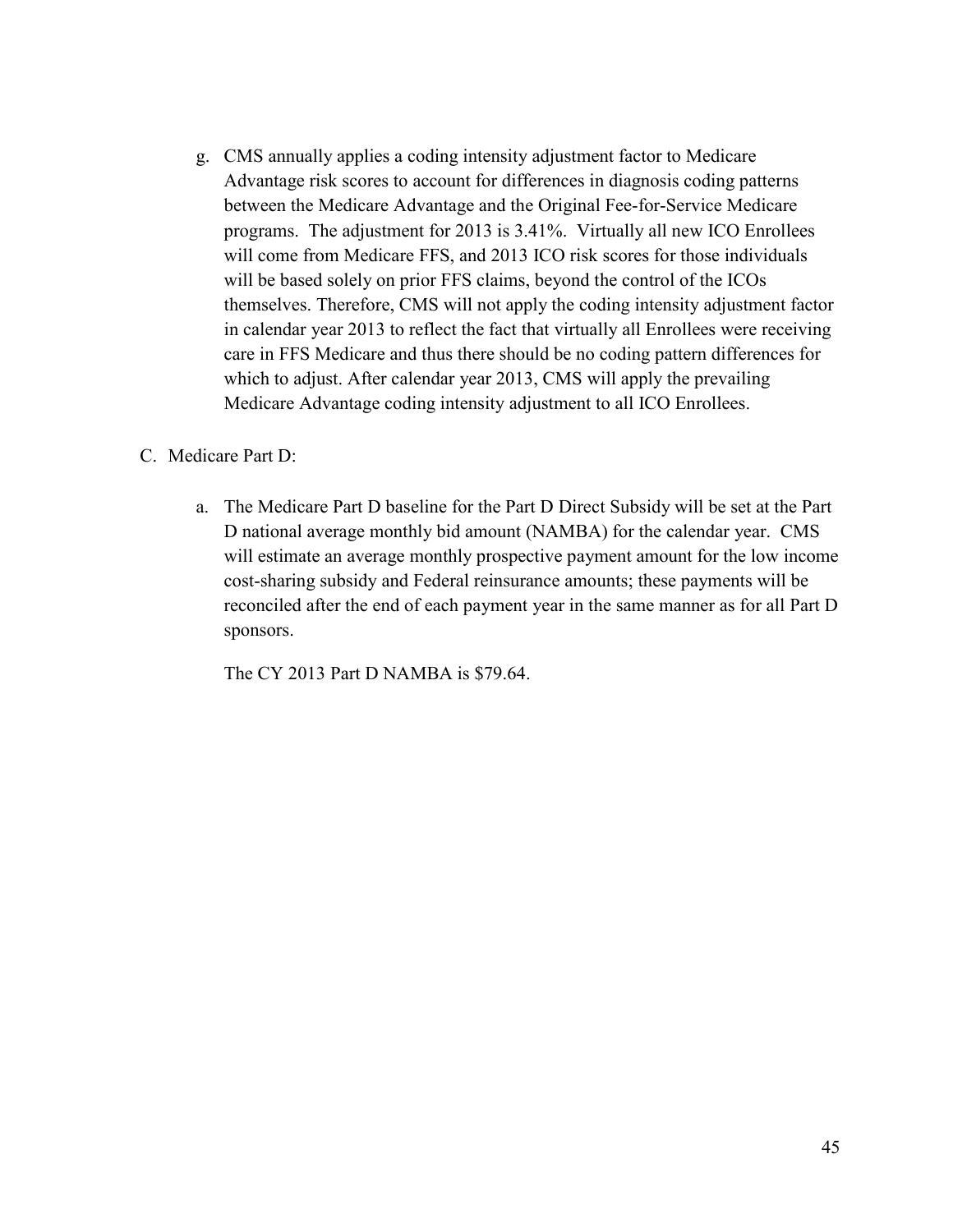#### **III. Aggregate Savings Percentages Under the Demonstration**

- A. Both parties agree that there is reasonable expectation for achieving savings while paying Participating Plans capitated rates that are adequate to support access to and utilization of medical and non-medical benefits according to beneficiary needs.
- B. For the Commonwealth of Massachusetts, the savings percentages will be:
	- a. Demonstration Year 1: 1%
	- b. Demonstration Year 2: 2%
	- c. Demonstration Year 3: 4%

Rate updates will take place on January  $1<sup>st</sup>$  of each calendar year, however savings percentages will be calculated and applied based on Demonstration Years.

## **IV. Apply Aggregate Savings Percentages to Medicare A/B and Medicaid Components of the Integrated Rate**

The aggregate savings percentages identified above will be applied to the Medicare A/B and Medicaid per capita baseline estimates to determine standardized Demonstration payment rates. The Medicaid savings percentages may vary by Rating Category, but will in the aggregate equal the savings percentages identified above. Changes to the savings percentages under section III of Appendix 6 would only occur if and when CMS and the Commonwealth jointly determine the change is necessary to calculate accurate payment rates for the Demonstration.

Savings percentages will not be applied to the Part D component of the rate. CMS will monitor Part D costs closely on an ongoing basis. Any material change in Part D costs relative to the baseline may be factored into future year savings percentages.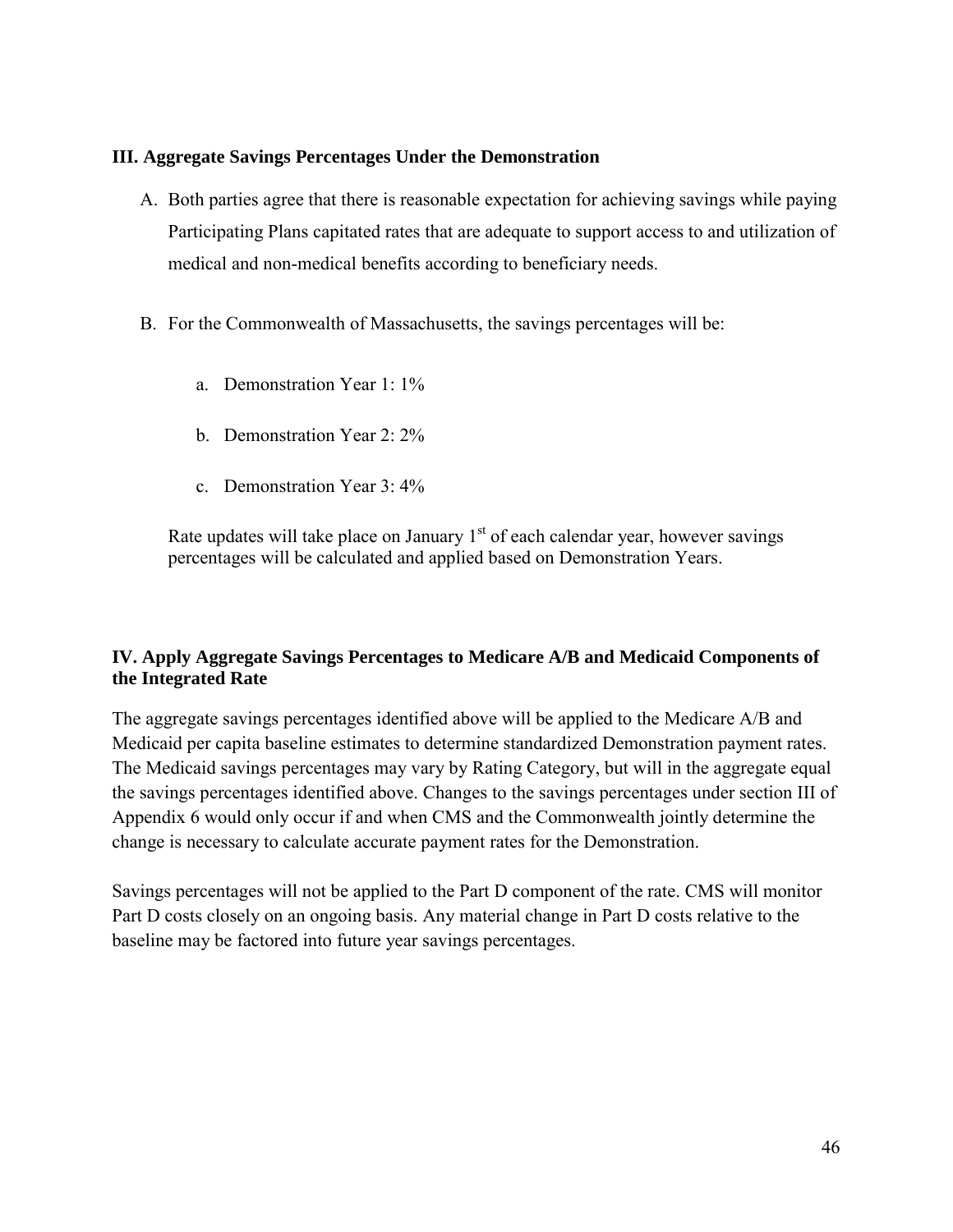#### **V. Risk Adjustment Methodology**

- A. The Medicare A/B Demonstration county rate will be risk adjusted based on the risk profile of each enrolled beneficiary. Except as specified in section II.B.g of this Appendix for calendar year 2013, the existing CMS-HCC risk adjustment methodology will be utilized for the Demonstration.
- B. The Medicare Part D national average bid will be risk-adjusted in accordance with existing Part D RxHCC methodology.
- C. The Medicaid component will be risk adjusted based on a methodology proposed by the Commonwealth and agreed to by CMS as described below:

Under the Massachusetts Demonstration to Integrate Care for Dual Eligible Beneficiaries, the Commonwealth will rely on rating categories described in section I and use High Cost Risk Pools (HCRPs) for certain Rating Categories described in section IX to account for differences in risk among the eligible population.

D. The Commonwealth will be collecting functional data and will be working on the development of an enhanced risk adjustment methodology for the Medicaid component of the rate during the course of the Demonstration.

## **VI. Quality Withhold Policy for Medicaid and Medicare A/B Components of the Integrated, Risk-adjusted Rate**

A. Under the Demonstration, both payors will withhold a percentage of their respective components of the capitation rate. The withheld amounts will be repaid subject to Participating Plans' performance consistent with established quality thresholds. These thresholds are based on a combination of certain core quality withhold measures (across all Demonstrations under Financial Alignment), as well as Commonwealth-specified quality measures.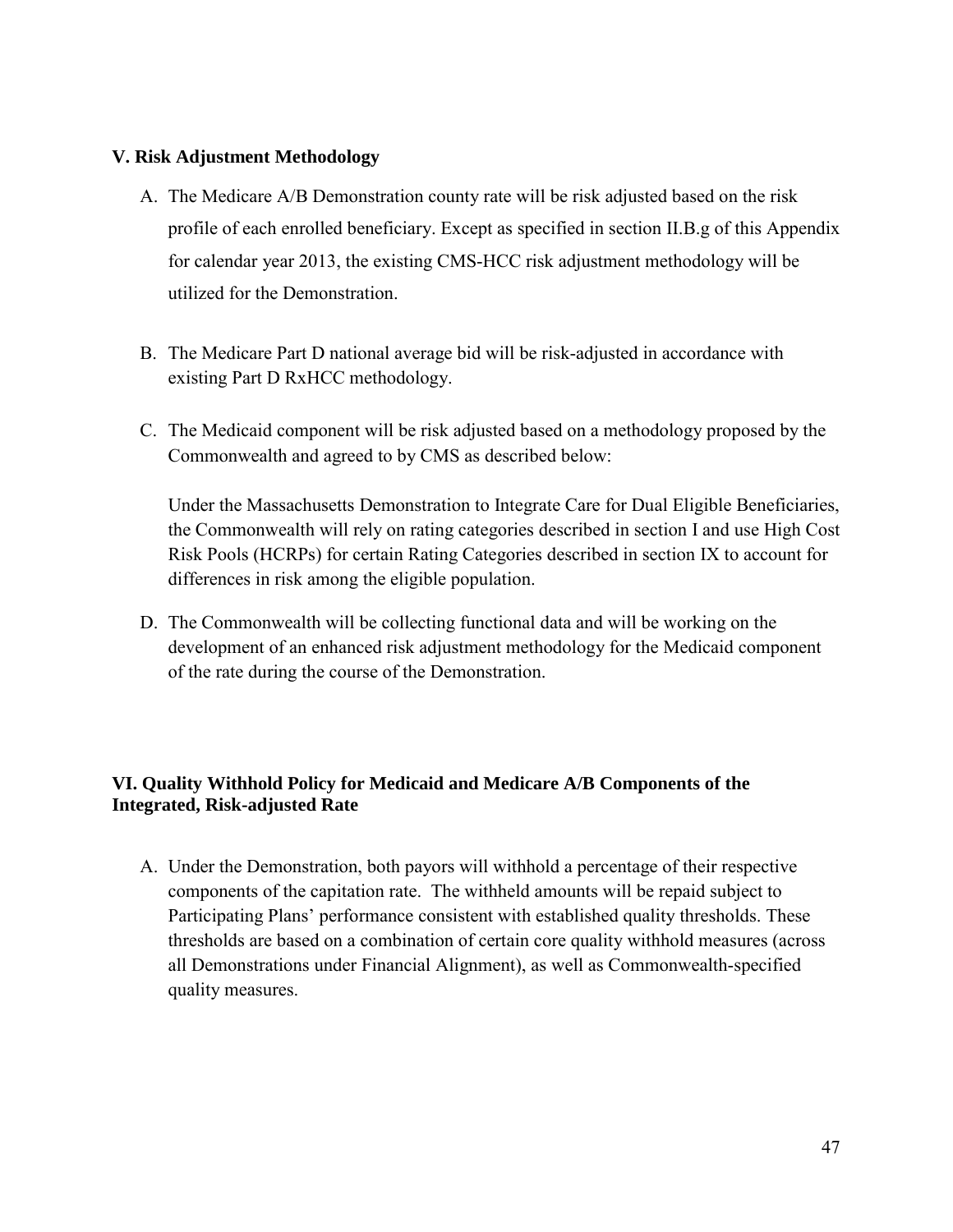- B. Withhold Measures in Demonstration Year 1.
	- a. Figure 6-3 below identifies core withhold measures for Demonstration Year 1. Together, these will be utilized as the basis for the 1% withhold. Measure specifications and required thresholds will be included in the three-way contract.
	- b. Because Demonstration Year 1 crosses calendar/contract years, Participating Plans will be evaluated to determine whether they have met required quality withhold requirements at the end of both CY 2013 and CY 2014. Consistent with such evaluations, the withheld amounts will be repaid separately for each calendar year.

| <b>Measure</b>                                                      | <b>Description</b>                                                                                                                                                                                                                                                                                 | <b>Measure</b><br><b>Steward/Data</b><br><b>Source</b> | <b>CMS Core</b><br><b>Withhold</b><br><b>Measure</b> | <b>Commonwe</b><br>alth<br><b>Specified</b><br><b>Measure</b> |
|---------------------------------------------------------------------|----------------------------------------------------------------------------------------------------------------------------------------------------------------------------------------------------------------------------------------------------------------------------------------------------|--------------------------------------------------------|------------------------------------------------------|---------------------------------------------------------------|
| Encounter data                                                      | Encounter data submitted<br>accurately and completely in<br>compliance with contract<br>requirements.                                                                                                                                                                                              | CMS/State<br>defined orocess<br>measure                | X                                                    |                                                               |
| Assessments                                                         | Percent of Enrollees with initial<br>assessments completed within 90<br>days of enrollment.                                                                                                                                                                                                        | CMS/State<br>defined process<br>measure                | X                                                    | X                                                             |
| Tracking of demographic<br>linformation                             | Percent of all Demonstration<br>participants for whom specific<br>demographic data is collected and<br>maintained in the ICO Centralized<br>Enrollee Record, including race,<br>ethnicity, disability type, primary<br>language, and homelessness, in<br>compliance with contract<br>requirements. | CMS/State<br>defined process<br>measure                |                                                      | $\pmb{\times}$                                                |
| Documentation of care<br>goals                                      | Percent of Enrollees with<br>documented discussions of care<br>qoals.                                                                                                                                                                                                                              | CMS/State<br>defined process<br>measure                |                                                      | X                                                             |
| Access to an IL-LTSS<br>Coordinator                                 | Percent of Enrollees with LTSS<br>needs who have an IL-LTSS<br>Coordinator.                                                                                                                                                                                                                        | CMS/State<br>defined process<br>measure                |                                                      | X                                                             |
| Consumer governance<br>board                                        | Establishment of consumer advisory<br>board or inclusion of consumers on<br>governance board consistent with<br>contract requirements.                                                                                                                                                             | CMS/State<br>defined process<br>measure                | $\times$                                             |                                                               |
| Ensuring physical access<br>to buildings, services and<br>equipment | ICO has established a work plan<br>and identified individual in its<br>organization who is<br>responsible for ADA compliance<br>related to this Demonstration.                                                                                                                                     | CMS/State<br>defined process<br>measure                |                                                      | X                                                             |
| Access to Care (for CY<br>2014 only)                                | Percent of respondents who always<br>or usually were able to access care<br>quickly when they needed it.                                                                                                                                                                                           | AHRQ/CAHPS                                             | X                                                    | $\pmb{\times}$                                                |

### **Figure 6-3: Quality Withhold Measures for Demonstration Year 1**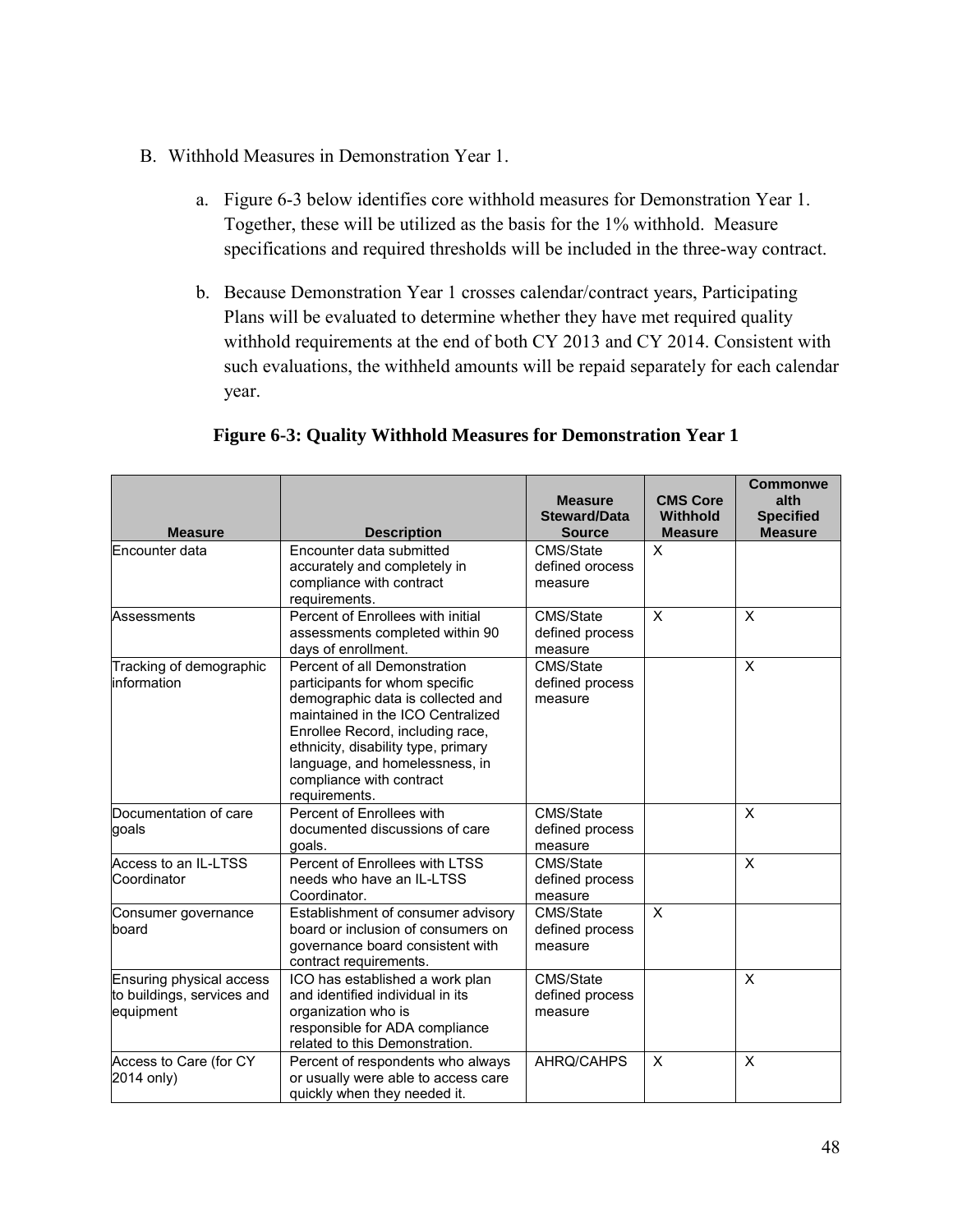| <b>Measure</b>                         | <b>Description</b>                                                                                                                                                                                                                                                                                                                                                                                                                                                             | <b>Measure</b><br><b>Steward/Data</b><br><b>Source</b> | <b>CMS Core</b><br><b>Withhold</b><br><b>Measure</b> | Commonwe<br>alth<br><b>Specified</b><br><b>Measure</b> |
|----------------------------------------|--------------------------------------------------------------------------------------------------------------------------------------------------------------------------------------------------------------------------------------------------------------------------------------------------------------------------------------------------------------------------------------------------------------------------------------------------------------------------------|--------------------------------------------------------|------------------------------------------------------|--------------------------------------------------------|
| Customer Service (for CY<br>2014 only) | Percent of best possible score the<br>plan earned on how easy it is to get<br>information and help when needed.<br>• In the last 6 months, how often did<br>your health plan's customer service<br>give you the information or help you<br>needed? • In the last 6 months, how<br>often did your health plan's<br>customer service treat you with<br>courtesy and respect? $\cdot$ In the last 6<br>months, how often were the forms<br>for your health plan easy to fill out? | AHRO/CAHPS                                             | X                                                    | X                                                      |

- C. Withhold Measures in Demonstration Years 2 and 3.
	- a. The quality withhold will increase to 2% in Demonstration Year 2 and 3% in Demonstration Year 3 and will be based on performance on the core Demonstration and Commonwealth specified measures. Figure 6-4 below identifies the quality withhold measures for Demonstration Years 2 and 3.

**Figure 6-4: Quality Withhold Measures for Demonstration Years 2 and 3** 

| <b>Measure</b>                                                  | <b>Description</b>                                                                                                                                                                                                                                                                          | <b>Measure</b><br><b>Steward/Data</b><br><b>Source</b> | <b>CMS Core</b><br>Withhold<br><b>Measure</b> | <b>Commonwe</b><br>alth<br><b>Specified</b><br><b>Measure</b> |
|-----------------------------------------------------------------|---------------------------------------------------------------------------------------------------------------------------------------------------------------------------------------------------------------------------------------------------------------------------------------------|--------------------------------------------------------|-----------------------------------------------|---------------------------------------------------------------|
| Plan all-cause<br>readmissions                                  | Percent of members discharged<br>from a hospital stay who were<br>readmitted to a hospital within 30<br>days, either from the same condition<br>as their recent hospital stay or for a<br>different reason.                                                                                 | NCQA/HEDIS                                             | X                                             |                                                               |
| Annual flu vaccine                                              | Percent of plan members who got a<br>vaccine (flu shot) prior to flu season.                                                                                                                                                                                                                | AHRQ/CAHPS                                             | X                                             |                                                               |
| Follow-up after<br>hospitalization for mental<br><b>illness</b> | Percentage of discharges for<br>members 6 years of age and older<br>who were hospitalized for treatment<br>of selected mental health disorders<br>and who had an outpatient visit, an<br>intensive outpatient encounter or<br>partial hospitalization with a mental<br>health practitioner. | <b>NCQA/HEDIS</b>                                      | X                                             | $\boldsymbol{\mathsf{x}}$                                     |
| Screening for clinical<br>depression and follow-up<br>care      | Percentage of patients ages 18<br>years and older screened for clinical<br>depression using a standardized<br>tool and follow-up plan documented.                                                                                                                                           | <b>CMS</b>                                             | X                                             | X                                                             |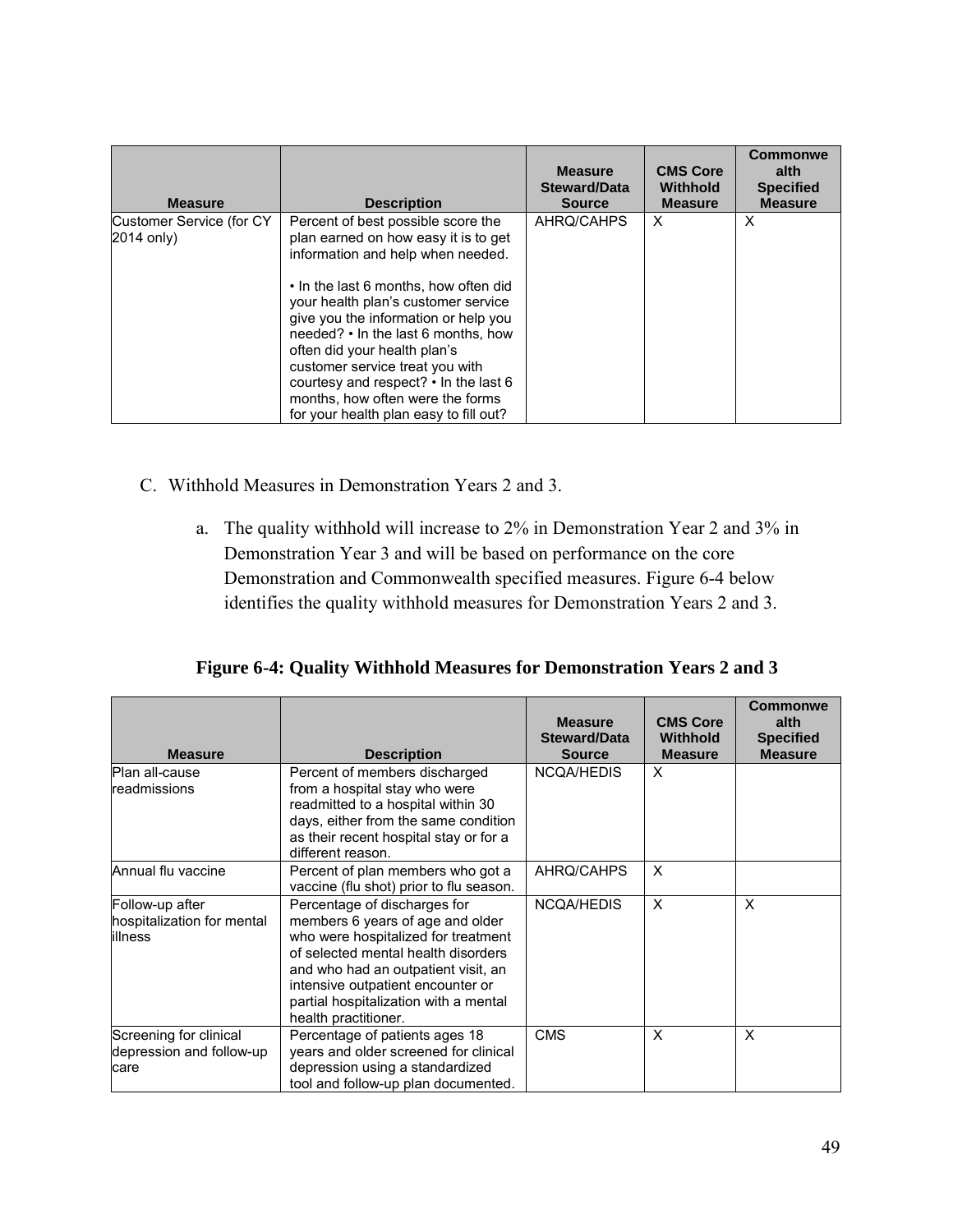|                                                                                |                                                                                                                                                                                                                                                                                                                                                                                                                                                                                                                                                                                                                          |                                                        |                                                      | <b>Commonwe</b>                            |
|--------------------------------------------------------------------------------|--------------------------------------------------------------------------------------------------------------------------------------------------------------------------------------------------------------------------------------------------------------------------------------------------------------------------------------------------------------------------------------------------------------------------------------------------------------------------------------------------------------------------------------------------------------------------------------------------------------------------|--------------------------------------------------------|------------------------------------------------------|--------------------------------------------|
| <b>Measure</b>                                                                 | <b>Description</b>                                                                                                                                                                                                                                                                                                                                                                                                                                                                                                                                                                                                       | <b>Measure</b><br><b>Steward/Data</b><br><b>Source</b> | <b>CMS Core</b><br><b>Withhold</b><br><b>Measure</b> | alth<br><b>Specified</b><br><b>Measure</b> |
| Reducing the risk of falling                                                   | Percent of members with a problem<br>falling, walking or balancing who<br>discussed it with their doctor and got<br>treatment for it during the year.                                                                                                                                                                                                                                                                                                                                                                                                                                                                    | NCQA/HOS                                               | X                                                    |                                            |
| Controlling blood pressure                                                     | Percentage of members 18-85<br>years of age who had a diagnosis of<br>hypertension and whose blood<br>pressure was adequately controlled<br>(<140/90) during the measurement<br>year.                                                                                                                                                                                                                                                                                                                                                                                                                                    | NCQA/HEDIS                                             | $\overline{X}$                                       | X                                          |
| Part D medication<br>adherence for oral<br>diabetes medications                | Percent of plan members with a<br>prescription for oral diabetes<br>medication who fill their prescription<br>often enough to cover 80% or more<br>of the time they are supposed to be<br>taking the medication.                                                                                                                                                                                                                                                                                                                                                                                                         | <b>CMS</b>                                             | X                                                    |                                            |
| Initiation and engagement<br>of alcohol and other drug<br>dependence treatment | The percentage of adolescent and<br>adult members with a new episode<br>of alcohol or other drug (AOD)<br>dependence who received the<br>following.<br>• Initiation of AOD Treatment. The<br>percentage of members who initiate<br>treatment through an inpatient AOD<br>admission, outpatient visit, intensive<br>outpatient encounter or partial<br>hospitalization within 14 days of the<br>diagnosis.<br>• Engagement of AOD Treatment.<br>The percentage of members who<br>initiated treatment and who had two<br>or more additional services with a<br>diagnosis of AOD within 30 days of<br>the initiation visit. | <b>NCQA/HEDIS</b>                                      |                                                      | X                                          |
| Timely transmission of<br>transition record.                                   | Percent of Demonstration<br>participants discharged from an<br>inpatient facility to home or any<br>other site of care for whom a<br>transition record was transmitted to<br>the facility or primary physician or to<br>the health care professional<br>designated for follow-up care within<br>24 hours of discharge.                                                                                                                                                                                                                                                                                                   | AMA-PCPI                                               |                                                      | X                                          |
| Quality of life measure<br><b>TBD</b>                                          | To be determined - specified in<br>three-way contract.                                                                                                                                                                                                                                                                                                                                                                                                                                                                                                                                                                   |                                                        |                                                      | X                                          |

(Note: Part D payments will not be subject to a quality withhold, however Participating Plans will be required to adhere to quality reporting requirements that currently exist under Part D.)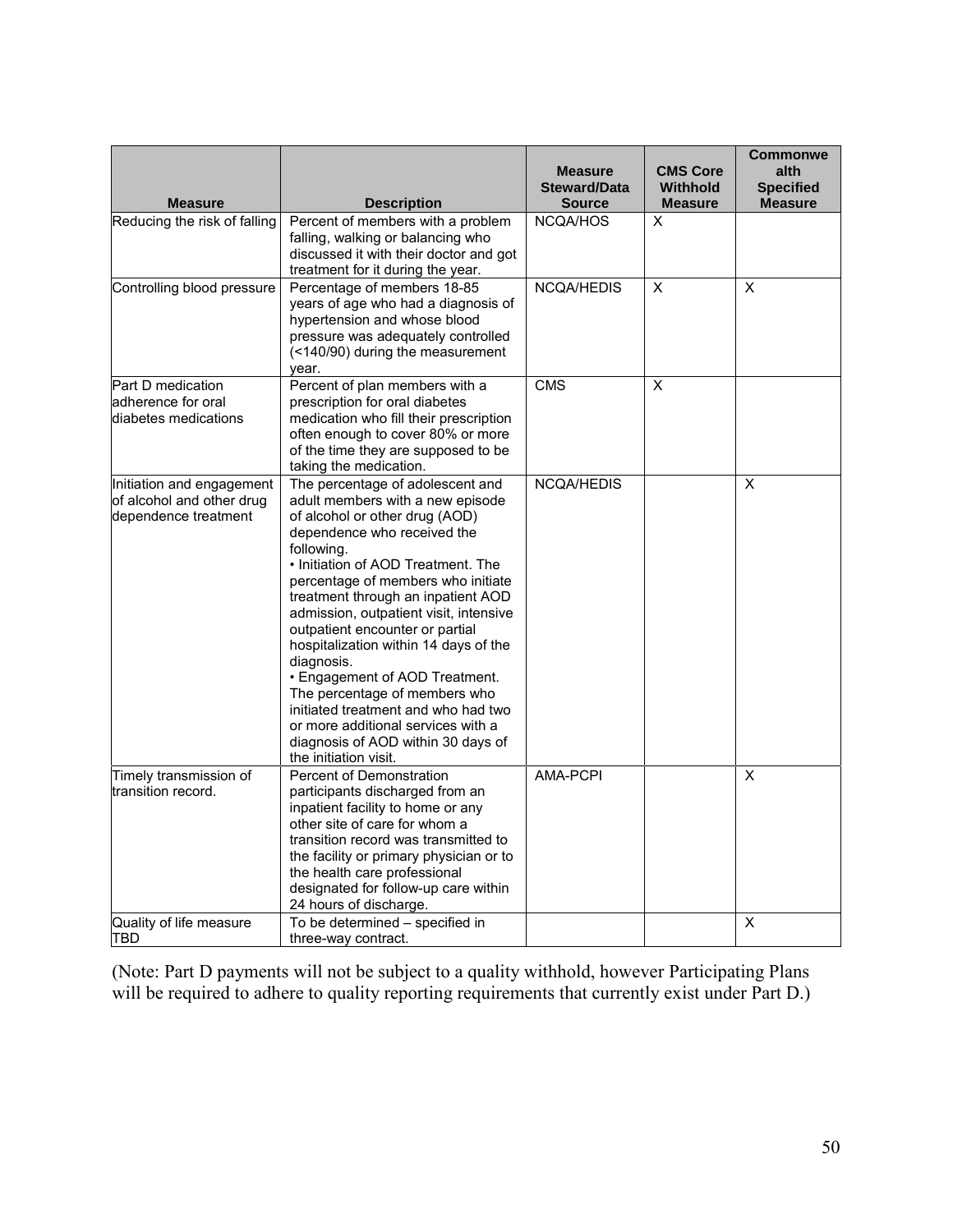b. Additional detail regarding the agreed upon measures, including technical specifications and required thresholds, will be specified in the three-way contract. Metrics only applicable to individuals 65 and older based on technical specifications will be adjusted or removed, as possible and appropriate, to reflect the Commonwealth's Demonstration target population.

### **VII. Payments to Participating Plans**

- A. CMS will make separate monthly risk-adjusted payments to the Participating Plans for the Medicare A/B and Part D components of the rate, based on standardized Demonstration payment rates. Medicare A/B payments and Part D payments will be subject to the same payment adjustments that are made for payments to Medicare Advantage and Part D plans, including but not limited to adjustments for user fees and Medicare Secondary Payer adjustment factors.
- B. The Commonwealth will make a payment to the Participating Plans for the Medicaid component of the rate.
- C. The blended payment from CMS and the Commonwealth is intended to be adequate to support access to and utilization of covered services, according to Enrollee Individualized Care Plans. CMS and the Commonwealth will jointly monitor access to care and overall financial viability of Plans accordingly.

### **VIII. Evaluate and Pay Participating Plans Relative to Quality Withhold Requirements**

- A. CMS and the Commonwealth will evaluate Plan performance according to the specified metrics required in order to earn back the quality withhold for a given year. CMS and the Commonwealth will share information as needed to determine whether quality requirements have been met and calculate final payments to each Participating Plan from each payor.
- B. Whether or not each Plan has met the quality requirements in a given year will be made public, as will relevant quality results of Participating Plans in Demonstration Years 2 and 3.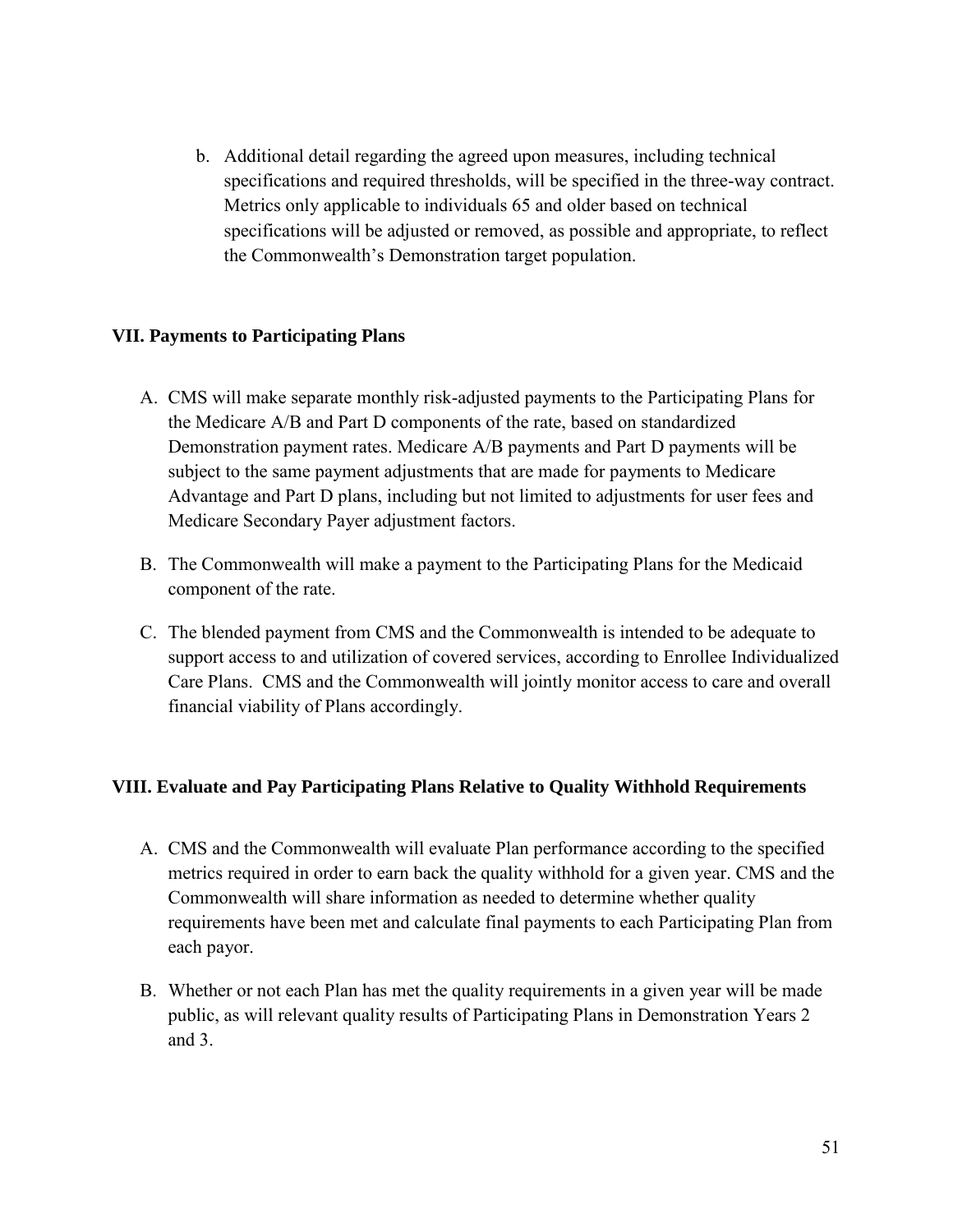#### **IX. Risk Mitigation Strategies**

- The Commonwealth will establish High Cost Risk Pools (HCRP) to account for enrollment of high cost members, defined based on spending for select Medicaid longterm supports and services above a defined threshold within Medicaid rating categories across ICOs. For each rating category with a HCRP, a portion of the base Medicaid capitation rate will be withheld from all ICOs into a risk pool. The risk pool will be divided across ICOs based on their percent of total costs above the threshold amount associated with the high cost members.
	- A. Applicable Medicaid rating categories:
		- a. F1- Facility-based Care
		- b. C3- Community Tier 3 High Community Needs
	- B. Timing. HCRPs will be utilized until additional long-term care risk adjustment methodology is in place.
	- C. Amount. To be specified in the three-way contract subject to CMS review and approval.
- Risk Corridors will be established for Demonstration Year 1 in order to account for possible enrollment bias and to protect Plans and payors against uncertainty in ratesetting that could result in either overpayment or underpayment until actual program experience is available. Risk corridors will not be applied for Demonstration Years 2 or 3. The Demonstration will utilize a tiered ICO-level symmetrical risk corridor to include all Medicare A/B and Medicaid eligible costs. The risk corridors will be reconciled after application of any HCRP or risk adjustment methodologies (e.g., CMS-HCC). Risk corridors will be reconciled as if all ICOs had received the full quality withhold payment. The three-way contract will include further details on how risk corridors will be operationalized under this Demonstration.
	- A. Process for collecting cost information. CMS and the Commonwealth will evaluate encounter data, cost data, and ICO financial reports to determine ICO incurred costs of services and care management.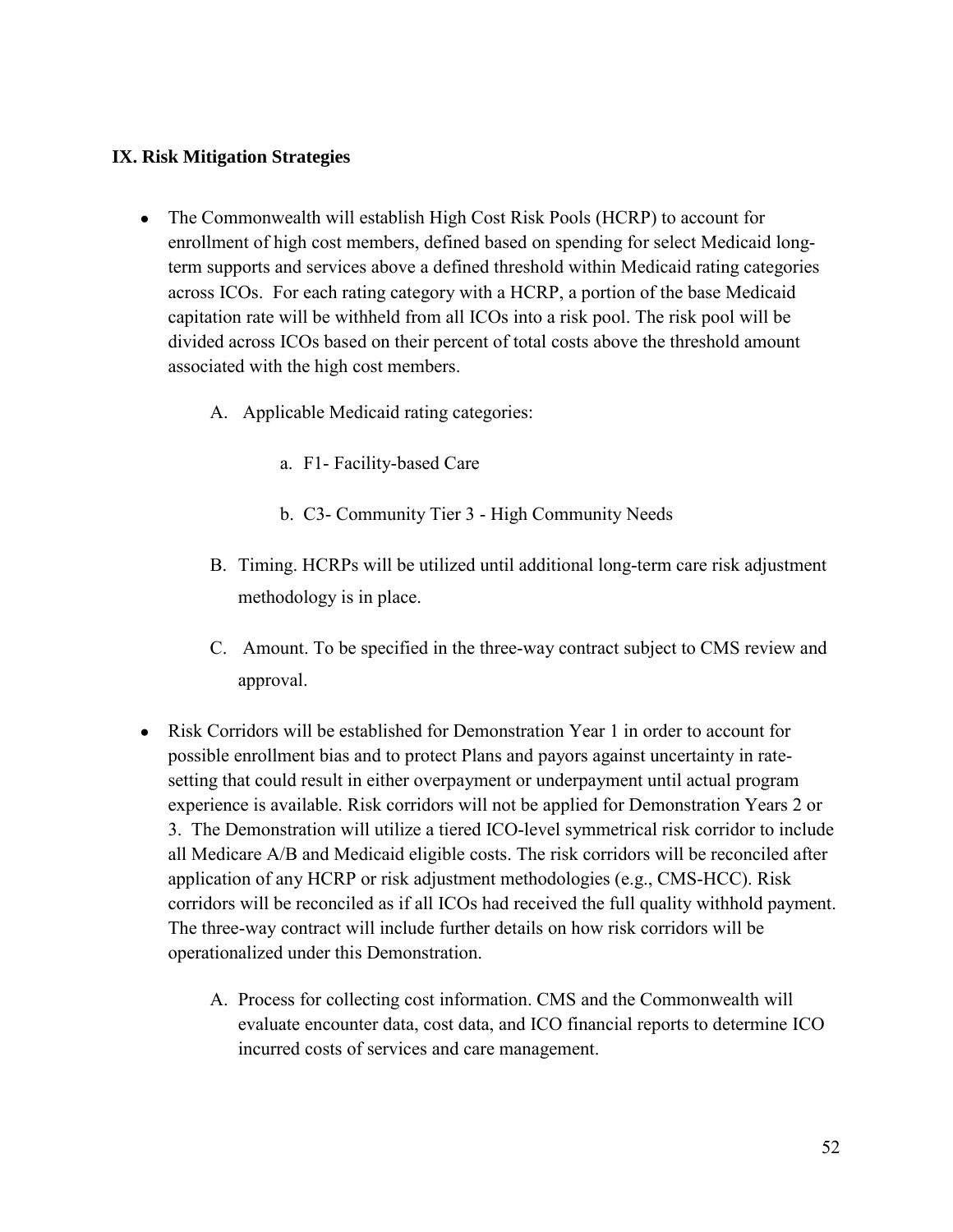- B. Risk corridor share. The Medicare and Medicaid contributions to risk corridor payments or recoupments will be in proportion to their contributions to the capitated rates, not including Part D, with the maximum Medicare payment/recoupment equaling 1% of the risk-adjusted Medicare baseline. All remaining payments once Medicare has reached its maximum obligation shall be treated as Medicaid expenditures eligible for FMAP. Risk corridors will consider both service and care management costs.
- C. Risk corridor tiers
	- a. CMS and the Commonwealth will use the following bands to address potential Participating Plan gains/losses in Demonstration Year 1:
		- **1.** Greater than 10.0% gain/loss, Participating Plans would bear 100% of the risk/reward.
		- **2.** Between 5% and 10% gain/loss, Participating Plans would bear 50% of the risk/reward; the Commonwealth and CMS would share in the other 50%, as described in B above.
		- **3.** Between 0% and 5% gain/loss, Participating Plans would bear 100% of the risk/reward.
	- b.Risk Mitigation Process: In the event that broad risk corridor payments or receipts in Section IX are incurred, CMS will convene the following parties to assess the factors resulting in the payment or loss and, as warranted, evaluate the payment parameters, including the respective projected baselines, savings percentages, and risk adjustment methodology: (1) CMS participants: Administrator, Chief Actuary, Director of the Center for Medicare, Director of the Center for Medicaid and CHIP Services, Director of the Medicare-Medicaid Coordination Office; (2) Office of Management and Budget participants: Medicare Branch Chief, Medicaid Branch Chief; (3) Commonwealth participants: Medicaid Director. These parties will review available data, as applicable, including data on enrollment, utilization patterns, health plan expenditures, and risk adjustment to assess the appropriateness of capitation rates and identify any potential prospective adjustments that would ensure the rate-setting process is meeting the objective of Medicare and Medicaid jointly financing the costs and sharing in the savings. Cost reconciliation under Part D will continue as is under the Demonstration. CMS will monitor Part D costs closely on an on-going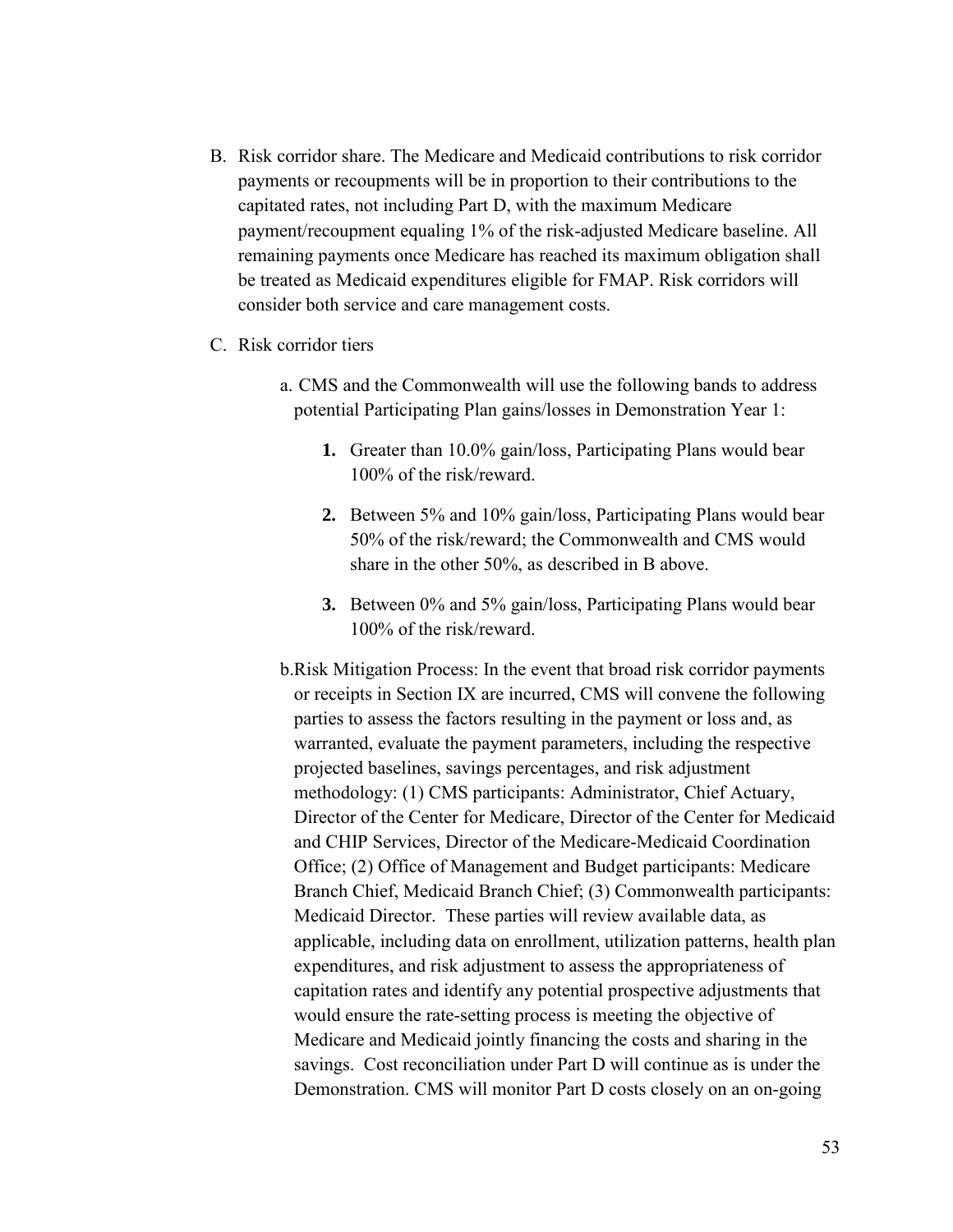basis. Any material increase in Part D costs relative to the baseline may be factored into future Demonstration Year savings percentages.

#### **X. Payments in Future Years and Mid-Year Rate Adjustments**

- A. Rates will be updated using a similar process for each calendar year. Changes to the Medicare and Medicaid baselines outside of the annual Medicare Advantage rate announcement would occur only if and when CMS and the Commonwealth jointly determine the change is necessary to calculate accurate payment rates for the Demonstration. Such changes may be based on the following factors: shifts in enrollment assumptions; major changes in Federal law and/or State policy; and changes in coding intensity.
- B. If Congress acts to delay or replace the Sustainable Growth Rate (SGR) formula used to adjust Medicare physician payment rates, CMS will adjust the Medicare baseline for beneficiaries who otherwise would have been enrolled in Original Fee-for-Service Medicare to reflect the revised current law physician payment rates. If Congress acts after the SGR cuts are scheduled to go in effect but applies changes retroactively, CMS will adjust the rates retroactively as well.

If other statutory changes enacted after the annual baseline determination and rate development process are jointly determined by CMS and the Commonwealth to have a material change in baseline estimates for any given payment year, baseline estimates and corresponding standardized payment rates shall be updated outside of the annual rate development process.

C. Changes to the savings percentages would occur if and when CMS and the Commonwealth jointly determine that changes in Part D spending have resulted in materially higher or lower savings that need to be recouped through higher or lower savings percentages applied to the Medicare A/B baselines.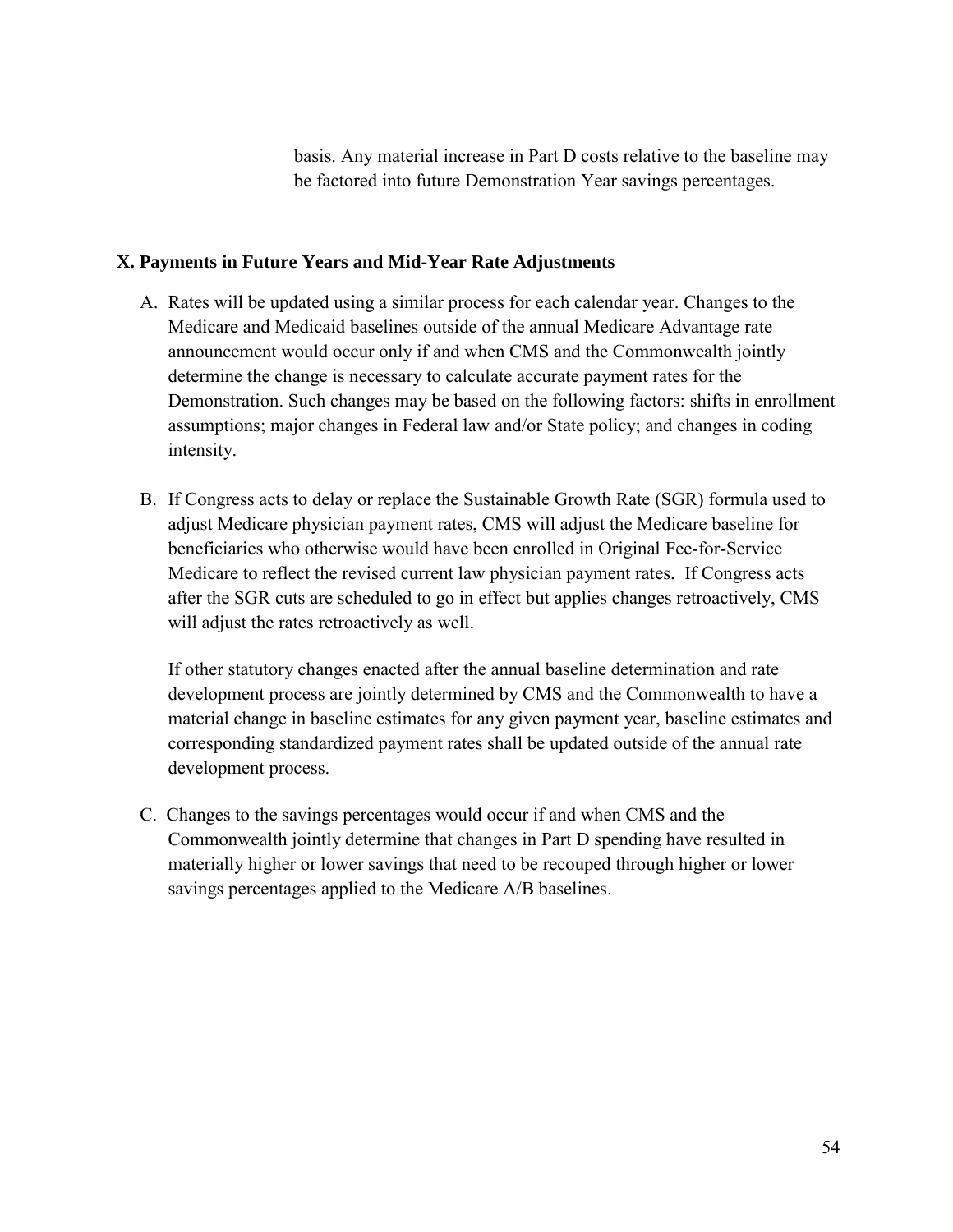## **Appendix 7: Demonstration Parameters**

The purpose of this Appendix is to describe the parameters that will govern this Federal-State partnership; the parameters are based upon those articulated by CMS in its January 25, 2012 and March 29, 2012 Health Plan Management System (HPMS) guidance. CMS and the Commonwealth have further negotiated these parameters, as specified below.

The following sections explain details of the Demonstration design, implementation and evaluation. Where waivers from current Medicare and Medicaid requirements are required, such waivers are indicated. Further detail on each of these areas will be provided in the three-way contract.

# **I. Commonwealth of Massachusetts Delegation of Administrative Authority and Operational Roles and Responsibilities**

The Massachusetts Executive Office of Health and Human Services (EOHHS) is the single state agency for the Medicaid program. The Health and Human Services Secretary directly oversees the multiple human services agencies and offices that will be involved with implementing and monitoring the Demonstration. The Demonstration will benefit from the direct and ongoing involvement of staff and programs across EOHHS as described below.

Massachusetts' Medicaid Director reports directly to the Secretary and will oversee the Demonstration through his or her Deputy Medicaid Director for Policy and Programs, who will report directly to the Medicaid Director on all aspects of the Demonstration. MassHealth recently restructured its organization to consolidate oversight and management of key units under the Deputy Medicaid Director in order to fully support integration goals, and to align policy development with program implementation. This team will oversee the ICOs, with dedicated program management staff taking on daily management responsibilities.

### **II. Plan or Qualified Entity Selection**

EOHHS, in consultation with CMS, has issued a Request for Responses (RFR) that includes the MassHealth and CMS requirements to become an Integrated Care Organization (ICO) under this Demonstration. MassHealth and CMS will engage in a joint selection process that will take into account previous performance in Medicare and Medicaid, and ensure that bidders have met CMS' requirements, as specified in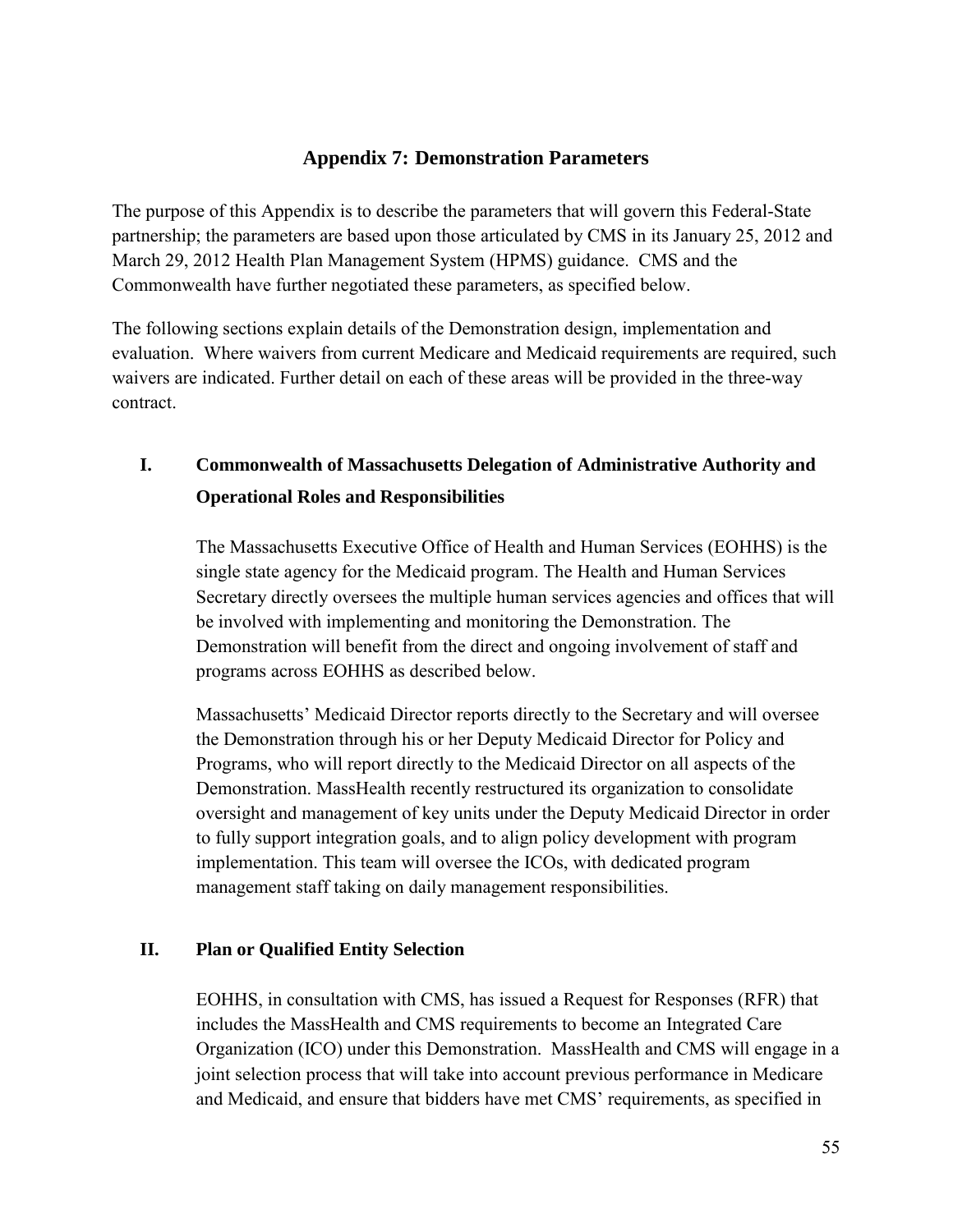this MOU. EOHHS and CMS may limit the number of selected ICOs per service area to a certain number (no less than two provided there are at least two qualified bidders) from the qualifying bids, utilizing information from the RFR that will allow EOHHS to rank the bidders. This section is subject to update, and any updates will be reflected in the three-way contract.

#### **III. State Level Enrollment Operations Requirements**

- a. Eligible Populations/Excluded Populations **-** As described in the body of the MOU.
- b. Enrollment and Disenrollment Processes All enrollments and disenrollmentrelated transactions will be processed through the MassHealth Customer Service Team (CST) vendor. MassHealth (or its vendor) will submit enrollment transactions to the CMS Medicare Advantage Prescription Drug (MARx) enrollment system directly or via a third party CMS designates to receive such transactions.
- c. Uniform Enrollment and Disenrollment Letter and Forms Letters and forms will be appended to the three-way contract when they are completed and agreed to by both CMS and the Commonwealth.
- d. Enrollment Effective Date(s) All enrollment effective dates are prospective. Beneficiary-elected enrollment is the first day of the month following receipt of an eligible beneficiary's request to enroll, or the first day of the month following the month in which the beneficiary is eligible, as applicable for an individual Enrollee. Passive enrollment is effective not sooner than 60 days after beneficiary notification.
	- i. ICOs will be required to accept enrollments no earlier than January 1, 2013 for an effective date of April 1, 2013 and begin providing coverage for enrolled individuals on April 1, 2013.
	- ii. The Commonwealth will initially conduct two passive enrollment periods. The effective dates for the two periods are tentatively July 1, 2013 and October 1, 2013, subject to Participating Plans meeting CMS and Commonwealth requirements including Plans' capacity to accept new Enrollees. The Commonwealth will provide notice of passive enrollments at least 60 days prior to the effective dates to eligible individuals, and will accept opt-out requests prior to the effective date of enrollment.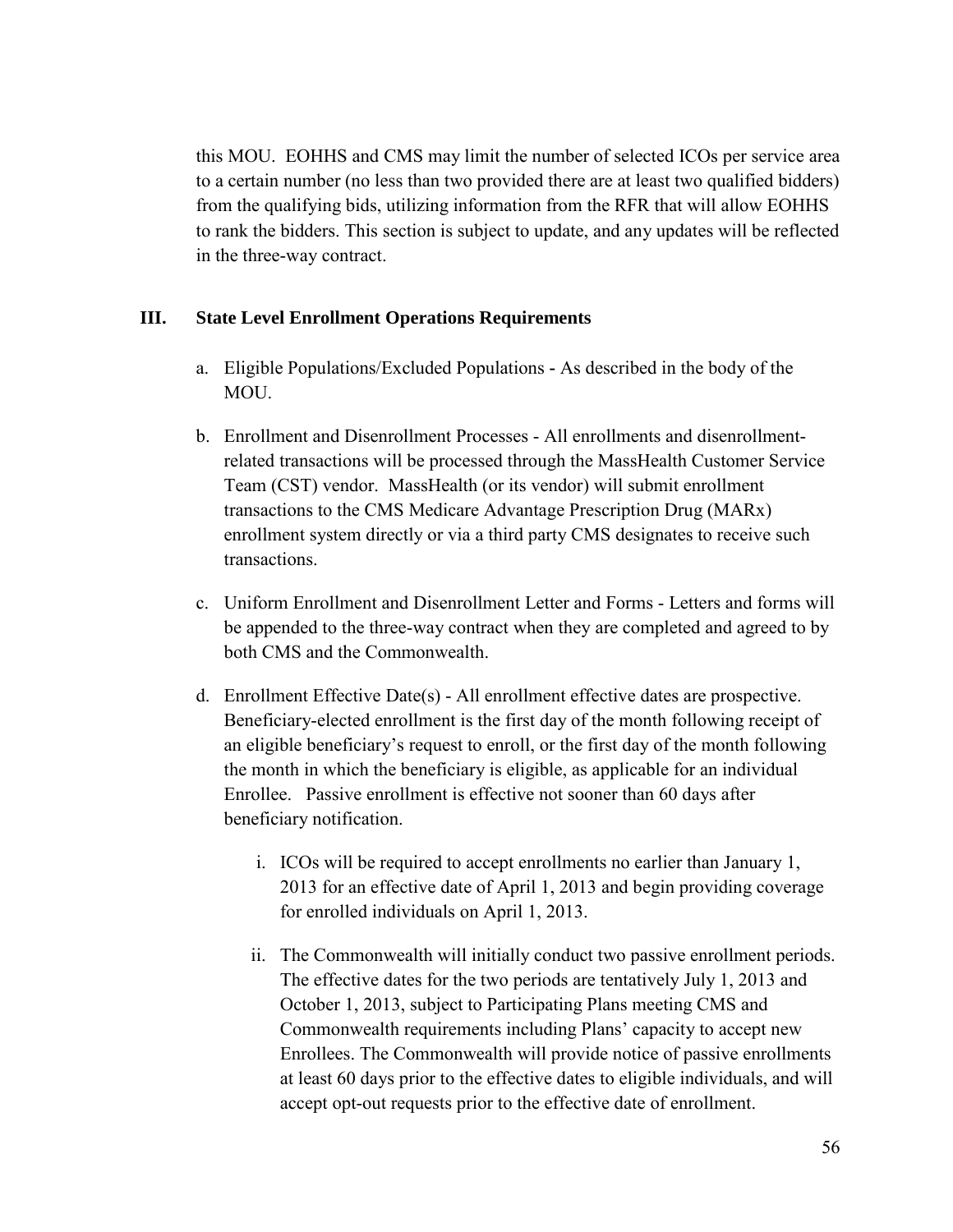Individuals who otherwise would be eligible for Medicare reassignment in 2013 or 2014 from their current (2012 or 2013, respectively) Medicare Prescriptions Drug Plan (PDP) or terminating Medicare Advantage Prescription Drug Plan (MA-PD) to another PDP, will be eligible for passive enrollment, with an opportunity to opt-out, into a Demonstration Plan effective January 1, 2014. The Commonwealth and CMS must agree in writing to any changes to the enrollment effective dates.

- iii. Following this start-up period, members who are eligible for the Demonstration and who have neither selected a Plan nor opted out of the Demonstration will receive a notice of passive enrollment into an ICO and an enrollment package that describes their options, including that of opting out of the Demonstration. Members will then have 60 days to select a different ICO or opt out of the Demonstration. MassHealth will proceed with passive enrollment into the identified ICO for Members who do not make a different choice, with an effective date of the first day of the month following the end of the 60-day period.
- iv. Requests to disenroll will be accepted at any point after enrollment occurs and are effective on the first of the following month.
- e. No enrollments will be accepted within 6 months (or less) of the end of the Demonstration.
- f. Notification of passive enrollment options will be provided by the Commonwealth to each beneficiary not less than 60 calendar days prior to the effective date of the proposed enrollment.
- g. Passive enrollment activity will be coordinated with CMS activities such as Annual Reassignment and daily auto-assignment for individuals with the Part D Low Income Subsidy.
- h. The Commonwealth will work to develop an "intelligent assignment" algorithm for passive enrollment (e.g. that prioritizes continuity of providers and/or services), with further details to be provided in the three-way contracts.
- i. The Commonwealth will provide customer service, including mechanisms to counsel beneficiaries notified of passive enrollment and to receive and communicate beneficiary choice of opt out to CMS via transactions to CMS' MARx system. Beneficiaries will also be provided a notice upon the completion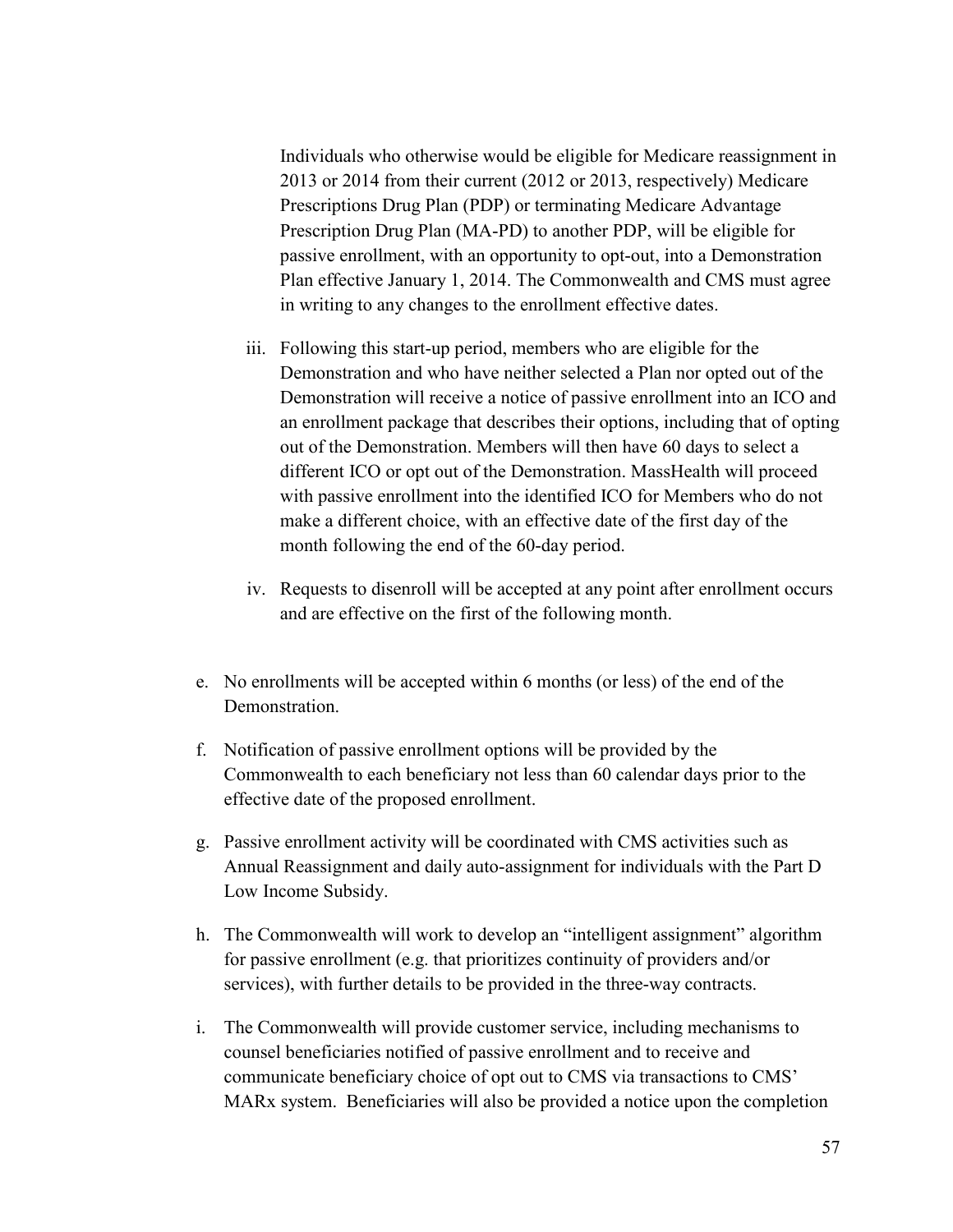of the opt-out process. Medicare resources, including 1800-Medicare, will remain a resource for Medicare beneficiaries.

- j. The Commonwealth will provide notices, as approved by CMS, to ensure complete and accurate information is provided in concert with other Medicare communications, such as the Medicare & You handbook. CMS may also send a notice to individuals, and will coordinate such notice with any State notice(s).
- k. Data in State and CMS systems will be reconciled on a timely basis to prevent discrepancies between such systems.

### **IV. State Level Delivery System Requirements**

- a. Provision of Integrated Care Services
	- i. State Requirements for Integrated Primary Care and Behavioral Health Care - With support from the ICOs, contracted primary care providers will offer integrated primary care and behavioral health services.
	- ii. State Requirements for Care Coordination ICOs will offer care coordination services to all Enrollees:
		- 1. through a Care Coordinator or Clinical Care Manager, for medical and behavioral health services; and
		- 2. through an Independent Living and LTSS (IL-LTSS) Coordinator, contracted from a community-based organization, for LTSS. The IL-LTSS Coordinator would be a full member of the Interdisciplinary Care Team as appropriate, serving at the discretion of the Enrollee.
		- 3. Information about the roles and qualifications of the Care Coordinator, Clinical Care Manager, and IL-LTSS Coordinator will be included in the three-way contract.
	- iii. State Requirements for an Interdisciplinary Care Team ICOs will support an Interdisciplinary Care Team (ICT) for each member, which will ensure the integration of the member's medical, behavioral health, and LTSS care. The primary care provider and ICT will be personcentered: built on the Enrollee's specific preferences and needs, delivering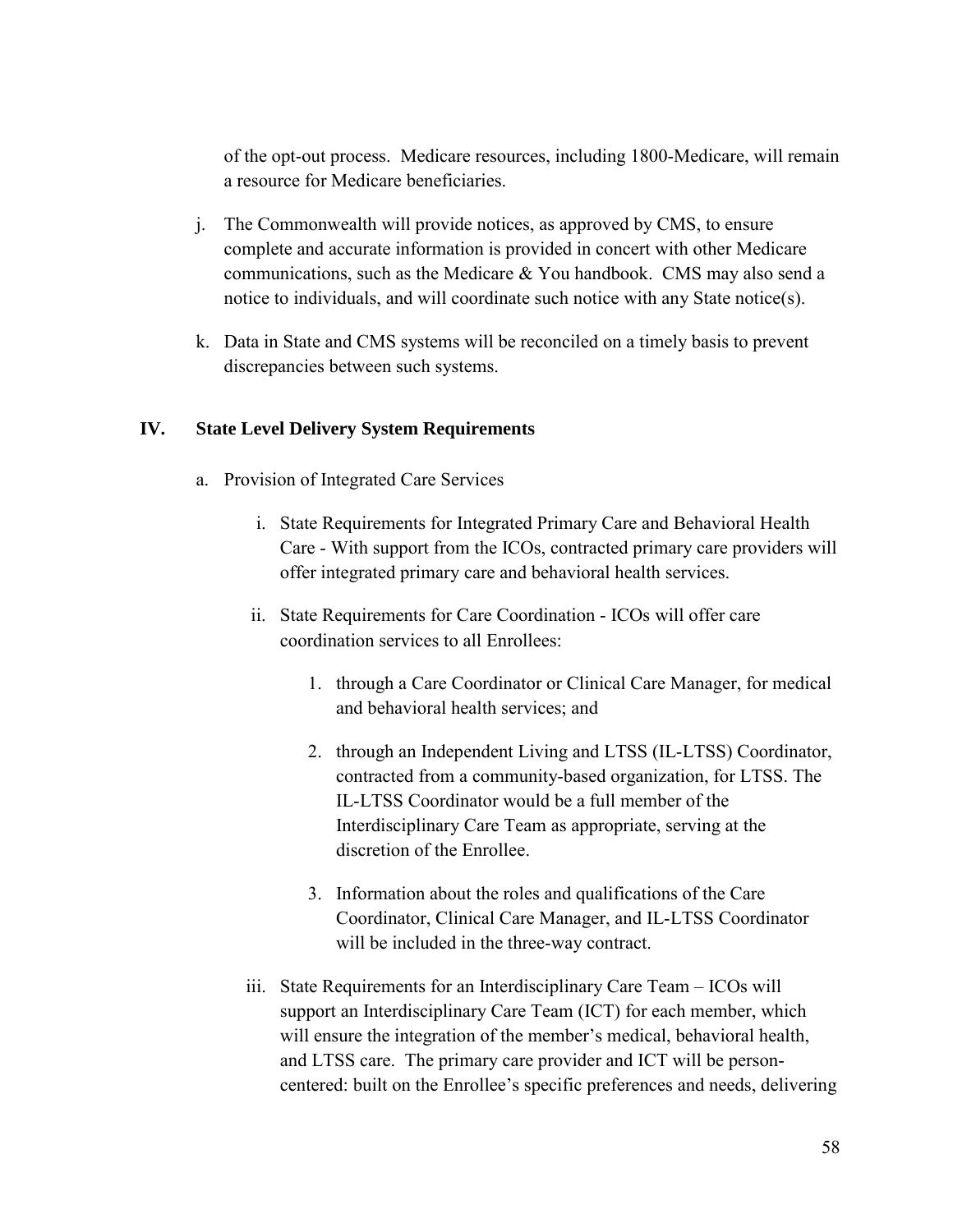services with transparency, individualization, respect, linguistic and cultural competence, and dignity.

- 1. All members of the ICT must agree to participate in approved training on the person-centered planning processes, cultural competence, accessibility and accommodations, independent living and recovery, and wellness principles, along with other required training, as specified by the Commonwealth.
- iv. State Requirements for member Assessment, Care Planning, Monitoring and Continuous Improvement.
	- 1. Assessments and Individualized Care Plan Each Enrollee shall receive, and be an active participant in, an initial assessment of medical, behavioral health and LTSS needs. This initial assessment, using the MDS-HC tool, must be done by an RN and entered into the Virtual Gateway portal in order to establish the appropriate rating category.

In addition, upon enrollment and as appropriate thereafter, the ICO will perform in-person comprehensive assessments, which will be the starting point for creating an Individualized Care Plan. The comprehensive assessment may be done at the same time or a different time as the initial assessment, and must be conducted by care teams using a MassHealth/CMS approved assessment tool in a location that meets the needs of the Enrollee. Such comprehensive assessments will encompass social, functional, medical, behavioral, wellness and prevention domains, as well as the Enrollees' strengths and goals, need for any specialists and the Plan for care management and coordination.

Each element of the comprehensive assessment, including a description of the LTSS and other covered services to be provided until the next Individualized Care Plan review, will be reflected in the Enrollee's Individualized Care Plan, and the ICO will ensure that all relevant aspects of the Enrollee's care are addressed in a fully integrated manner on an ongoing basis.

2. Clinical Care Management - The ICO will ensure the provision of Clinical Care Management and LTSS needs, directly or through the Primary Care Provider and IL-LTSS coordinator, as feasible, to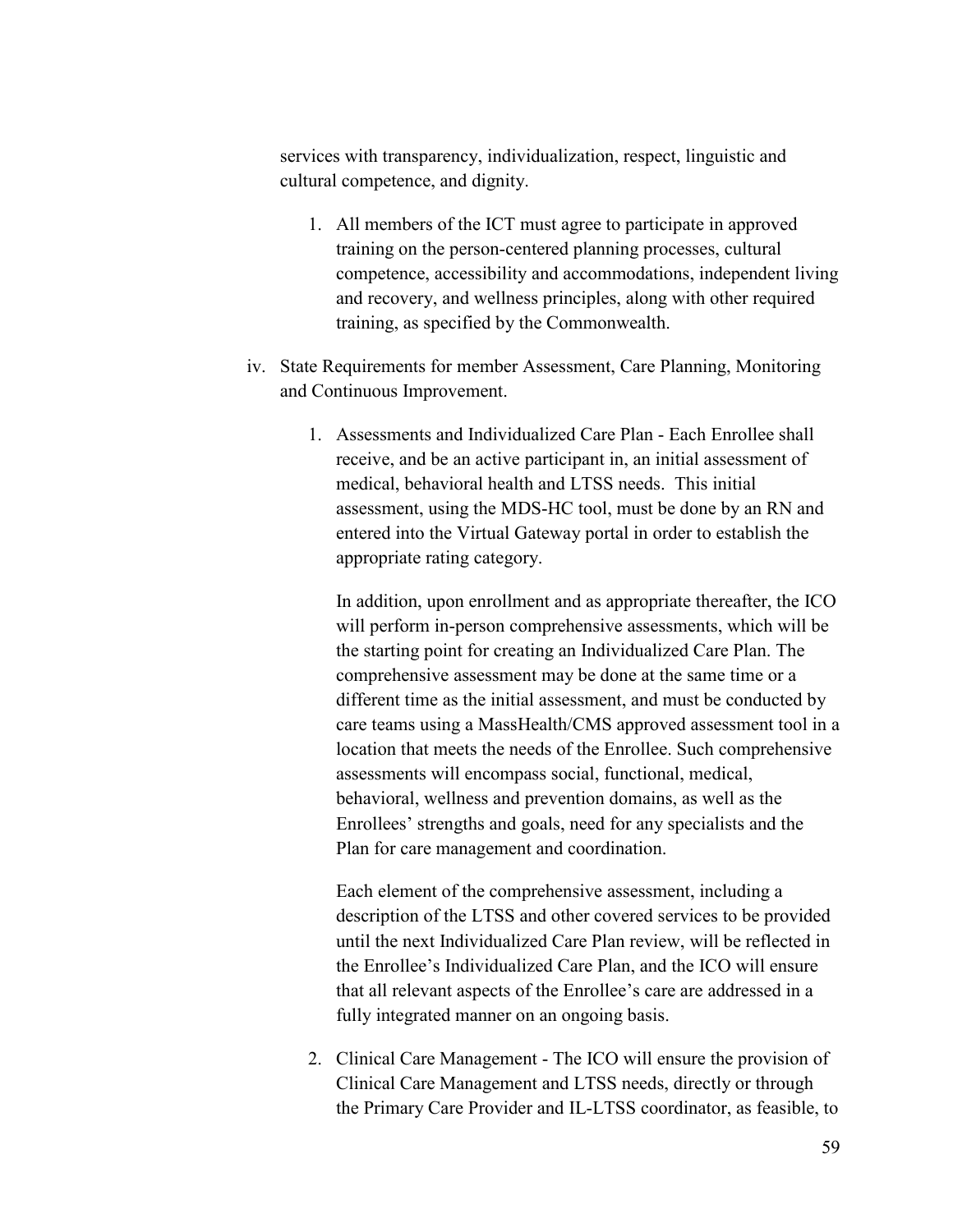Enrollees identified as high risk. Specific Clinical Care Management services will include:

- a. Assessment of the clinical risks and needs of each Enrollee;
- b. Medication review and reconciliation;
- c. Medication adjustment by protocol;
- d. Enhanced self-management training and support for complex clinical conditions, including coaching to family members and other caregivers, as appropriate; and
- e. Frequent Enrollee contact, as appropriate.
- b. Network Adequacy State Medicaid standards shall be utilized for long-term supports and services or for other services for which Medicaid is primary, and Medicare standards shall be utilized for pharmacy benefits and for other services for which Medicare is primary. Home health and durable medical equipment requirements, as well as any other services for which Medicaid and Medicare may overlap, shall be subject to State Medicaid standards, so long as the Commonwealth can show that such standards are at least as stringent and beneficiary-friendly as Medicare standards; otherwise, Medicare standards or an alternative standard that meets or exceeds Medicare and Medicaid standards shall apply.

State MassHealth standards for Participating Plans require the following within a 15-mile radius or 30 minutes from the Enrollee's ZIP code of residence:

- At least two PCPs;
- At least two outpatient behavioral health providers;
- Two hospitals (when feasible);
- Two nursing facilities; and
- Two community LTSS Providers per covered service.

For any covered services for which Medicare requires a more rigorous network adequacy standard than described above (including time, distance, and/or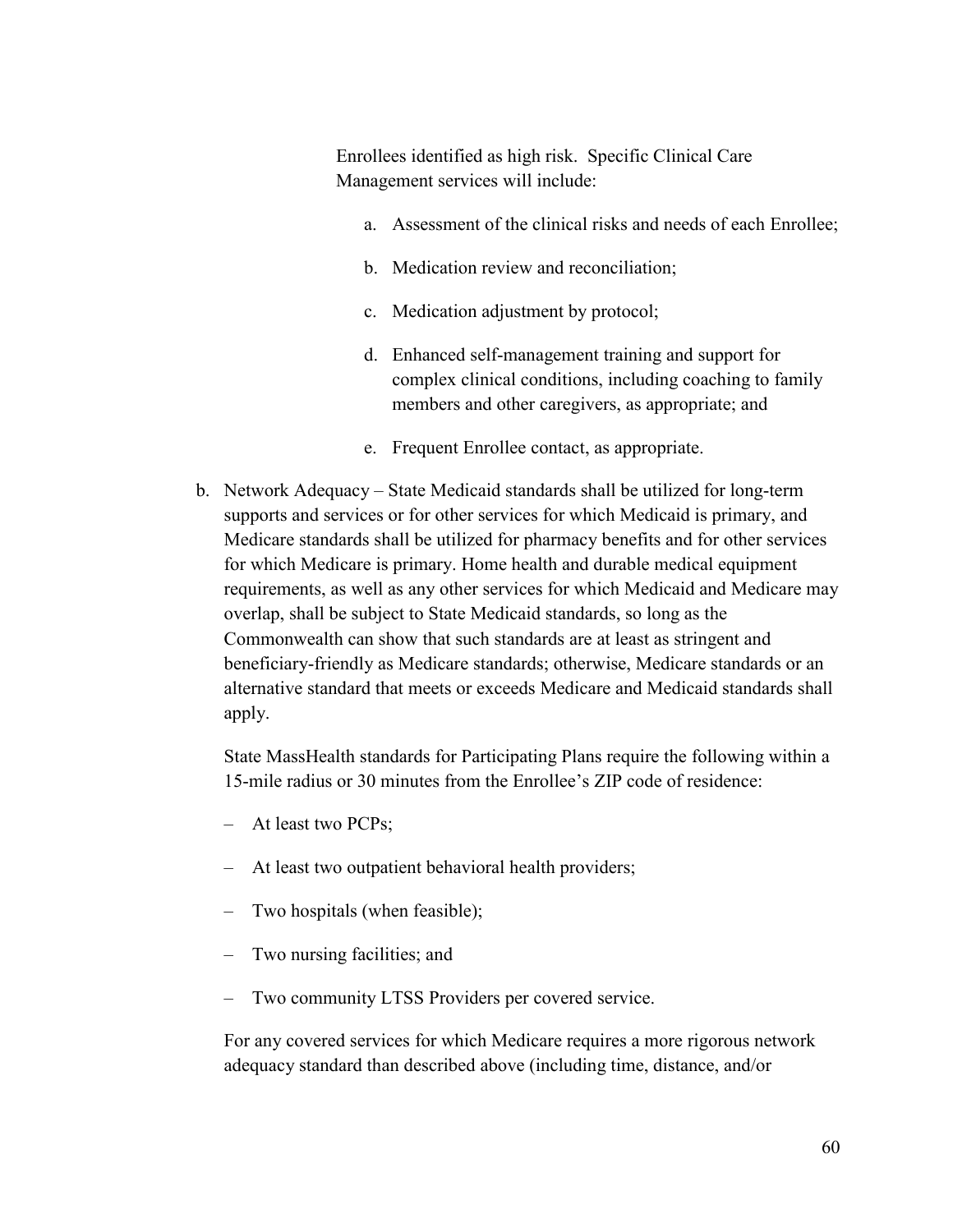minimum number of providers or facilities), the ICO must meet the Medicare requirements.

Medicare network standards account for the type of service area (rural, urban, suburban, etc.), travel time, and minimum number of the type of providers, as well as distance in certain circumstances. The Commonwealth and CMS may grant exceptions to these general rules to account for patterns of care for Medicare-Medicaid beneficiaries, but will not do so in a manner that will dilute access to care for Medicare-Medicaid beneficiaries. Networks will be subject to confirmation through readiness reviews.

- c. Solvency ICOs will be required to meet solvency requirements:
	- i. consistent with 42 CFR § 422.402, and
	- ii. as specified in the Commonwealth procurement, including:
		- 1. Financial Viability
			- a. Minimum Net Worth

The ICO must demonstrate and maintain minimum net worth as specified below. For the purposes of the contract, minimum net worth is defined as assets minus liabilities.

Throughout the term of the contract, the ICO must maintain a minimum net worth of \$1,500,000, subject to the following conditions:

- A minimum of \$1,200,000 of this requirement must be in cash;
- The ICO may include 100% of the book value (the depreciated value according to generally accepted accounting principles (GAAP)) of tangible health care delivery assets carried on its balance sheet; and
- If at least \$1,200,000 of the minimum net worth requirement is met by cash, then the GAAP value of intangible assets up to 20% of the minimum net worth required will be allowed.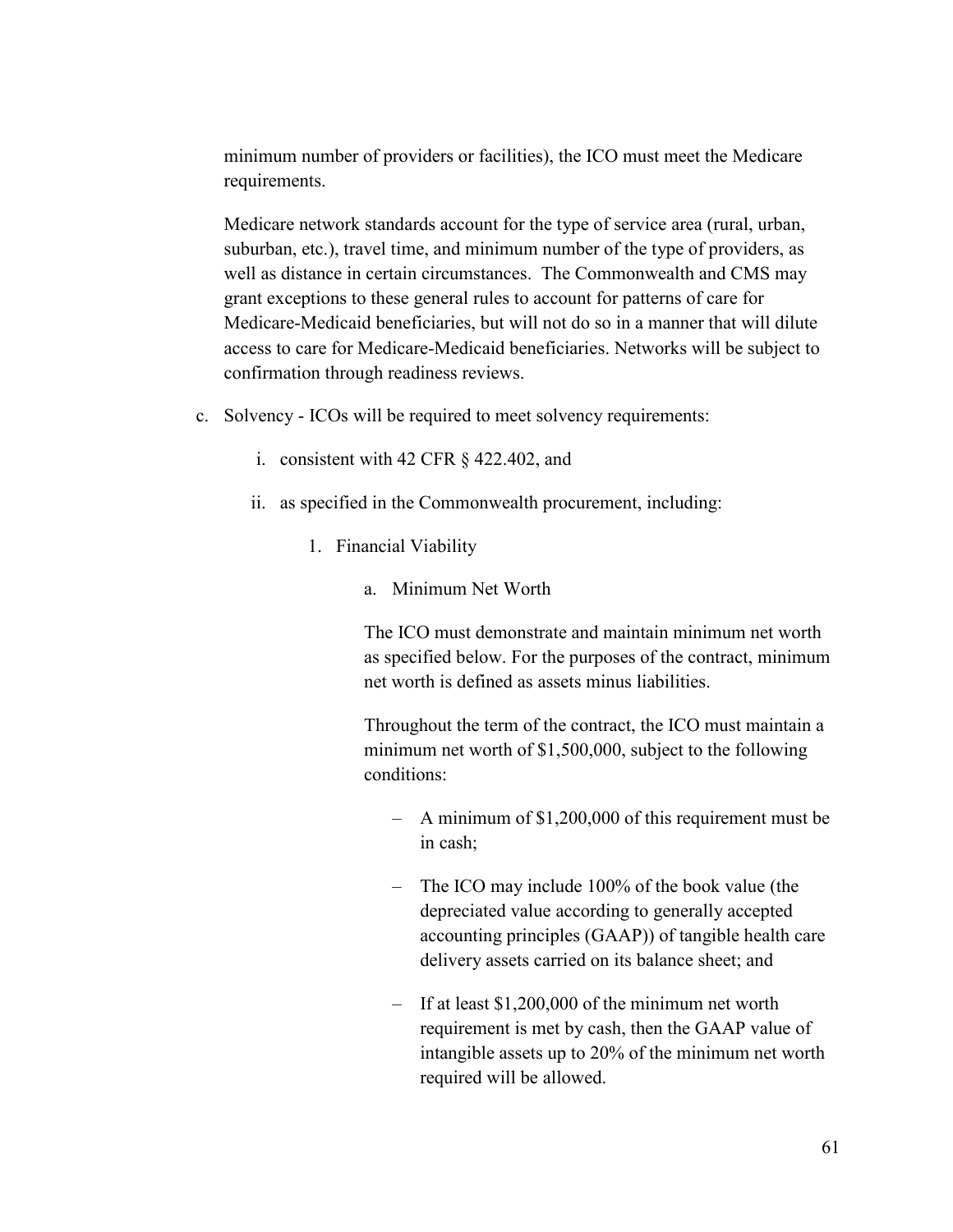b. Working Capital Requirements

The ICO must demonstrate and maintain working capital as specified below. For the purposes of the contract, working capital is defined as current assets minus current liabilities. Throughout the terms of the contract, the ICO must maintain a positive working capital, subject to the following conditions:

If an ICO's working capital falls below zero, the ICO must immediately notify EOHHS and submit a written plan within 30 days, certified by an independent auditor, to reestablish a positive working capital balance for approval by EOHHS.

EOHHS may take any action it deems appropriate, including termination of the contract, if the ICO:

Fails to report a negative working capital balance that is subsequently identified through an audit;

Does not propose a plan to reestablish a positive workingcapital balance within a reasonable period of time as determined by EOHHS;

Violates a corrective plan approved by EOHHS; or

EOHHS determines that negative working capital cannot be corrected within a reasonable amount of time as determined by EOHHS.

- 2. Financial Stability
	- a. Financial Stability Plan

Throughout the term of the contract, the ICO must:

- i. Remain financially stable;
- ii. Maintain adequate protection against insolvency in an amount determined by EOHHS, as follows:
	- Provide to Enrollees all covered services required by the contract for a period of at least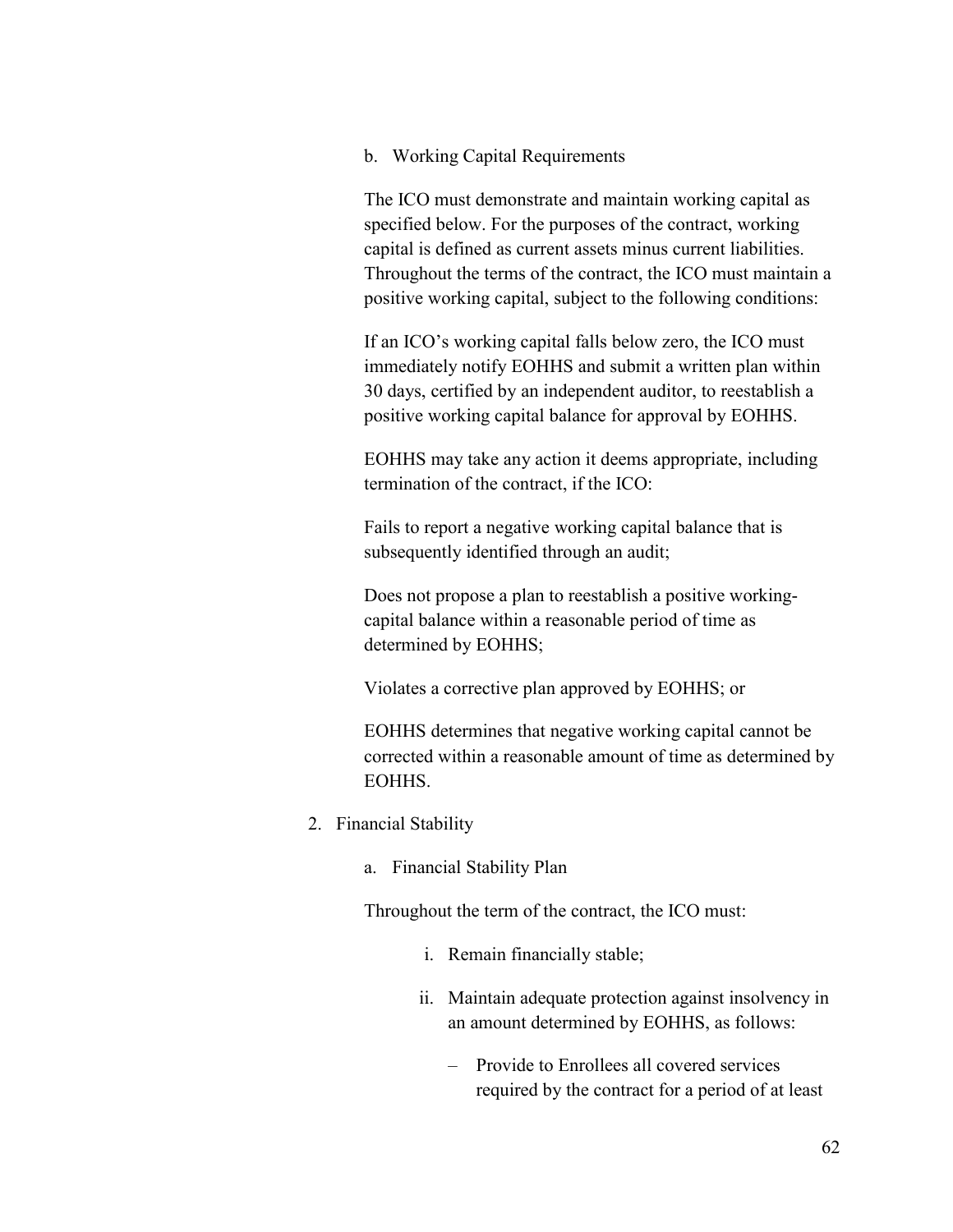45 calendar days following the date of insolvency or until written approval to cease providing such services is received from EOHHS, whichever comes sooner;

- Continue to provide all such services to Enrollees who are receiving inpatient services at the date of insolvency until the date of their discharge or written approval to cease providing such services is received from EOHHS, whichever comes sooner; and
- Guarantee that Enrollees and EOHHS do not incur liability for payment of any expense that is the legal obligation of the ICO, any of its subcontractors, or other entities that have provided services to Enrollees at the direction of the ICO or its subcontractors;
- iii. Immediately notify EOHHS when the ICO has reason to consider insolvency or otherwise has reason to believe it or any subcontractors is other than financially sound and stable, or when financial difficulties are significant enough for the chief executive officer or chief financial officer to notify the ICO's board of the potential for insolvency; and
- iv. Maintain liability protection sufficient to protect itself against any losses arising from any claims against itself or any provider, including, at a minimum, workers' compensation insurance, comprehensive liability insurance, and property damage insurance.
- b. Insolvency Reserve

The Insolvency Reserve shall be defined as the funding resources available to meet costs of providing services to Enrollees for a period of 45 days in the event that the ICO is determined insolvent. Funding the Insolvency Reserve shall be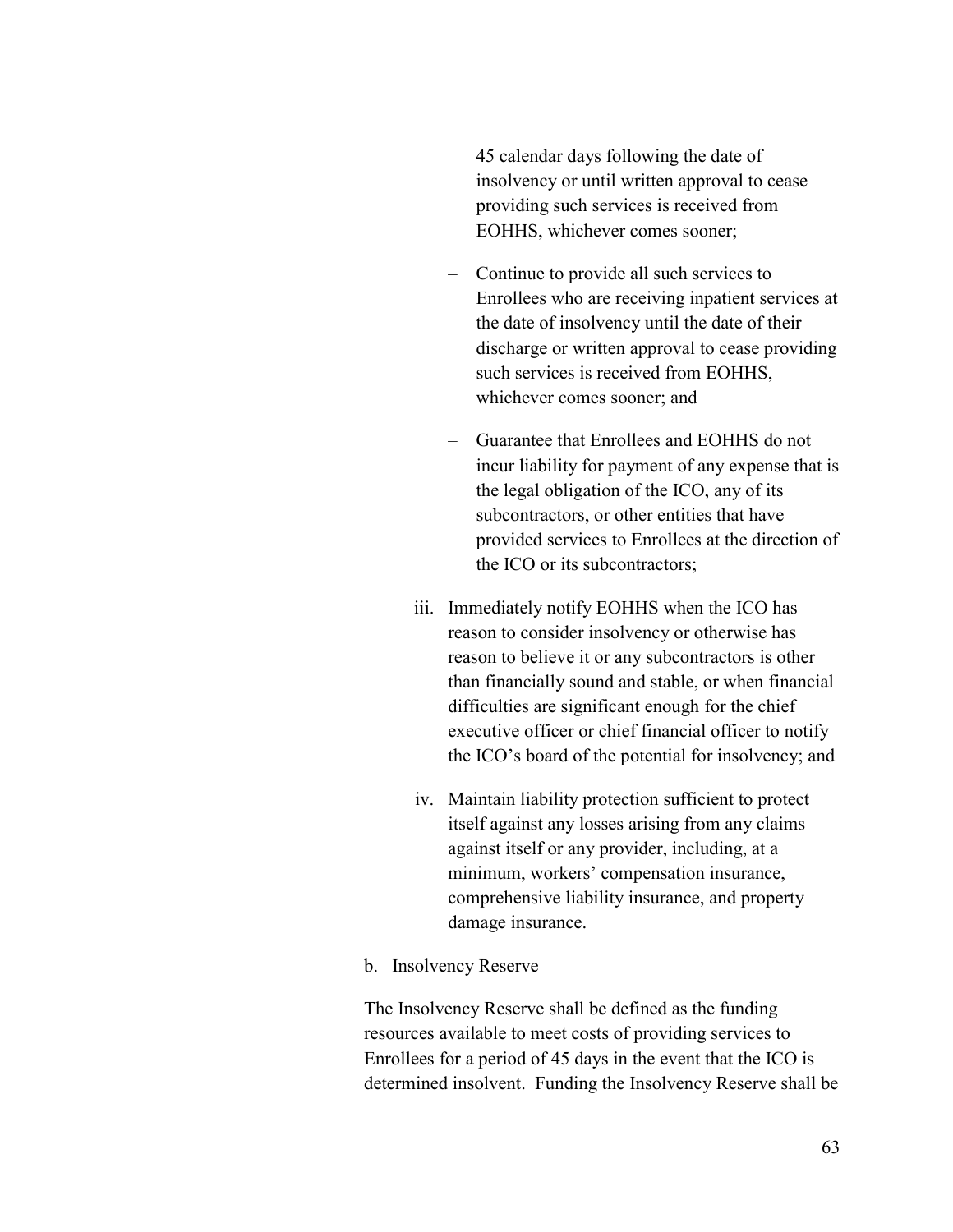the sole responsibility of the ICO, regardless of any risk sharing arrangements with EOHHS or CMS.

EOHHS shall calculate the amount of the Insolvency Reserve annually and provide this calculation to the ICO within 45 days of the start of the contract year.

The Insolvency Reserve calculation shall be an amount equal to 45 days of the ICO's estimated medical expenses, not to exceed 88% of the calculated value of 45 days of capitation payment revenue.

Within 30 calendar days of receipt of the Insolvency Reserve calculation, the ICO must submit to EOHHS written documentation of its ability to satisfy EOHHS' Insolvency Reserve Requirement. The documentation must be signed and certified by the ICO's chief financial officer.

Subject to EOHHS' approval, the ICO may satisfy the Insolvency Reserve Requirement through any combination of the following: restricted cash reserves; performance guarantee as specified in Section 5.8.C.3 of the RFR; insolvency insurance or reinsurance, performance bonds; irrevocable letter of credit; and other letters of credit or admitted assets as specified in Appendix F of the RFR.

c. Performance Guarantees and Additional Security

Throughout the term of the contract, the ICO must provide EOHHS with performance guarantees that are subject to prior review and approval from EOHHS. Performance guarantees must include:

> i. A promissory note from the ICO's parent(s) or a performance bond from an independent agent in the amount of \$1,500,000 to guarantee performance of the ICO's obligation to provide covered services in the event of the ICO's impending or actual insolvency; and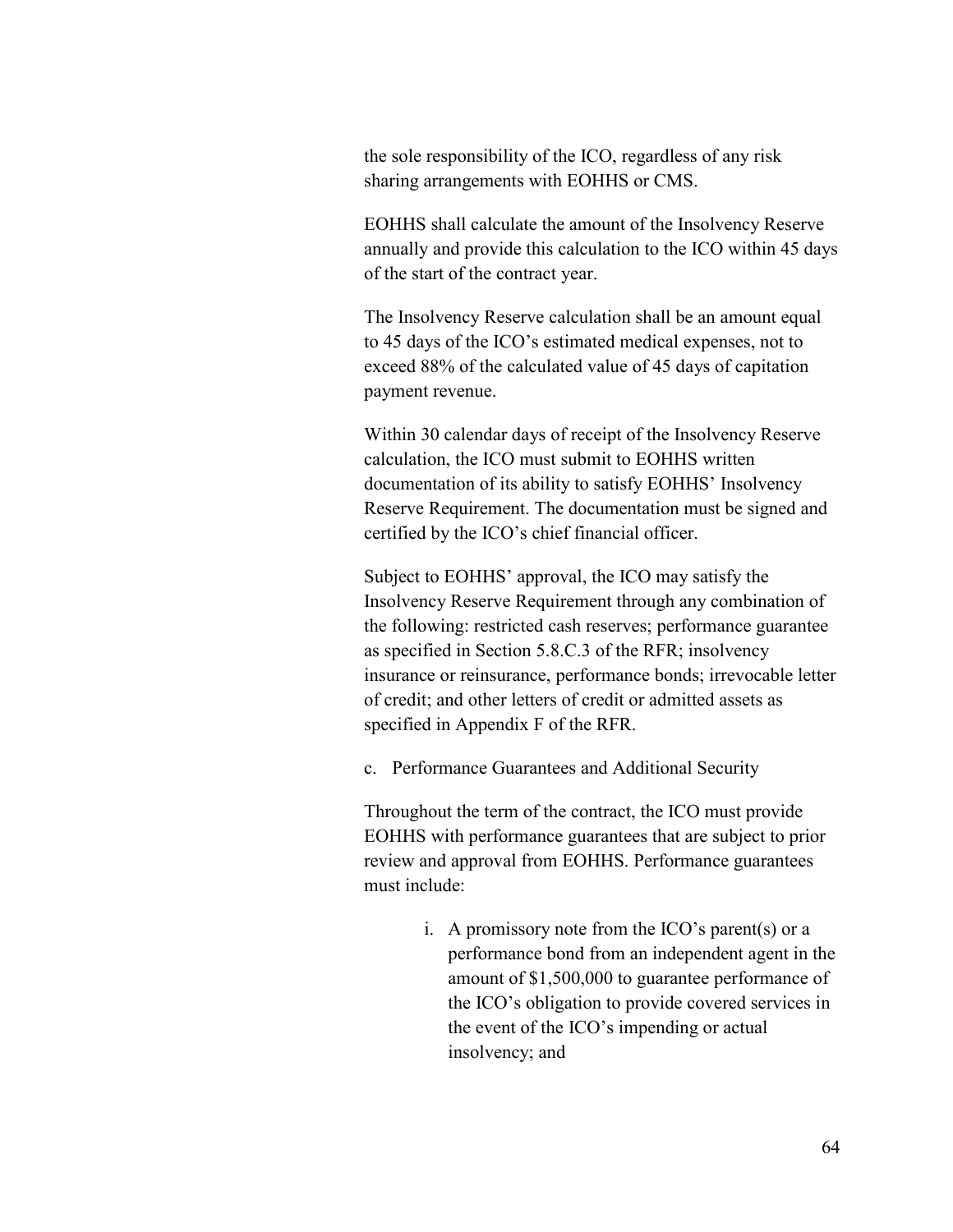- ii. A promissory note from the ICO's parent(s) or a performance bond from an independent agent in the amount of \$600,000 to guarantee performance of the ICO's obligations to perform activities related to the administration of the contract in the event of the ICO's impending or actual insolvency.
- d. Credentialing and Practitioner Licensure Authorities and Application within Approved Contracts
	- i. The ICO provider network shall be comprised of a sufficient number of appropriately credentialed, licensed, or otherwise qualified providers to meet the requirements of the three-way contract, assure access to all covered services, and that all providers are appropriately credentialed, maintain current licenses, and have appropriate locations to provide the covered services;
	- ii. The ICO shall implement written policies and procedures that comply with the requirements of 42 CFR 422.204 and 438.214 regarding the selection, credentialing, retention, and exclusion of providers and meet, at a minimum, the requirements below in addition to those described in the three-way contract. The ICO shall submit such policies and procedures annually to EOHHS, if amended, and shall demonstrate to EOHHS, by reporting annually, that all providers within the ICO's provider network are credentialed according to such policies and procedures. The ICO shall:
		- 1. Maintain appropriate, documented processes for the credentialing and re-credentialing of physician providers and all other licensed or certified providers who participate in the ICO's provider network. At a minimum, the scope and structure of the processes shall be consistent with recognized managed care industry standards and relevant state regulations, including regulations issued by the Board of Registration in Medicine at 243 CMR 3.13;
		- 2. Ensure that all providers are credentialed prior to becoming network providers and that a site visit is conducted with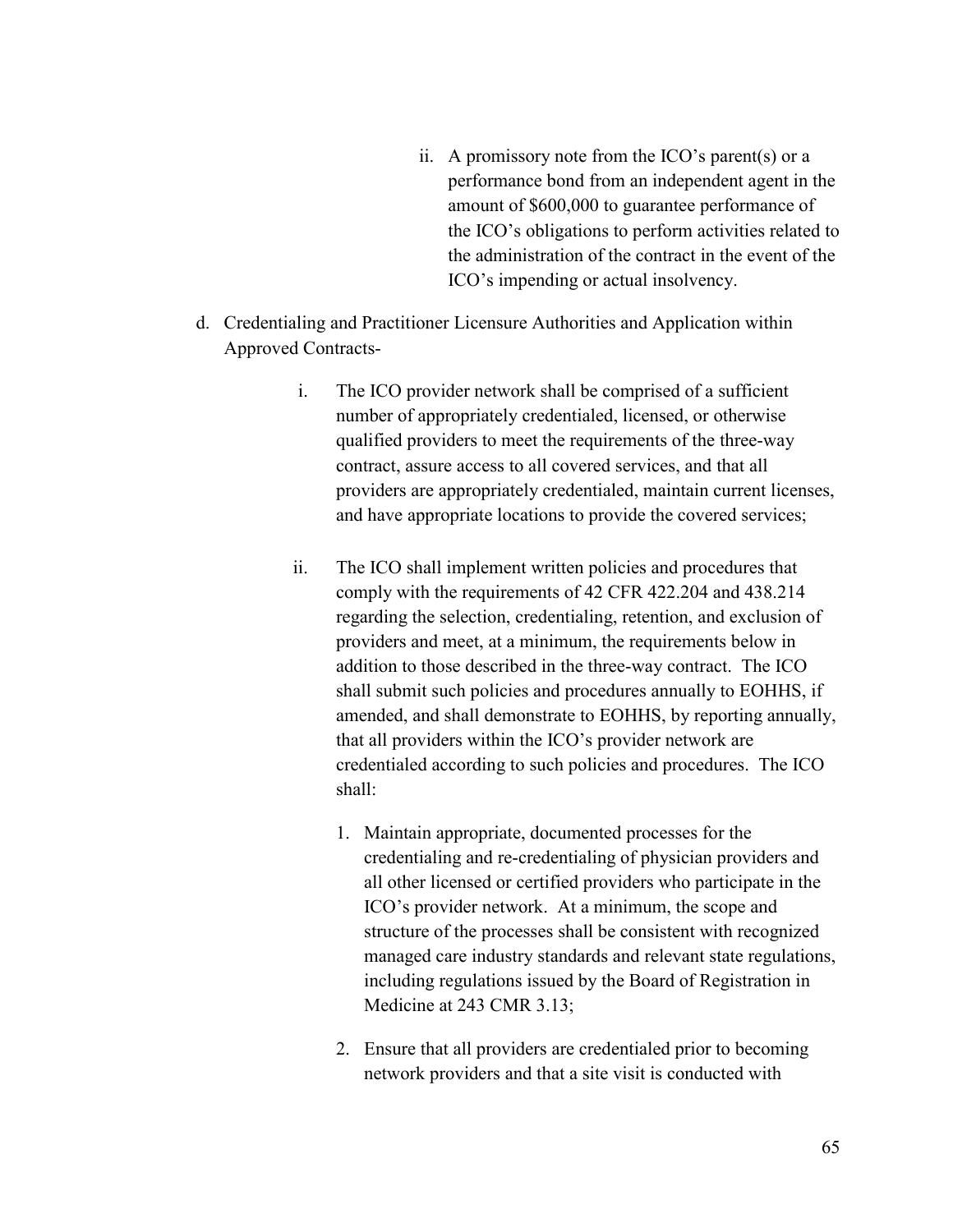recognized managed care industry standards and relevant state regulations;

- 3. Maintain a documented re-credentialing process which shall occur regularly, as specified in the three-way contract, and requires that physician providers and other licensed and certified professional providers, including behavioral health providers, maintain current knowledge, ability, and expertise in their practice area(s) by requiring them, at a minimum, to conform with recognized managed care industry standards;
- 4. Upon notice from EOHHS or CMS, not authorize any providers barred from participation in MassHealth, Medicare or from another state's Medicaid program, to treat Enrollees and shall deny payment to such providers for services provided. In addition:
	- a. If a provider is terminated or suspended from MassHealth, Medicare, or another state's Medicaid program or is the subject of a state or Federal licensing action or for any other independent action, the ICO shall terminate, suspend, or decline a provider from its network as appropriate, and notify EOHHS of such action.
- 5. Not contract with, or otherwise pay for any items or services furnished, directed or prescribed by, a provider that has been excluded from participation in Federal health care programs by the Office of the Inspector General of the U.S. Department of Health and Human Services under either Section 1128 or Section 1128A of the Social Security Act, or that has been terminated from participation under Medicare or another state's Medicaid program, except as permitted under 42 CFR 1001.1801 and 1001.1901;
- 6. Not establish provider selection policies and procedures that discriminate against particular providers that serve high-risk populations or specialize in conditions that require costly treatment;
- 7. Ensure that no credentialed provider engages in any practice with respect to any Enrollee that constitutes unlawful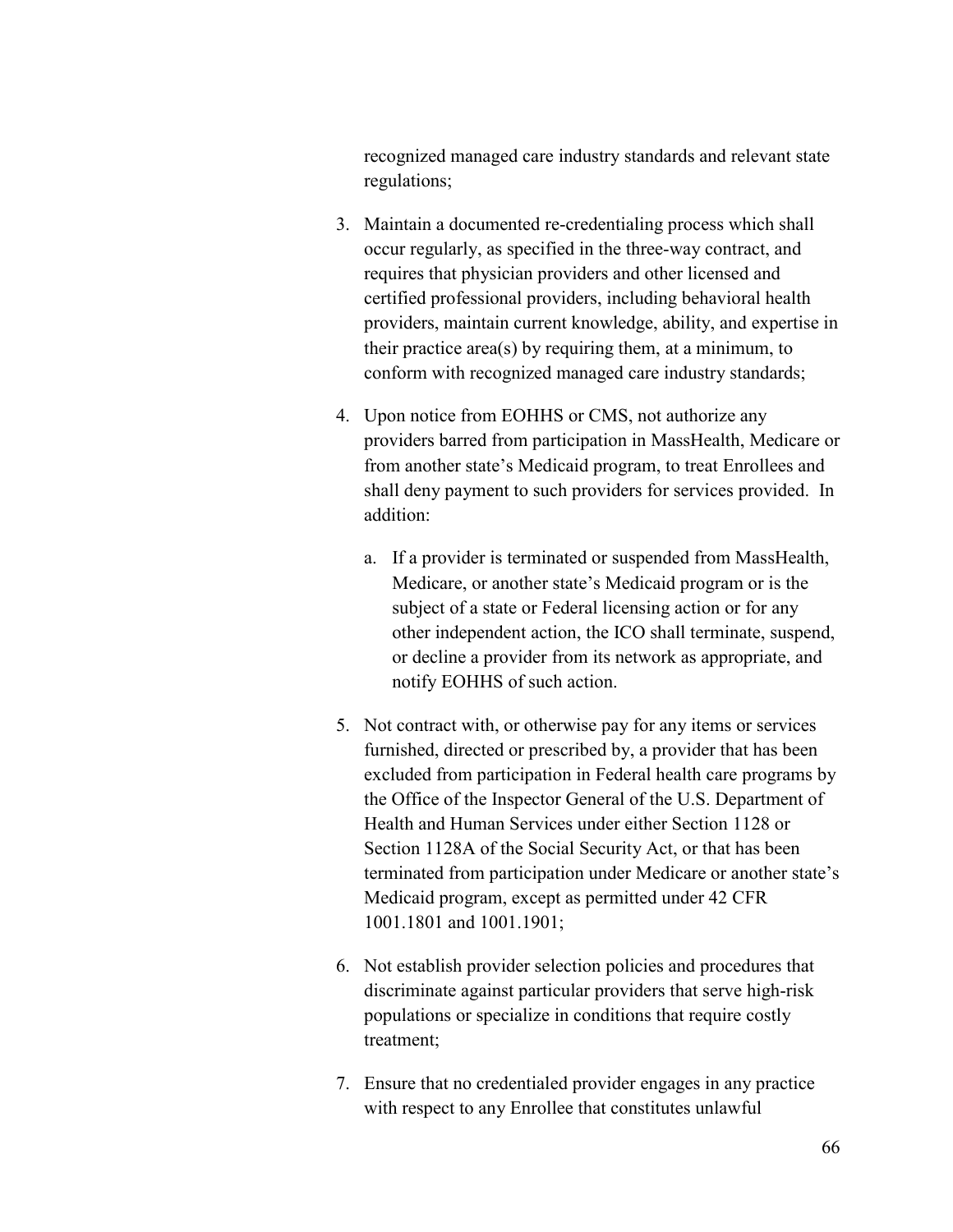discrimination under any other state or Federal law or regulation, including, but not limited to, practices that violate the provisions of 45 CFR Part 80, 45 CFR Part 84, and 45 CFR Part 90, and M.G.L. Ch. 118E s. 40; and

- 8. Notify EOHHS and CMS when a provider fails credentialing or re-credentialing because of a program integrity reason, and shall provide related and relevant information to EOHHS and CMS as required by EOHHS, CMS or state or Federal laws, rules, or regulations.
- iii. Board Certification Requirements
	- 1. The ICO shall maintain a policy with respect to board certification for primary care providers and specialty physicians that ensures that the percentage of board certified primary care providers and specialty physicians participating in the provider network, at a minimum, is approximately equivalent to the community average for primary care providers and specialty physicians in the ICO's service area.
- iv. Laboratory Credentialing
	- 1. The ICO shall require all laboratories performing services under the three-way contract to comply with the Clinical Laboratory Improvement Amendments.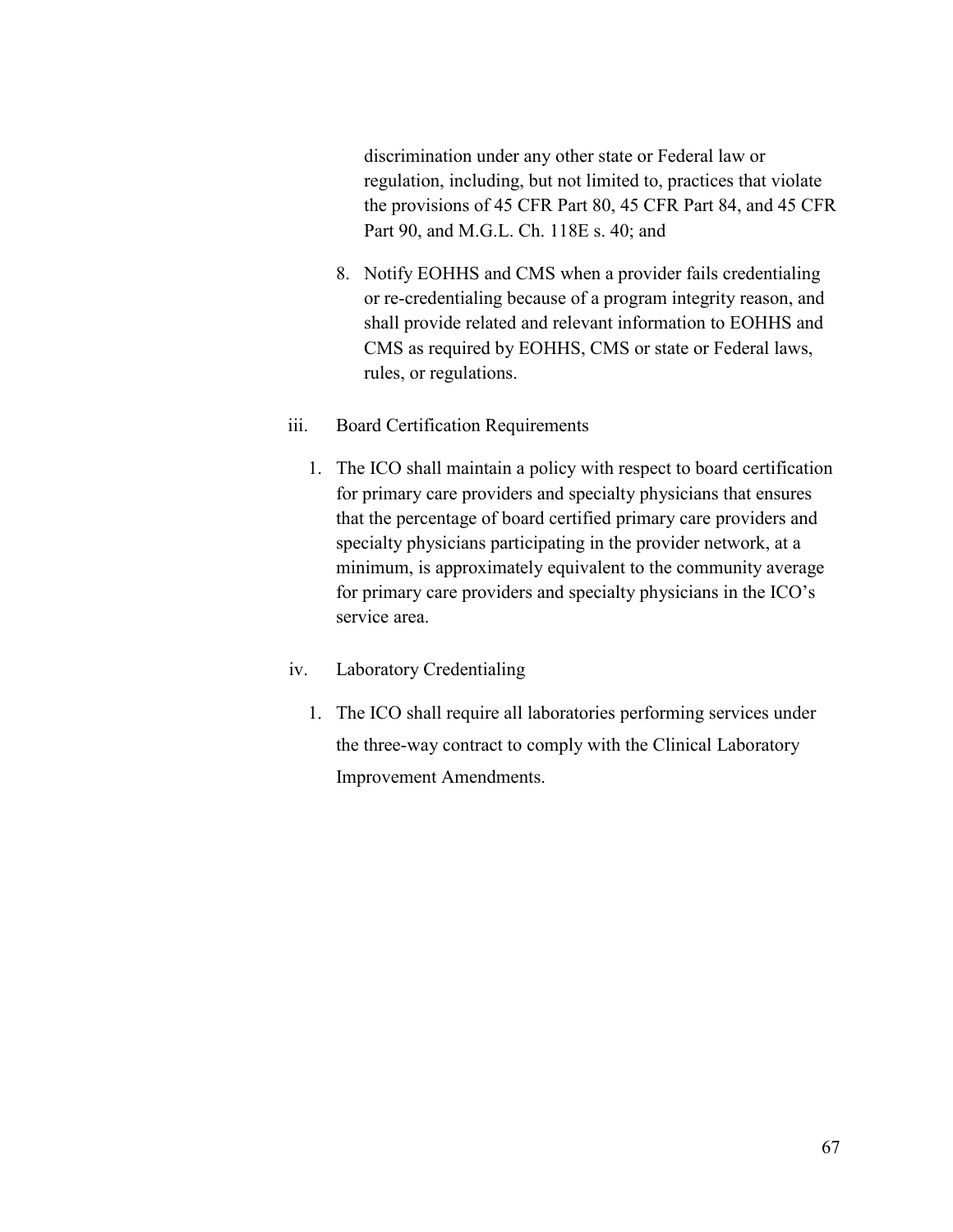#### **V. Benefits**

- a. Medical Necessity Determinations Medically necessary services will be defined as services:
	- i. (per Medicare) that are reasonable and necessary for the diagnosis or treatment of illness or injury or to improve the functioning of a malformed body member, or otherwise medically necessary under 42 U.S.C. § 1395y.
	- ii. (per MassHealth):
		- 1. that are provided in accordance with MassHealth regulations at 130 CMR 450.204;
		- 2. which are reasonably calculated to prevent, diagnose, prevent the worsening of, alleviate, correct, or cure conditions in the Enrollee that endanger life, cause suffering or pain, cause physical deformity or malfunction, threaten to cause or to aggravate a disability, or result in illness or infirmity; and
		- 3. for which there is no other medical service or site of service, comparable in effect, available, and suitable for the Enrollee requesting the service, that is more conservative or less costly. Medically Necessary services must be of a quality that meets professionally recognized standards of health care, and must be substantiated by records including evidence of such medical necessity and quality.

ICOs will be required to provide services in a way that preserves all protections to the Enrollee and provides the Enrollee with coverage to at least the same extent provided by Medicare and MassHealth. Where there is overlap, coverage and rules will be delineated in the three-way contract.

b. Supplemental Benefits - Integrated benefit package must include Medicare and Medicaid-covered benefits as well as any required Demonstration-specific supplemental items and services, and expanded State Plan services.

As a term and condition of this Demonstration, the Participating Plans are required to provide the services listed in Tables 7-A, 7-B, and 7-C below.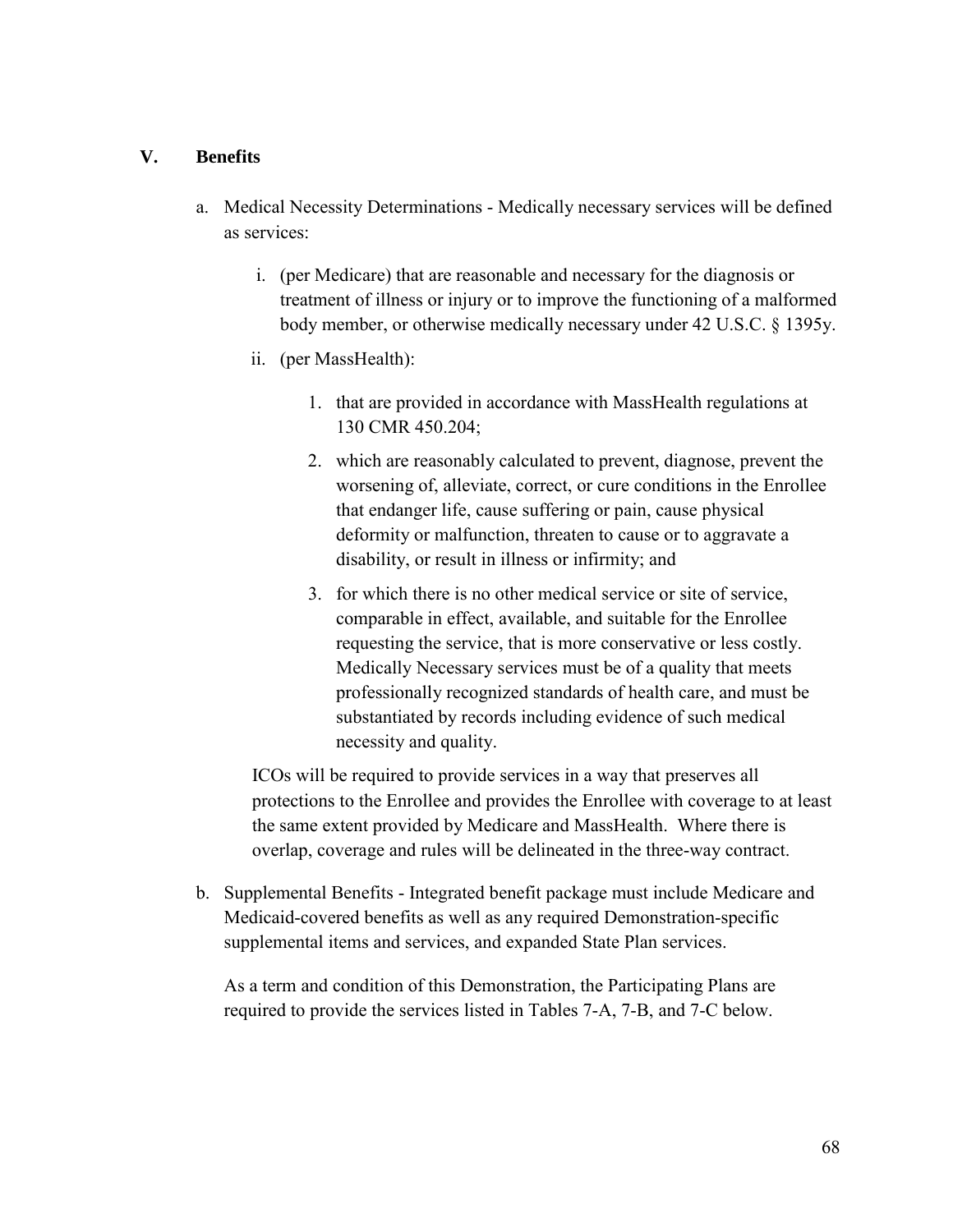|                                                   | Table 7-A. Diversionary Behavioral Health Services Provided Through |
|---------------------------------------------------|---------------------------------------------------------------------|
| Managed Care Under the Demonstration <sup>2</sup> |                                                                     |

| <b>Diversionary</b>     |                  |                                                          |
|-------------------------|------------------|----------------------------------------------------------|
| <b>Behavioral</b>       |                  |                                                          |
| <b>Health Service</b>   | <b>Setting</b>   | <b>Definition of Service</b>                             |
| <b>Community Crisis</b> | 24-hour facility | Services provided as an alternative to hospitalization,  |
| Stabilization           |                  | including short-term psychiatric treatment in            |
|                         |                  | structured, community-based therapeutic                  |
|                         |                  | environments. Community Crisis Stabilization             |
|                         |                  | provides continuous 24-hour observation and              |
|                         |                  | supervision for Covered Individuals who do not           |
|                         |                  | require Inpatient Services.                              |
| Community               | Non-24-hour      | An array of services delivered by a community-based,     |
| <b>Support Program</b>  | facility         | mobile, multi-disciplinary team of professionals and     |
| (CSP)                   |                  | paraprofessionals. These programs provide essential      |
|                         |                  | services to Covered Individuals with a long standing     |
|                         |                  | history of a psychiatric or substance use disorder and   |
|                         |                  | to their families, or to Covered Individuals who are at  |
|                         |                  | varying degrees of increased medical risk, or to         |
|                         |                  | children/adolescents who have behavioral health          |
|                         |                  | issues challenging their optimal level of functioning in |
|                         |                  | the home/community setting. Services include             |
|                         |                  | outreach and supportive services, delivered in a         |
|                         |                  | community setting, which will vary with respect to       |
|                         |                  | hours, type and intensity of services depending on the   |
|                         |                  | changing needs of the Enrollee.                          |
| Partial                 | Non-24-hour      | An alternative to Inpatient Mental Health Services,      |
| Hospitalization         | facility         | PHP services offer short-term day mental health          |
|                         |                  | programming available seven days per week. These         |
|                         |                  | services consist of therapeutically intensive acute      |
|                         |                  | treatment within a stable therapeutic milieu and         |
|                         |                  | include daily psychiatric management.                    |

 $\overline{a}$ 

<span id="page-70-0"></span> $2^2$  Coverage of these diversionary behavioral health services is required as a term and condition for participating in this demonstration. These are services that currently are covered under the existing MassHealth section 1115(a) demonstration (extension approved on December 20, 2011, through June 30, 2014) and any subsequent extension approvals.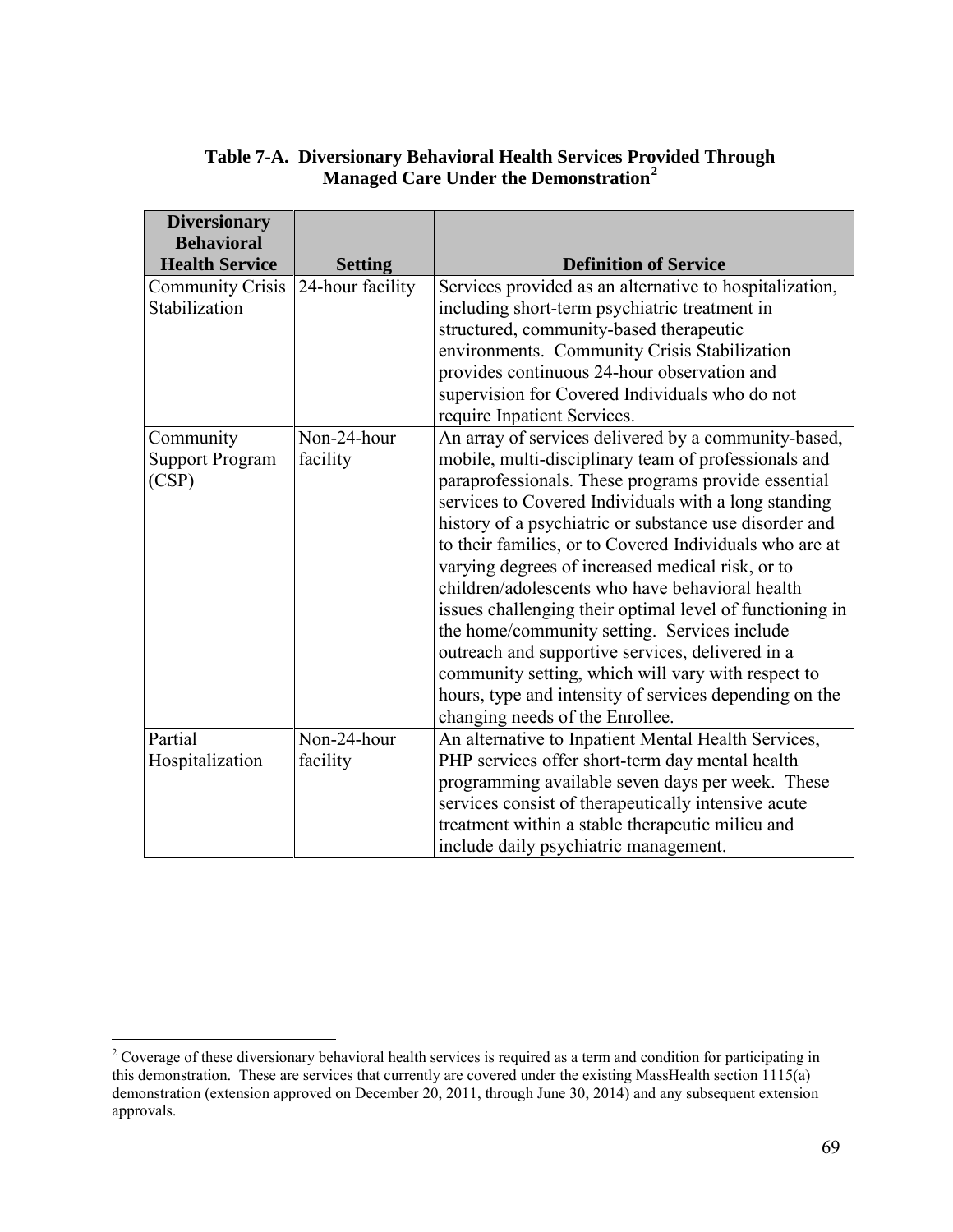| <b>Diversionary</b>                        |                                    |                                                                                                             |
|--------------------------------------------|------------------------------------|-------------------------------------------------------------------------------------------------------------|
| <b>Behavioral</b><br><b>Health Service</b> |                                    | <b>Definition of Service</b>                                                                                |
| <b>Acute Treatment</b>                     | <b>Setting</b><br>24-hour facility |                                                                                                             |
| Services for                               |                                    | 24-hour, seven days a week, medically monitored                                                             |
| <b>Substance Abuse</b>                     |                                    | addiction treatment services that provide evaluation                                                        |
|                                            |                                    | and withdrawal management. Detoxification services<br>are delivered by nursing and counseling staff under a |
|                                            |                                    |                                                                                                             |
|                                            |                                    | physician-approved protocol and physician-monitored<br>procedures and include: bio-psychosocial assessment; |
|                                            |                                    | individual and group counseling; psychoeducational                                                          |
|                                            |                                    | groups; and discharge planning. Pregnant women                                                              |
|                                            |                                    | receive specialized services to ensure substance use                                                        |
|                                            |                                    | disorder treatment and obstetrical care. Covered                                                            |
|                                            |                                    | Individuals with Co-occurring Disorders receive                                                             |
|                                            |                                    | specialized services to ensure treatment for their co-                                                      |
|                                            |                                    | occurring psychiatric conditions. These services may                                                        |
|                                            |                                    | be provided in licensed freestanding or hospital-based                                                      |
|                                            |                                    | programs.                                                                                                   |
| <b>Clinical Support</b>                    | 24-hour facility                   | 24-hour treatment services, which can be used                                                               |
| Services for                               |                                    | independently or following Acute Treatment Services                                                         |
| <b>Substance Abuse</b>                     |                                    | for substance use disorders, and including intensive                                                        |
|                                            |                                    | education and counseling regarding the nature of                                                            |
|                                            |                                    | addiction and its consequences; outreach to families                                                        |
|                                            |                                    | and significant others; and aftercare planning for                                                          |
|                                            |                                    | individuals beginning to engage in recovery from                                                            |
|                                            |                                    | addiction. Covered Individuals with Co-Occurring                                                            |
|                                            |                                    | Disorders receive coordination of transportation and                                                        |
|                                            |                                    | referrals to mental health providers to ensure treatment                                                    |
|                                            |                                    | for their co-occurring psychiatric conditions. Pregnant                                                     |
|                                            |                                    | women receive coordination of their obstetrical care.                                                       |
| Psychiatric Day                            | Non-24-hour                        | Services which constitute a program of a planned                                                            |
| Treatment                                  | facility                           | combination of diagnostic, treatment and rehabilitative                                                     |
|                                            |                                    | services provided to a person with mental illness who                                                       |
|                                            |                                    | needs more active or inclusive treatment than is                                                            |
|                                            |                                    | typically available through a weekly visit to a mental                                                      |
|                                            |                                    | health center, individual Provider's office or hospital                                                     |
|                                            |                                    | outpatient department, but who does not need 24-hour                                                        |
|                                            |                                    | hospitalization.                                                                                            |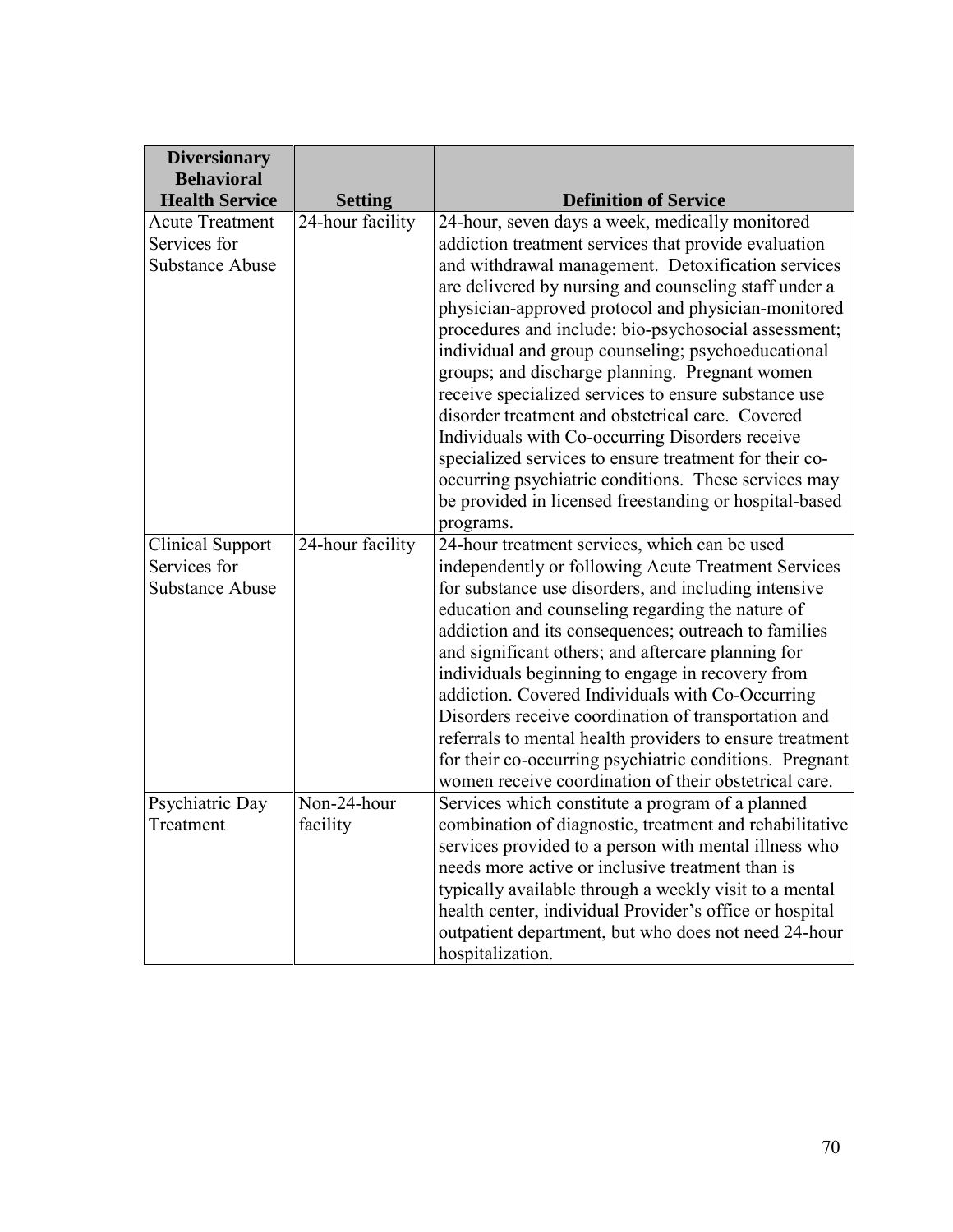| <b>Diversionary</b><br><b>Behavioral</b>          |                                             |                                                                                                                                                                                                                                                                                                                                                                                                                                                                                                                                                                                                                                                                                                                                                                                                                                              |
|---------------------------------------------------|---------------------------------------------|----------------------------------------------------------------------------------------------------------------------------------------------------------------------------------------------------------------------------------------------------------------------------------------------------------------------------------------------------------------------------------------------------------------------------------------------------------------------------------------------------------------------------------------------------------------------------------------------------------------------------------------------------------------------------------------------------------------------------------------------------------------------------------------------------------------------------------------------|
| <b>Health Service</b>                             | <b>Setting</b>                              | <b>Definition of Service</b>                                                                                                                                                                                                                                                                                                                                                                                                                                                                                                                                                                                                                                                                                                                                                                                                                 |
| Intensive<br>Outpatient<br>Program                | Non-24-hour<br>facility                     | A clinically intensive service designed to improve<br>functional status, provide stabilization in the<br>community, divert an admission to an Inpatient<br>Service, or facilitate a rapid and stable reintegration<br>into the community following a discharge from an<br>inpatient service. The IOP provides time-limited,<br>comprehensive, and coordinated multidisciplinary<br>treatment.                                                                                                                                                                                                                                                                                                                                                                                                                                                |
| Structured<br>Outpatient<br>Addiction<br>Program  | Non-24-hour<br>facility                     | Clinically intensive, structured day and/or evening<br>substance use disorder services. These programs can<br>be utilized as a transition service in the continuum of<br>care for an Enrollee being discharged from Acute<br>Substance Abuse Treatment, or can be utilized by<br>individuals who need Outpatient Services, but who<br>also need more structured treatment for a substance<br>use disorder. These programs may incorporate the<br>evidence-based practice of Motivational Interviewing<br>(as defined by Substance Abuse and Mental Health<br>Services Administration) into clinical programming to<br>promote individualized treatment planning. These<br>programs may include specialized services and<br>staffing for targeted populations including pregnant<br>women, adolescents and adults requiring 24<br>monitoring. |
| Program of<br>Assertive<br>Community<br>Treatment | $\overline{\text{Non-24-hour}}$<br>facility | A multi-disciplinary team approach to providing<br>acute, active, ongoing, and long-term community-<br>based psychiatric treatment, assertive outreach,<br>rehabilitation and support. The program team provides<br>assistance to Covered Individuals to maximize their<br>recovery, ensure consumer-directed goal setting, assist<br>individuals in gaining a sense of hope and<br>empowerment, and provide assistance in helping the<br>individuals served become better integrated into the<br>community. Services are provided in the community<br>and are available, as needed by the individual, 24<br>hours a day, seven days a week, 365 days a year.                                                                                                                                                                                |
| Emergency<br>Services Program                     | Non-24-hour<br>facility                     | Services provided through designated contracted<br>ESPs, and which are available seven days per week,<br>24 hours per day to provide treatment of any<br>individual who is experiencing a mental health crisis.                                                                                                                                                                                                                                                                                                                                                                                                                                                                                                                                                                                                                              |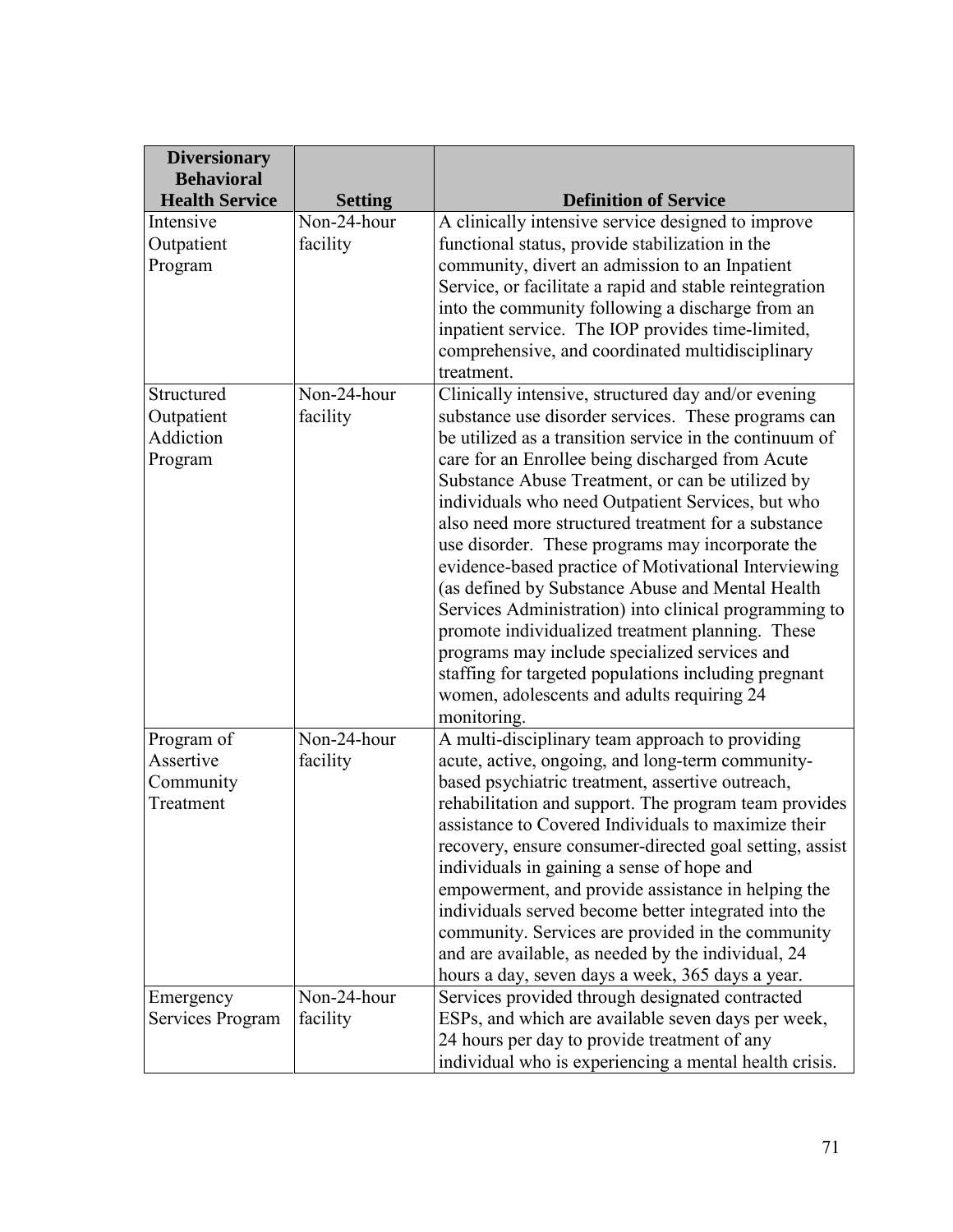| <b>Community</b><br><b>Support</b><br><b>Service</b> | <b>Setting</b>        | Is this service<br>currently<br>available<br>under the<br><b>Medicaid</b><br><b>State Plan?</b>       | <b>Definition of Service (including description)</b><br>of how service differs from what is<br>currently available under the State Plan)                                                                                                                                                                                                                                                                                                                                                                                                                                                                                                                                                                    |
|------------------------------------------------------|-----------------------|-------------------------------------------------------------------------------------------------------|-------------------------------------------------------------------------------------------------------------------------------------------------------------------------------------------------------------------------------------------------------------------------------------------------------------------------------------------------------------------------------------------------------------------------------------------------------------------------------------------------------------------------------------------------------------------------------------------------------------------------------------------------------------------------------------------------------------|
| Day Services                                         | Site-based<br>service | $No$ – however,<br>Day<br>Habilitation<br>services are<br>available<br>under the<br><b>State Plan</b> | Day services provide for structured day<br>activity typically for individuals with<br>pervasive and extensive support needs who are<br>not ready to join the general workforce.<br>Services are individually designed around<br>consumer choice and preferences with a focus<br>on improvement or maintenance of the<br>person's skills and their ability to live as<br>independently as possible in the community.<br>Day Services often include assistance to learn<br>activities of daily living and functional skills;<br>language and communication training;<br>compensatory, cognitive and other strategies;<br>interpersonal skills; prevocational skills and<br>recreational/socialization skills. |

# **Table 7-B. Community Support Services Provided Through Managed Care Under the Demonstration**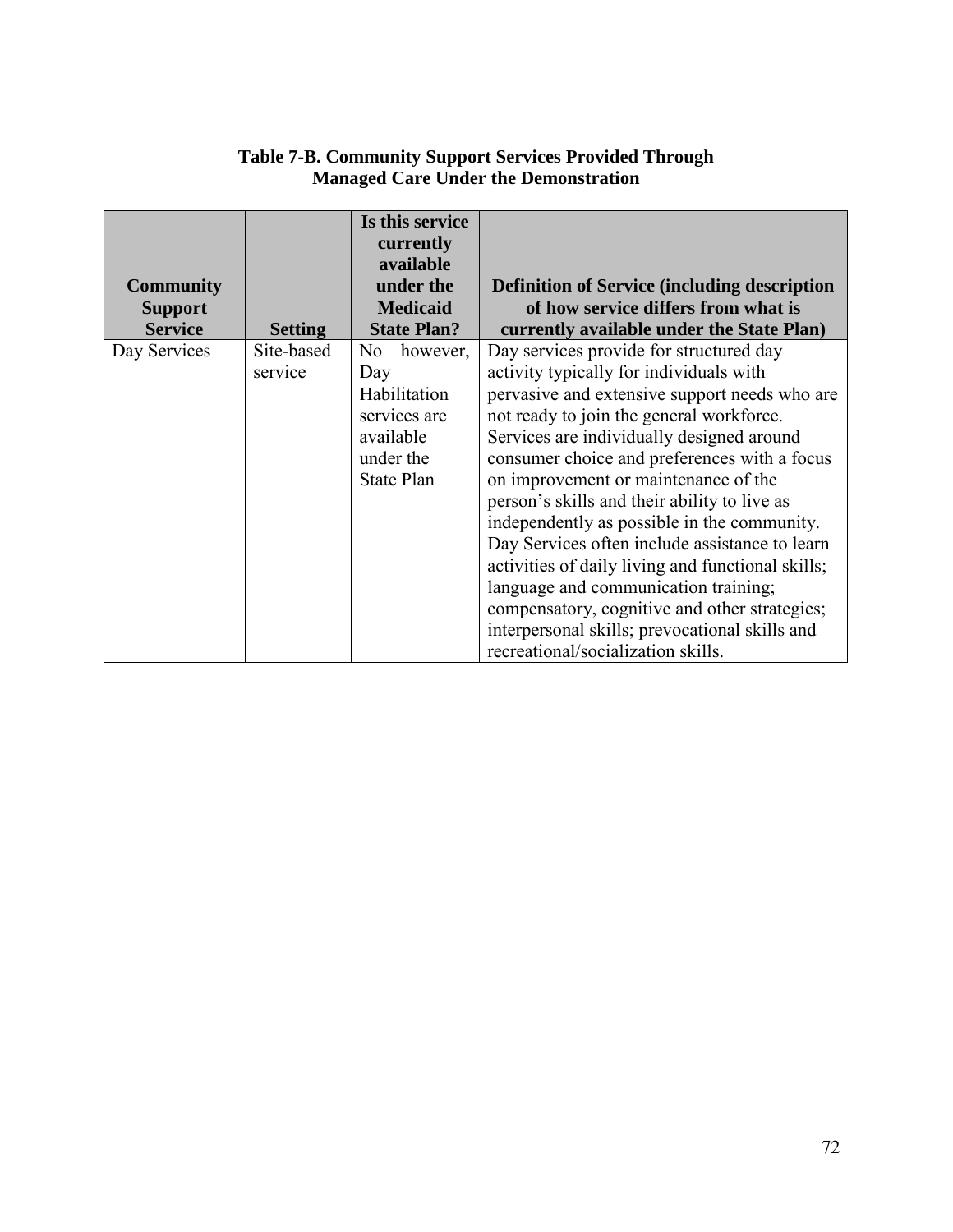| <b>Community</b><br><b>Support</b><br><b>Service</b> | <b>Setting</b>                     | Is this service<br>currently<br>available<br>under the<br><b>Medicaid</b><br><b>State Plan?</b> | <b>Definition of Service (including description</b><br>of how service differs from what is<br>currently available under the State Plan)                                                                                                                                                                                                                                                                                                                                                                                                                                                                                                                                                                                                                                                                                                                                                                                                                                                                                                                                                                                                                                                                                                                                                                                                                                                                                                                                                                                                                                                      |
|------------------------------------------------------|------------------------------------|-------------------------------------------------------------------------------------------------|----------------------------------------------------------------------------------------------------------------------------------------------------------------------------------------------------------------------------------------------------------------------------------------------------------------------------------------------------------------------------------------------------------------------------------------------------------------------------------------------------------------------------------------------------------------------------------------------------------------------------------------------------------------------------------------------------------------------------------------------------------------------------------------------------------------------------------------------------------------------------------------------------------------------------------------------------------------------------------------------------------------------------------------------------------------------------------------------------------------------------------------------------------------------------------------------------------------------------------------------------------------------------------------------------------------------------------------------------------------------------------------------------------------------------------------------------------------------------------------------------------------------------------------------------------------------------------------------|
| Home Care<br>Services                                | Enrollee's<br>home or<br>community | N <sub>o</sub>                                                                                  | Home Care services include several types of<br>home supports, including:<br>Providing a worker or support person to<br>perform general household tasks such as<br>preparing meals, doing laundry and routine<br>housekeeping, and/or to provide<br>companionship to the member;<br>Providing a range of personal support and<br>$\bullet$<br>assistance to enable an individual to<br>accomplish tasks that they would normally<br>do for themselves if they could, including<br>such things as help with bathing, dressing,<br>personal hygiene and other activities of<br>daily living. This assistance may take the<br>form of hands-on assistance or cueing and<br>supervision to prompt the member to<br>perform a task, and;<br>A variety of activities to help the member<br>$\bullet$<br>acquire, retain or improve his/her skills<br>related to personal finance, health,<br>shopping, use of community resources,<br>community safety, and other social and<br>adaptive skills to live in the<br>community. This may include skills<br>training and education in self-<br>determination and self-advocacy to enable<br>the member to acquire skills to exercise<br>control and responsibility over the services<br>and supports they receive, and to become<br>more independent, integrated, and<br>productive in their communities.<br>All such services/supports would be<br>appropriate when the individual needs them<br>and/or when the person who is regularly<br>responsible for the activities, such as a family<br>caregiver, is absent or unable to manage the<br>tasks. |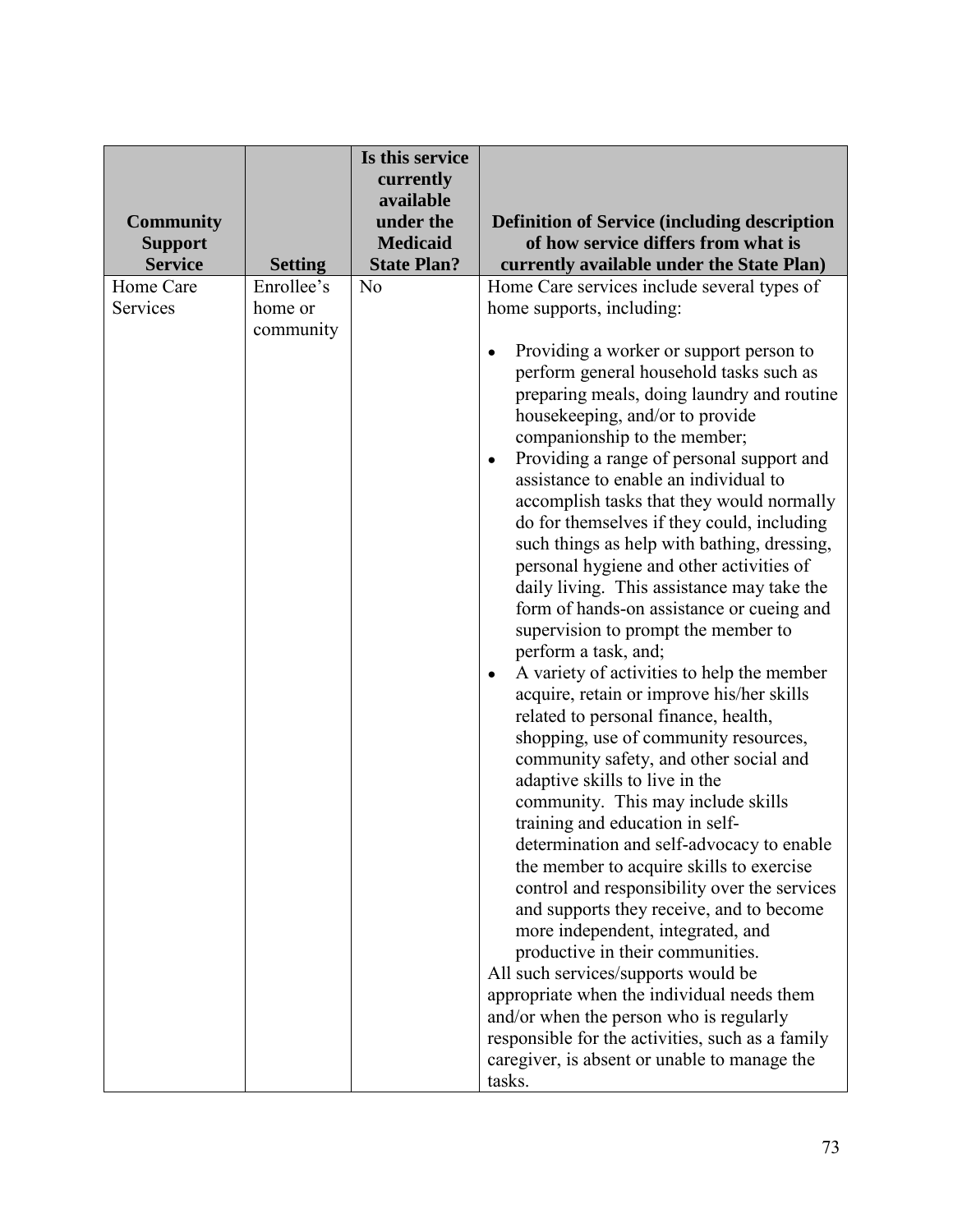| <b>Community</b><br><b>Support</b><br><b>Service</b> | <b>Setting</b>                                                                                                                                                                                  | Is this service<br>currently<br>available<br>under the<br><b>Medicaid</b><br><b>State Plan?</b>                                                        | <b>Definition of Service (including description</b><br>of how service differs from what is<br>currently available under the State Plan)                                                                                                                                                                                                                                                                                                                                                                                                                                                                              |
|------------------------------------------------------|-------------------------------------------------------------------------------------------------------------------------------------------------------------------------------------------------|--------------------------------------------------------------------------------------------------------------------------------------------------------|----------------------------------------------------------------------------------------------------------------------------------------------------------------------------------------------------------------------------------------------------------------------------------------------------------------------------------------------------------------------------------------------------------------------------------------------------------------------------------------------------------------------------------------------------------------------------------------------------------------------|
| Respite Care                                         | Enrollee's<br>home or in<br>locations<br>such as<br>hospitals,<br>rest homes,<br>nursing<br>facilities,<br>assisted<br>living<br>residences,<br>adult day<br>health, or<br>adult foster<br>care | N <sub>o</sub><br>(unless)<br>member has<br>elected<br>Hospice<br>benefit, then<br>Hospice<br>Respite may<br>be available in<br>a facility<br>setting) | Respite includes services provided to a<br>member to support his/her caregiver (family<br>member, friend). Respite may be provided to<br>relieve informal caregivers from the daily<br>stresses and demands of caring for a member<br>in order to strengthen or support the informal<br>support system.                                                                                                                                                                                                                                                                                                              |
| Peer Support/<br>Counseling/Nav<br>igation           | Enrollee's<br>home or<br>community                                                                                                                                                              | No                                                                                                                                                     | Peer Support is designed to provide training,<br>instruction and mentoring to individuals about<br>self-advocacy, participant direction, civic<br>participation, leadership, benefits, and<br>participation in the community. Peer support<br>may be provided in small groups or may<br>involve one peer providing support to another<br>peer to promote and support the individual's<br>ability to participate in self-advocacy. The<br>one-to-one peer support is instructional; it is<br>not counseling. The service enhances the skills<br>of the individual to function in the community<br>and/or family home. |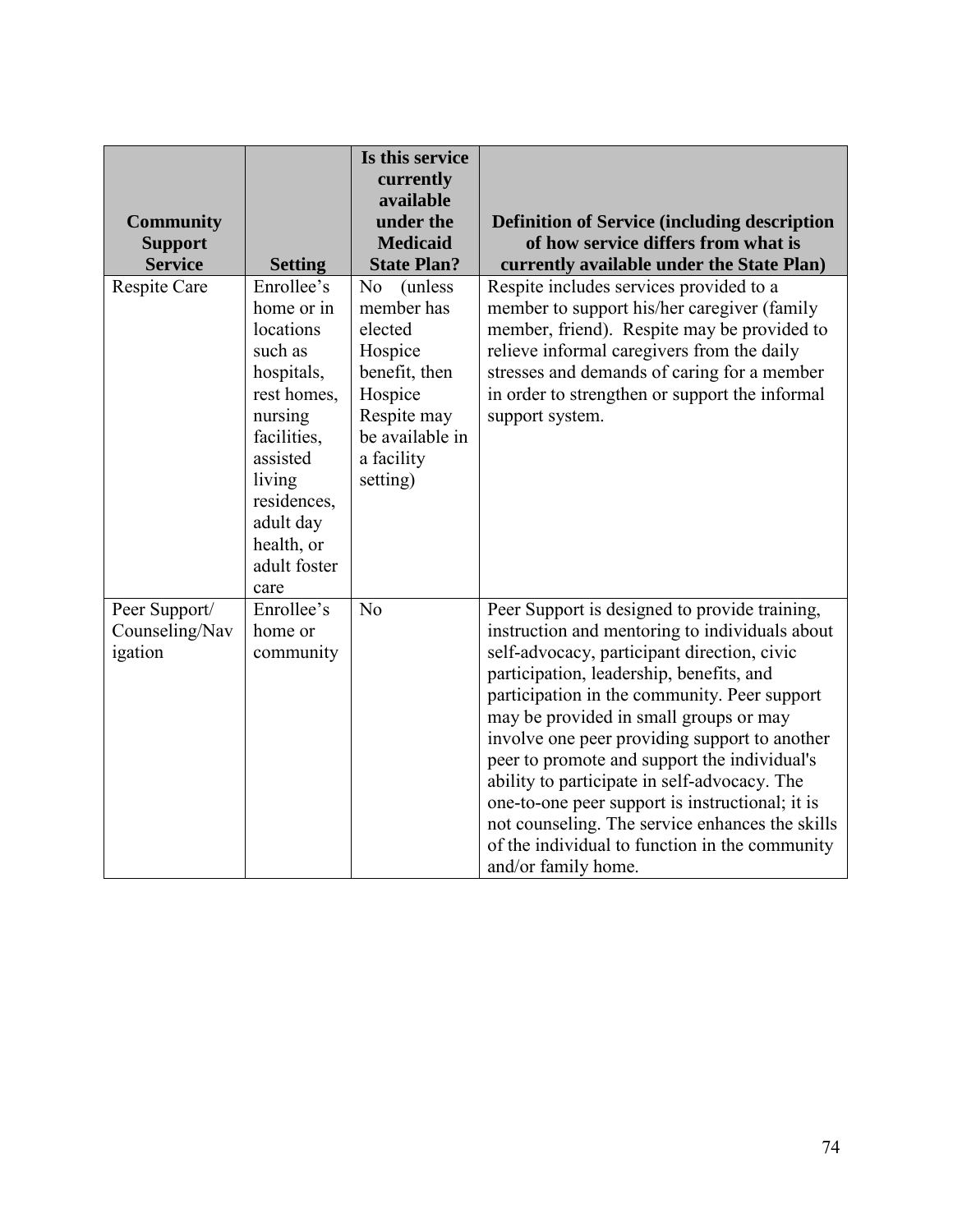| <b>Community</b><br><b>Support</b><br><b>Service</b>       | <b>Setting</b>           | Is this service<br>currently<br>available<br>under the<br><b>Medicaid</b><br><b>State Plan?</b> | <b>Definition of Service (including description</b><br>of how service differs from what is<br>currently available under the State Plan)                                                                                                                                                                                                                                                                                                                                                                                                                                                                                                                                                                                                                                                                                                                                                                                                                                                                                                                                                                                                                             |
|------------------------------------------------------------|--------------------------|-------------------------------------------------------------------------------------------------|---------------------------------------------------------------------------------------------------------------------------------------------------------------------------------------------------------------------------------------------------------------------------------------------------------------------------------------------------------------------------------------------------------------------------------------------------------------------------------------------------------------------------------------------------------------------------------------------------------------------------------------------------------------------------------------------------------------------------------------------------------------------------------------------------------------------------------------------------------------------------------------------------------------------------------------------------------------------------------------------------------------------------------------------------------------------------------------------------------------------------------------------------------------------|
| <b>Care Transitions</b><br>Assistance<br>(across settings) | Facility or<br>community | N <sub>o</sub>                                                                                  | Services that facilitate safe and coordinated<br>transitions across care settings, which may be<br>particularly appropriate for members who<br>have experienced or are expecting an inpatient<br>stay, such as:<br>Ensuring appropriate two-way exchange of<br>information about the member, including:<br>Primary diagnoses and major health<br>$\mathbf{O}$<br>problems<br>Care plan that includes patient goals<br>$\mathbf{O}$<br>and preferences, diagnosis and<br>treatment plan, and community<br>care/service plan (if applicable)<br>Patient's goals of care, advance<br>$\mathbf{O}$<br>directives, and power of attorney<br>Emergency plan and contact number<br>$\mathbf{O}$<br>and person<br>Reconciled medication list<br>$\Omega$<br>Identification of, and contact<br>$\mathbf 0$<br>information for, transferring<br>clinician/institution<br>Patient's cognitive and functional<br>$\mathbf 0$<br>status<br>Test results/pending results and<br>$\mathbf{O}$<br>planned interventions<br>Follow-up appointment schedule with<br>$\mathbf 0$<br>contact information<br>Formal and informal caregiver status<br>$\Omega$<br>and contact information |
|                                                            |                          |                                                                                                 | Designated community-based care<br>$\mathbf{O}$<br>provider, long-term services, and<br>social supports as appropriate;                                                                                                                                                                                                                                                                                                                                                                                                                                                                                                                                                                                                                                                                                                                                                                                                                                                                                                                                                                                                                                             |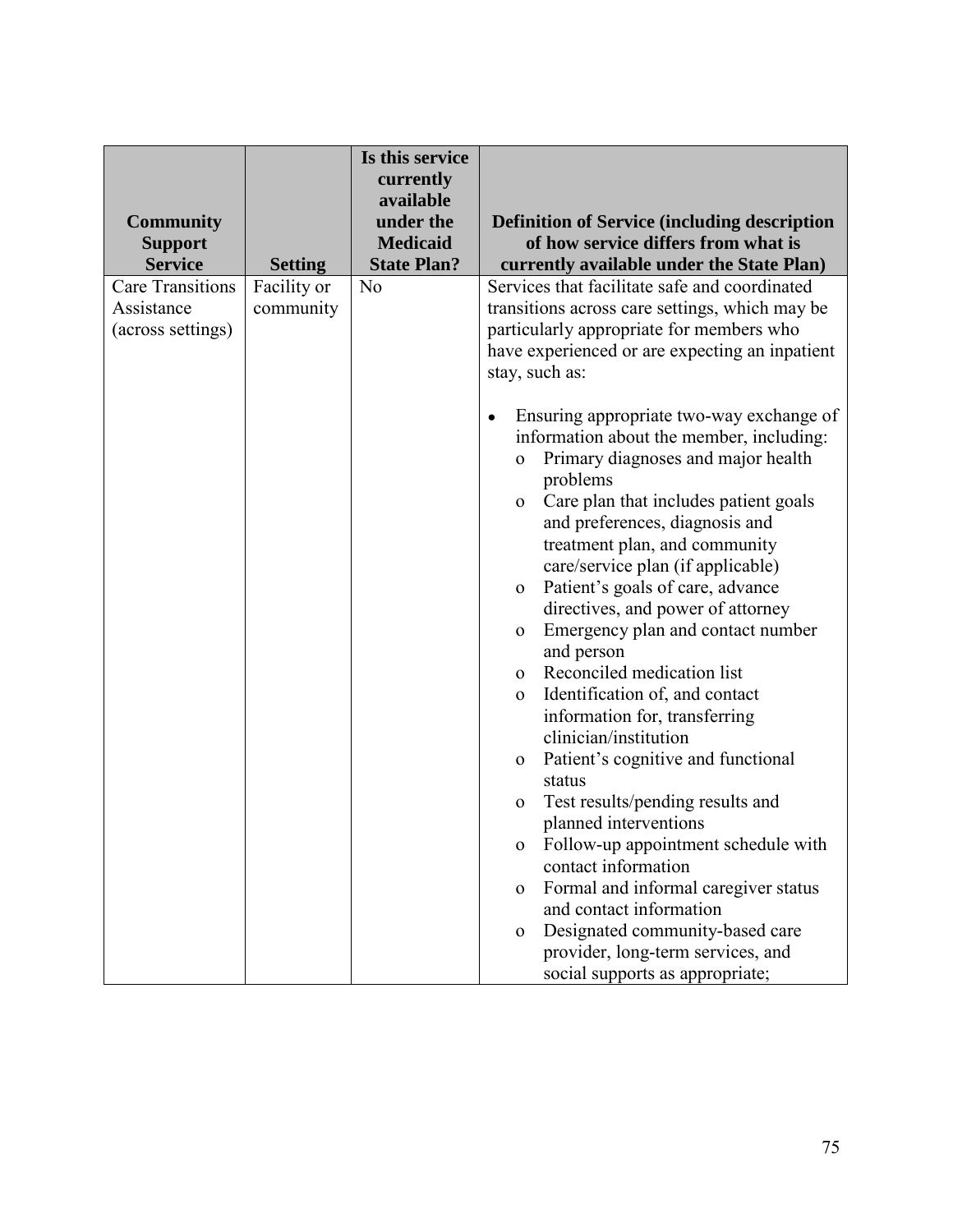| <b>Community</b> |                | Is this service<br>currently<br>available<br>under the | <b>Definition of Service (including description</b>                                                                                                                                                                                                                                                                                                                                                                                                                                                                                                                                |
|------------------|----------------|--------------------------------------------------------|------------------------------------------------------------------------------------------------------------------------------------------------------------------------------------------------------------------------------------------------------------------------------------------------------------------------------------------------------------------------------------------------------------------------------------------------------------------------------------------------------------------------------------------------------------------------------------|
| <b>Support</b>   |                | <b>Medicaid</b>                                        | of how service differs from what is                                                                                                                                                                                                                                                                                                                                                                                                                                                                                                                                                |
| <b>Service</b>   | <b>Setting</b> | <b>State Plan?</b>                                     | currently available under the State Plan)                                                                                                                                                                                                                                                                                                                                                                                                                                                                                                                                          |
|                  |                |                                                        | Telephonic or other follow-up with<br>members within 48 hours of an inpatient<br>encounter;<br>Culturally and linguistically competent<br>post-discharge education regarding<br>symptoms that may indicate additional<br>health problems or a deteriorating<br>condition;<br>Patient-centered self-management support<br>and relevant information specific to the<br>beneficiary's condition and any ongoing<br>risks; and<br>Referral to and care coordination with<br>post-acute and outpatient providers as<br>needed, including community-based<br>support services providers. |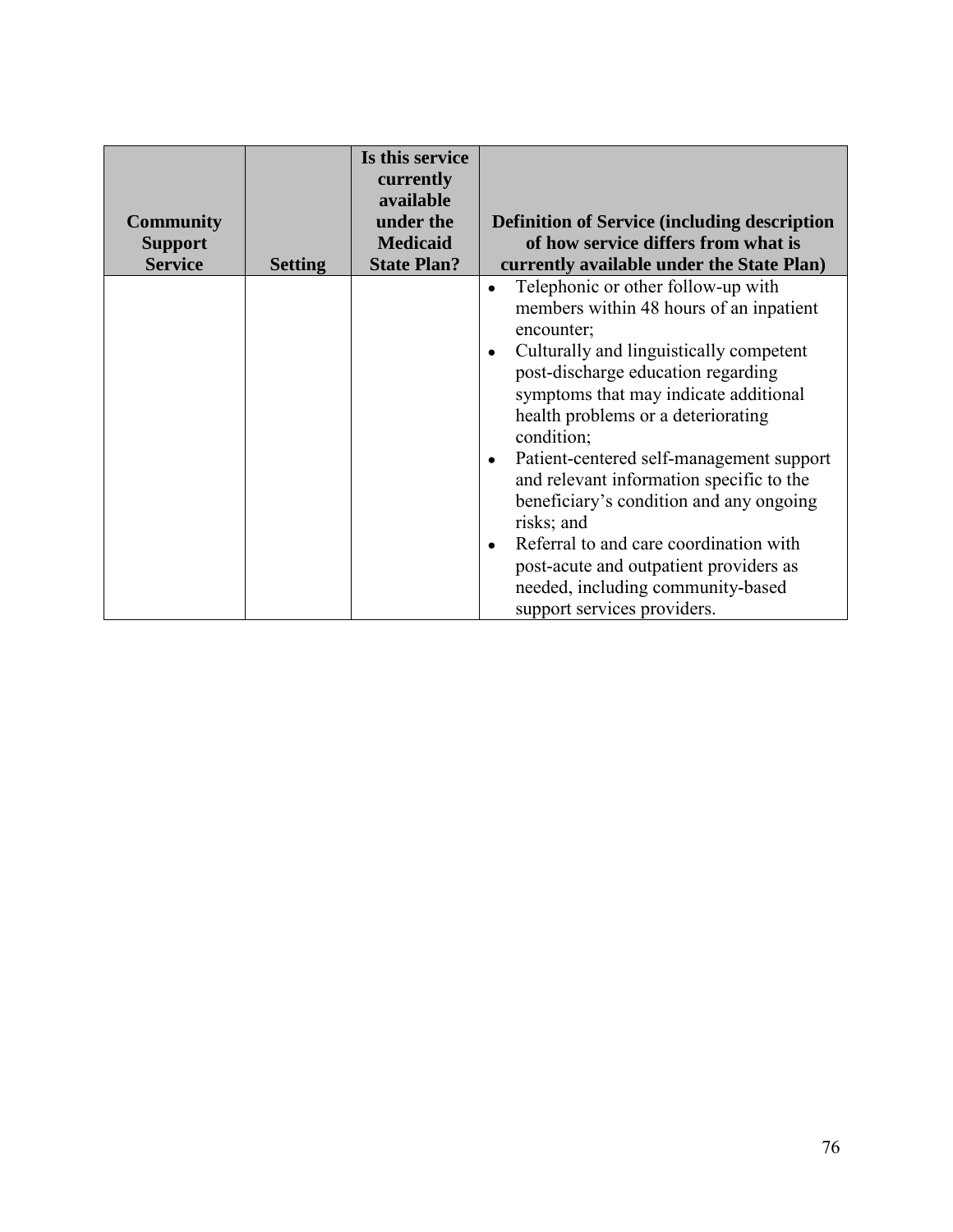|                  |                | Is this service                                  |                                                     |
|------------------|----------------|--------------------------------------------------|-----------------------------------------------------|
|                  |                | currently                                        |                                                     |
|                  |                | available                                        |                                                     |
| <b>Community</b> |                | under the                                        | <b>Definition of Service (including description</b> |
| <b>Support</b>   |                | <b>Medicaid</b>                                  | of how service differs from what is                 |
| <b>Service</b>   | <b>Setting</b> | <b>State Plan?</b>                               | currently available under the State Plan)           |
| Home             | Enrollee's     | No.                                              | Home modifications are physical adaptations         |
| Modifications    | home           | although some                                    | to a member's private residence that are            |
|                  |                | equipment,                                       | necessary to ensure the health, welfare and         |
|                  |                | such as grab                                     | safety of an individual or that enable the          |
|                  |                | bars, raised                                     | individual to function with greater                 |
|                  |                | toilet seat,                                     | independence in the home. Such modifications        |
|                  |                | may be                                           | include the installation of ramps and grab-         |
|                  |                | purchased as                                     | bars, widening of doorways, modification of         |
|                  |                | DME,                                             | bathroom facilities, or the installation of         |
|                  |                | installation of                                  | specialized electric and plumbing systems that      |
|                  |                | such                                             | are necessary to accommodate the medical            |
|                  |                | equipment is                                     | equipment and supplies required for the             |
|                  |                | not covered                                      | member.                                             |
|                  |                | under the<br>Excluded are those modifications or |                                                     |
|                  |                | <b>State Plan</b>                                | improvements to the home that are of general        |
|                  |                |                                                  | utility, and are not of direct medical or           |
|                  |                |                                                  | remedial benefit to the individual, or which        |
|                  |                |                                                  | would normally be considered the                    |
|                  |                |                                                  | responsibility of the landlord. Home                |
|                  |                |                                                  | modifications that add to the total square          |
|                  |                |                                                  | footage of the home are excluded except when        |
|                  |                |                                                  | necessary to complete an adaptation (e.g., in       |
|                  |                |                                                  | order to improve entrance/egress to a               |
|                  |                |                                                  | residence or to configure a bathroom to             |
|                  |                |                                                  | accommodate a wheelchair).                          |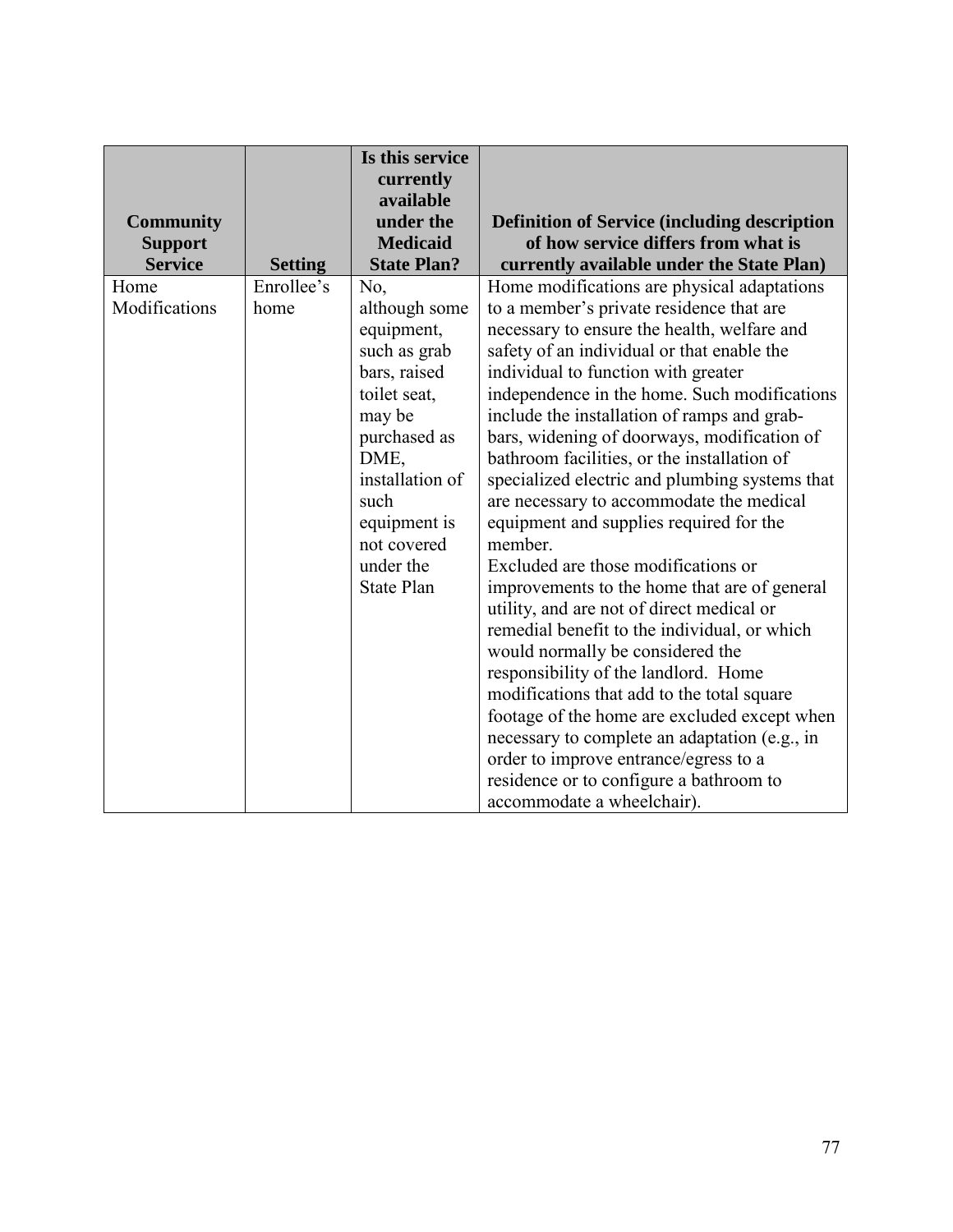| <b>Community</b>                   |                                    | Is this service<br>currently<br>available<br>under the<br><b>Medicaid</b> | <b>Definition of Service (including description</b><br>of how service differs from what is                                                                                                                                                                                                                                                                                                                                                                                                                                                                                                                                                                                                                                                                                                                                                                                                                                                 |
|------------------------------------|------------------------------------|---------------------------------------------------------------------------|--------------------------------------------------------------------------------------------------------------------------------------------------------------------------------------------------------------------------------------------------------------------------------------------------------------------------------------------------------------------------------------------------------------------------------------------------------------------------------------------------------------------------------------------------------------------------------------------------------------------------------------------------------------------------------------------------------------------------------------------------------------------------------------------------------------------------------------------------------------------------------------------------------------------------------------------|
| <b>Support</b><br><b>Service</b>   | <b>Setting</b>                     | <b>State Plan?</b>                                                        | currently available under the State Plan)                                                                                                                                                                                                                                                                                                                                                                                                                                                                                                                                                                                                                                                                                                                                                                                                                                                                                                  |
| Community<br><b>Health Workers</b> | Enrollee's<br>home or<br>community | N <sub>o</sub>                                                            | Public health workers who apply their<br>$\bullet$<br>unique understanding of the experience,<br>language, and/or culture of the populations<br>they serve in order to carry out one or<br>more of the following roles:<br>Providing culturally appropriate health<br>$\mathbf{O}$<br>education, information, and outreach in<br>community-based settings, such as<br>homes, schools, clinics, shelters, local<br>businesses, and community centers<br>Bridging/culturally mediating between<br>$\mathbf{O}$<br>individuals, communities, and health<br>and human services, including actively<br>building individual and community<br>capacity<br>Assuring that people access the<br>$\mathbf{O}$<br>services they need<br>Providing direct services, such as<br>$\mathbf{O}$<br>informal counseling, social support,<br>care coordination, and health<br>screenings<br>Advocating for individual and<br>$\mathbf{O}$<br>community needs. |
|                                    |                                    |                                                                           | CHWs are distinguished from other health<br>professionals because they are hired primarily<br>for their understanding of the populations and<br>communities they serve; conduct outreach a<br>significant portion of the time in one or more<br>of the categories above; and have experience<br>providing services in community settings.                                                                                                                                                                                                                                                                                                                                                                                                                                                                                                                                                                                                  |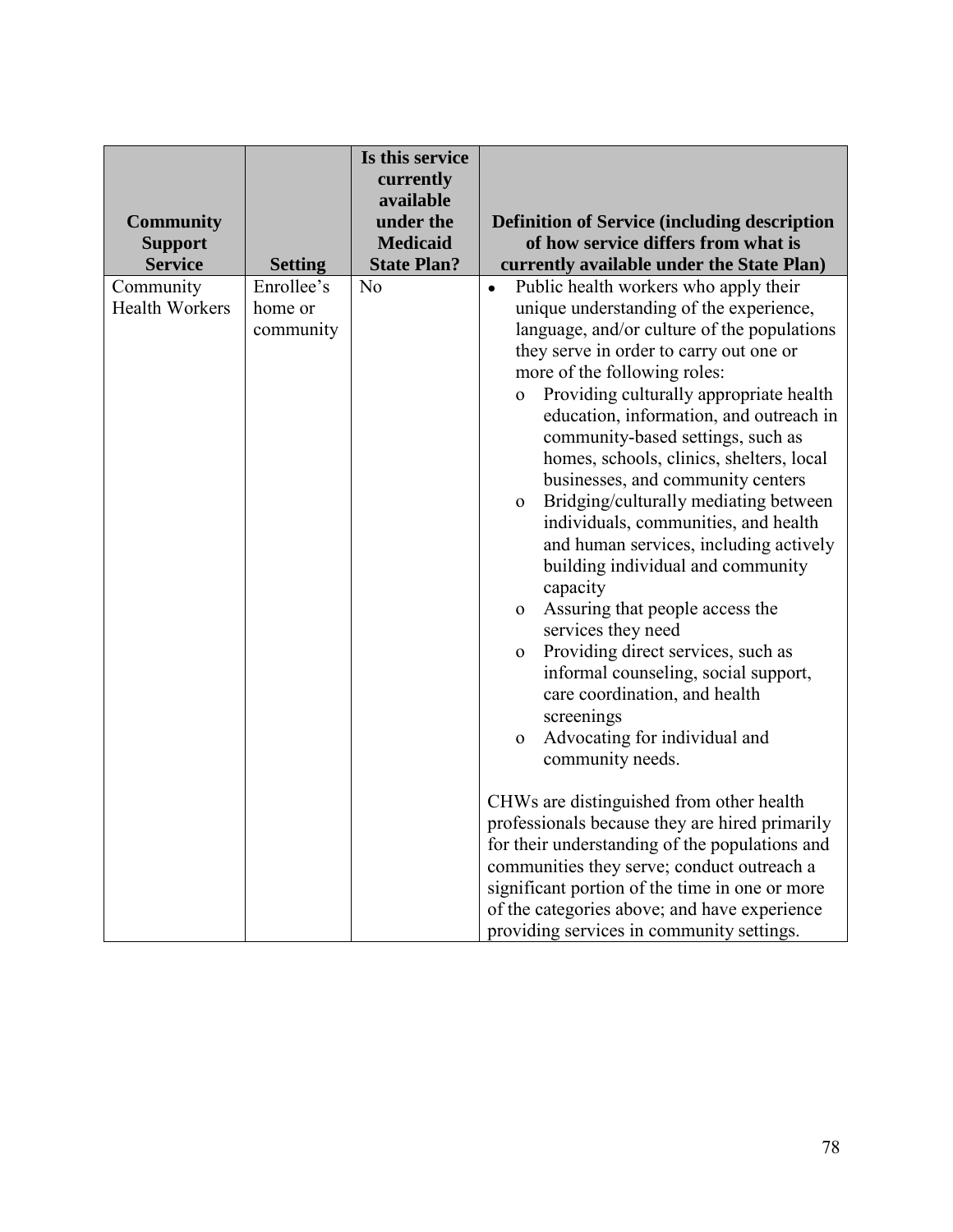| <b>Community</b><br><b>Support</b> |                    | Is this service<br>currently<br>available<br>under the<br><b>Medicaid</b> | <b>Definition of Service (including description</b><br>of how service differs from what is                                                                                                                                                                                                                                                                                                                                                                                                                                                                                                                                                                                                                                                                                                                                                                                                        |
|------------------------------------|--------------------|---------------------------------------------------------------------------|---------------------------------------------------------------------------------------------------------------------------------------------------------------------------------------------------------------------------------------------------------------------------------------------------------------------------------------------------------------------------------------------------------------------------------------------------------------------------------------------------------------------------------------------------------------------------------------------------------------------------------------------------------------------------------------------------------------------------------------------------------------------------------------------------------------------------------------------------------------------------------------------------|
| <b>Service</b>                     | <b>Setting</b>     | <b>State Plan?</b>                                                        | currently available under the State Plan)                                                                                                                                                                                                                                                                                                                                                                                                                                                                                                                                                                                                                                                                                                                                                                                                                                                         |
| Medication<br>Management           | Enrollee's<br>home | N <sub>o</sub>                                                            | Medication management is the provision of<br>support to a member capable of self-<br>administration of prescription and over-the-<br>counter medications, including the following<br>activities provided by a support worker:<br>reminding the member to take the medication;<br>checking the package to ensure that the name<br>on the package is that of the member;<br>observing the member taking the medication;<br>and documenting in writing the observation of<br>the member's actions regarding the medication<br>(e.g., whether the participant took or refused<br>the medication, the date and time). If<br>requested by the member, the support worker<br>may open prepackaged medication or open<br>containers, read the name of the medication<br>and the directions on the label to the member,<br>and respond to any questions the member may<br>have regarding those directions. |
| Non-medical<br>Transportation      | Community          | N <sub>o</sub>                                                            | Non-medical transportation is provided to<br>enable the member to access community<br>services, activities and resources in order to<br>foster the member's independence and support<br>integration and full participation in his/her<br>community. Non-emergency medical<br>transportation (NEMT) provides transportation<br>to medically-related services.                                                                                                                                                                                                                                                                                                                                                                                                                                                                                                                                      |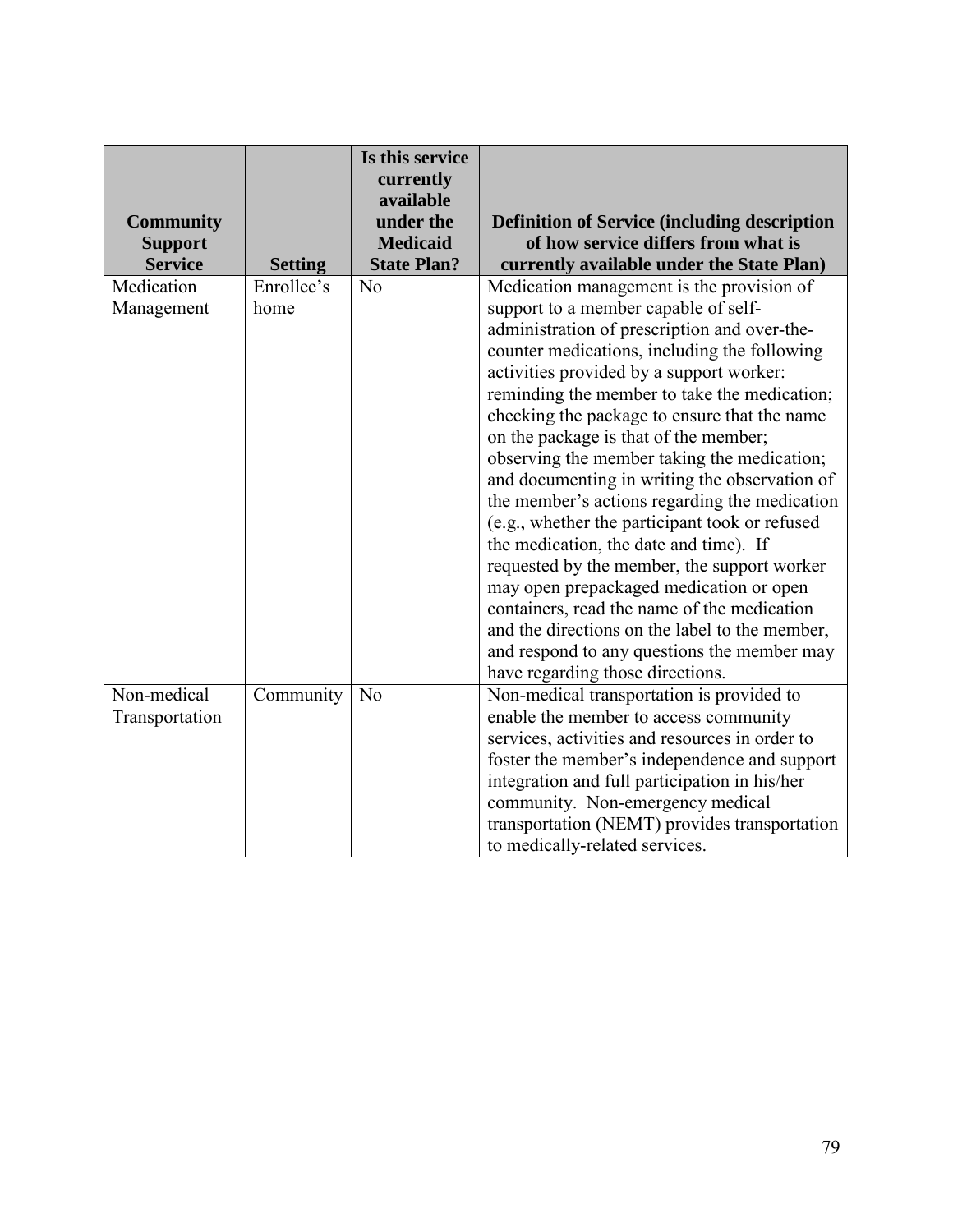| <b>Managed Care Under the Demonstration</b> |                                                                               |                                             |  |  |  |  |  |
|---------------------------------------------|-------------------------------------------------------------------------------|---------------------------------------------|--|--|--|--|--|
|                                             | <b>Demonstration Definition of Service &amp;</b><br><b>Current State Plan</b> |                                             |  |  |  |  |  |
| <b>Expanded State Plan</b>                  | <b>Amount Duration and</b>                                                    | <b>Description of How Amount, Duration,</b> |  |  |  |  |  |
| <b>Service</b>                              | <b>Scope</b>                                                                  | and Scope Differs From the State Plan       |  |  |  |  |  |
| Preventive, Restorative,                    | Preventive and emergency                                                      | Preventive, restorative, and emergency      |  |  |  |  |  |
| oral health benefits<br>and Emergency Oral  |                                                                               | oral health benefits                        |  |  |  |  |  |
| Health (Dental) Benefits                    |                                                                               |                                             |  |  |  |  |  |
| Personal Care                               | Member must have need                                                         | Member needs assistance with 2 or more      |  |  |  |  |  |
| Assistance including                        | for hands on assistance                                                       | ADLs, however, assistance may be hands      |  |  |  |  |  |
| cueing and monitoring                       | with two $(2)$ or more                                                        | on, or cueing and supervision of the        |  |  |  |  |  |
| (includes support for                       | <b>ADLs</b>                                                                   | member.                                     |  |  |  |  |  |
| self-direction)                             |                                                                               |                                             |  |  |  |  |  |

# **Table 7-C. Expanded State Plan Services Provided Through Managed Care Under the Demonstration**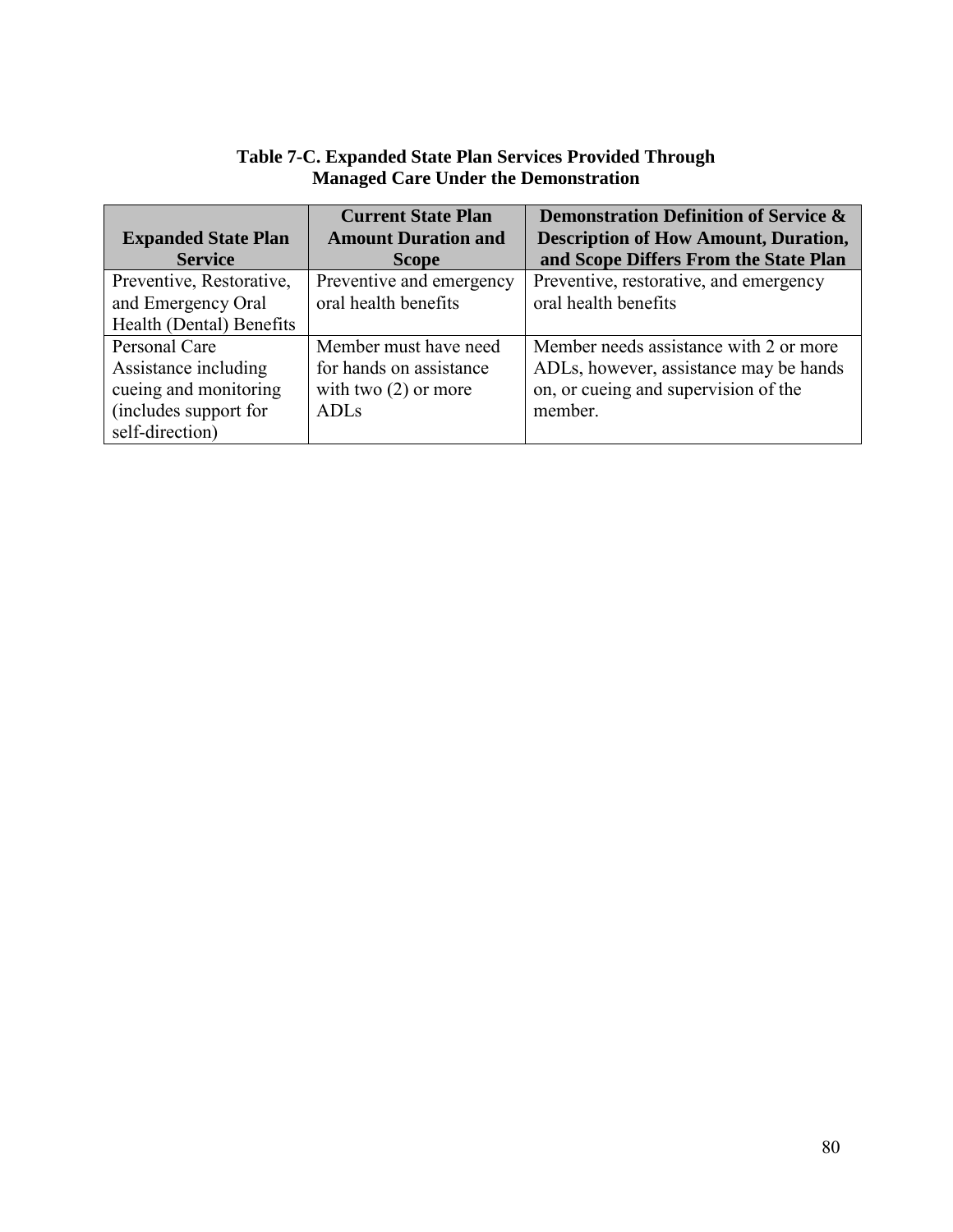|                            | <b>Current State Plan</b>   | <b>Demonstration Definition of Service &amp;</b> |
|----------------------------|-----------------------------|--------------------------------------------------|
| <b>Expanded State Plan</b> | <b>Amount Duration and</b>  | <b>Description of How Amount, Duration,</b>      |
| <b>Service</b>             | <b>Scope</b>                | and Scope Differs From the State Plan            |
| Durable Medical            | Durable medical             | Timely and appropriate access to this            |
| Equipment, including       | equipment that is           | benefit is often problematic for Medicare-       |
| training in equipment,     | fabricated primarily and    | Medicaid Enrollees, since conflicting            |
| equipment repairs,         | customarily to fulfill a    | Medicare and Medicaid rules create               |
| modifications, and         | medical purpose;            | extensive delays in provision of needed          |
| environmental aids and     | generally not useful in the | services and equipment. An integrated            |
| assistive/adaptive         | absence of illness or       | benefit will allow, as demonstrated with         |
| technology                 | injury;                     | SCO and PACE Enrollees, much simpler             |
|                            | can withstand repeated      | processes and prompt access and response         |
|                            | use over an extended        | to members for the purchase, training,           |
|                            | period; and appropriate     | maintenance and repair of DME. In FFS            |
|                            | for use in the member's     | Medicaid, the State Plan requires                |
|                            | home. Covered DME           | Medicare-Medicaid Enrollees to first             |
|                            | includes but is not limited | access their Medicare benefits before            |
|                            | to: absorbent products;     | Medicaid will wrap.                              |
|                            | ambulatory equipment,       |                                                  |
|                            | such as crutches and        |                                                  |
|                            | canes; compression          |                                                  |
|                            | devices; speech             |                                                  |
|                            | augmentative devices;       |                                                  |
|                            | enteral and parenteral      |                                                  |
|                            | nutrition; nutritional      |                                                  |
|                            | supplements; home           |                                                  |
|                            | infusion equipment and      |                                                  |
|                            | supplies; glucose monitors  |                                                  |
|                            | and diabetic supplies;      |                                                  |
|                            | mobility equipment and      |                                                  |
|                            | seating system; personal    |                                                  |
|                            | emergency response          |                                                  |
|                            | system; ostomy supplies;    |                                                  |
|                            | support surfaces;           |                                                  |
|                            | hospital bed and            |                                                  |
|                            | accessories; patient lifts; |                                                  |
|                            | and bath and toilet         |                                                  |
|                            | equipment and supplies      |                                                  |
|                            | (commodes, grab bars, tub   |                                                  |
|                            | benches, etc.).             |                                                  |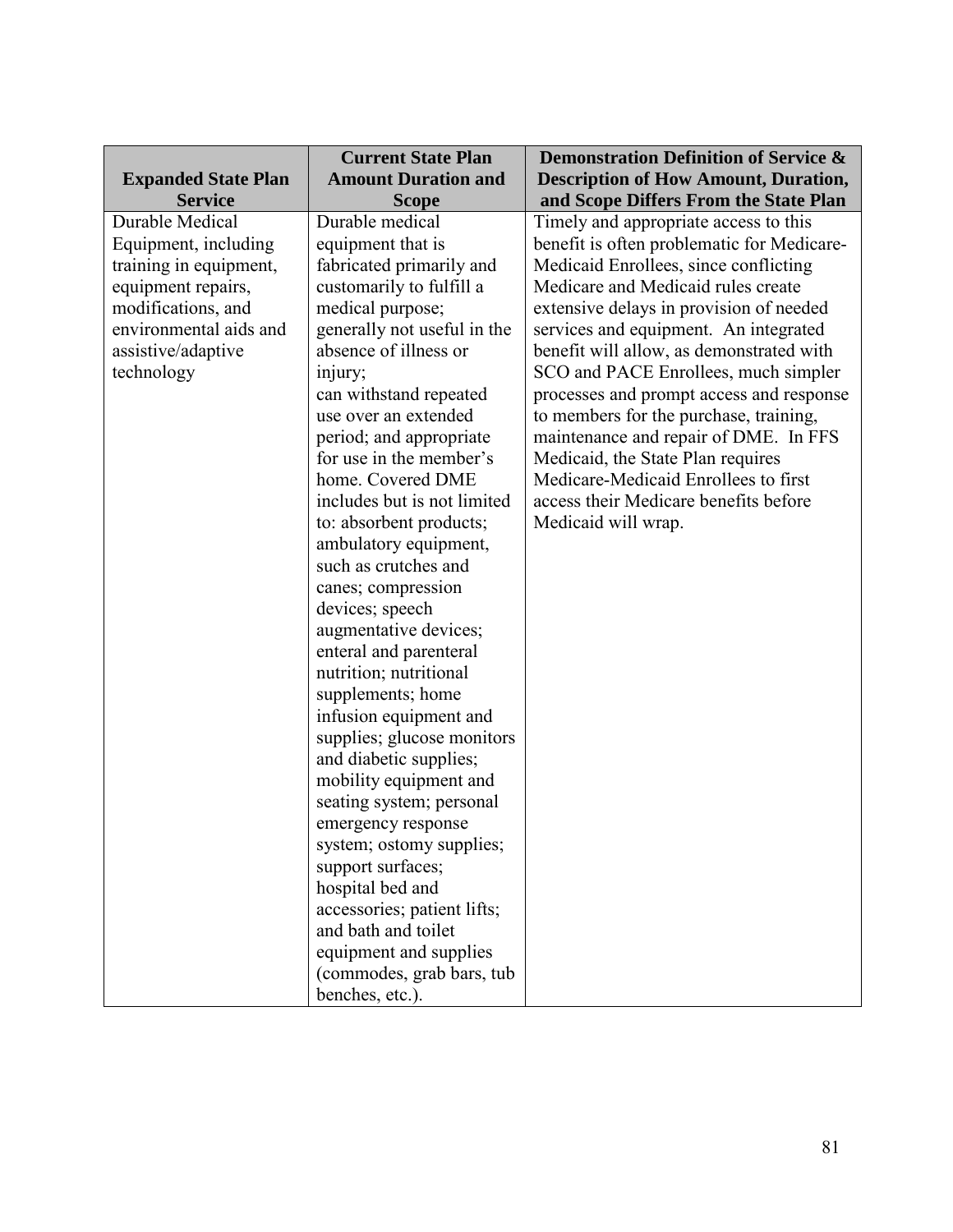- c. Flexible Benefits ICOs will have discretion to use the capitated payment to offer flexible benefits, as specified in the member's Individualized Care Plan, as appropriate to address the member's needs.
- d. Excluded Services Targeted case management services (TCM) provided by the Massachusetts Department of Mental Health (DMH) and the Massachusetts Department of Developmental Services (DDS), and rehabilitation option services purchased by DMH will continue to be purchased and provided by DMH and DDS, and will not be part of the ICO service package or included in the capitated payments to ICOs. Beneficiaries receiving these services who meet the eligibility requirements for this Demonstration will be eligible to participate in the Demonstration. ICOs and providers of TCM and rehabilitation option services will be required to coordinate these services with the rest of the Enrollee's care, and requirements for communication protocols will be included in the three-way contract.
- e. Hospice Services As in Medicare Advantage, Medicare hospice services will be provided through Original (i.e. Fee-For-Service) Medicare. Medicare hospice services will not be part of the ICO service package or included in Medicare capitated payments to ICOs. ICOs and providers of hospice services will be required to coordinate these services with the rest of the Enrollee's care, with requirements to be included in the three-way contract.
- f. Continuity of Care
	- i. The ICO must perform an initial assessment within 90 days of an individual's enrollment in the ICO.
	- ii. ICOs must allow Enrollees to maintain their current providers and service authorizations at the time of enrollment for:
		- i. a period of up to 90 days, unless the assessment is done sooner and the Enrollee agrees to the shorter time period; or
		- ii. until the ICO completes an initial assessment of service needs, whichever is longer.
	- iii. During the time period set forth in Appendix 7, **Section V.d.ii.**, the ICO will maintain the Enrollee's current providers at their current provider rates and honor prior authorizations issued by MassHealth, its contracted managed care entities, and Medicare.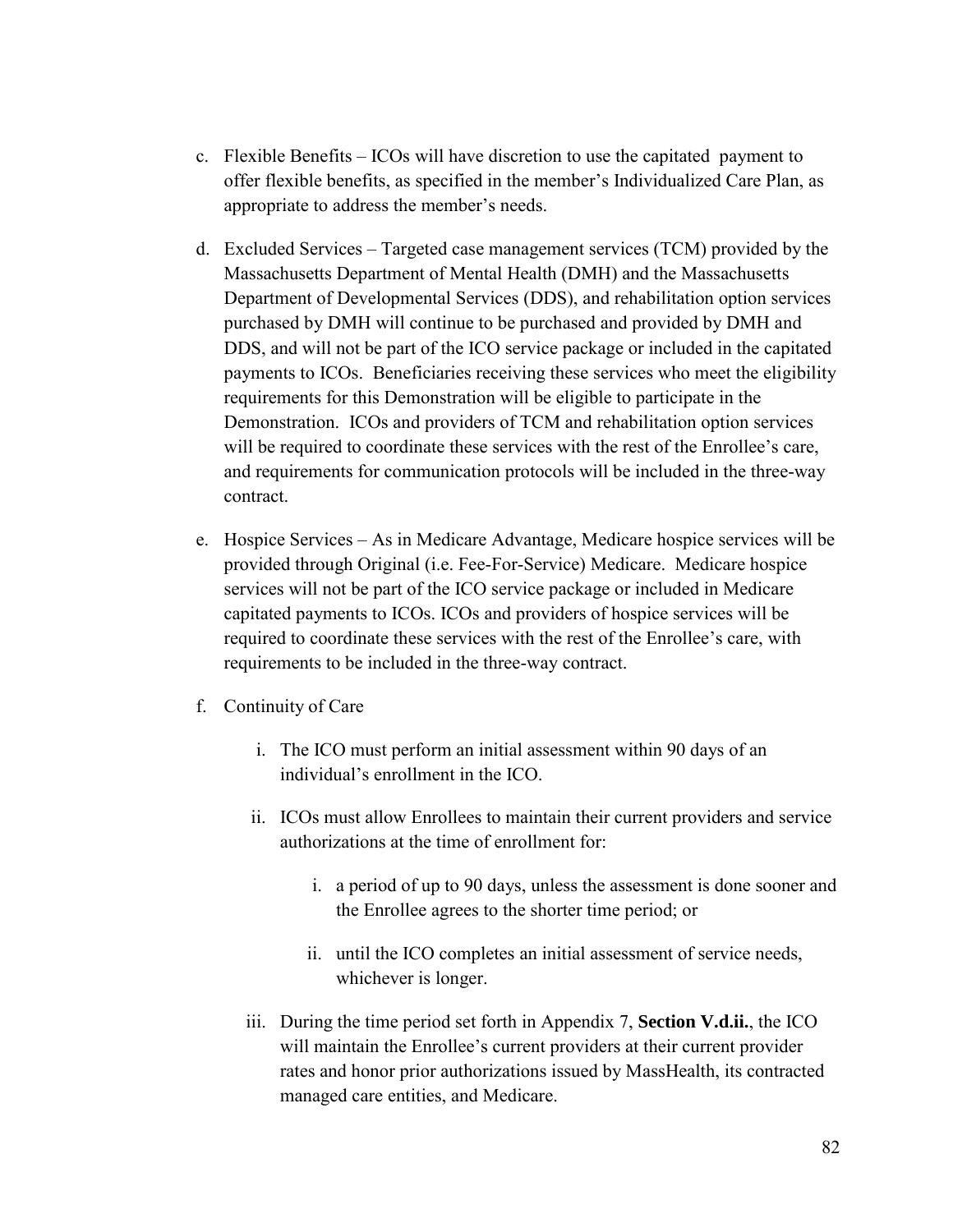- iv. If, as a result of the initial assessment, the ICO proposes modifications to the Enrollee's prior authorized services, the ICO must provide written notification about and an opportunity to appeal the proposed modifications no less than 10 days prior to implementation of the Enrollee's ICP. The Enrollee shall be entitled to all appeal rights, including aid pending appeal, if applicable.
- g. Out of Network Reimbursement Rules
	- i. In an urgent or emergency situation, ICOs must reimburse an out-ofnetwork provider at the Medicare or Medicaid FFS rate applicable for that service. Where this service would traditionally be covered under Medicare FFS, the Medicare FFS rate applies. ICOs are also required to perform an initial assessment to determine the Enrollee's needs within the first 90 days of enrollment as described in Section III.E.2. Until that assessment has been completed, the ICO must continue to provide access to the same services and providers at the same levels and rates of payment as individuals were receiving prior to entering the ICO.
	- ii. Beyond this 90-day period, under certain defined circumstances, Participating Plans will be required to offer single-case out-of-network agreements to providers who are currently serving Enrollees and are willing to continue serving them at the Plan's in-network payment rate, but who are not willing to accept new patients or enroll in the Plan's network.
- **VI. Model of Care -** All ICOs (in partnership with contracted providers) will be required to implement an evidence-based model of care (MOC) having explicit components consistent with the Special Needs Plan Model of Care. CMS' Demonstration Plan MOC approval process will be based on scoring each of the eleven clinical and nonclinical elements of the MOC. The scoring methodology is divided into three parts: (1) a standard; (2) elements; and (3) factors. These components of the MOC approval methodology are defined below:
- (1) Standard: The standard is defined as a MOC that has achieved a score of 70 percent or greater based on the scoring methodology described in Appendix 2.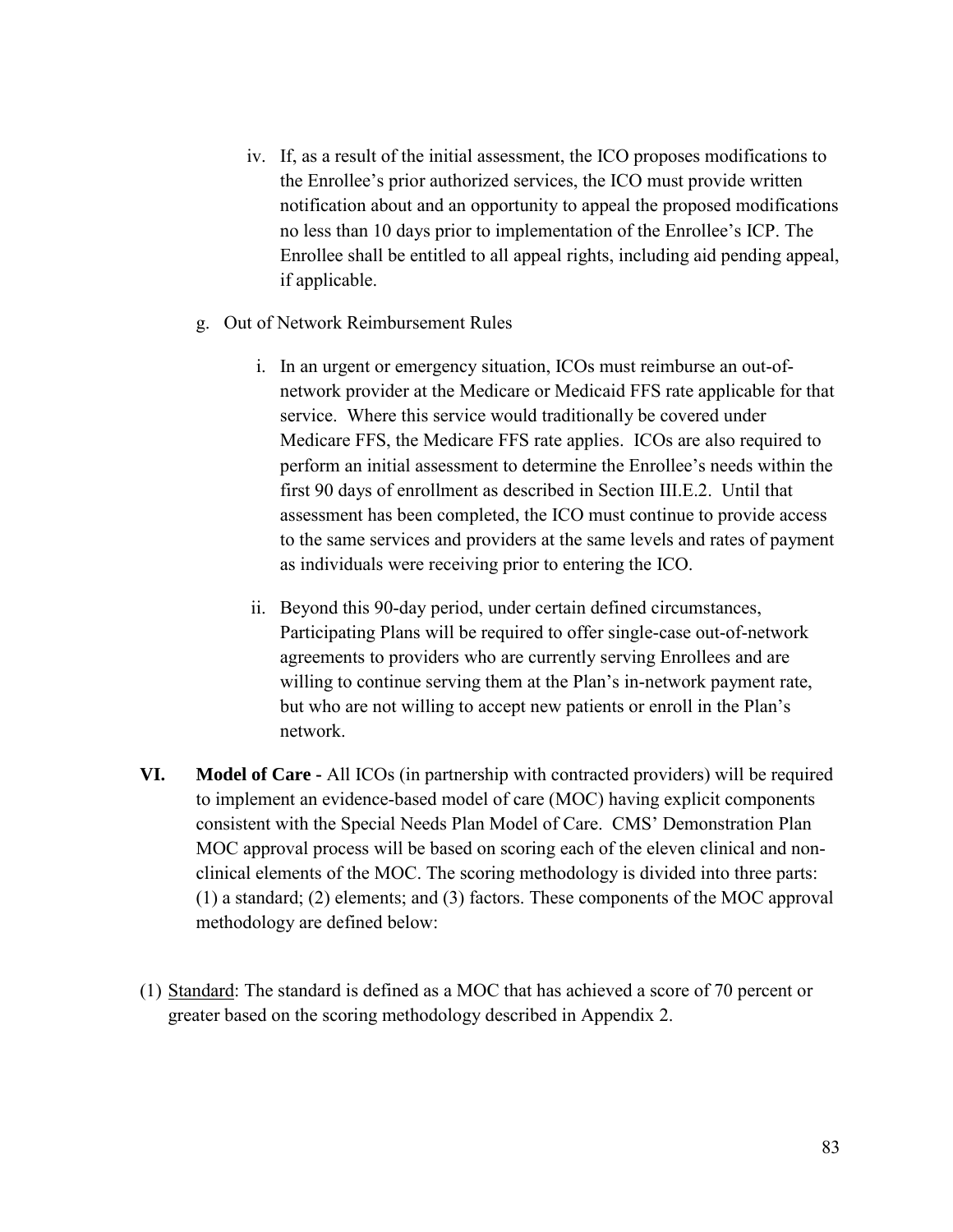- (2) Elements: The MOC has 11 clinical and non-clinical elements, as identified below, and each element will have a score that will be totaled and used to determine the final overall score. The 11 MOC elements are listed below:
	- Description of the Plan-specific Target Population;
	- Measurable Goals;
	- Staff Structure and Care Management Goals;
	- Interdisciplinary Care Team;
	- Provider Network having Specialized Expertise and Use of Clinical Practice Guidelines and Protocols;
	- MOC Training for Personnel and Provider Network;
	- Health Risk Assessment;
	- Individualized Care Plan;
	- Integrated Communication Network;
	- Care Management for the Most Vulnerable Subpopulations; and
	- Performance and Health Outcomes Measurement.
- (3) Factors: Each element is comprised of multiple factors that are outlined in the MOC upload matrix in the Demonstration Plan application. The factors for each element will be scored using a system from 0 to 4, where 4 is the highest score for a factor. Interested organizations are required to provide a response that addresses every factor within each of the 11 elements. The scores for each factor within a specific element are totaled to provide the overall score for that element out of a total of 160 possible points. Interested organizations must achieve a minimum score of 70 percent to meet the CMS approval standard.

It is our intent for MOC reviews and approvals to be a multi-year process that will allow Demonstration Plans to be granted up to a three-year approval of their MOC based on higher MOC scores above the passing standard. The specific time periods for approvals are as follows:

- Plans that receive a score of eighty-five (85) percent or higher will be granted an approval of the CMS MOC requirement for three (3) years.
- Plans that receive a score in the seventy-five (75) percent to eighty-four (84) percent range will be granted an approval of the CMS MOC requirement for two (2) years.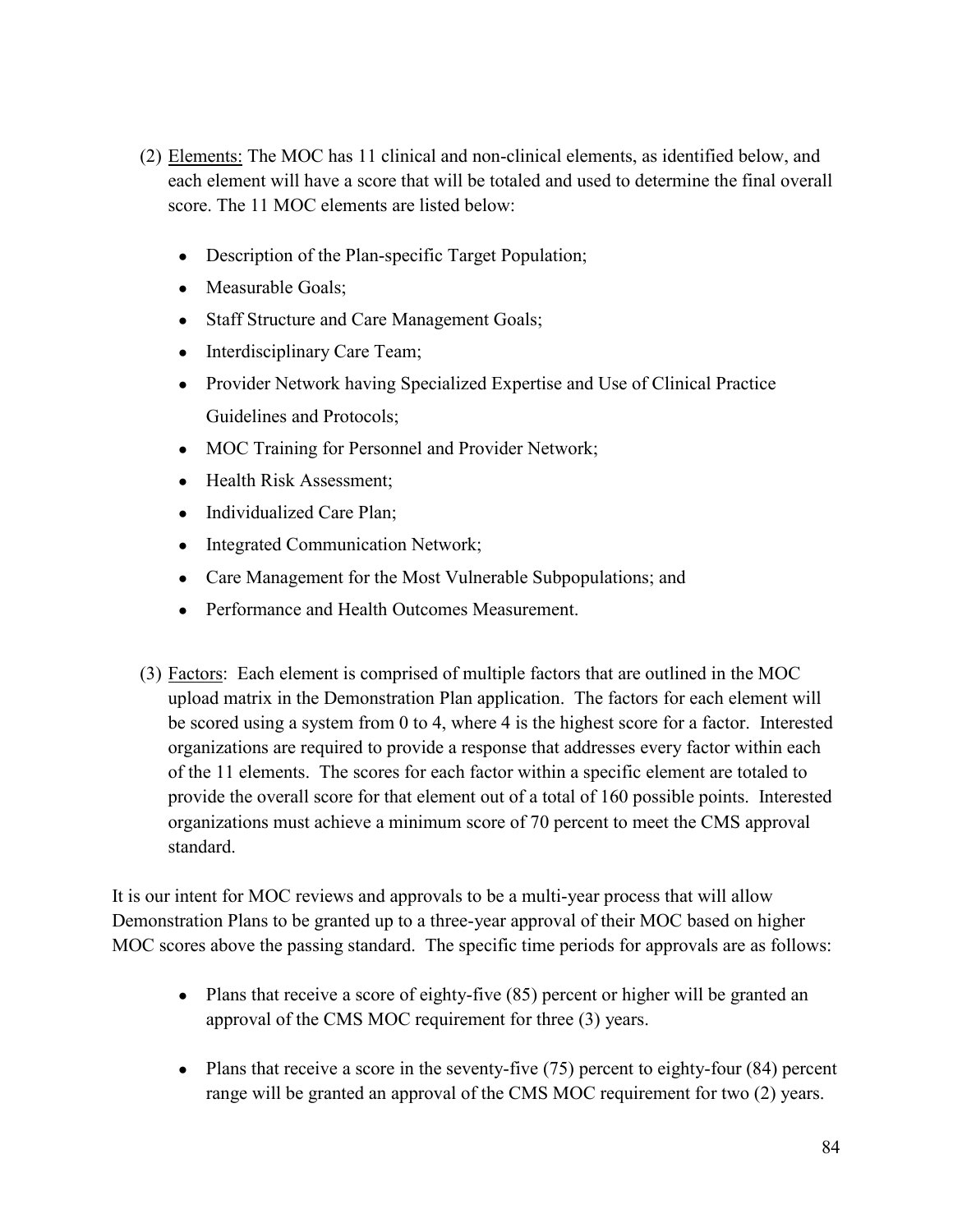• Plans that receive a score in the seventy  $(70)$  percent to seventy-four  $(74)$  percent range will be granted an approval of the CMS MOC requirement for one (1) year.

Participating Plans will be permitted to cure problems with their MOC submissions after their initial submissions. Participating Plans with MOCs scoring below 85 percent will have the opportunity to improve their scores based on CMS and Commonwealth feedback on the elements and factors that need additional work. At the end of the review process, MOCs that do not meet CMS' standards for approval will not be eligible for selection as Demonstration Plans.

- **VII. Prescription Drugs** Integrated formulary must include any Medicaid-covered drugs that are excluded by Medicare Part D. Plans must also cover drugs covered by Medicare Parts A or B. In all respects, unless stated otherwise in this MOU or the three-way contract, Part D requirements will continue to apply.
- **VIII. Grievances** Enrollees shall be entitled to file internal grievances directly with the ICO. Each ICO must track and resolve its grievances, or if appropriate, re-route grievances to the coverage decision or appeals processes.
- **IX. Appeals** Other than Medicare Part D appeals, which shall remain unchanged, the following is the baseline for a unified Medicare-Medicaid appeals process:
	- a. Integrated/Unified Appeals Process:
		- i. Appeal time frames Individuals, their authorized representatives and providers will have 60 days to file an appeal related to coverage. This matches the current 60-day time-frame for requesting an appeal related to benefits under Medicare, and exceeds the current 30-day time-frame for requesting appeal related to benefits under Medicaid.
		- ii. Appeal levels Initial appeals will be filed with the ICO.
			- 1. Subsequent appeals for traditional Medicare A and B services will be automatically forwarded to the Medicare Independent Review Entity (IRE). Consistent with existing rules, Part D cases will be automatically forwarded to the IRE if the Plan misses the applicable adjudication timeframe.
			- 2. Medicaid-only benefits may be appealed to the MassHealth Board of Hearings.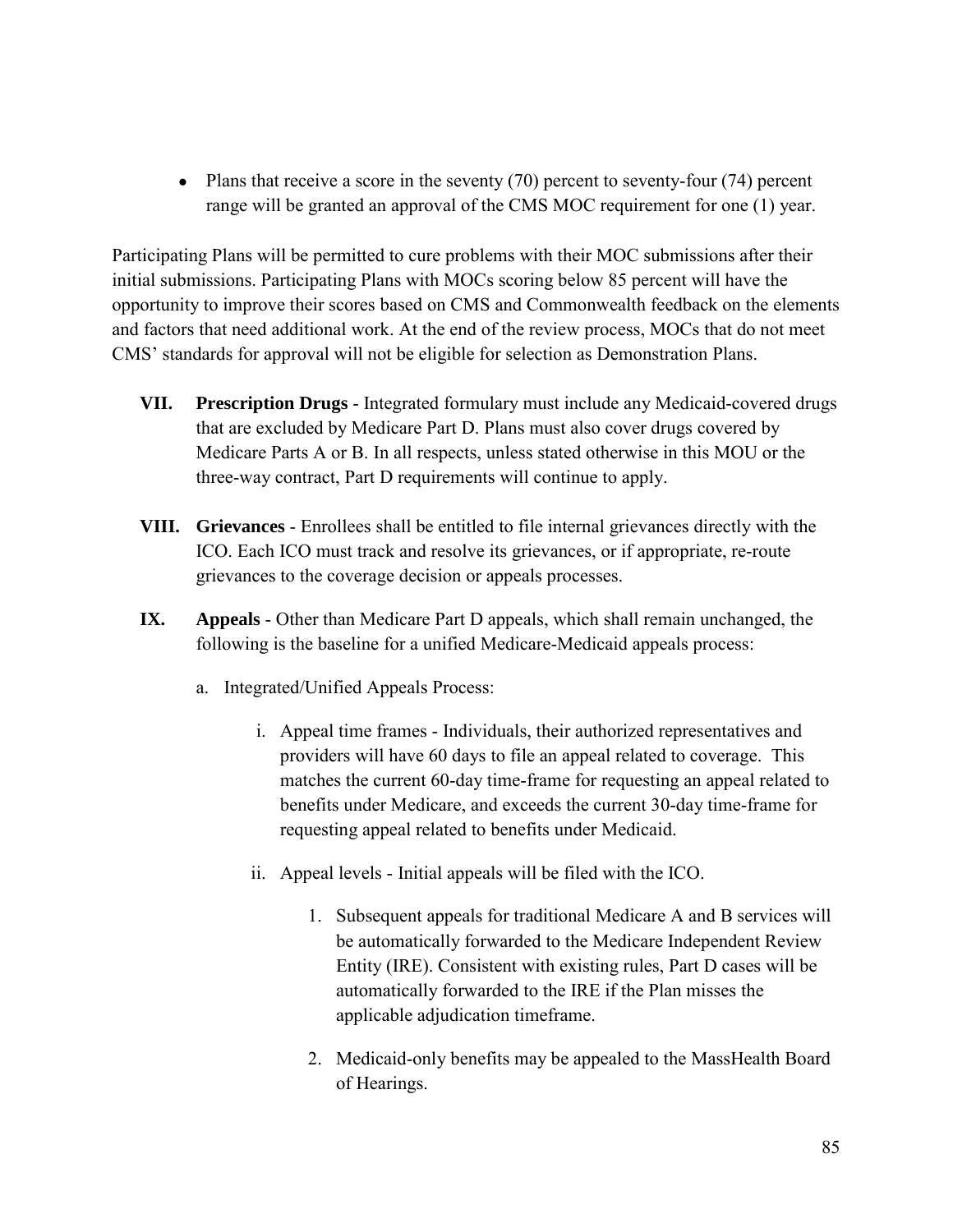- 3. Services for which Medicare and Medicaid overlap (including Home Heath, Durable Medical Equipment and skilled therapies, but excluding Part D) will be defined in a unified way in the threeway contract and as required Plan benefits. Appeals related to these benefits will be auto-forwarded to the IRE, and may also be filed with the Board of Hearings.
- iii. Appeal resolution time frames All Plan appeals must be resolved (at each level) within 30 days of their submission for standard appeals and within 72 hours of their submission for expedited appeals. This excludes Part D appeals, which will be resolved in accordance with existing rules.
- iv. Continuation of Benefits Pending an Appeal
	- 1. ICOs must provide continuing benefits for all prior approved non-Part D benefits that are terminated or modified pending internal ICO appeals. This means that such benefits will continue to be provided by providers to beneficiaries, and that ICOs must continue to pay providers for providing such services pending an internal ICO appeal. This right to aid pending an appeal currently exists in Medicaid, but is generally not available in Medicare.
	- 2. For all appeals filed with the Board of Hearings, Enrollees may request continuation of benefits previously authorized. MassHealth will make a determination on these requests in accordance with the Commonwealth's existing appeals policy. Part D appeals may not be filed with the Board of Hearings.
- v. Integrated Notice ICO Enrollees will be notified of all applicable Demonstration, Medicare and Medicaid appeal rights through a single notice.
- vi. In the case of a decision where both BOH and the IRE issue a ruling, the ICO shall be bound by the ruling that is most favorable to the Enrollee.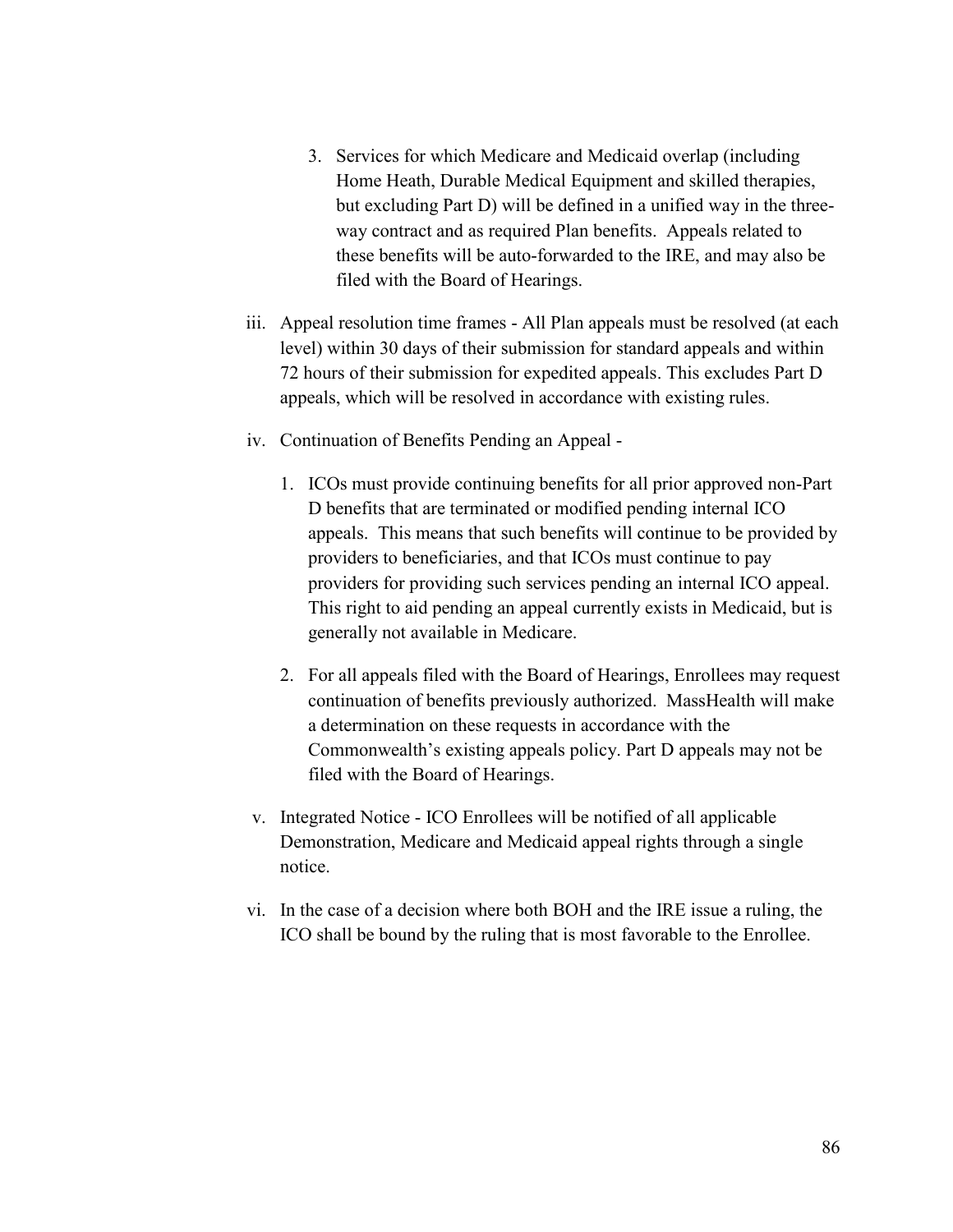## **X. Participating Plan Marketing, Outreach, and Education Activity**

- a. Marketing and Enrollee Communication Standards for Participating Plans Participating Plans will be subject to rules governing their marketing and Enrollee communications as specified under section 1851(h) of the Social Security Act; 42 CFR §422.111, §422.2260 et. seq., §423.120(b) and (c), §423.128, and §423.2260 et. seq.; and the Medicare Marketing Guidelines (Chapter 2 of the Medicare Managed Care Manual and Chapter 3 of the Prescription Drug Benefit Manual).
- b. Review and Approval of Marketing and Enrollee Communications Participating Plans must receive prior approval of all marketing and Enrollee communications materials in categories of materials that CMS and the Commonwealth require to be prospectively reviewed. Participating Plan materials may be designated as eligible for the File & Use process, as described in 42 CFR §422.2262(b) and §423.2262(b), and will therefore be exempt from prospective review and approval by both CMS and the Commonwealth. CMS and the Commonwealth may agree to defer to one or the other party for review of certain types of marketing and Enrollee communications, as agreed in advance by both parties. Participating Plans must submit all marketing and Enrollee communication materials, whether prospectively reviewed or not, via the CMS Health Plan Management System Marketing Module.
- c. Permissible Start Date for Participating Plan Marketing Activity Participating Plans may begin marketing activity no earlier than 90 days prior to the effective date of enrollment for the contract year.
- d. Minimum Required Marketing and Enrollee Communications Materials At a minimum, Participating Plans will provide current and prospective Enrollees the following materials. These materials will be subject to the same rules regarding content and timing of beneficiary receipt as applicable under Section 1851(h) of the Social Security Act; 42 CFR §422.111, §422.2260 et. seq., §423.120(b) and (c), §423.128, and §423.2260 et. seq.; and the Medicare Marketing Guidelines (Chapter 2 of the Medicare Managed Care Manual and Chapter 3 of the Prescription Drug Benefit Manual).
	- i. An Evidence of Coverage (EOC) document that includes information about all State-covered and Plan-covered supplemental benefits, in addition to the required Medicare benefits information.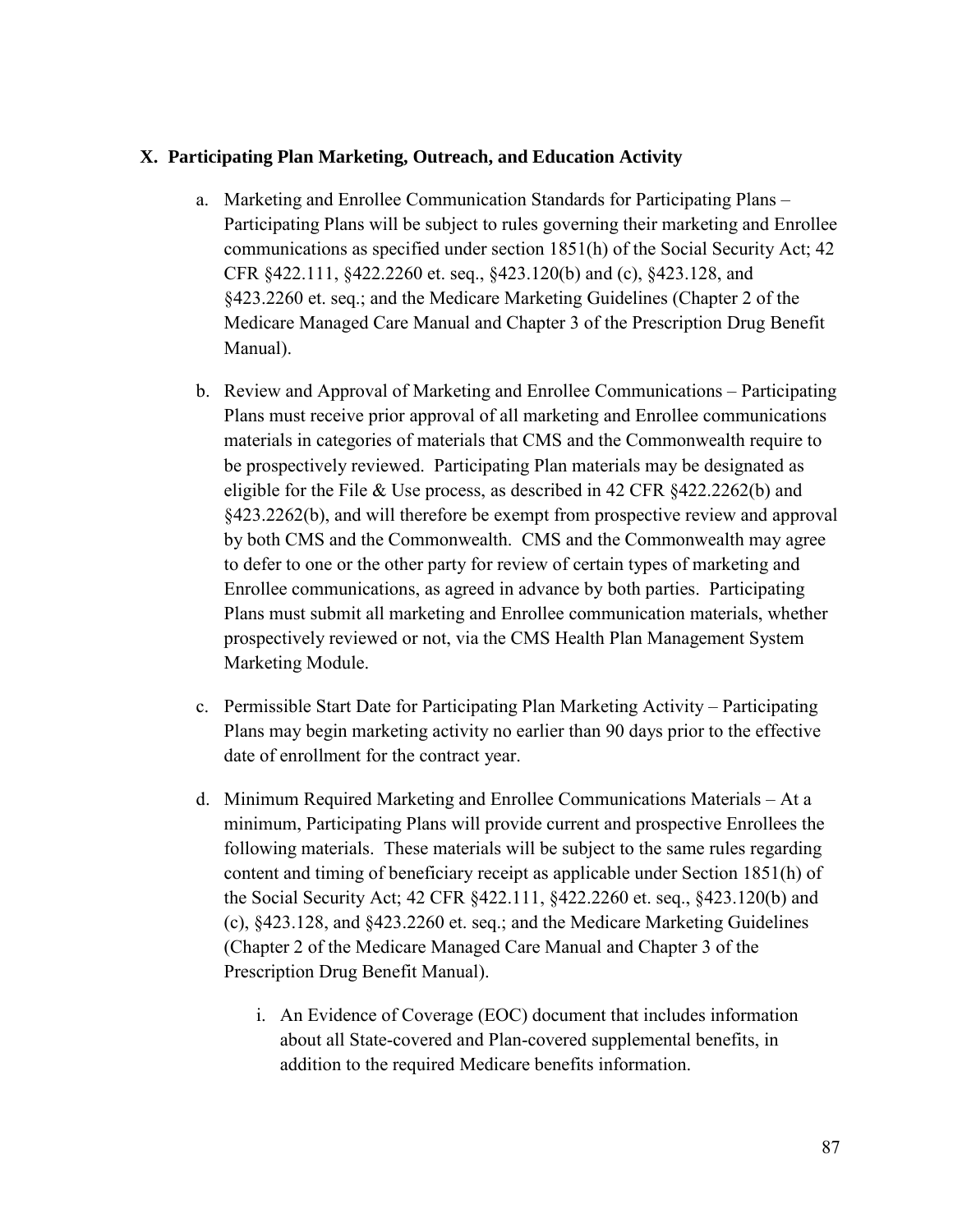- ii. An Annual Notice of Change (ANOC) summarizing all major changes to the Plan's covered benefits from one contract year to the next, starting in the second calendar year of the Demonstration.
- iii. A Summary of Benefits (SB) containing a concise description of the important aspects of enrolling in the Plan, as well as the benefits offered under the plan, including premiums, cost sharing, applicable conditions and limitations, and any other conditions associated with receipt or use of benefits. Participating Plans will use a Demonstration-specific SB.
- iv. A combined provider and pharmacy directory that includes all providers of Medicare, Medicaid, and supplemental benefits.
- v. A comprehensive integrated formulary that includes outpatient prescription drugs covered under Medicare, Medicaid, or as Plan-covered supplemental benefits.
- vi. A single identification (ID) card for accessing all covered services under the Plan.
- vii. All Part D required notices, with the exception of the LIS Rider, the creditable coverage notices required under Chapter 4 of the Prescription Drug Benefit Manual, and the late enrollment penalty notice requirements required under Chapter 13 of the Prescription Drug Benefit Manual.
- e. Notification of Formulary Changes The requirement at 42 CFR §423.120(b)(5) that Participating Plans provide at least 60 days advance notice regarding Part D formulary changes also applies to Participating Plans for outpatient prescription or over-the-counter drugs or products covered under Medicaid or as supplemental benefits.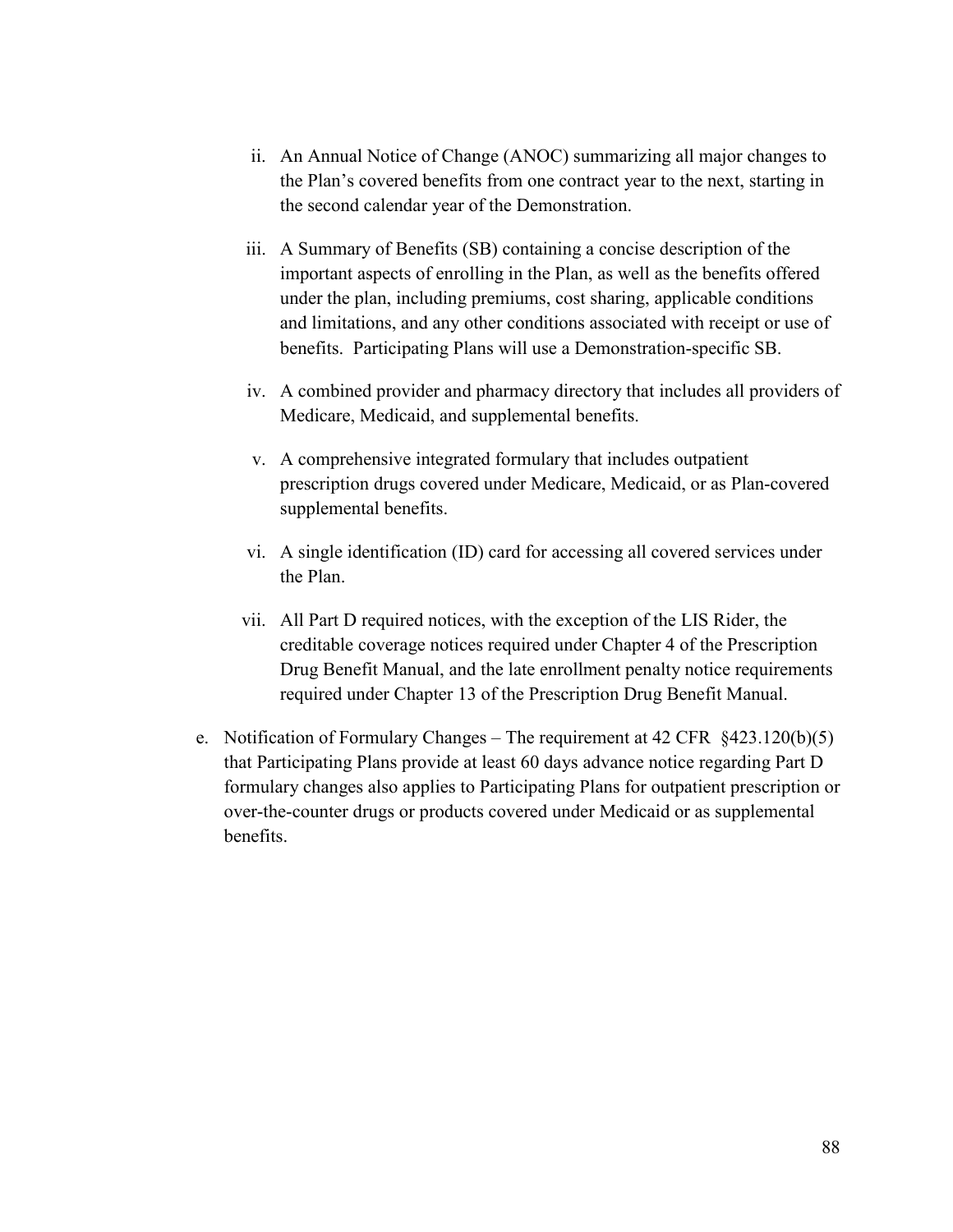## **XI. Administration and Oversight**

#### ● **Oversight Framework**

Under the Demonstration, there will be a CMS-State Contract Management Team that will ensure access, quality, program integrity, and financial solvency, including reviewing and acting on data and reports, conducting studies, and taking corrective action. CMS and the Commonwealth will require Participating Plans to have a comprehensive plan to detect, correct, prevent, and report fraud, waste, and abuse. Participating Plans must have policies and procedures in place to identify and address fraud, waste, and abuse at both the Plan and the third-party levels in the delivery of Plan benefits, including prescription drugs, medical care, and long term services and supports. In addition, all Part D requirements and many Medicare Advantage requirements regarding oversight, monitoring, and program integrity will be applied to Demonstration Plans by CMS in the same way they are currently applied for PDP sponsors and Medicare Advantage organizations.

These responsibilities are not meant to detract from or weaken any current State or CMS oversight responsibilities, including oversight by the Medicare Drug Benefit Group and other relevant CMS groups and divisions, as those responsibilities continue to apply, but rather to assure that such responsibilities are undertaken in a coordinated manner. Neither party shall take a unilateral enforcement action relating to day-to-day oversight without notifying the other party in advance.

- The Contract Management Team
	- A. Structure- The Contract Management Team will include representatives from CMS and the Commonwealth Medicaid agency, authorized and empowered to represent CMS and the Medicaid Agency about all aspects of the three-way contract. Generally, the CMS part of the team will include the State Lead from the Medicare Medicaid Coordination Office (MMCO), Regional Office Lead from the Consortium for Medicaid and Children's Health Operations (CMCHO), and an Account Manager from the Consortium for Health Plan Operations (CMHPO). The precise makeup of each team will vary by state, and will include individuals who are knowledgeable about the full range of services and supports utilized by the target population, particularly long-term supports and services.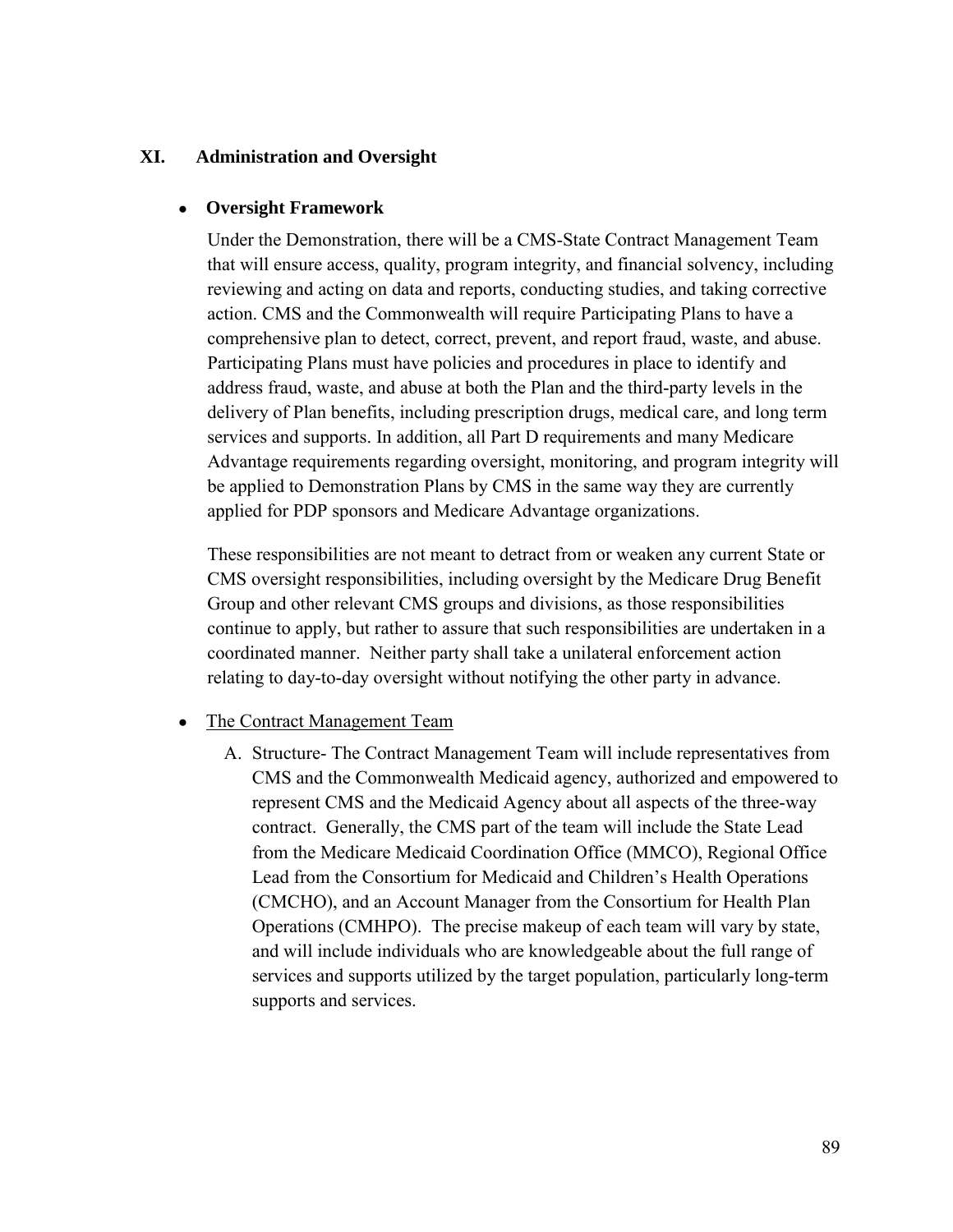- B. Reporting Data reporting to CMS and the Commonwealth will be coordinated and unified to the extent possible. Specific reporting requirements and processes will be detailed in the three-way contract.
	- 1. Quality (including HEDIS); core measures will be articulated in the MOU
	- 2. Rebalancing from Institutional to HCBS Settings
	- 3. Utilization
	- 4. Encounter Reporting
	- 5. Enrollee Satisfaction (including CAHPS)
	- 6. Complaints and Appeals
	- 7. Enrollment/Disenrollment Rates
	- 8. Part C and Part D Reporting Requirements, as negotiated and applicable
	- Day-to-Day Oversight and Coordination The Contract Management Team will be responsible for day-to-day monitoring of each contractor. These responsibilities include, but are not limited to:
		- a. Monitoring compliance with the terms of the three-way contract, including issuance of joint notices of non-compliance/enforcement;
		- b. Coordination of periodic audits and surveys of the contractor;
		- c. Receipt and response to complaints;
		- d. Regular meetings with each contractor;
		- e. Coordination of requests for assistance from contractors, and assignment of appropriate Commonwealth and CMS staff to provide technical assistance;
		- f. Coordinate review of marketing materials and procedures; and
		- g. Coordinate review of grievance and appeals data, procedures, and materials.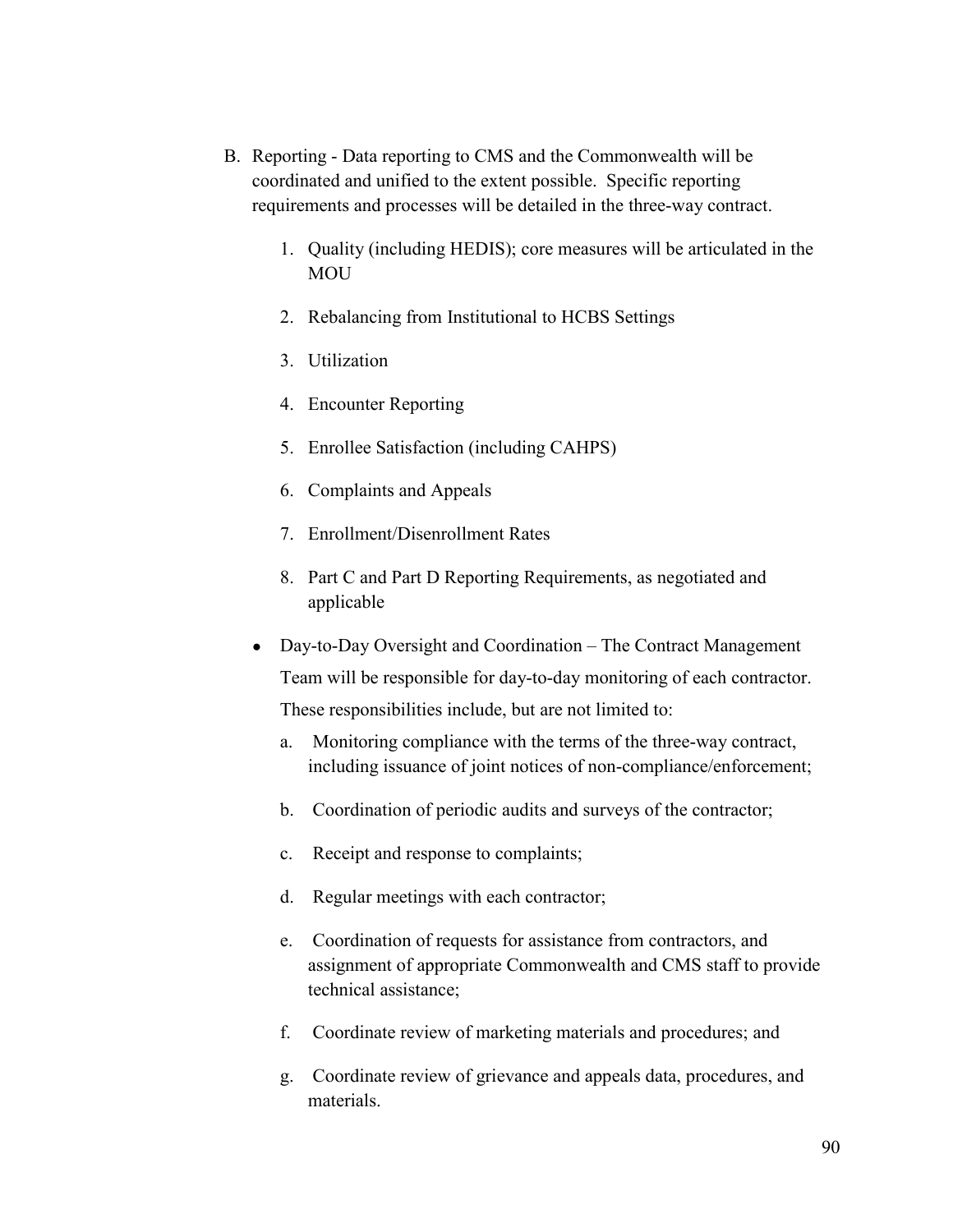- Centralized Program-Wide Monitoring, Surveillance, Compliance, and Enforcement – CMS' central office conducts a wide array of data analyses, monitoring studies, and audits. Demonstration contracts will be included in these activities, just as all Medicare Advantage and Part D organizations will be included. Demonstration contracts will be treated in the same manner, which includes analysis of their performance based on CMS internal data, active collection of additional information, and CMS issuance of compliance notices, where applicable. The Commonwealth and Contract Management Team will be informed about these activities and copied on notices, but will not take an active part in these ongoing projects or activities.
	- Emergency/Urgent Situations Both CMS and the Commonwealth shall retain discretion to take immediate action where the health, safety or welfare of any Enrollee is imperiled or where significant financial risk is indicated. In such situations, CMS and the Commonwealth shall notify a member of the Contract Management Team no more than 24 hours from the date of such action, and the Contract Management Team will undertake subsequent action and coordination.
- ICO Call Center Requirement In addition to current requirements for Medicare Advantage Plans, the following will be required call center elements:
	- a. Participating Plans shall operate a toll-free Enrollee services telephone line a minimum of twelve hours per day, seven days per week.
	- b. Operators must be available in sufficient numbers to support Enrollees.
	- c. Oral interpretation services must be available free-of-charge to Enrollees in all non-English languages spoken by Enrollees.
	- d. TTY services or comparable services must be available for the Deaf or hard of hearing.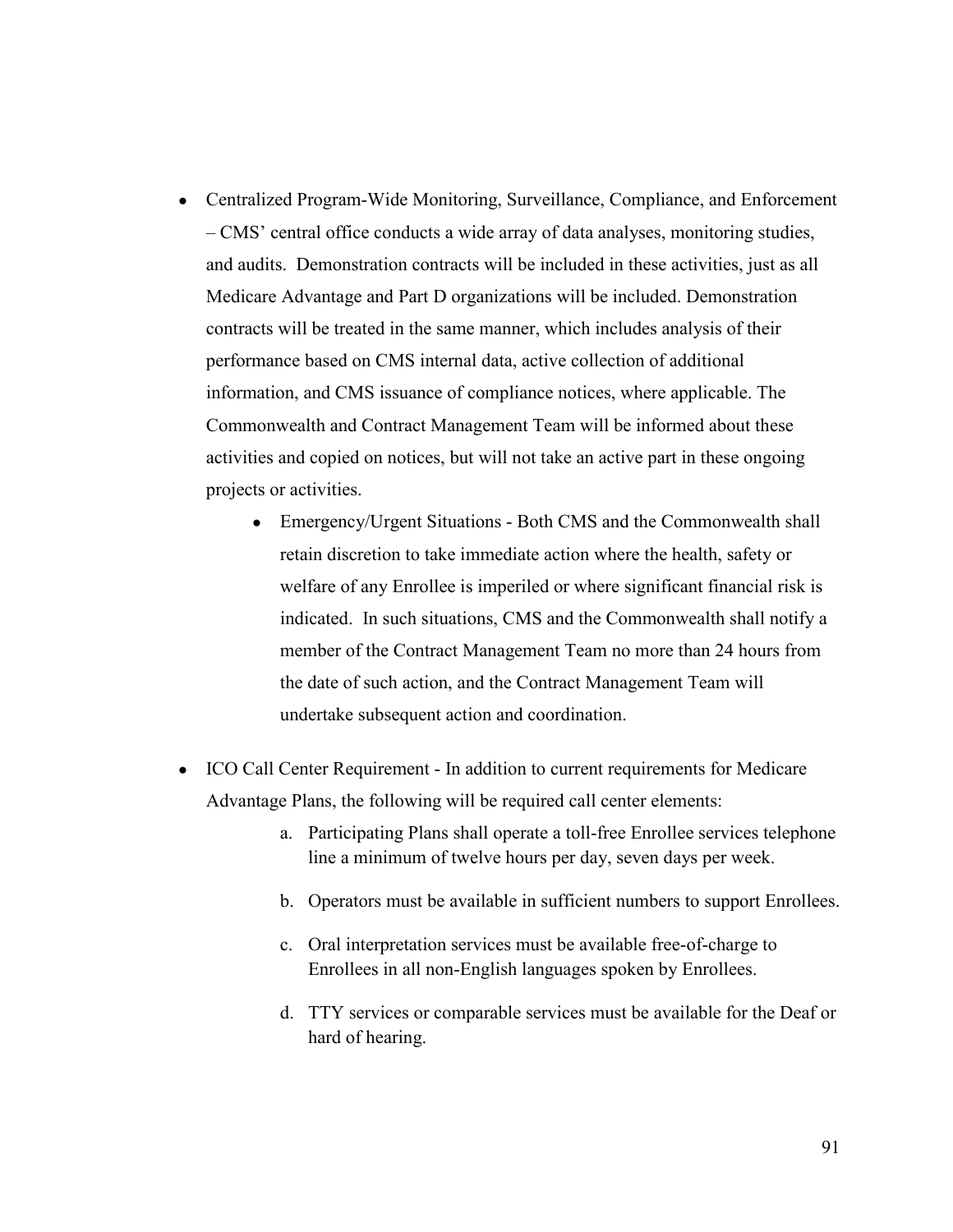- e. Plans must ensure that customer service department representatives shall, upon request, make available to Enrollees and potential Enrollees information including, but not limited to, the following:
	- The identity, locations, qualifications, and availability of providers;
	- Enrollees' rights and responsibilities;
	- The procedures available to an Enrollee and provider(s) to challenge or appeal the failure of the contractor to provide a covered service and to appeal any adverse actions (denials);
	- How to access oral interpretation services and written materials in prevalent languages and alternative, cognitively accessible formats;
	- Information on all Participating Plan covered services and other available services or resources (e.g., state agency services) either directly or through referral or authorization; and
	- The procedures for an Enrollee to change Plans or to opt out of the Demonstration.
- **Data System Specifications, Reporting Requirements, and Interoperability**
	- A. Data system description and architecture and performance requirements
	- B. Current information system upgrades and development plans and resource commitments necessary for implementation
	- C. Consolidated reporting requirements
	- D. Encounter reporting
	- E. Reporting data for evaluation and program integrity
	- F. Data Exchange among CMS, Commonwealth of Massachusetts Providers and Contractors, and Health Insurance Exchanges (2014)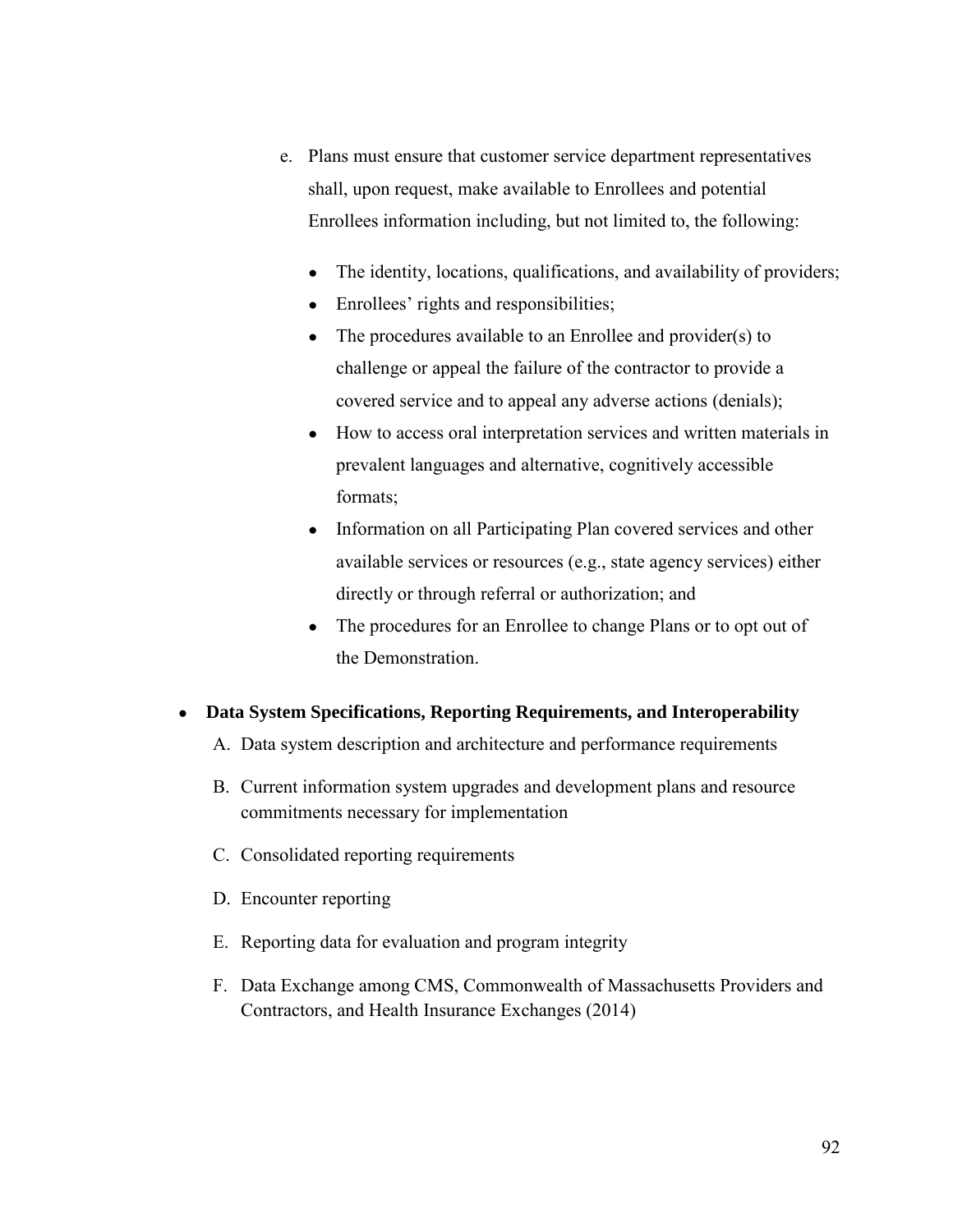#### ● **Unified Quality Metrics and Reporting**

Participating Plans and other qualified entities will be required to report measures that examine access and availability, care coordination/transitions, health and wellbeing, mental and behavioral health, patient/caregiver experience, screening and prevention, and quality of life. This includes a requirement to report HEDIS, HOS and CAHPS data, as well as measures related to long term services and supports. HEDIS, HOS, and CAHPS measures will be reported consistent with Medicare requirements for HEDIS plus any additional Medicaid measures identified by the Commonwealth. All existing Part D metrics will be collected as well. CMS and the Commonwealth will utilize a subset of these reported quality metrics for the purpose of assessing Plan performance and outcomes and to allow quality to be evaluated and compared with other Plans in the model. The Commonwealth will supplement quality reporting requirements with additional State-specific measures. A preliminary combined set of core metrics is described below in Figure 7-1 and will be further specified in the three-way contract. A subset of these will also be used for calculating the quality withhold payment as addressed in section VI of Appendix 6 in this MOU.

Participating Plans must submit data consistent with requirements established by CMS and/or the Commonwealth as further described below and in the three-way contract. Participating Plans will also be subject to monitoring efforts consistent with the requirements of Medicare Advantage and Part D as described in section XII of this Appendix.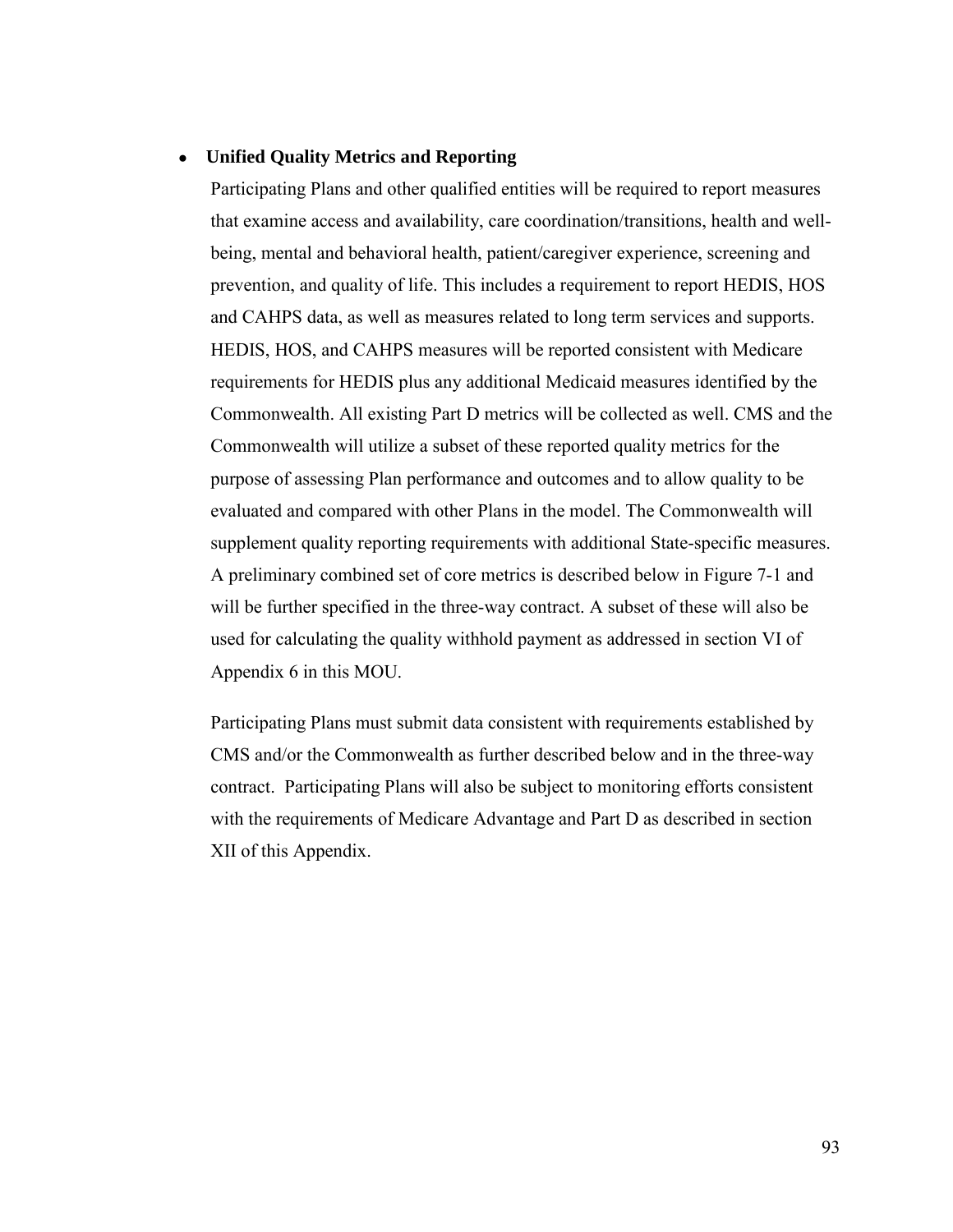# **Figure 7-1: Core Quality Measures under the Demonstration**

| <b>Measure</b>                                                                 | <b>Description</b>                                                                                                                                                                                                                                                                                                                                                                                                                                                                                                                                                                                                 | <b>Measure</b><br><b>Steward/Data</b><br><b>Source</b> | <b>CMS Core</b><br><b>Measure</b> | <b>State Specified</b><br><b>Measure</b> |
|--------------------------------------------------------------------------------|--------------------------------------------------------------------------------------------------------------------------------------------------------------------------------------------------------------------------------------------------------------------------------------------------------------------------------------------------------------------------------------------------------------------------------------------------------------------------------------------------------------------------------------------------------------------------------------------------------------------|--------------------------------------------------------|-----------------------------------|------------------------------------------|
| Management                                                                     | Antidepressant Medication Percentage of members 18 years of age and<br>older who were diagnosed with a new<br>episode of major depression and treated<br>with antidepressant medication, and who<br>remained on an antidepressant medication<br>treatment.                                                                                                                                                                                                                                                                                                                                                         | <b>NCQA/HEDIS</b>                                      | X                                 | X                                        |
| Initiation and Engagement<br>of Alcohol and Other Drug<br>Dependence Treatment | The percentage of adolescent and adult<br>members with a new episode of alcohol or<br>other drug (AOD) dependence who received<br>the following.<br>• Initiation of AOD Treatment. The<br>percentage of members who initiate<br>treatment through an inpatient AOD<br>admission, outpatient visit, intensive<br>outpatient encounter or partial<br>hospitalization within 14 days of the<br>diagnosis.<br>· Engagement of AOD Treatment. The<br>percentage of members who initiated<br>treatment and who had two or more<br>additional services with a diagnosis of AOD<br>within 30 days of the initiation visit. | <b>NCQA/HEDIS</b>                                      | X                                 | X                                        |
| Follow-up After<br>Hospitalization for Mental<br><b>Illness</b>                | Percentage of discharges for members 6<br>years of age and older who were<br>hospitalized for treatment of selected mental<br>health disorders and who had an outpatient<br>visit, an intensive outpatient encounter or<br>partial hospitalization with a mental health<br>practitioner.                                                                                                                                                                                                                                                                                                                           | <b>NCQA/HEDIS</b>                                      | $\times$                          | X                                        |
| Screening for Clinical<br>Depression and Follow-up<br>Care                     | Percentage of patients ages 18 years and<br>older screened for clinical depression using<br>a standardized tool and follow-up plan<br>documented.                                                                                                                                                                                                                                                                                                                                                                                                                                                                  | <b>CMS</b>                                             | X                                 | X                                        |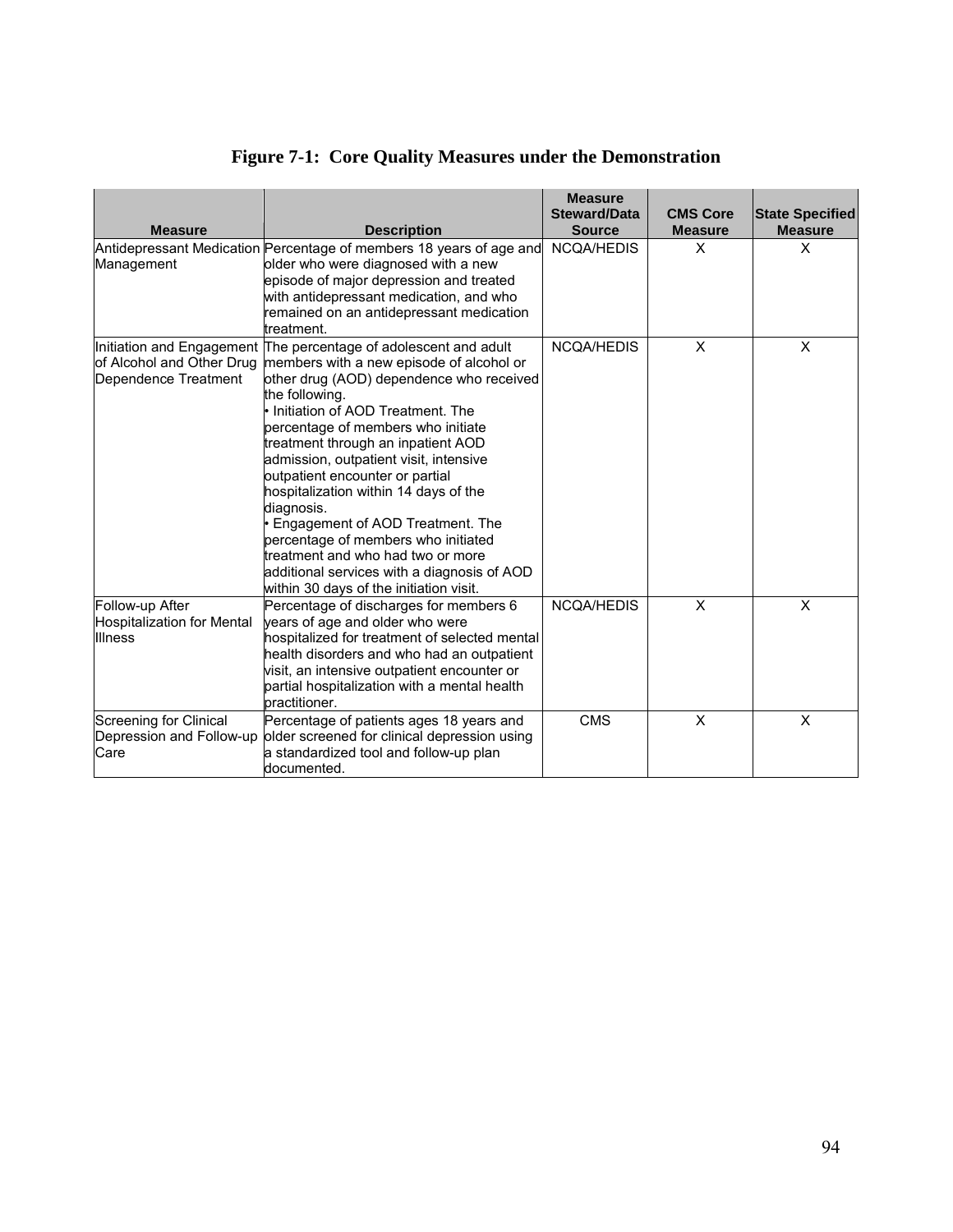|                                                                                |                                                                                                                                                                                                                                                                                                                                                                                                                                                                                                                     | <b>Measure</b>                       |                                   |                                          |
|--------------------------------------------------------------------------------|---------------------------------------------------------------------------------------------------------------------------------------------------------------------------------------------------------------------------------------------------------------------------------------------------------------------------------------------------------------------------------------------------------------------------------------------------------------------------------------------------------------------|--------------------------------------|-----------------------------------|------------------------------------------|
| <b>Measure</b>                                                                 | <b>Description</b>                                                                                                                                                                                                                                                                                                                                                                                                                                                                                                  | <b>Steward/Data</b><br><b>Source</b> | <b>CMS Core</b><br><b>Measure</b> | <b>State Specified</b><br><b>Measure</b> |
| SNP1: Complex Case                                                             | The organization coordinates services for                                                                                                                                                                                                                                                                                                                                                                                                                                                                           | <b>NCQA/HEDIS</b>                    | X                                 |                                          |
| Management                                                                     | members with complex conditions and helps<br>them access needed resources.                                                                                                                                                                                                                                                                                                                                                                                                                                          |                                      |                                   |                                          |
|                                                                                | Element A: Identifying Members for Case<br>Management<br>Element B: Access to Case Management<br>Element C: Case Management Systems<br>Element D: Frequency of Member<br>Identification<br>Element E: Providing Members with<br>Information<br>Element F: Case Management Assessment<br>Process<br>Element G: Individualized Care Plan<br>Element H: Informing and Educating<br>Practitioners<br>Element I: Satisfaction with Case<br>Management<br>Element J: Analyzing<br>Effectiveness/Identifying Opportunities |                                      |                                   |                                          |
|                                                                                | Element K: Implementing Interventions and                                                                                                                                                                                                                                                                                                                                                                                                                                                                           |                                      |                                   |                                          |
|                                                                                | Follow-up Evaluation                                                                                                                                                                                                                                                                                                                                                                                                                                                                                                |                                      |                                   |                                          |
| SNP 6: Coordination of<br>Medicare and Medicaid<br>Benefits                    | The organization coordinates Medicare and<br>Medicaid benefits and services for members.                                                                                                                                                                                                                                                                                                                                                                                                                            | <b>NCQA/HEDIS</b>                    | $\pmb{\times}$                    |                                          |
|                                                                                | Element A: Coordination of Benefits for Dual<br>Eligible Members<br>Element B: Administrative Coordination of D-<br><b>SNPs</b><br>Element C: Administrative Coordination for<br>Chronic Condition and Institutional Benefit<br>Packages (May not be applicable for demos)<br>Element D: Service Coordination<br>Element E: Network Adequacy Assessment                                                                                                                                                             |                                      |                                   |                                          |
| Care Transition Record                                                         | Percentage of patients, regardless of age,                                                                                                                                                                                                                                                                                                                                                                                                                                                                          | <b>AMA-PCPI</b>                      | $\mathsf{X}$                      |                                          |
| <b>Transmitted to Health</b><br>Care Professional                              | discharged from an inpatient facility to home<br>or any other site of care for whom a<br>transition record was transmitted to the<br>facility or primary physician or other health<br>care professional designated for follow-up<br>care within 24 hours of discharge.                                                                                                                                                                                                                                              |                                      |                                   |                                          |
| <b>Medication Reconciliation</b><br>After Discharge from<br>Inpatient Facility | Percent of patients 65 years or older<br>discharged from any inpatient facility and<br>seen within 60 days following discharge by<br>the physician providing on-going care who<br>had a reconciliation of the discharge<br>medications with the current medication list<br>in the medical record documented.                                                                                                                                                                                                        | NCQA/HEDIS                           | $\mathsf{x}$                      |                                          |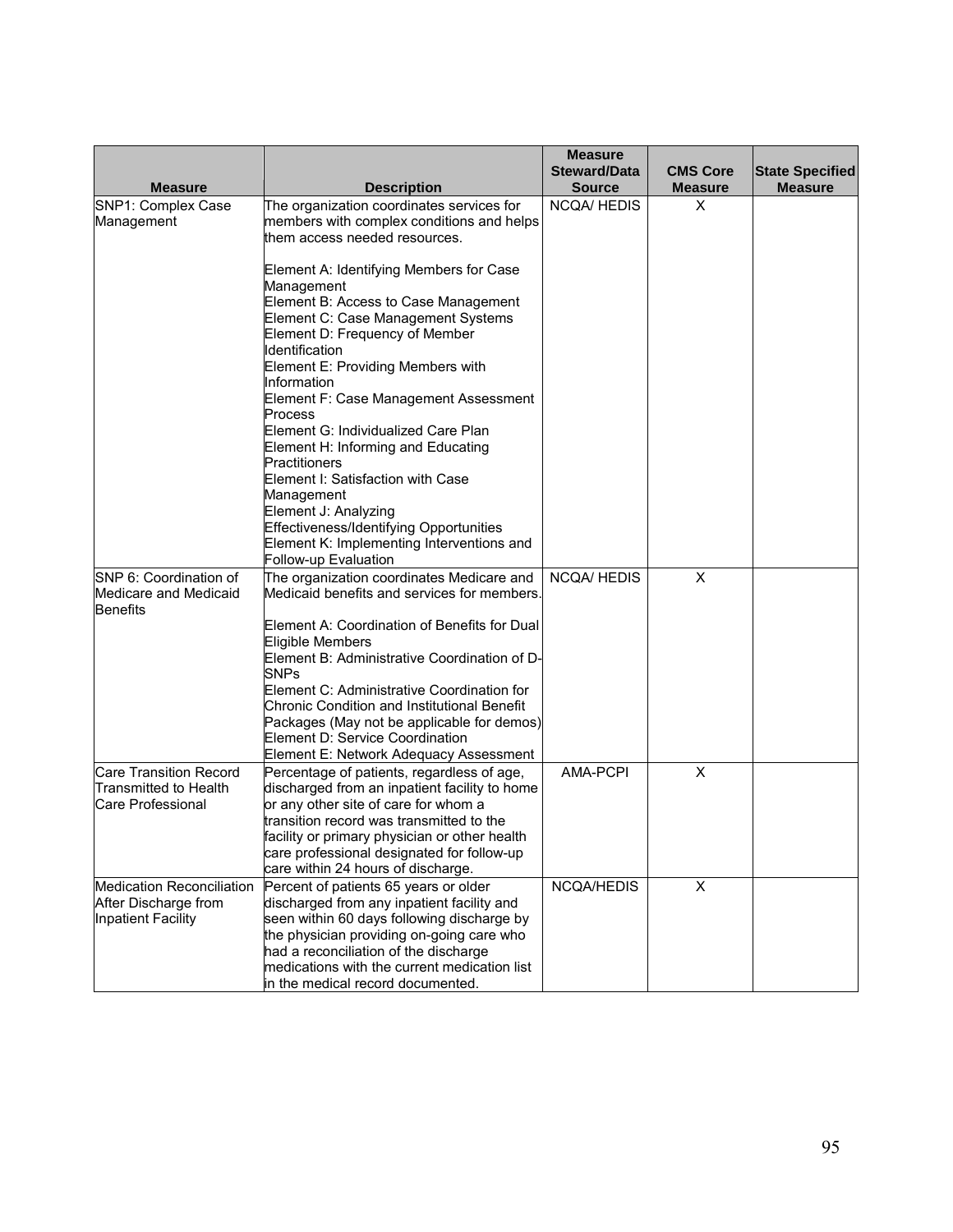|                                                                                                                                                                                                                                                                                                                                    |                                                                                                                                                                                                                                                                                                                                                                                                                                                              | <b>Measure</b>                       |                                   |                                          |
|------------------------------------------------------------------------------------------------------------------------------------------------------------------------------------------------------------------------------------------------------------------------------------------------------------------------------------|--------------------------------------------------------------------------------------------------------------------------------------------------------------------------------------------------------------------------------------------------------------------------------------------------------------------------------------------------------------------------------------------------------------------------------------------------------------|--------------------------------------|-----------------------------------|------------------------------------------|
| <b>Measure</b>                                                                                                                                                                                                                                                                                                                     | <b>Description</b>                                                                                                                                                                                                                                                                                                                                                                                                                                           | <b>Steward/Data</b><br><b>Source</b> | <b>CMS Core</b><br><b>Measure</b> | <b>State Specified</b><br><b>Measure</b> |
| <b>SNP 4: Care Transitions</b>                                                                                                                                                                                                                                                                                                     | The organization manages the process of<br>care transitions, identifies problems that<br>could cause transitions and where possible<br>prevents unplanned transitions.<br><b>Element A: Managing Transitions</b><br>Element B: Supporting Members through<br>Transitions<br>Element C: Analyzing Performance<br>Element D: Identifying Unplanned<br>Transitions<br>Element E; Analyzing Transitions<br>Element F: Reducing Transitions                       | NCQA/HEDIS                           | X                                 |                                          |
| CAHPS, various settings<br>including:<br>Health Plan plus<br>supplemental<br>items/questions, including:<br>-Experience of Care and<br><b>Health Outcomes for</b><br>Behavioral Health (ECHO)<br>Home Health<br>-Nursing Home<br>-People with Mobility<br>Impairments<br>-Cultural Competence<br>-Patient Centered Medical<br>Home | Depends on Survey.                                                                                                                                                                                                                                                                                                                                                                                                                                           | AHRQ/CAHPS                           | X                                 |                                          |
| Part D Call Center -<br>Pharmacy Hold Time                                                                                                                                                                                                                                                                                         | How long pharmacists wait on hold when<br>they call the drug plan's pharmacy help<br>desk.                                                                                                                                                                                                                                                                                                                                                                   | <b>CMS</b><br>Call Center data       | $\pmb{\times}$                    |                                          |
| Part D Call Center -<br>Foreign Language<br>Interpreter and TTY/TDD<br>Availability                                                                                                                                                                                                                                                | Percent of the time that TTY/TDD services<br>and foreign language interpretation were<br>available when needed by members who<br>called the drug plan's customer service<br>phone number.                                                                                                                                                                                                                                                                    | <b>CMS</b><br>Call Center data       | $\mathsf X$                       |                                          |
| Part D Appeals Auto-<br>Forward                                                                                                                                                                                                                                                                                                    | How often the drug plan did not meet<br>Medicare's deadlines for timely appeals<br>decisions.<br>This measure is defined as the rate of cases<br>auto-forwarded to the Independent Review<br>Entity (IRE) because decision timeframes for<br>coverage determinations or redeterminations<br>were exceeded by the plan. This is<br>calculated as: [(Total number of cases auto-<br>forwarded to the IRE) / (Average Medicare<br>Part D enrollment)] * 10,000. | <b>IRE</b>                           | X                                 |                                          |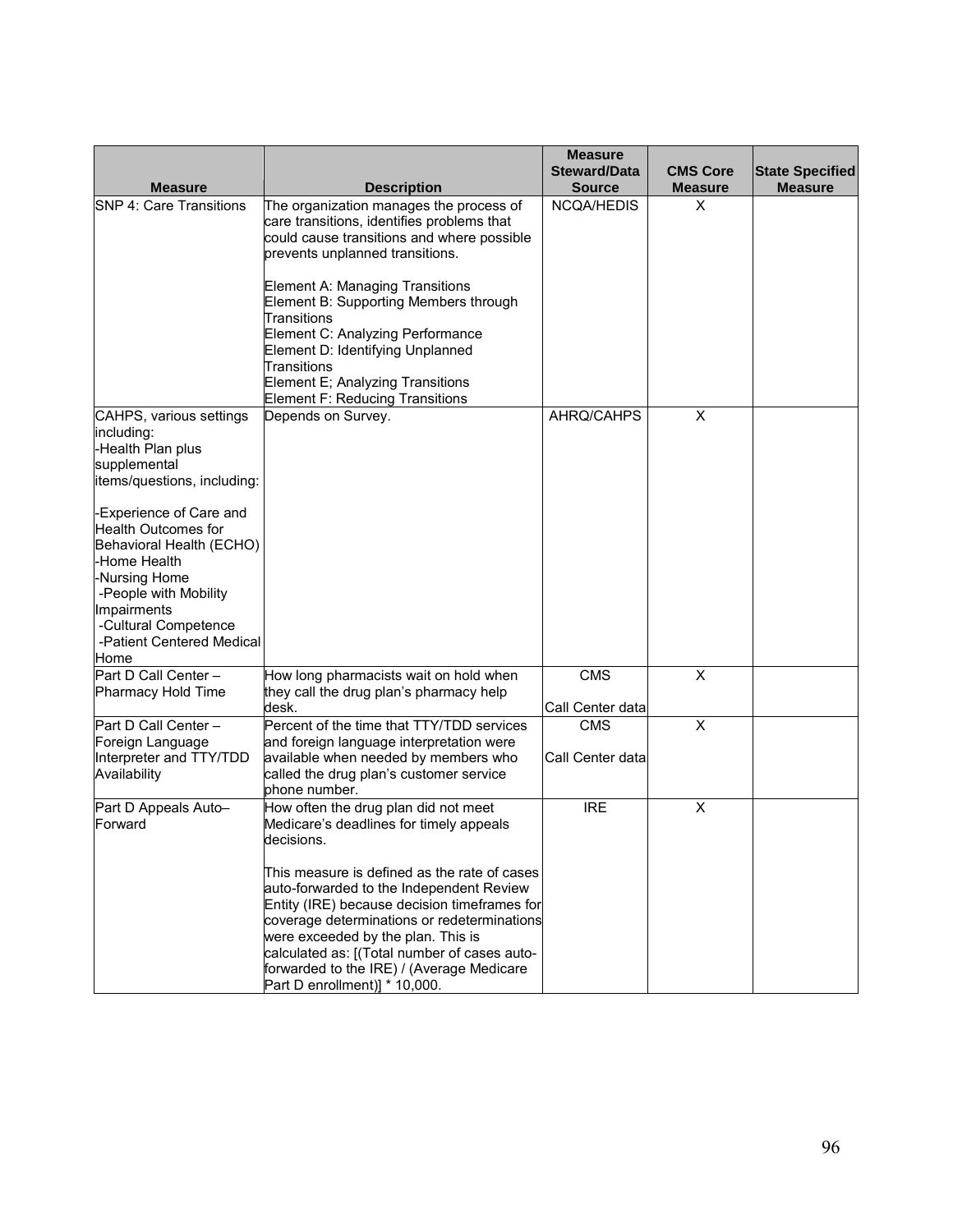| <b>Measure</b>                                           | <b>Description</b>                                                                                                                                                                                                                                                                                                                                                                                                                                                                                  | <b>Measure</b><br><b>Steward/Data</b><br><b>Source</b>                                                                                                    | <b>CMS Core</b><br><b>Measure</b> | <b>State Specified</b><br><b>Measure</b> |
|----------------------------------------------------------|-----------------------------------------------------------------------------------------------------------------------------------------------------------------------------------------------------------------------------------------------------------------------------------------------------------------------------------------------------------------------------------------------------------------------------------------------------------------------------------------------------|-----------------------------------------------------------------------------------------------------------------------------------------------------------|-----------------------------------|------------------------------------------|
| Part D Appeals Upheld                                    | How often an independent reviewer agrees<br>with the drug plan's decision to deny or say<br>no to a member's appeal.<br>This measure is defined as the percent of<br>IRE confirmations of upholding the plans'<br>decisions. This is calculated as: [(Number of<br>cases upheld) / (Total number of cases<br>reviewed)] * 100.                                                                                                                                                                      | <b>IRE</b>                                                                                                                                                | X                                 |                                          |
| Part D Enrollment<br><b>Timeliness</b>                   | The percentage of enrollment requests that<br>the plan transmits to the Medicare program<br>within 7 days.                                                                                                                                                                                                                                                                                                                                                                                          | Medicare<br>Advantage<br>Prescription<br>Drug System<br>(MARx)                                                                                            | $\pmb{\times}$                    |                                          |
| Part D Complaints about<br>the Drug Plan                 | How many complaints Medicare received<br>about the drug plan.<br>For each contract, this rate is calculated as:<br>(Total number of complaints logged into the<br>CTM for the drug plan regarding any issues)<br>(Average Contract enrollment)] * 1,000 * 30<br>(Number of Days in Period).                                                                                                                                                                                                         | <b>CMS</b><br>CTM data                                                                                                                                    | $\pmb{\times}$                    |                                          |
| Part D Beneficiary Access<br>and Performance<br>Problems | To check on whether members are having<br>problems getting access to care and to be<br>sure that plans are following all of<br>Medicare's rules, Medicare conducts audits<br>and other types of reviews. Medicare gives<br>the plan a lower score (from 0 to 100) when<br>it finds problems. The score combines how<br>severe the problems were, how many there<br>were, and how much they affect plan<br>members directly. A higher score is better,<br>as it means Medicare found fewer problems. | <b>CMS</b><br>Administrative<br>data                                                                                                                      | X                                 |                                          |
| to Leave the Plan                                        | Part D Members Choosing The percent of drug plan members who<br>chose to leave the plan in 2013.                                                                                                                                                                                                                                                                                                                                                                                                    | CMS<br>Medicare<br>Beneficiary<br>Database Suite<br>of Systems                                                                                            | X                                 |                                          |
| Part D MPF Accuracy<br>Part D High Risk                  | The accuracy of how the Plan Finder data<br>match the PDE data.<br>The percent of the drug plan members who                                                                                                                                                                                                                                                                                                                                                                                         | CMS<br>PDE data, MPF<br>Pricing Files,<br><b>HPMS</b> approved<br>formulary<br>extracts, and<br>data from First<br>DataBank and<br>Medispan<br><b>CMS</b> | X<br>X                            |                                          |
| Medication                                               | get prescriptions for certain drugs with a<br>high risk of serious side effects, when there<br>may be safer drug choices.                                                                                                                                                                                                                                                                                                                                                                           | PDE data                                                                                                                                                  |                                   |                                          |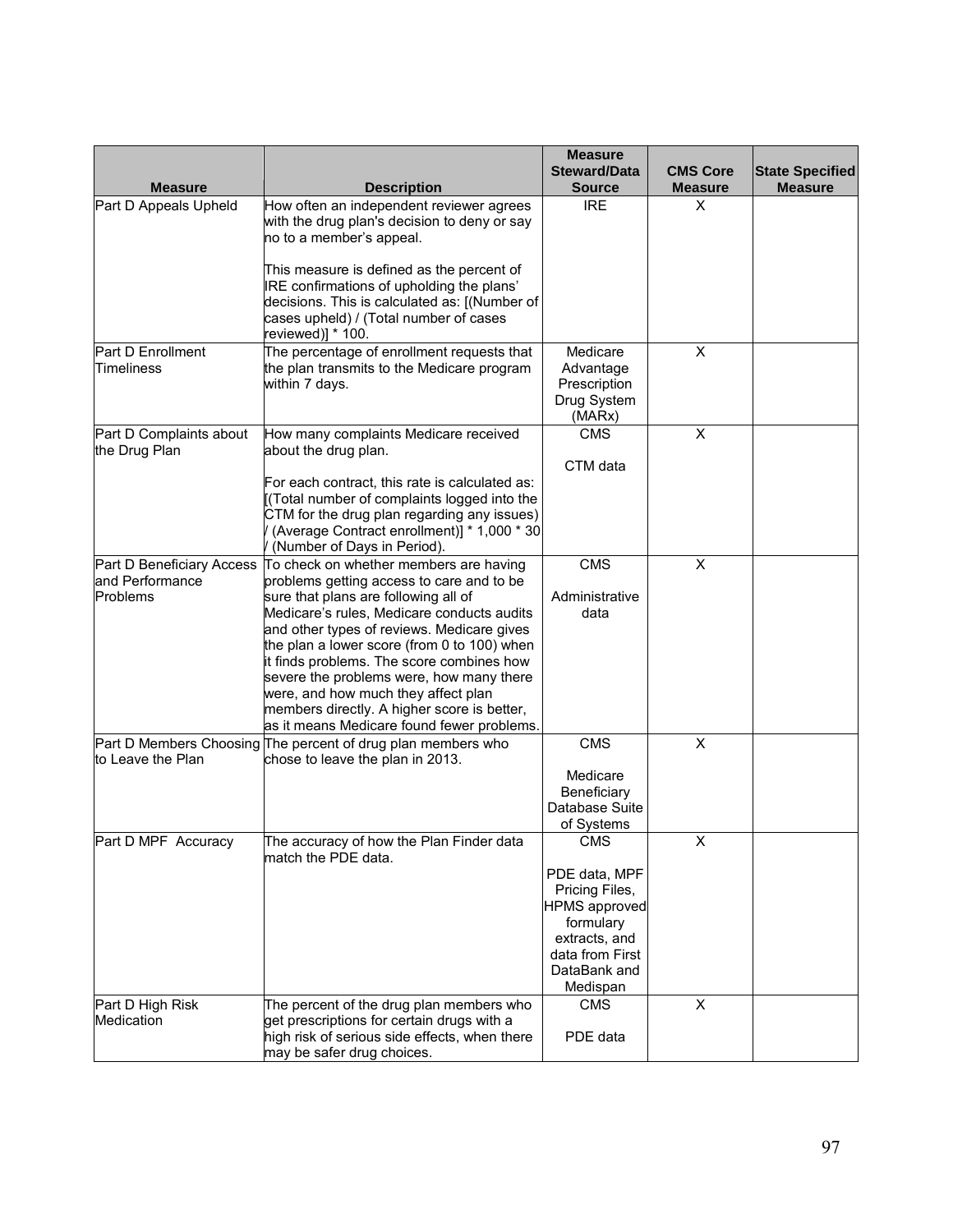|                                                        |                                                                                           | <b>Measure</b><br><b>Steward/Data</b> | <b>CMS Core</b> | <b>State Specified</b> |
|--------------------------------------------------------|-------------------------------------------------------------------------------------------|---------------------------------------|-----------------|------------------------|
| <b>Measure</b>                                         | <b>Description</b>                                                                        | <b>Source</b>                         | <b>Measure</b>  | <b>Measure</b>         |
|                                                        | Part D Diabetes Treatment Percentage of Medicare Part D beneficiaries                     | <b>CMS</b>                            | X               |                        |
|                                                        | who were dispensed a medication for                                                       |                                       |                 |                        |
|                                                        | diabetes and a medication for hypertension                                                | PDE data                              |                 |                        |
|                                                        | who were receiving an angiotensin                                                         |                                       |                 |                        |
|                                                        | converting enzyme inhibitor (ACEI) or<br>angiotensin receptor blocker (ARB)               |                                       |                 |                        |
|                                                        | medication which are recommended for                                                      |                                       |                 |                        |
|                                                        | people with diabetes.                                                                     |                                       |                 |                        |
| Part D Medication                                      | Percent of plan members with a prescription                                               | <b>CMS</b>                            | $\pmb{\times}$  |                        |
| Adherence for Oral                                     | for oral diabetes medication who fill their                                               |                                       |                 |                        |
| Diabetes Medications                                   | prescription often enough to cover 80% or                                                 | PDE data                              |                 |                        |
|                                                        | more of the time they are supposed to be                                                  |                                       |                 |                        |
|                                                        | taking the medication.                                                                    |                                       |                 |                        |
| Part D Medication                                      | Percent of plan members with a prescription                                               | CMS                                   | $\pmb{\times}$  |                        |
| Adherence for                                          | for a blood pressure medication who fill their                                            | PDE data                              |                 |                        |
| Hypertension (ACEI or<br>ARB)                          | prescription often enough to cover 80% or<br>more of the time they are supposed to be     |                                       |                 |                        |
|                                                        | taking the medication.                                                                    |                                       |                 |                        |
| Part D Medication                                      | Percent of plan members with a prescription                                               | <b>CMS</b>                            | $\pmb{\times}$  |                        |
| Adherence for Cholesterol                              | for a cholesterol medication (a statin drug)                                              |                                       |                 |                        |
| (Statins)                                              | who fill their prescription often enough to                                               | PDE data                              |                 |                        |
|                                                        | cover 80% or more of the time they are                                                    |                                       |                 |                        |
|                                                        | supposed to be taking the medication.                                                     |                                       |                 |                        |
| Plan Makes Timely                                      | Percent of plan members who got a timely                                                  | <b>IRE</b>                            | X               |                        |
| Decisions about Appeals                                | response when they made a written appeal                                                  |                                       |                 |                        |
|                                                        | to the health plan about a decision to refuse                                             |                                       |                 |                        |
| Reviewing Appeals                                      | payment or coverage.<br>How often an independent reviewer agrees                          | <b>IRE</b>                            | $\pmb{\times}$  |                        |
| Decisions                                              | with the plan's decision to deny or say no to                                             |                                       |                 |                        |
|                                                        | a member's appeal.                                                                        |                                       |                 |                        |
| Call Center - Foreign                                  | Percent of the time that the TTY/TDD                                                      | CMS                                   | $\pmb{\times}$  |                        |
| Language Interpreter and                               | services and foreign language interpretation                                              |                                       |                 |                        |
| <b>TTY/TDD Availability</b>                            | were available when needed by members                                                     | Call Center data                      |                 |                        |
|                                                        | who called the health plan's customer                                                     |                                       |                 |                        |
|                                                        | service phone number.                                                                     |                                       |                 |                        |
| Percent of High Risk<br><b>Residents with Pressure</b> | Percentage of all long-stay residents in a<br>nursing facility with an annual, quarterly, | NQF endorsed                          | X               |                        |
| Ulcers (Long Stay)                                     | significant change or significant correction                                              |                                       |                 |                        |
|                                                        | MDS assessment during the selected                                                        |                                       |                 |                        |
|                                                        | quarter (3-month period) who were identified                                              |                                       |                 |                        |
|                                                        | as high risk and who have one or more                                                     |                                       |                 |                        |
|                                                        | Stage 2-4 pressure ulcer(s).                                                              |                                       |                 |                        |
|                                                        |                                                                                           |                                       |                 |                        |
| Tracking of Demographic                                | Percent of all Demonstration participants for                                             | CMS/State                             |                 | X                      |
| Information                                            | whom specific demographic data is collected defined process                               |                                       |                 |                        |
|                                                        | and maintained in the ICO Centralized<br>Enrollee Record, including race, ethnicity,      | measure                               |                 |                        |
|                                                        | disability type, primary language, and                                                    |                                       |                 |                        |
|                                                        | homelessness, in compliance with contract                                                 |                                       |                 |                        |
|                                                        | requirements.                                                                             |                                       |                 |                        |
| Documentation of Care                                  | Percent of Enrollees with documented                                                      | CMS/State                             |                 | X                      |
| Goals                                                  | discussions of care goals.                                                                | defined process                       |                 |                        |
|                                                        |                                                                                           | measure                               |                 |                        |
| Access to IL-LTSS                                      | Percent of Enrollees with LTSS needs who                                                  | CMS/State                             |                 | $\mathsf{X}$           |
| Coordinator                                            | have an IL-LTSS Coordinator.                                                              | defined process<br>measure            |                 |                        |
|                                                        |                                                                                           |                                       |                 |                        |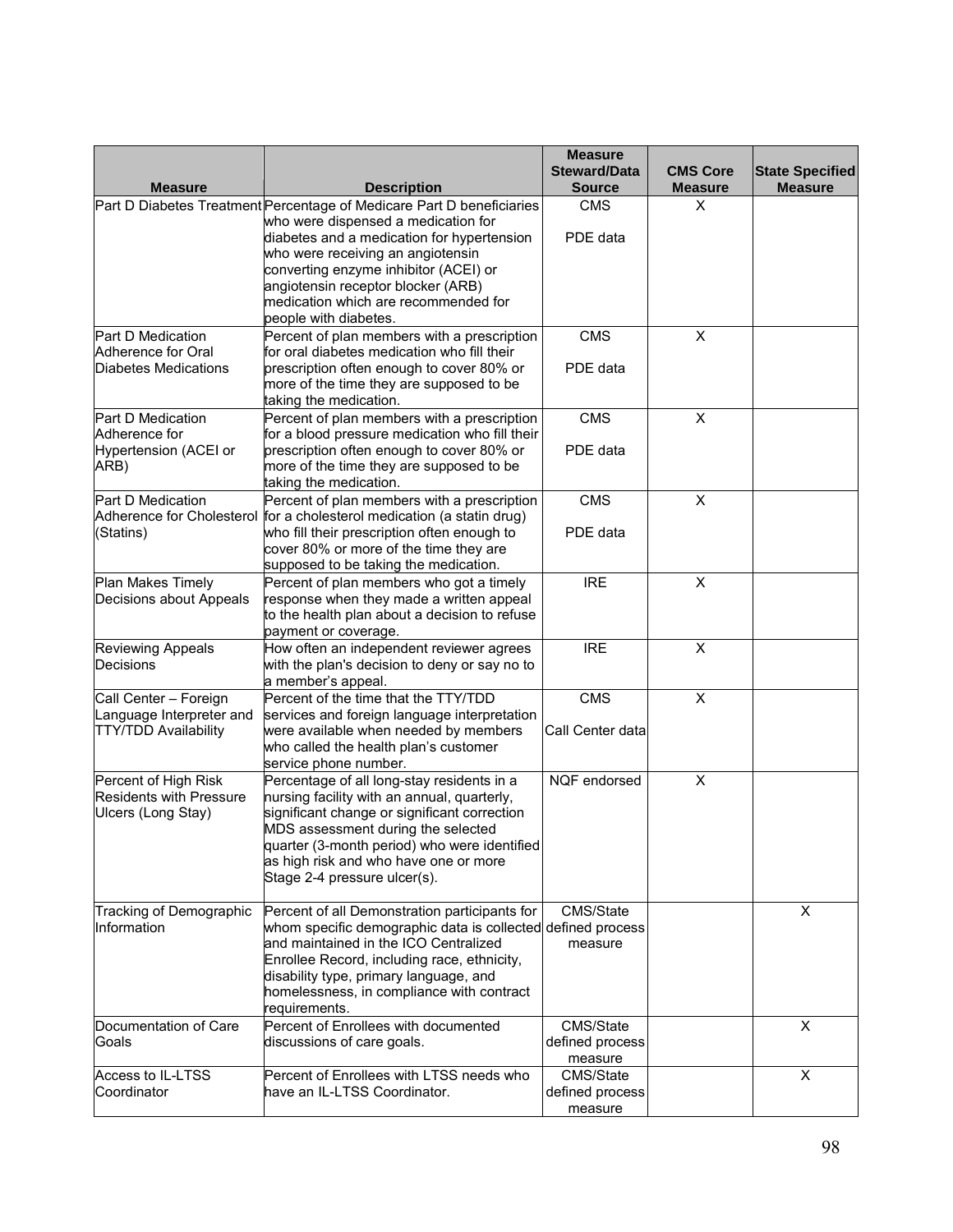| <b>Measure</b>                                                             | <b>Description</b>                                                                                                                                                                                                                                                                                                                                        | <b>Measure</b><br><b>Steward/Data</b><br><b>Source</b> | <b>CMS Core</b><br><b>Measure</b> | <b>State Specified</b><br><b>Measure</b> |
|----------------------------------------------------------------------------|-----------------------------------------------------------------------------------------------------------------------------------------------------------------------------------------------------------------------------------------------------------------------------------------------------------------------------------------------------------|--------------------------------------------------------|-----------------------------------|------------------------------------------|
| <b>Consumer Governance</b><br>Board                                        | Establishment of consumer advisory board<br>or inclusion of consumers on governance<br>board consistent with contract requirements.                                                                                                                                                                                                                       | CMS/State<br>defined process<br>measure                | X                                 | X                                        |
| <b>Ensuring Physical Access</b><br>to Buildings, Services and<br>Equipment | ICO has established a work plan and<br>identified individual in its organization who is defined process<br>responsible for ADA compliance related to<br>this Demonstration.                                                                                                                                                                               | CMS/State<br>measure                                   |                                   | X                                        |
| Access to Care                                                             | Percent of respondents who always or<br>usually were able to access care quickly<br>when they needed it.                                                                                                                                                                                                                                                  | AHRQ/CAHPS                                             |                                   | X                                        |
| <b>Customer Service</b>                                                    | Percent of best possible score the plan<br>earned on how easy it is to get information<br>and help when needed.<br>In the last 6 months, how often did your<br>health plan's customer service give you the<br>information or help you needed? • In the last<br>6 months, how often did your health plan's<br>customer service treat you with courtesy and | AHRQ/CAHPS                                             | X                                 | X                                        |
|                                                                            | respect? • In the last 6 months, how often<br>were the forms for your health plan easy to<br>fill out?                                                                                                                                                                                                                                                    |                                                        |                                   |                                          |
| Assessments                                                                | Percent of members with initial<br>assessments completed within 90 days of<br>enrollment.                                                                                                                                                                                                                                                                 | CMS/State<br>defined process<br>measure                | X                                 |                                          |
| Individualized Care Plans                                                  | Percent of members with care plans by<br>specified timeframe.                                                                                                                                                                                                                                                                                             | CMS/State<br>defined process<br>measure                | X                                 |                                          |
| Real Time Hospital<br><b>Admission Notifications</b>                       | Percent of hospital admission notifications<br>occurring within specified timeframe.                                                                                                                                                                                                                                                                      | CMS/State<br>defined process<br>measure                | X                                 |                                          |
| <b>Risk Stratification Based</b><br>on LTSS or Other Factors               | Percent of risk stratifications using BH/LTSS<br>data/indicators.                                                                                                                                                                                                                                                                                         | CMS/State<br>defined process<br>measure                | X                                 |                                          |
| Discharge Follow-up                                                        | Percent of members with specified<br>timeframe between discharge to first follow-<br>up visit.                                                                                                                                                                                                                                                            | CMS/State<br>defined process<br>measure                | Χ                                 |                                          |
| Self-direction                                                             | Percent of care coordinators that have<br>undergone State-based training for<br>supporting self-direction under the<br>Demonstration.                                                                                                                                                                                                                     | CMS/State<br>defined process<br>measure                | X                                 |                                          |
| Care for Older Adults -<br><b>Medication Review</b>                        | Percent of plan members whose doctor or<br>clinical pharmacist has reviewed a list of<br>everything they take (prescription and non-<br>prescription drugs, vitamins, herbal<br>remedies, other supplements) at least once<br>a year.                                                                                                                     | <b>NCQA/HEDIS</b>                                      | X                                 |                                          |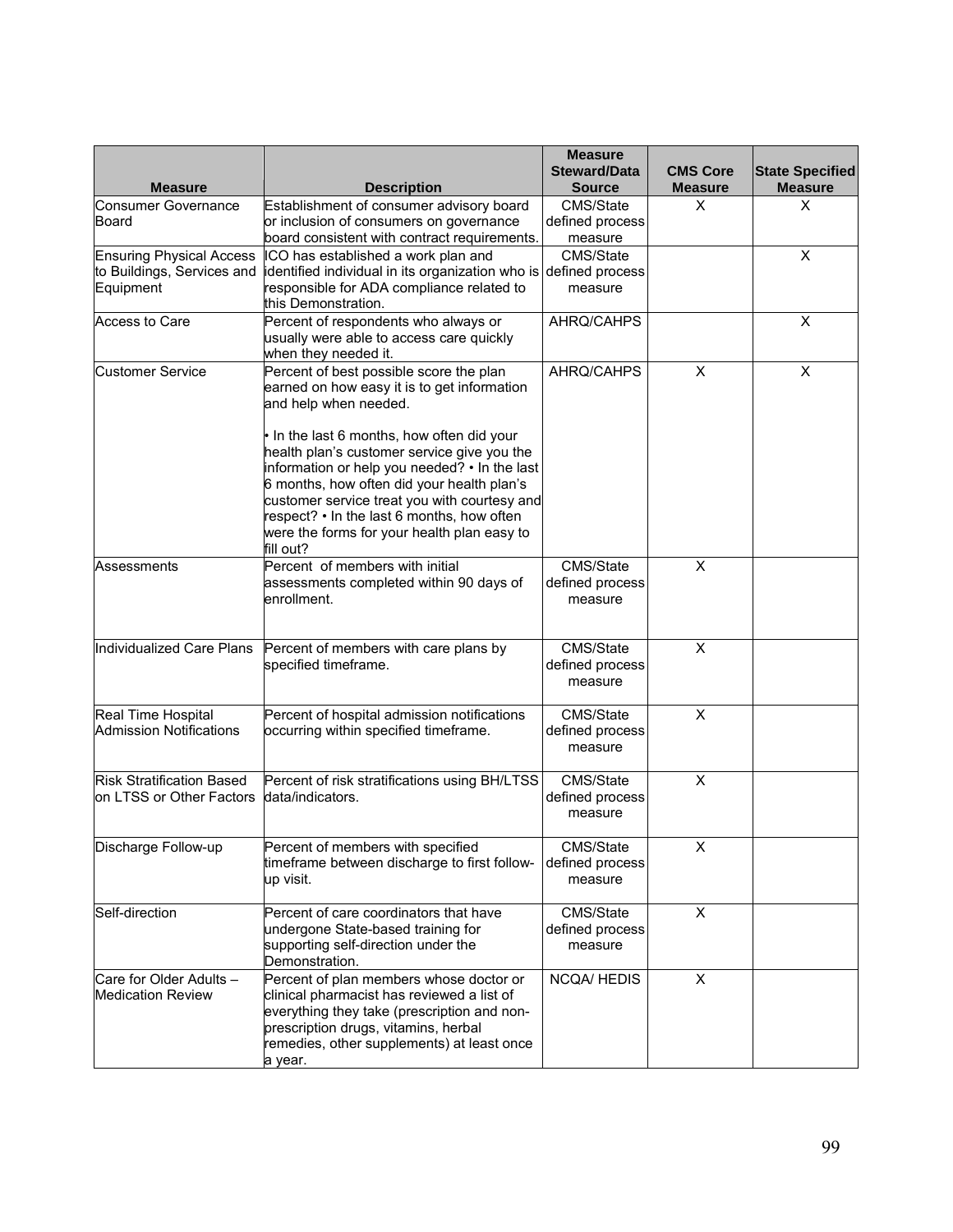|                                                                   |                                                                                                                                                                                                                                                                                                                                | <b>Measure</b><br><b>Steward/Data</b>        | <b>CMS Core</b> | <b>State Specified</b> |
|-------------------------------------------------------------------|--------------------------------------------------------------------------------------------------------------------------------------------------------------------------------------------------------------------------------------------------------------------------------------------------------------------------------|----------------------------------------------|-----------------|------------------------|
| <b>Measure</b>                                                    | <b>Description</b>                                                                                                                                                                                                                                                                                                             | <b>Source</b>                                | <b>Measure</b>  | <b>Measure</b>         |
| Care for Older Adults -<br><b>Functional Status</b><br>Assessment | Percent of plan members whose doctor has<br>done a-functional status assessment to<br>see how well they are doing -activities of<br>daily living (such as dressing, eating, and<br>bathing).                                                                                                                                   | <b>NCQA/HEDIS</b>                            | X               |                        |
| Care for Older Adults -<br>Pain Screening                         | Percent of plan members who had a pain<br>screening or pain management plan at least<br>once during the year.                                                                                                                                                                                                                  | NCQA/HEDIS                                   | X               |                        |
| Diabetes Care - Eye<br>Exam                                       | Percent of plan members with diabetes who<br>had an eye exam to check for damage from<br>diabetes during the year.                                                                                                                                                                                                             | NCQA/HEDIS                                   | $\pmb{\times}$  |                        |
| Diabetes Care - Kidney<br>Disease Monitoring                      | Percent of plan members with diabetes who<br>had a kidney function test during the year.                                                                                                                                                                                                                                       | <b>NCQA/HEDIS</b>                            | X               |                        |
| Diabetes Care - Blood<br>Sugar Controlled                         | Percent of plan members with diabetes who<br>had an A-1-C lab test during the year that<br>showed their average blood sugar is under<br>control.                                                                                                                                                                               | NCQA/HEDIS                                   | X               |                        |
| Rheumatoid Arthritis<br>Management                                | Percent of plan members with Rheumatoid<br>Arthritis who got one or more prescription(s)<br>for an anti-rheumatic drug.                                                                                                                                                                                                        | NCQA/HEDIS                                   | $\pmb{\times}$  |                        |
| Reducing the Risk of<br>Falling                                   | Percent of members with a problem falling,<br>walking or balancing who discussed it with<br>their doctor and got treatment for it during<br>the year.                                                                                                                                                                          | <b>NCQA/HEDIS</b><br><b>HOS</b>              | $\pmb{\times}$  |                        |
| Plan All-Cause<br>Readmissions                                    | Percent of members discharged from a<br>hospital stay who were readmitted to a<br>hospital within 30 days, either from the same<br>condition as their recent hospital stay or for<br>a different reason.                                                                                                                       | NCQA/HEDIS                                   | X               |                        |
|                                                                   | Controlling Blood Pressure Percentage of members 18-85 years of age<br>who had a diagnosis of hypertension and<br>whose blood pressure was adequately<br>controlled (<140/90) during the<br>measurement year.                                                                                                                  | <b>NCQA/HEDIS</b>                            | X               |                        |
| Comprehensive<br>medication review                                | Percentage of beneficiaries who received a<br>comprehensive medication review (CMR)<br>out of those who were offered a CMR.                                                                                                                                                                                                    | Pharmacy<br><b>Quality Alliance</b><br>(PQA) | X               |                        |
| Complaints about the<br><b>Health Plan</b>                        | How many complaints Medicare received<br>about the health plan.<br>Rate of complaints about the health plan per<br>1,000 members. For each contract, this rate<br>is calculated as: [(Total number of all<br>complaints logged into the CTM) / (Average<br>Contract enrollment)] * 1,000 * 30 / (Number<br>of Days in Period). | <b>CMS</b><br>CTM data                       | X               |                        |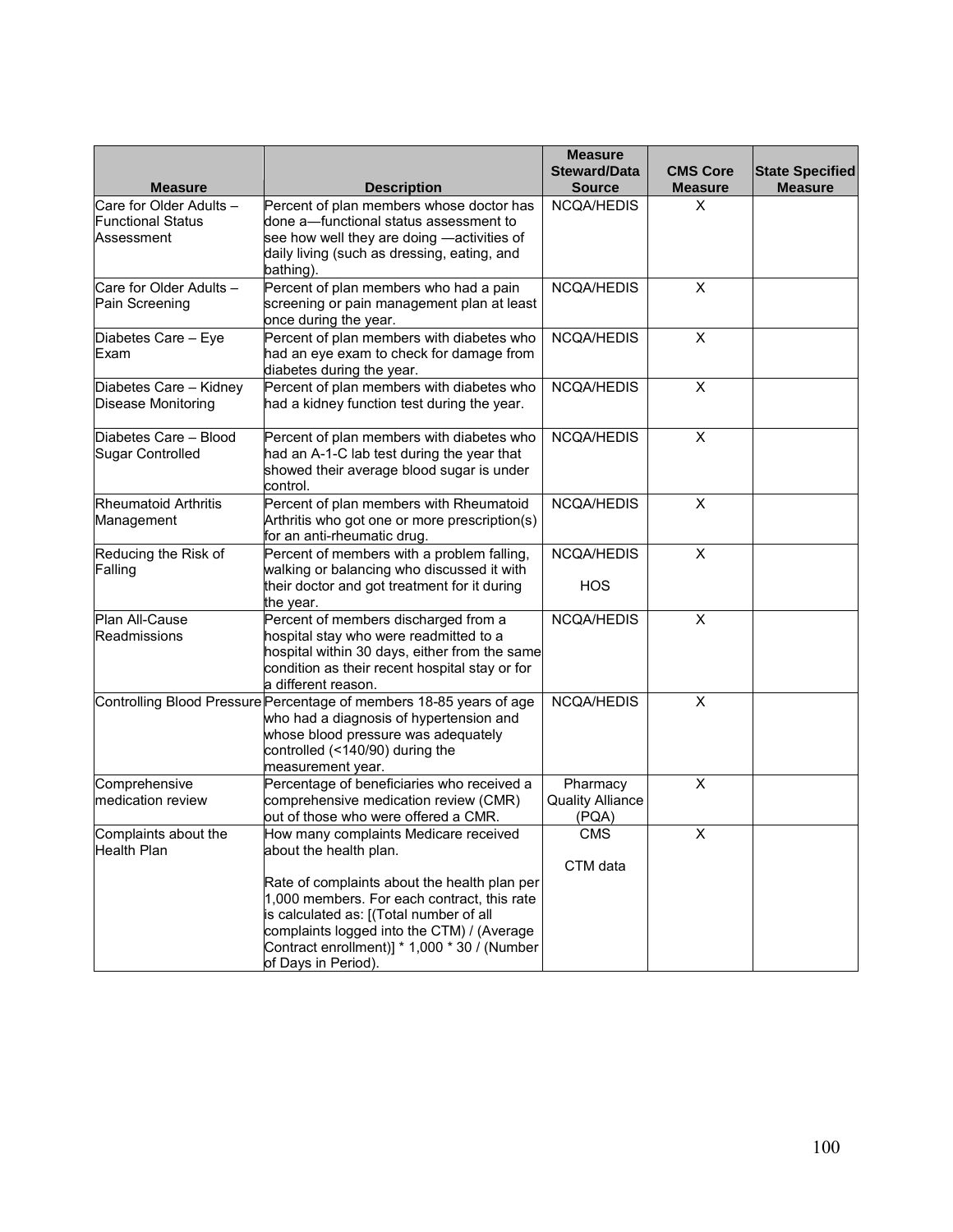|                                                 |                                                                                                                                                                                                                                                                                                                                                                                                                                                                                                                                                                                                                                                                                                                                                                                                                                                                                      | <b>Measure</b><br><b>Steward/Data</b> | <b>CMS Core</b>         | <b>State Specified</b> |
|-------------------------------------------------|--------------------------------------------------------------------------------------------------------------------------------------------------------------------------------------------------------------------------------------------------------------------------------------------------------------------------------------------------------------------------------------------------------------------------------------------------------------------------------------------------------------------------------------------------------------------------------------------------------------------------------------------------------------------------------------------------------------------------------------------------------------------------------------------------------------------------------------------------------------------------------------|---------------------------------------|-------------------------|------------------------|
| <b>Measure</b>                                  | <b>Description</b>                                                                                                                                                                                                                                                                                                                                                                                                                                                                                                                                                                                                                                                                                                                                                                                                                                                                   | <b>Source</b>                         | <b>Measure</b>          | <b>Measure</b>         |
| Beneficiary Access and<br>lPerformance Problems | To check on whether members are having<br>problems getting access to care and to be<br>sure that plans are following all of<br>Medicare's rules, Medicare conducts audits<br>and other types of reviews. Medicare gives<br>the plan a lower score (from 0 to 100) when<br>it finds problems. The score combines how<br>severe the problems were, how many there<br>were, and how much they affect plan<br>members directly. A higher score is better,                                                                                                                                                                                                                                                                                                                                                                                                                                | <b>CMS</b><br>Beneficiary<br>database | X                       |                        |
|                                                 | as it means Medicare found fewer problems.                                                                                                                                                                                                                                                                                                                                                                                                                                                                                                                                                                                                                                                                                                                                                                                                                                           |                                       |                         |                        |
| Members Choosing to<br>Leave the Plan           | The percent of plan members who chose to<br>leave the plan in 2013.                                                                                                                                                                                                                                                                                                                                                                                                                                                                                                                                                                                                                                                                                                                                                                                                                  | <b>CMS</b>                            | $\pmb{\times}$          |                        |
| Getting Information From<br>Drug Plan           | The percent of the best possible score that<br>the plan earned on how easy it is for<br>members to get information from their drug<br>plan about prescription drug coverage and<br>cost.<br>-In the last 6 months, how often did your<br>health plan's customer service give you the<br>information or help you needed about<br>prescription drugs?<br>-In the last 6 months, how often did your<br>plan's customer service staff treat you with<br>courtesy and respect when you tried to get<br>information or help about prescription drugs?<br>-In the last 6 months, how often did your<br>health plan give you all the information you<br>needed about prescription medication were<br>covered?<br>-In the last 6 months, how often did your<br>health plan give you all the information you<br>needed about how much you would have to<br>pay for your prescription medicine? | AHRQ/CAHPS                            | $\mathsf X$             |                        |
| Rating of Drug Plan                             | The percent of the best possible score that<br>the drug plan earned from members who<br>rated the drug plan for its coverage of<br>prescription drugs.<br>-Using any number from 0 to 10, where 0 is<br>the worst prescription drug plan possible and<br>10 is the best prescription drug plan<br>possible, what number would you use to rate<br>your health plan for coverage of prescription<br>drugs?                                                                                                                                                                                                                                                                                                                                                                                                                                                                             | AHRQ/CAHPS                            | $\overline{\mathsf{x}}$ |                        |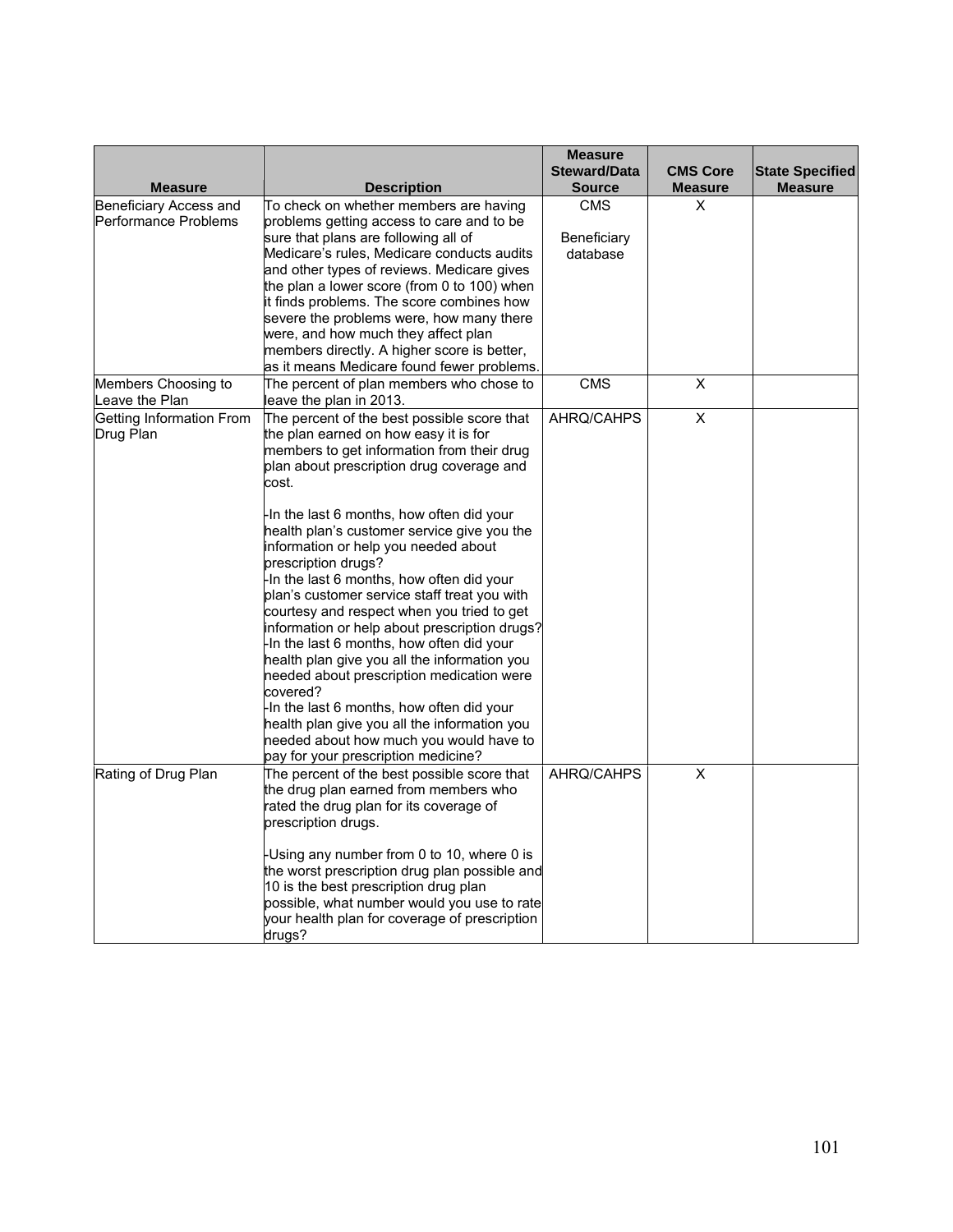|                                                    |                                                                                                                                                                                                                                                                                                                                                       | <b>Measure</b><br><b>Steward/Data</b> | <b>CMS Core</b> | <b>State Specified</b> |
|----------------------------------------------------|-------------------------------------------------------------------------------------------------------------------------------------------------------------------------------------------------------------------------------------------------------------------------------------------------------------------------------------------------------|---------------------------------------|-----------------|------------------------|
| <b>Measure</b>                                     | <b>Description</b>                                                                                                                                                                                                                                                                                                                                    | <b>Source</b>                         | <b>Measure</b>  | <b>Measure</b>         |
| <b>Getting Needed</b><br><b>Prescription Drugs</b> | The percent of best possible score that the<br>plan earned on how easy it is for members<br>to get the prescription drugs they need using<br>the plan.                                                                                                                                                                                                | AHRQ/CAHPS                            | X               |                        |
|                                                    | -In the last 6 months, how often was it easy<br>to use your health plan to get the medicines<br>your doctor prescribed?<br>-In the last six months, how often was it easy<br>to use your health plan to fill a prescription at<br>a local pharmacy?                                                                                                   |                                       |                 |                        |
| <b>Getting Needed Care</b>                         | Percent of best possible score the plan<br>earned on how easy it is to get needed care,<br>including care from specialists.<br>In the last 6 months, how often was it easy<br>to get appointments with specialists? • In the<br>last 6 months, how often was it easy to get<br>the care, tests, or treatment you needed                               | AHRQ/CAHPS                            | X               |                        |
|                                                    | through your health plan?                                                                                                                                                                                                                                                                                                                             |                                       |                 |                        |
| Getting Appointments and<br>Care Quickly           | Percent of best possible score the plan<br>earned on how quickly members get<br>appointments and care.                                                                                                                                                                                                                                                | AHRQ/CAHPS                            | X               |                        |
|                                                    | In the last 6 months, when you needed<br>care right away, how often did you get care<br>as soon as you thought you needed? • In the<br>last 6 months, not counting the times when<br>you needed care right away, how often did<br>you get an appointment for your health care<br>at a doctor's office or clinic as soon as you<br>thought you needed? |                                       |                 |                        |
| Overall Rating of Health<br><b>Care Quality</b>    | Percent of best possible score the plan<br>earned from plan members who rated the<br>overall health care received.<br>Using any number from 0 to 10, where 0 is<br>the worst health care possible and 10 is the<br>best health care possible, what number<br>would you use to rate all your health care in<br>the last 6 months?                      | AHRQ/CAHPS                            | X               |                        |
| Overall Rating of Plan                             | Percent of best possible score the plan<br>earned from plan members who rated the<br>overall plan.<br>Using any number from 0 to 10, where 0 is<br>the worst health plan possible and 10 is the<br>best health plan possible, what number<br>would you use to rate your health plan?                                                                  | AHRQ/CAHPS                            | X               |                        |
| <b>Breast Cancer Screening</b>                     | Percent of female plan members aged 40-69<br>who had a mammogram during the past 2<br>years.                                                                                                                                                                                                                                                          | <b>NCQA/HEDIS</b>                     | X               | X                      |
| <b>Colorectal Cancer</b>                           | Percent of plan members aged 50-75 who                                                                                                                                                                                                                                                                                                                | NCQA/HEDIS                            | X               |                        |
| Screening                                          | had appropriate screening for colon cancer.                                                                                                                                                                                                                                                                                                           |                                       |                 |                        |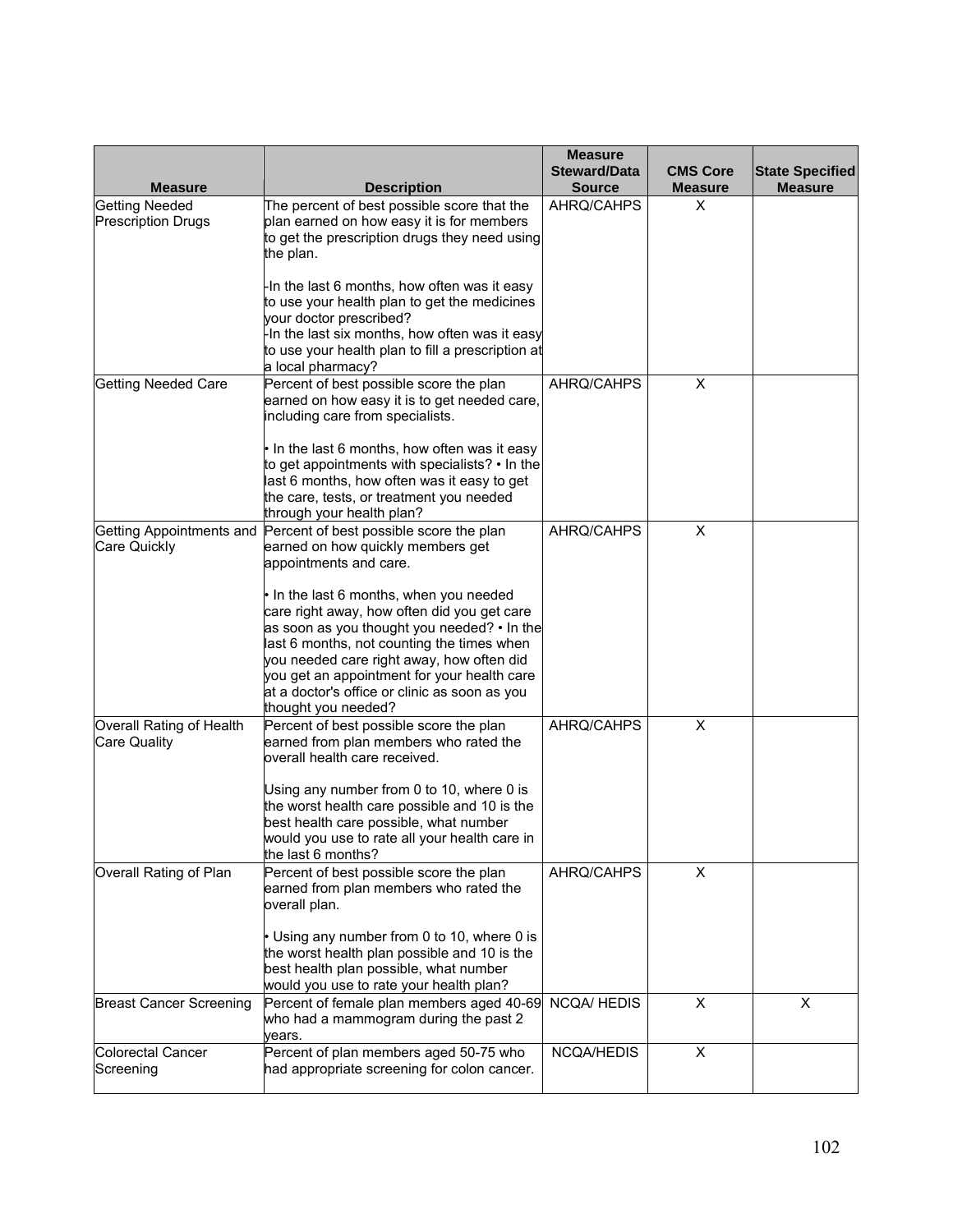| <b>Measure</b>                                                          | <b>Description</b>                                                                                                                                                        | <b>Measure</b><br><b>Steward/Data</b><br><b>Source</b> | <b>CMS Core</b><br><b>Measure</b> | <b>State Specified</b><br><b>Measure</b> |
|-------------------------------------------------------------------------|---------------------------------------------------------------------------------------------------------------------------------------------------------------------------|--------------------------------------------------------|-----------------------------------|------------------------------------------|
| Cardiovascular Care -<br><b>Cholesterol Screening</b>                   | Percent of plan members with heart disease<br>who have had a test for -bad (LDL)<br>cholesterol within the past year.                                                     | NCQA/HEDIS                                             | X                                 |                                          |
| Diabetes Care -<br>Cholesterol Screening                                | Percent of plan members with diabetes who<br>have had a test for - bad (LDL) cholesterol<br>within the past year.                                                         | NCQA/HEDIS                                             | X                                 |                                          |
| Annual Flu Vaccine                                                      | Percent of plan members who got a vaccine<br>(flu shot) prior to flu season.                                                                                              | AHRQ/CAHPS<br>Survey data                              | X                                 |                                          |
| Improving or Maintaining<br><b>Mental Health</b>                        | Percent of all plan members whose mental<br>health was the same or better than expected<br>after two years.                                                               | <b>CMS</b><br><b>HOS</b>                               | X                                 |                                          |
| Monitoring Physical<br>Activity                                         | Percent of senior plan members who<br>discussed exercise with their doctor and<br>were advised to start, increase or maintain<br>their physical activity during the year. | HEDIS / HOS                                            | $\pmb{\times}$                    |                                          |
| Access to Primary Care<br>Doctor Visits                                 | Percent of all plan members who saw their<br>primary care doctor during the year.                                                                                         | <b>HEDIS</b>                                           | $\pmb{\times}$                    |                                          |
| Member Rights and<br>Member Choices for<br>Providers                    | Documented Discussion of Percent of members with documented<br>discussion of their rights and choices for<br>providers.                                                   | MassHealth                                             |                                   | X                                        |
| <b>Screening for Preferred</b><br>Language                              | Percent of members who are screened for<br>their preferred language.                                                                                                      | MassHealth                                             |                                   | $\overline{\mathsf{x}}$                  |
| Wait Time for Interpreter                                               | Percent of members who need an interpreter<br>and always wait fewer than 15 minutes for<br>the interpreter.                                                               | MassHealth                                             |                                   | X                                        |
| <b>Access to Specialists</b>                                            | Proportion of respondents who report that it<br>is always easy to get appointment with<br>specialists.                                                                    | AHRQ/CAHPS                                             | $\pmb{\times}$                    | X                                        |
| <b>Getting Care Quickly</b>                                             | Composite of access to urgent care.                                                                                                                                       | AHRQ/CAHPS                                             | $\frac{x}{x}$                     | $\frac{x}{x}$                            |
| Being Examined on the<br><b>Examination table</b>                       | Percentage of respondents who report<br>always being examined on the examination<br>table.                                                                                | AHRQ/CAHPS                                             |                                   |                                          |
| Help with Transportation                                                | Composite of getting needed help with<br>transportation.                                                                                                                  | AHRQ/CAHPS                                             | X                                 | X                                        |
| Frequency of Ongoing<br>Prenatal Care                                   | Proportion of pregnant women with expected<br>number of prenatal visits.                                                                                                  | NCQA/HEDIS                                             |                                   | X                                        |
| Care Goals                                                              | Documented Discussion of Percent of members with documented<br>discussion of care goals.                                                                                  | MassHealth                                             |                                   | X                                        |
| Enrollees with LTSS<br>Needs who have an IL-<br><b>LTSS Coordinator</b> | Percent of members with LTSS needs that<br>have an IL-LTSS Coordinator on their<br>interdisciplinary care team.                                                           | MassHealth                                             |                                   | X                                        |
| 3-Item Care Transition<br>Measure (CTM-3)                               | Uni-dimensional self-reported survey that<br>measures the quality of preparation for care<br>transitions.                                                                 | University of<br>Colorado                              |                                   | X                                        |
| Chronic Obstructive<br>Pulmonary Disease (PQI<br>5)                     | Assess the number of admissions for<br>chronic obstructive pulmonary disease<br>(COPD) per 100,000 population.                                                            | <b>AHRQ</b>                                            |                                   | X                                        |
| Congestive Heart Failure<br>Admission Rate (PQI 8)                      | Percent of county population with an<br>admission for CHF.                                                                                                                | <b>AHRQ</b>                                            |                                   | X                                        |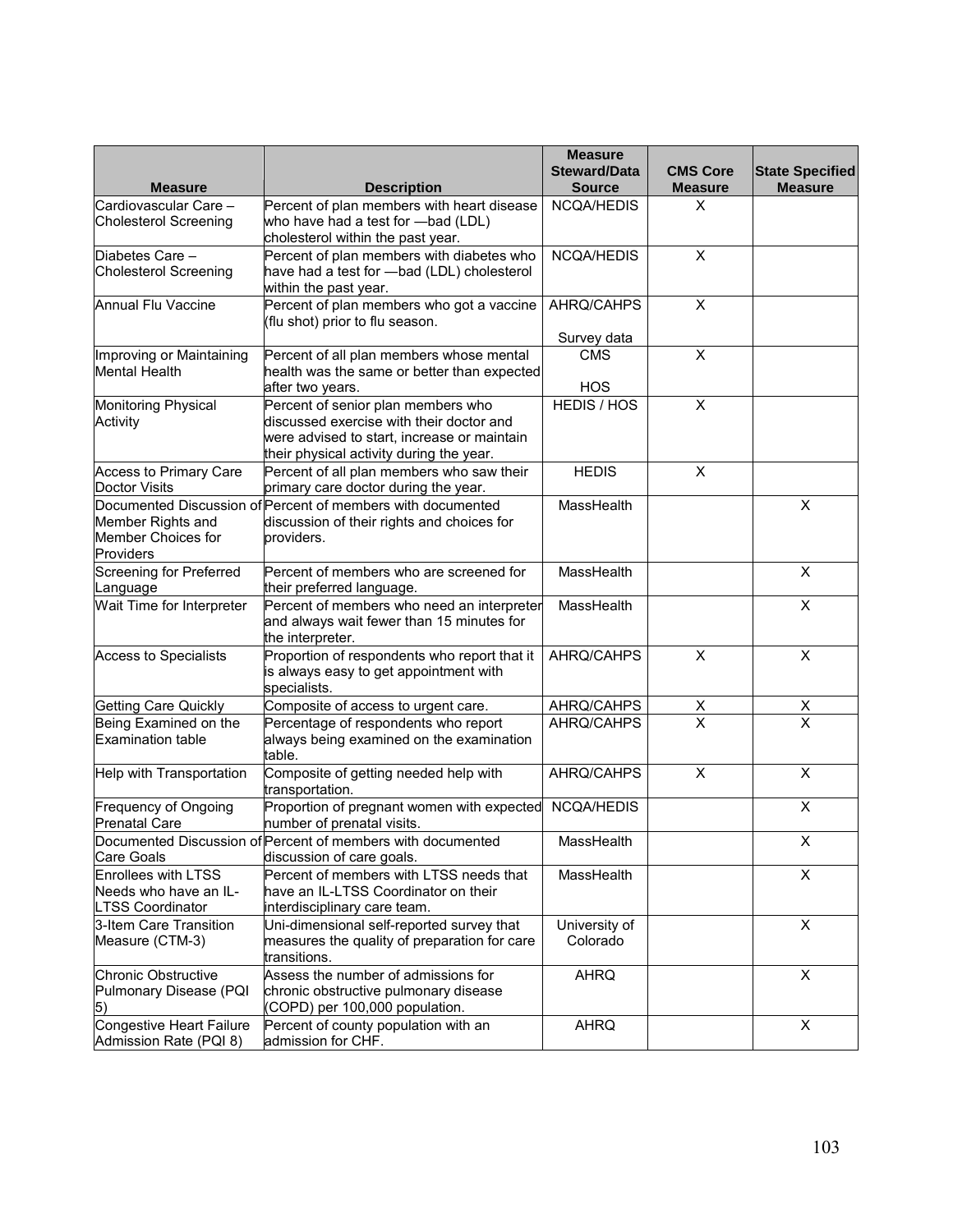| <b>Measure</b>                                                                                   | <b>Description</b>                                                                                                                                                                                                                                                                                                                                                                                                                                | <b>Measure</b><br><b>Steward/Data</b><br><b>Source</b> | <b>CMS Core</b><br><b>Measure</b> | <b>State Specified</b><br><b>Measure</b> |
|--------------------------------------------------------------------------------------------------|---------------------------------------------------------------------------------------------------------------------------------------------------------------------------------------------------------------------------------------------------------------------------------------------------------------------------------------------------------------------------------------------------------------------------------------------------|--------------------------------------------------------|-----------------------------------|------------------------------------------|
| <b>Transition Record with</b><br><b>Specified Elements</b><br>Received by Discharged<br>Patients | Percentage of patients, regardless of age,<br>discharged from an inpatient facility to home<br>or any other sites of care, or their<br>caregiver(s), who received a transition<br>record at the time of discharge including, at<br>a minimum, all of the specified elements.                                                                                                                                                                      | <b>AMA-PCPI</b>                                        |                                   | X                                        |
| Timely Transmission of<br><b>Transition Record</b>                                               | Percentage of patients, regardless of age,<br>discharged from an inpatient facility to home<br>or any other site of care for whom a<br>transition record was transmitted to the<br>facility or primary physician or to the health<br>care professional designated for follow-up<br>care within 24 hours of discharge.                                                                                                                             | <b>AMA-PCPI</b>                                        |                                   | X                                        |
| <b>Health Status/Function</b><br><b>Status</b>                                                   | Percent of members who report their health<br>as excellent.                                                                                                                                                                                                                                                                                                                                                                                       | AHRQ/CAHPS                                             | X                                 | X                                        |
| Annual Monitoring for<br>Patients on Persistent<br>Medications                                   | Percent of members 18 years and older who<br>received at least 180-day supply of<br>medication therapy for the selected<br>therapeutic agent and who received annual<br>monitoring for the therapeutic agent.                                                                                                                                                                                                                                     | NCQA/HEDIS                                             |                                   | X                                        |
| Use of Appropriate<br><b>Medications for People</b><br>with Asthma                               | Percent of members who were identified as<br>having persistent asthma during the<br>measurement year and the year prior to the<br>measurement year and who were dispensed<br>a prescription for either an inhaled<br>corticosteroid or acceptable alternative<br>medication during the year.                                                                                                                                                      | NCQA/HEDIS                                             |                                   | X                                        |
| Avoidance of Antibiotic<br>Treatment in Adults with<br><b>Acute Bronchitis</b>                   | Percentage of adults 18-64 with a diagnosis<br>of acute bronchitis who were not dispensed<br>an antibiotic prescription.                                                                                                                                                                                                                                                                                                                          | NCQA/HEDIS                                             |                                   | X                                        |
| Ilschemic vascular disease<br>(IVD): blood pressure                                              | The percentage of patients 18 years of age<br>and older who were discharged alive with<br>acute myocardial infarction (AMI), coronary<br>artery bypass graft (CABG) or percutaneous<br>coronary interventions (PCI) during the<br>measurement year or who had a diagnosis<br>of ischemic vascular disease (IVD) during<br>the measurement year and the year prior to<br>the measurement year and who had BP<br>reported as under control <140/90. | NCQA/HEDIS                                             |                                   | X                                        |
| Angiotensin Receptor<br>Blocker (ARB) Therapy for<br>Left Ventricular Systolic<br>Dysfunction    | Percentage of members 18 and older with a<br>diagnosis of heart failure with a current or<br>prior LVEF < 40, who were prescribed ACE<br>inihibitor or ARB therapy either within a 12<br>month period when seen in the outpatient<br>setting or at hospital discharge.                                                                                                                                                                            | AMA-PCPI                                               |                                   | X                                        |
| Evaluation of Left<br>Ventricular Systolic<br>Function                                           | Percent of heart failure patients with<br>documentation in the hospital record that left<br>ventricular systolic function was evaluated<br>before arrival, during hospitalization or is<br>planned for after discharge.                                                                                                                                                                                                                           | CMS                                                    |                                   | X                                        |
| Pain Assessment<br>Conducted                                                                     | Percent of home health episodes where the<br>member had any pain at start of episode and<br>was assessed using a standardized pain<br>assessment tool.                                                                                                                                                                                                                                                                                            | University of<br>Colorado                              |                                   | X                                        |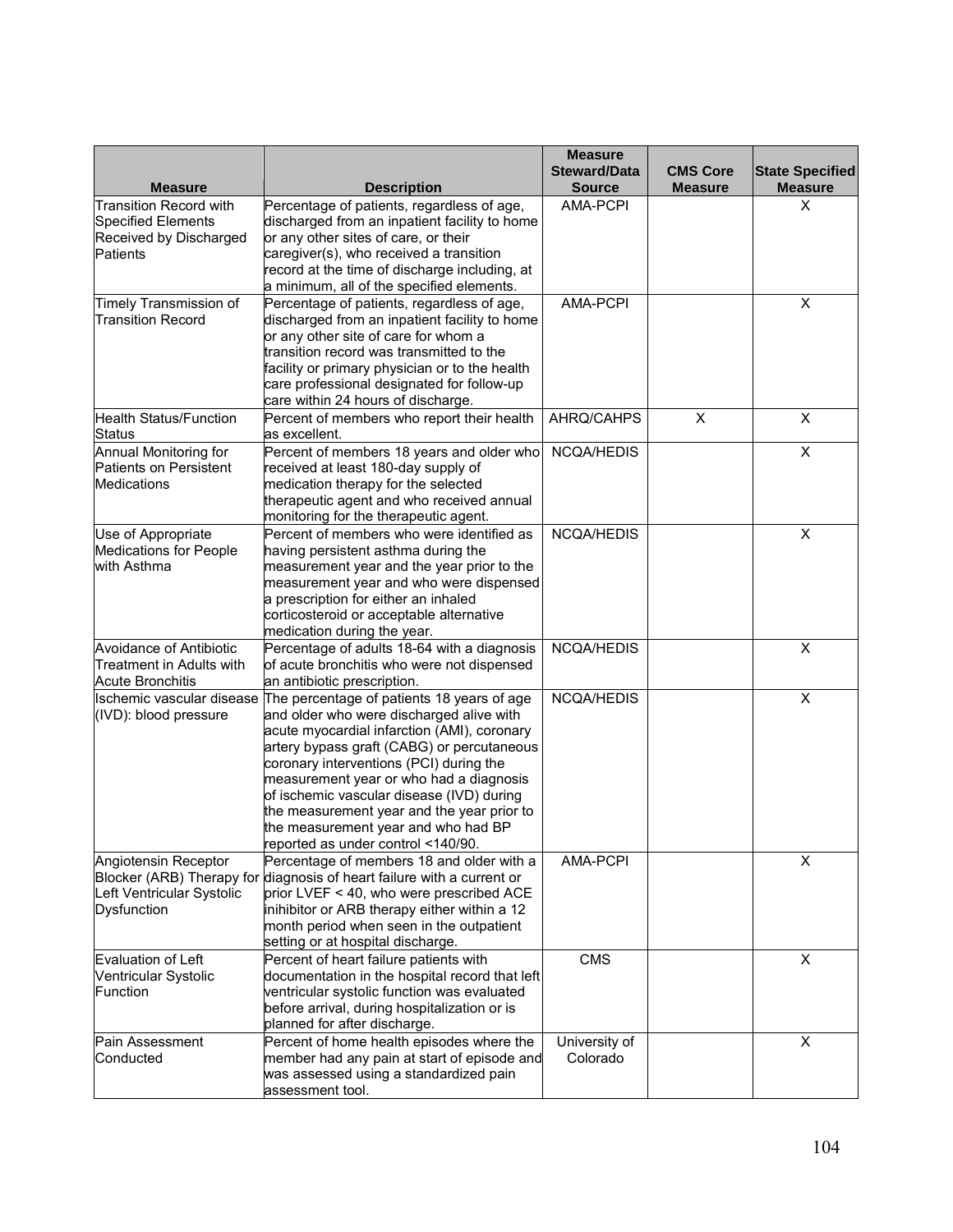| <b>Measure</b>                                     | <b>Description</b>                                                                          | <b>Measure</b><br><b>Steward/Data</b><br><b>Source</b> | <b>CMS Core</b><br><b>Measure</b> | <b>State Specified</b><br><b>Measure</b> |
|----------------------------------------------------|---------------------------------------------------------------------------------------------|--------------------------------------------------------|-----------------------------------|------------------------------------------|
| <b>Comprehensive Diabetes</b><br>Care              | Percent of individuals 18-75 with diabetes<br>(type 1 and type 2) who had each of the       | NCQA/HEDIS                                             |                                   | X                                        |
|                                                    | following:                                                                                  |                                                        |                                   |                                          |
|                                                    | HbA1c poor control (>9.0%)<br>-HbA1c control (<8.0%)                                        |                                                        |                                   |                                          |
|                                                    | HbA1c control (<7.0%) *                                                                     |                                                        |                                   |                                          |
|                                                    | -Eye exam (retinal) performed                                                               |                                                        |                                   |                                          |
|                                                    | LDL-C screening                                                                             |                                                        |                                   |                                          |
|                                                    | -LDL-C control (<100 mg/dL)<br>Medical attention for nephropathy                            |                                                        |                                   |                                          |
|                                                    | -BP control (<140/90 mm Hg)                                                                 |                                                        |                                   |                                          |
|                                                    | -Smoking status and cessation advice or                                                     |                                                        |                                   |                                          |
|                                                    | treatment                                                                                   |                                                        |                                   |                                          |
| Ability to use Health<br>Information Technology to | Documents the extent to which a provider<br>uses an electronic medical record.              | <b>CMS</b>                                             |                                   | X                                        |
| Perform Care                                       |                                                                                             |                                                        |                                   |                                          |
| Management at Point of                             |                                                                                             |                                                        |                                   |                                          |
| Care                                               |                                                                                             |                                                        |                                   | X                                        |
| Mental Health Utilization                          | Number and percentage of members<br>receiving mental health services during the             | NCQA/HEDIS                                             |                                   |                                          |
|                                                    | measurement year.                                                                           |                                                        |                                   |                                          |
| Multiple Psychotropic                              | Percent of members with intellectual                                                        | MassHealth                                             |                                   | X                                        |
| <b>Medications</b>                                 | disability who are taking multiple                                                          |                                                        |                                   |                                          |
| Unhealthy Alcohol Use:                             | antipsychotic medications.<br>Screening and brief counseling for                            | AMA-PCI                                                |                                   | X                                        |
| Screening and Brief                                | substance use.                                                                              |                                                        |                                   |                                          |
| Counseling                                         |                                                                                             |                                                        |                                   |                                          |
| <b>HCAHPS</b>                                      | 27 item survey instrument with 7 domain-                                                    | AHRQ/CAHPS                                             |                                   | X                                        |
|                                                    | level composites including: communication<br>with doctors, communication with nurses,       |                                                        |                                   |                                          |
|                                                    | responsiveness of hospital staff, pain                                                      |                                                        |                                   |                                          |
|                                                    | control, communication about medicines,                                                     |                                                        |                                   |                                          |
|                                                    | cleanliness and quiet of the hospital                                                       |                                                        |                                   |                                          |
| Screening for Dementia                             | environment, and discharge information.<br>Percent of members with intellectual             | MassHealth                                             |                                   | X                                        |
|                                                    | disability who are screened for dementia                                                    |                                                        |                                   |                                          |
|                                                    | using a standardized instrument.                                                            |                                                        |                                   |                                          |
| <b>Tobacco Use Assessment</b>                      | Percent of patients who were queried about                                                  | AMA-PCPI                                               |                                   | $\pmb{\times}$                           |
| and Tobacco Cessation                              | tobacco use one or more times during the                                                    |                                                        |                                   |                                          |
| Intervention                                       | two-year measurement period (received<br>cessation intervention during measurement          |                                                        |                                   |                                          |
|                                                    | period).                                                                                    |                                                        |                                   |                                          |
|                                                    | Cervical Cancer Screening Percent of women 21-64 who receive one or                         | <b>NCQA/HEDIS</b>                                      |                                   | X                                        |
|                                                    | more Pap tests to screen for cervical cancer.                                               |                                                        |                                   |                                          |
| <b>Adult Weight Screening</b><br>and Follow-up     | Percentage of patients ages 18 years and<br>older with a calculated BMI in the past six     | NCQA/HEDIS                                             |                                   | X                                        |
|                                                    | months or during the current visit                                                          |                                                        |                                   |                                          |
|                                                    | documented in the medical record AND if                                                     |                                                        |                                   |                                          |
|                                                    | the most recent BMI is outside of normal                                                    |                                                        |                                   |                                          |
| Prenatal and Postpartum                            | parameters, a follow-up plan is documented.<br>Percent of deliveries of live births between | NCQA/HEDIS                                             |                                   | X                                        |
| Care                                               | November 6 of the year prior to the                                                         |                                                        |                                   |                                          |
|                                                    | measurement period and November 5 of the                                                    |                                                        |                                   |                                          |
|                                                    | measurement year. For these women, the                                                      |                                                        |                                   |                                          |
|                                                    | measure assesses facets of prenatal and<br>postpartum care.                                 |                                                        |                                   |                                          |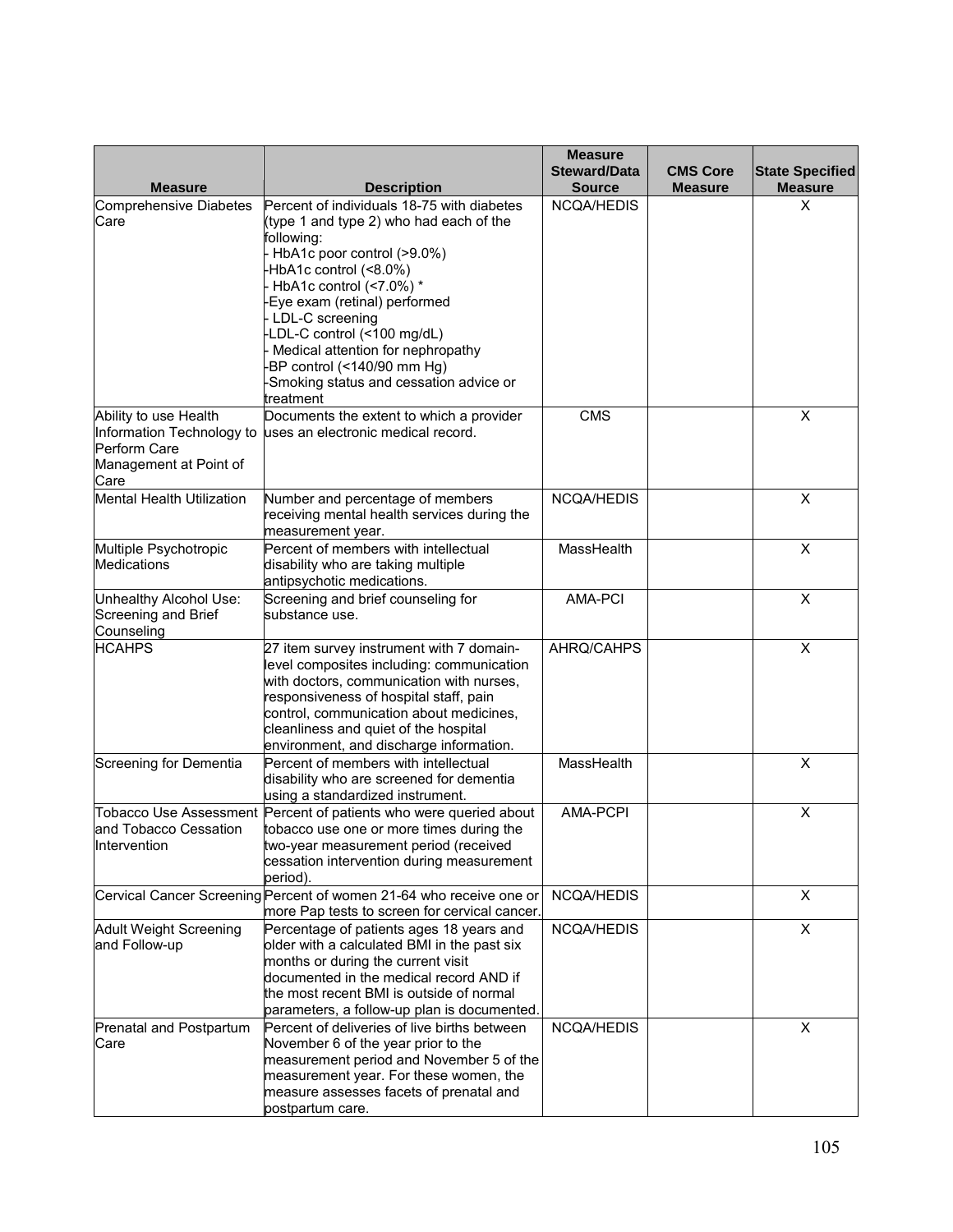CMS will work closely with the Commonwealth to monitor other measures related to community integration. CMS and the Commonwealth will continue to work jointly to refine and update these quality measures in years two and three of the Demonstration.

#### **XII. Evaluation**

CMS has contracted with an independent evaluator to measure, monitor, and evaluate the impact of the State Demonstrations to Integrate Care for Dual Eligibles and the Financial Alignment Demonstrations, including the Massachusetts capitated Demonstration, on cost, quality, utilization, and beneficiary experience of care. The evaluator will also explore how the Massachusetts initiative operates, how it transforms and evolves over time, and beneficiaries' perspectives and experiences. The key issues targeted by the evaluation will include (but are not limited to):

- Beneficiary health status and outcomes;
- Quality of care provided across care settings;
- Beneficiary access to and utilization of care across care settings;
- Beneficiary satisfaction and experience;
- Administrative and systems changes and efficiencies; and
- Overall costs or savings for Medicare and Medicaid.

The evaluator will design a State-specific evaluation plan for the Massachusetts Demonstration, and will also conduct a meta-analysis that will look at the State Demonstrations overall. A mixed methods approach will be used to capture quantitative and qualitative information. Qualitative methods will include site visits, qualitative analysis of program data, and collection and analysis of focus group and key informant interview data. Quantitative analyses will consist of tracking changes in selected utilization, cost, and quality measures over the course of the Demonstration; evaluating the impact of the Demonstration on cost, quality, and utilization measures; and calculating savings attributable to the Demonstration. The evaluator will use a